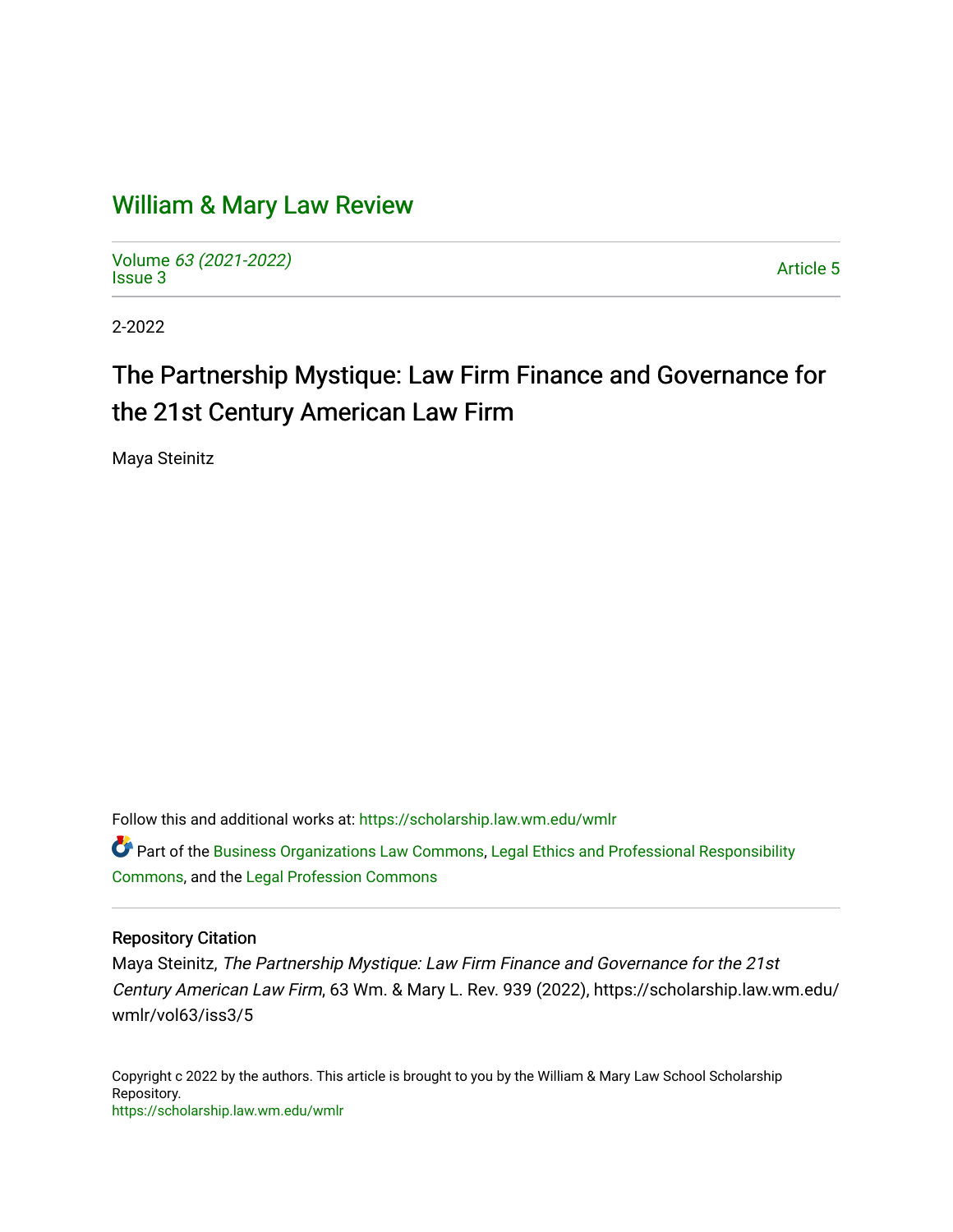# THE PARTNERSHIP MYSTIQUE: LAW FIRM FINANCE AND GOVERNANCE FOR THE 21ST CENTURY AMERICAN LAW FIRM

# MAYA STEINITZ\*

#### ABSTRACT

*This Article identifies and analyzes the de facto and de jure end of lawyers' exclusivity over the practice of law in the United States. This development will have profound implications for the legal profession, the careers of individual lawyers, and the justice system as a whole.*

*First, the Article argues that various financial products that have recently flooded the legal market are functionally equivalent to investing in and owning law firms and create all the same governance challenges as allowing nonlawyers to directly own stock in law firms.*

*Second, the Article analyzes Arizona's groundbreaking legalization of nonlawyer participation in law firms, effective January 1, 2021, and the effects it will have nationally.*

*Third, the Article explains that the drawbacks of liberalizing the practice of law are rooted in the conception of shareholder primacy, a bedrock principle of corporate law. This principle would encourage lawyers to prioritize profit maximization for the benefit of their investors over the interests of clients and the courts.*

*Fourth, despite the apparent dangers, there are reasons to celebrate the end of the era of the legal practice as the exclusive purview*

<sup>\*</sup> Charles E. Floete Distinguished Professor of Law at the University of Iowa College of Law. I thank Victoria Sahani, Carole Silver, Richard Painter, Jesse Fried, Manuel Gomez, and Anthony Sebok for their comments. A special thanks to Nathan Miller for commenting on and editing an earlier draft. I also thank Madison Scaggs, Dylan Nguyen, and James Adams for their research assistance.

The author occasionally serves in litigation finance matters as an expert witness, counsel, or consultant to plaintiffs, litigation-funding firms, law firms, and investors.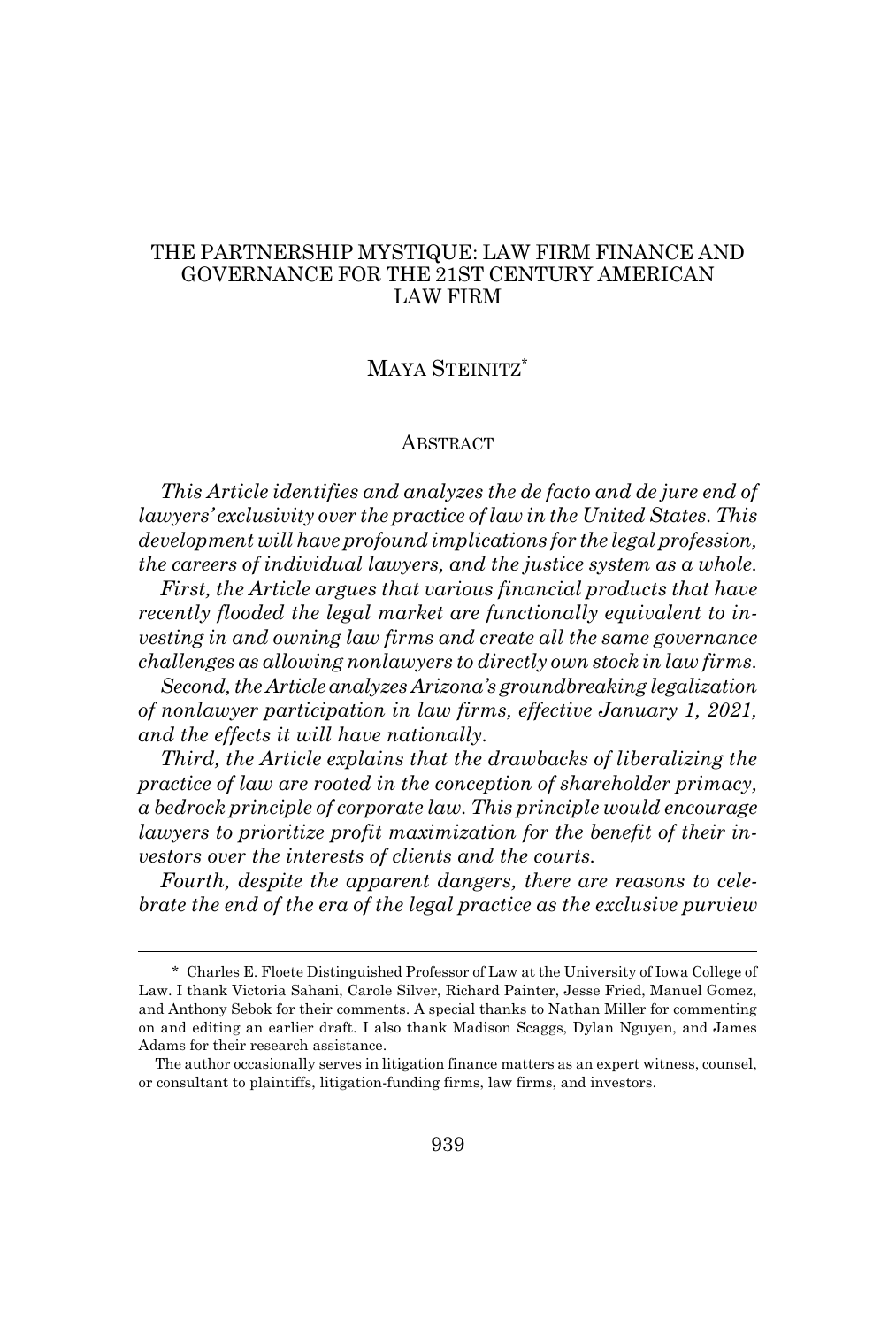*of lawyers. Lawyers' monopoly on the practice of law hinders inclusion and diversity and, counterintuitively, undermines practitioners' dignity and well-being.*

*Fifth, the apparent dangers of liberalization can be avoided if states follow Arizona in allowing nonlawyer participation in the practice of law but condition it on organization as an Alternative Business Structure with certain professional responsibilities. More specifically, the Article proposes a type of "benefit entity," which I call "legal benefit entity" (LBE). LBEs will be required to privilege the interests of clients and the courts over those of investors. The final Part explains what an LBE should look like.*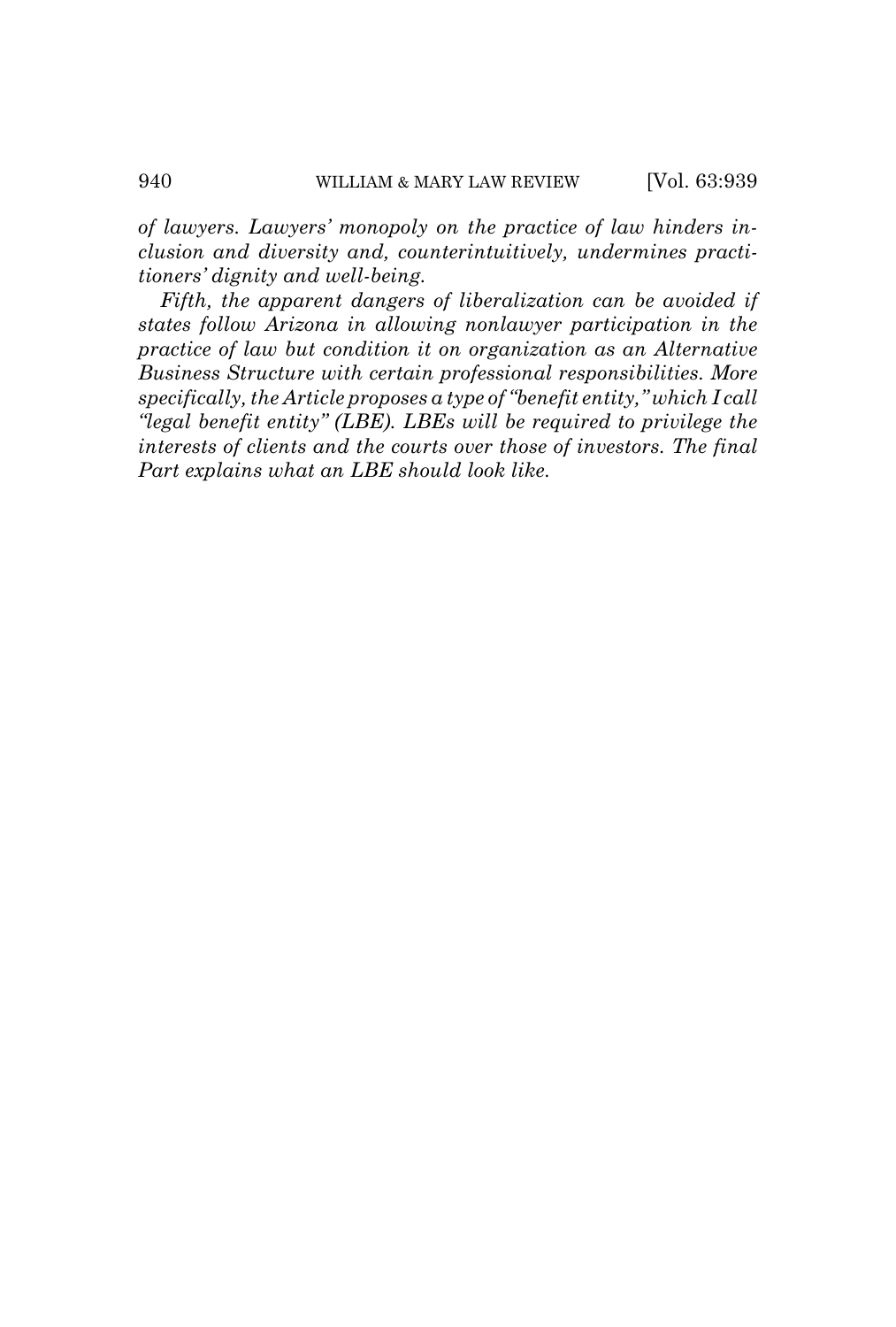# TABLE OF CONTENTS

| I. THE PROHIBITION ON NONLAWYER PARTICIPATION IN THE                                                 |     |  |
|------------------------------------------------------------------------------------------------------|-----|--|
| BUSINESS OF PROVIDING LEGAL SERVICES-HISTORY AND                                                     |     |  |
|                                                                                                      | 949 |  |
|                                                                                                      | 950 |  |
| B. The Concerns Underlying the Prohibition $\ldots \ldots \ldots$                                    | 955 |  |
| 1. Preserving Trust and Deterring Conflicts                                                          | 956 |  |
| 2. Professions and the Public Good $\ldots \ldots \ldots \ldots \ldots$                              | 958 |  |
| 3. The Dignity of the Profession and the                                                             |     |  |
| Welfare of the Practitioners                                                                         | 959 |  |
| II. THE SHAREHOLDER WEALTH MAXIMIZATION NORM IN AMERICAN                                             |     |  |
| CORPORATE LAW AND THE "GOLDMAN SACHS-IZATION" OF THE                                                 |     |  |
|                                                                                                      | 960 |  |
| A. The Shareholder Wealth Maximization Norm                                                          | 961 |  |
| B. Shareholder Primacy's Discontents and the Rise of                                                 |     |  |
|                                                                                                      | 964 |  |
| III. FAIT ACCOMPLI-NONLAWYER PARTICIPATION IN LAW FIRMS                                              |     |  |
| IS A REALITY IN THE UNITED STATES                                                                    | 969 |  |
|                                                                                                      | 971 |  |
| 1. From Partnerships to Limited Liability Companies                                                  | 971 |  |
| 2. Nontraditional Legal Service Providers                                                            | 972 |  |
| 3. Global Competitive Forces: The British (and Australians)                                          |     |  |
| Are Coming! $\ldots \ldots \ldots \ldots \ldots \ldots \ldots \ldots \ldots \ldots \ldots$           | 974 |  |
| B. De Facto Nonlawyer Participation in Law Firms-Litigation                                          |     |  |
| $Finance \ldots \ldots \ldots \ldots \ldots \ldots \ldots \ldots \ldots \ldots \ldots \ldots \ldots$ | 976 |  |
| C. New York and the Disclosure-Focused Paradigm                                                      | 979 |  |
| D. Other States: A Movement to Reexamine Nonlawyer                                                   |     |  |
| $Partition \dots \dots \dots \dots \dots \dots \dots \dots \dots \dots \dots \dots \dots \dots$      | 982 |  |
| E. Arizona's Revolution and the Ethics Paradigm $\dots \dots$                                        | 983 |  |
| 1. Alternative Business Structures and Licensure                                                     | 985 |  |
| 2. Extension of Core Ethics Requirements to ABSs and                                                 |     |  |
| $Nonlawyers \dots \dots \dots \dots \dots \dots \dots \dots \dots \dots$                             | 986 |  |
| 3. Lawyers' Professional Responsibilities Are Not                                                    |     |  |
| Superseded by Fiduciary Duties to Investors $\dots \dots$                                            | 987 |  |
| 4. Lawyers as Gatekeepers                                                                            | 988 |  |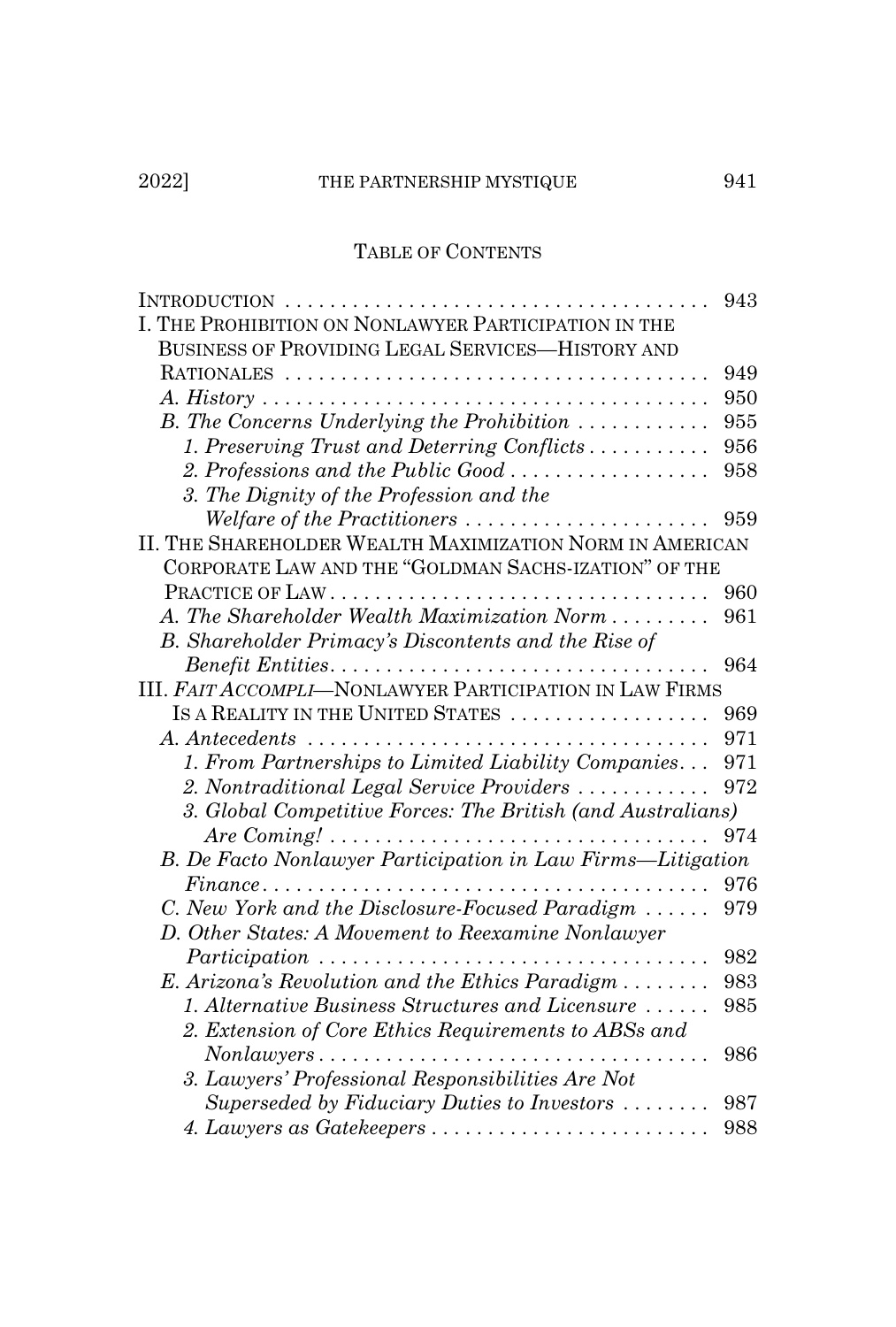| 942 | 'ILLIAM & MARY LAW REVIEW                                      | Vol. 63:939 |
|-----|----------------------------------------------------------------|-------------|
|     | 5. The Arizona Supreme Court as Regulator—A Storm on the       |             |
|     |                                                                | 990         |
|     | 6. The Path to Change: The Institutional Angle $\dots \dots$   | 992         |
|     | IV. LAW FIRMS AS BENEFIT ENTITIES: A PROPOSED                  |             |
|     |                                                                | 994         |
|     | A. In Defense of Nonlawyer Participation                       | 995         |
|     | 1. Independent Judgment and Client Focus Are Unrelated to      |             |
|     | Current Organizational Forms                                   | 996         |
|     | 2. Access to Justice: Professions and the Public Good          | 999         |
|     | 3. Ending the Hunger Games: The Dignity of the                 |             |
|     | Profession and the Welfare of Practitioners                    | 1001        |
|     | B. The Proposal: Law Firms as Benefit Entities                 | 1006        |
|     | $C. A Note on Benefits Entities and the Professions. \ldots$ . | 1011        |
|     |                                                                | 1011        |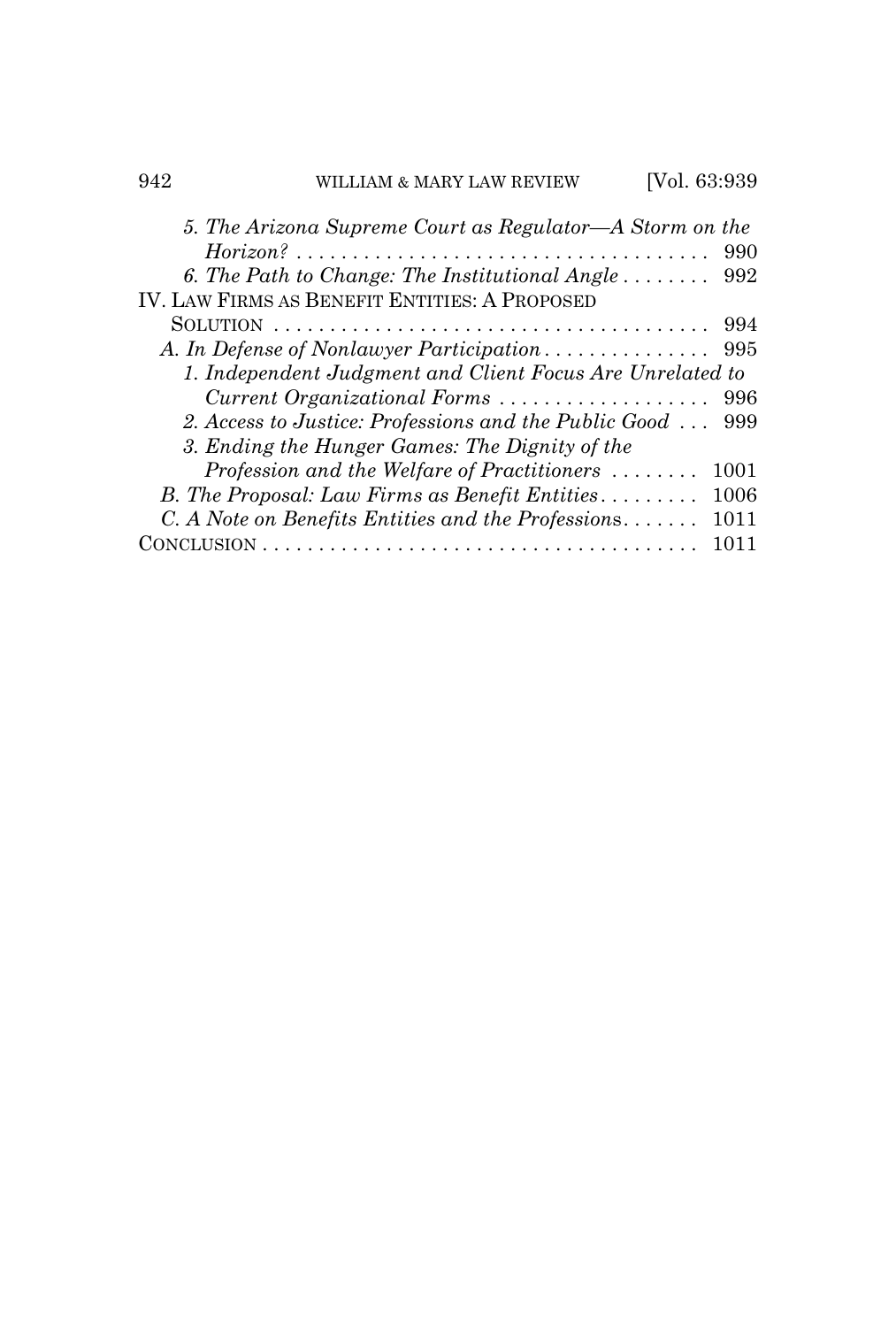#### **INTRODUCTION**

The drawbridge is down. The barbarians are through the gates. The ship has sailed. While the legal profession was asleep at the switch, nonlawyer "takeover" of law firms—resisted strenuously by the bar for at least a century<sup>1</sup>—has become a reality. This has been true de facto for a number of years, and, as of January 1, 2021, it became true de jure in the state of Arizona. It is now widely acknowledged that litigation finance has, in the past decade, without any change to black letter law, felled the centuries-old champerty prohibition<sup>2</sup>—the prohibition on a nonparty funding a party's claim for a profit.<sup>3</sup> This Article will show, for the first time, that litigation financiers have accomplished the same with respect to the similarly entrenched prohibition on nonlawyer participation (ownership and management) in law firms, which the profession has alternately considered and rejected in a cycle that has persisted for more than a century.

Over the past three or so years, litigation finance firms have refocused from providing third-party financing to plaintiffs for single cases to financing portfolios of cases and providing the financing directly to law firms.<sup>4</sup> In addition, litigation finance firms are incubating new law firms and affiliating themselves with such law firms.<sup>5</sup> Financing pools of cases is economically functionally equivalent, or at least a very close approximation, to outright investment in a law firm. And, critically, it creates all the same governance challenges as does allowing nonlawyers to directly own stock in law firms: conflicts of interest, disclosure requirements that conflict with

<sup>1.</sup> *See infra* Part I.A.

<sup>2.</sup> *See infra* Part III.B.

<sup>3.</sup> *Champerty*, BLACK'S LAW DICTIONARY (11th ed. 2019).

<sup>4.</sup> *See infra* Part III.A.2; *see also* Press Release, Omni Bridgeway, Bentham IMF Unveils New Portfolio Model for Litigation Funding (Nov. 16, 2015), https://omnibridgeway.com/ insights/press-releases/all-press-releases/2015/11/16/bentham-imf-unveils-new-portfoliomodel-for-litigation-funding [https://perma.cc/M7HL-SVPT]; *Commercial Litigation Funding*, PRAVATI CAPITAL, https://pravaticapital.com/commercial-litigation-funding/ [https://perma.cc/ 75HC-R5FP]; *Portfolio Finance*, BURFORD CAPITAL, https://www.burfordcapital.com/how-wework/expertise/portfolio-finance/ [https://perma.cc/P55S-6RAE].

<sup>5.</sup> *See* Press Release, Omni Bridgeway, *supra* note 4.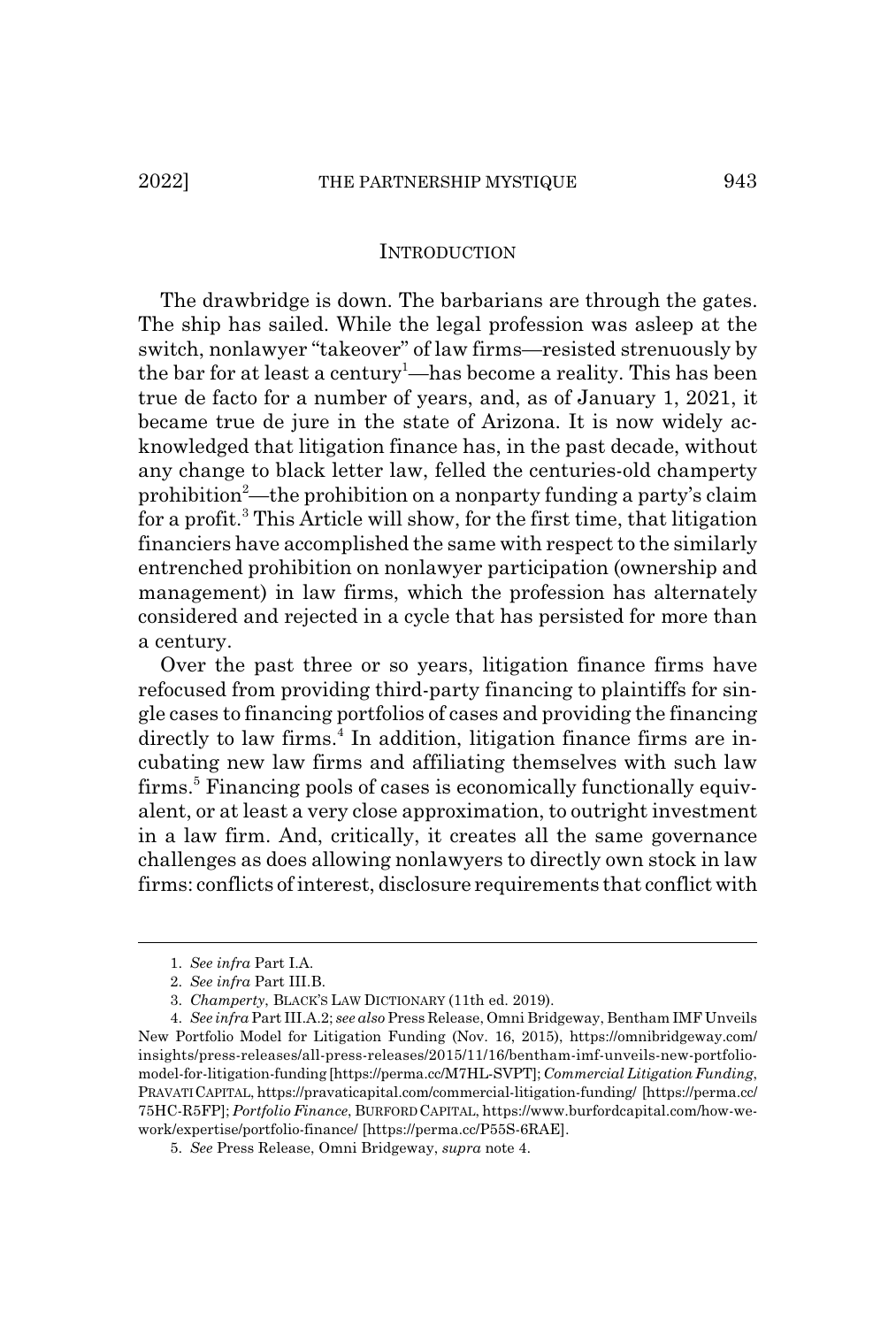the attorney-client privilege, potential short-termism, incentive to interfere in the attorneys' independent judgment, and more.<sup>6</sup>

Meanwhile, the Supreme Court of Arizona recently unveiled revolutionary changes to the rules governing the practice of law in that state.<sup>7</sup> Although this experiment is in its infancy, its effects are sure to permanently change the character of the legal profession in the United States. The new regime abolishes the longstanding prohibition on fee-sharing between lawyers and nonlawyers, explicitly allowing nonlawyers to hold an economic interest in, and even to manage, law firms. $8<sup>8</sup>$ 

Market trends and forces, both domestic and international, have helped bring about these changes, and they will continue to propel the legal industry in the direction of nonlawyer participation in the business of providing legal services. Direct competitors of American firms, importantly in London, can not only seek investments but may also go public and list on stock exchanges.<sup>9</sup> The so-called Big Four accounting firms have resurged in the global legal services markets and are predicted to increasingly compete with large, multinational law firms (BigLaw).10 At least one U.S.-based "legal staffing" firm, Axiom, recently embarked on the process of making an initial public offering—though it ultimately opted for private equity investment instead.<sup>11</sup>

As these changes become more entrenched and more clearly on the sunny side of the law, the need for litigation finance boutiques—that specialize in investment in the esoteric and hard-tovalue asset that is a lawsuit<sup>12</sup>—will likely fade because investments

<sup>6.</sup> *See infra* Part III.B.

<sup>7.</sup> *See* News Release, Ariz. Sup. Ct. Admin. Off. of the Cts., Arizona Supreme Court Makes Generational Advance in Access to Justice (Aug. 27, 2020), https://www.azcourts.gov/ Portals/201/Press%20Releases/2020Releases/082720RulesAgenda.pdf [https://perma.cc/65P3- 43AG].

<sup>8.</sup> *See id.*

<sup>9.</sup> *See infra* Part III.A.3.

<sup>10.</sup> *See, e.g.*, Elizabeth Olson, *PwC, the Accounting Giant, Will Open a Law Firm in the U.S.*, N.Y. TIMES (Sept. 22, 2017), https://www.nytimes.com/2017/09/22/business/dealbook/ pwc-law-firm-ilc.html [https://perma.cc/2C3Q-XTBR].

<sup>11.</sup> Roy Strom, *Lawyer Staffing Firm Axiom Takes PE Money, Drops IPO Plans*, BLOOM-BERG L.(Sept. 5, 2019, 2:12 PM), https://news.bloomberglaw.com/us-law-week/lawyer-staffingfirm-axiom-takes-pe-money-drops-ipo-plans [https://perma.cc/9WVM-MUUA].

<sup>12.</sup> *See generally* Maya Steinitz, *How Much Is That Lawsuit in the Window? Pricing Legal Claims*, 66 VAND. L. REV. 1889, 1903-04 (2013).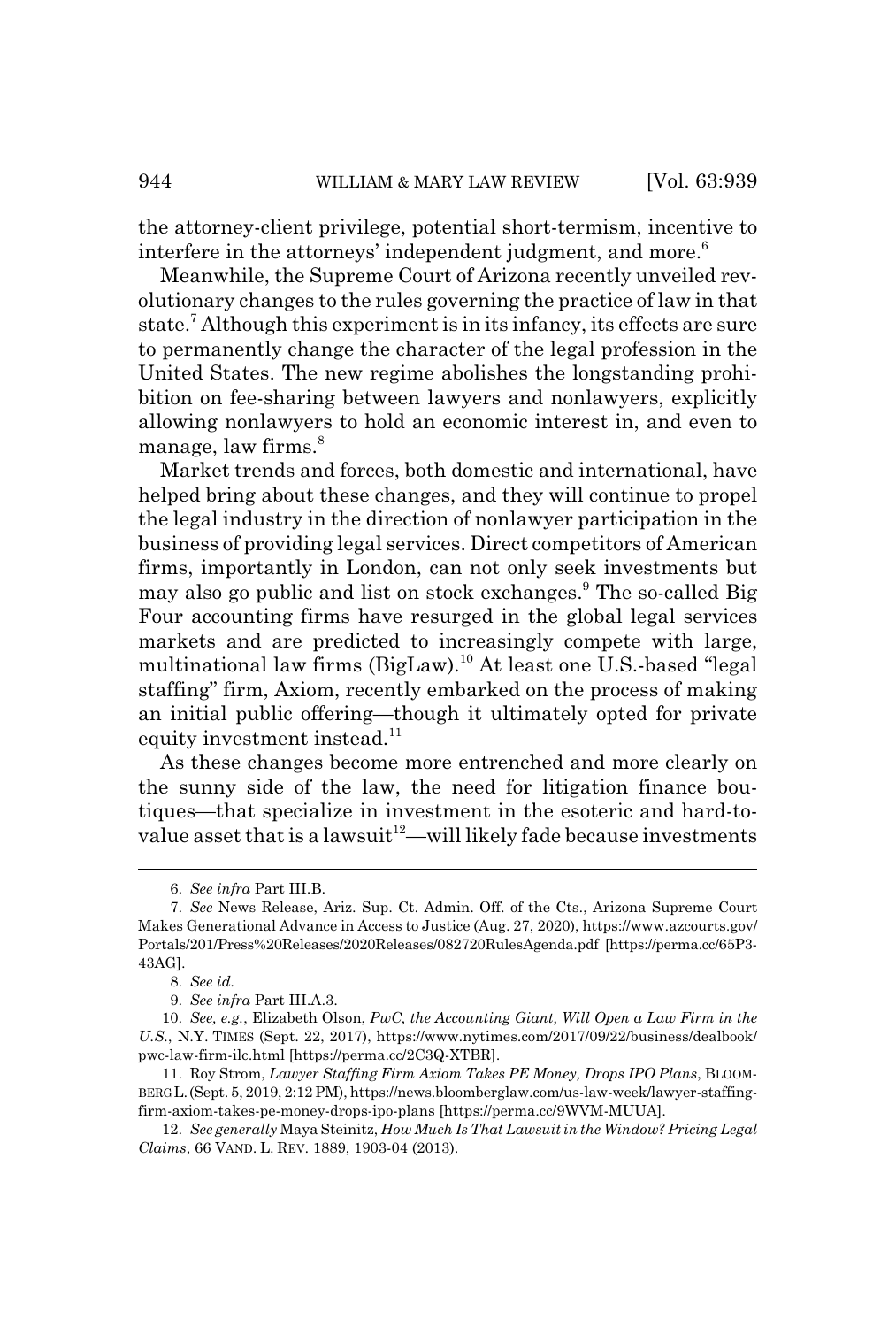in law firms do not require any expertise beyond what traditional investors such as banks and hedge funds already have (perhaps with the assistance of lawyer-analysts). Cinema did not eliminate theater, Kindle did not extinguish books, and (for those who grew up in the '80s) video did not "kill the radio star."13 Lawsuit financing will also likely survive law firm financing, but its market share is likely to shrink significantly.

These inevitable changes have begun to provoke some attempts at regulation, falling mainly into one of two categories: disclosure or licensing-and-ethics. In response to the rise of portfolio financing, at least one prominent group, the New York City Bar Association (NYCBA), has proposed that the practice be legalized and regulated through a disclosure regime.<sup>14</sup> The Arizona experiment, by contrast, creates a licensing regime which imposes attorneys' ethical obligations on Alternative Business Structures (ABSs) and on the nonlawyer participants.<sup>15</sup>

While the Arizona model is much preferable to the NYCBA's disclosure proposal—a vast body of literature has shown that disclosure is ineffective in protecting consumers<sup>16</sup>—both fail to adequately address deep-rooted concerns about the effect of allowing nonlawyer participation on the core values of the legal profession. Decades of discourse have drawn out those concerns in detail. Mainly, the worry is that allowing nonlawyer participation would create conflicts of interest, compromise lawyers' ability to exercise independent judgment, erode clients' trust, undermine the ability of the profession as a whole to deliver public goods like upholding the rule of law, and diminish the dignity of the profession and the wellbeing of its practitioners.

This Article argues that while the focus on incentives and agency costs (conflicts of interest) is correct, it overlooks a key cause for concern, which can be traced back to a particular conception of corporate governance, one that has dominated U.S. law and discourse for much of the last century: shareholder primacy. This

<sup>13.</sup> The Buggles, *Video Killed the Radio Star*, YOUTUBE (Oct. 8, 2010), https://www. youtube.com/watch?v=W8r-tXRLazs [https://perma.cc/4ZPE-YWH2].

<sup>14.</sup> *See* N.Y.C. BAR ASS'N, REPORT TO THE PRESIDENT BY THE NEW YORK CITY BAR ASSOCIATION WORKING GROUP ON LITIGATION FUNDING 24 (2020).

<sup>15.</sup> *See* News Release, Ariz. Sup. Ct. Admin. Off. of the Cts., *supra* note 7.

<sup>16.</sup> *See infra* notes 169-74 and accompanying text.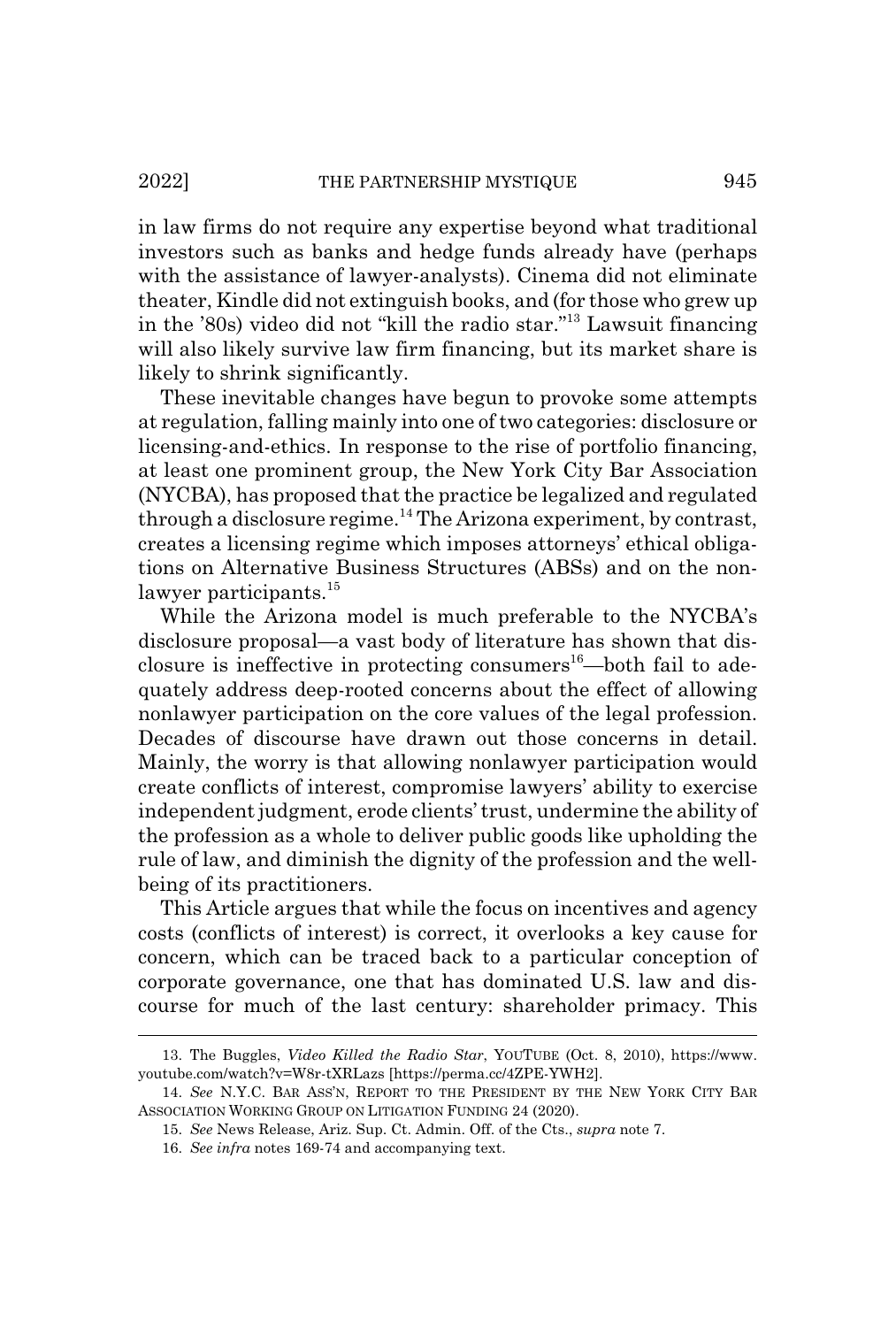Article then suggests a way to resolve that tension by taking advantage of new laws that permit entities to organize according to an alternative conception of corporate governance: *stakeholder* primacy.

Under shareholder primacy, by operation of law, the interests of the shareholders reign supreme. The interest of all other stakeholders—consumers, employees, society at large, and others—are subordinate and, in fact, inappropriate for managers to consider when they directly compete with profit maximization. Shareholders' (or "economic interest holders" in the parlance of the Arizona reform<sup>17</sup>) interests, according to this doctrine, are generally understood to exclusively mean profit maximization.<sup>18</sup> Thus, lawyers' ethical duties to clients, the courts, or the public good, to the extent that they could compel choices that would decrease profits, would be in direct competition with economic interest holders' interests.

While the NYCBA's proposed disclosure-focused regime gestures in the direction of resolving this tension by mentioning lawyers' obligation to exercise independent judgment, $^{19}$  disclosure, by itself, cannot change the structure of corporate law and the interests it privileges. And the NYCBA's proposal could even be read to favor shareholder (economic interest holder) primacy, as long as clients have been presented with some fine print. The Supreme Court of Arizona's rules explicitly provide for client primacy and impose legal ethical duties on ABSs and nonlawyer participants.<sup>20</sup> But the Supreme Court of Arizona did not directly address the clear contradiction between its new legal ethics regime and the well-established business law on shareholder primacy, setting up a conflict between the two.<sup>21</sup> Nor is it clear that the court could resolve that contradiction on its own. The Supreme Court of Arizona has the power under the state constitution to regulate the practice of law, but it is not clear that it can, *sua sponte*, alter the fundamental structure of corporate law or abandon an established norm like shareholder primacy.22 In a nutshell, because the reform was done by way of regulations promulgated by the Supreme Court of Arizona, not by

<sup>17.</sup> *See* News Release, Ariz. Sup. Ct. Admin. Off. of the Cts., *supra* note 7.

<sup>18.</sup> *See infra* Part I.B.3.

<sup>19.</sup> *See* N.Y.C. BAR ASS'N, *supra* note 14, at 24.

<sup>20.</sup> *See infra* Part II.E.3.

<sup>21.</sup> *See infra* Part III.E.4.

<sup>22.</sup> *See infra* Part III.E.6.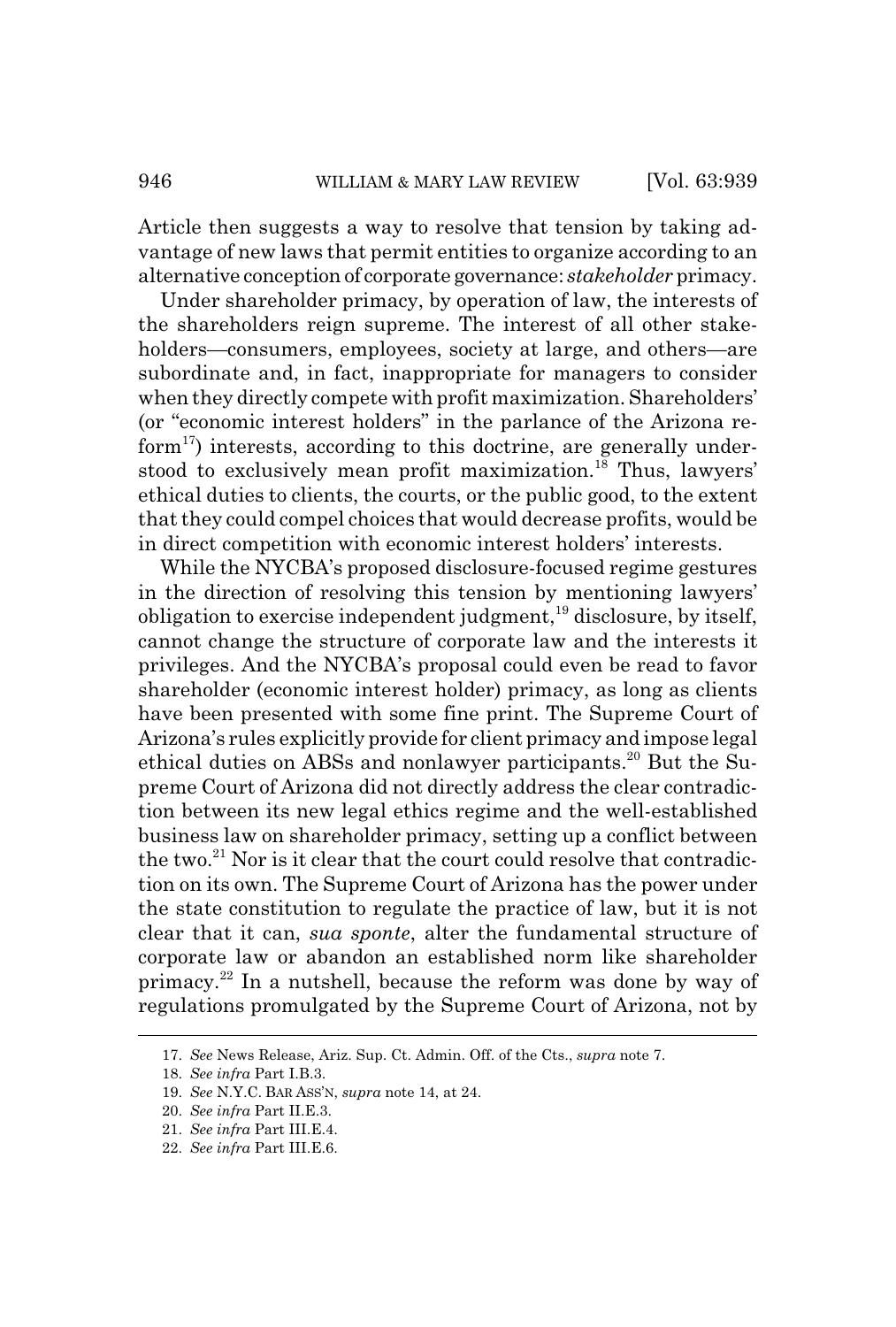the legislature, the effect is to create an inevitable collision between shareholder and stakeholder primacy in the new economy for legal services.

Fortunately for the future of nonlawyer participation in providing legal services (which is here whether one likes it or not), shareholder primacy is no longer the only available way to conduct business. The rise of benefit entities is the culmination of a years-long project to construct a viable model of stakeholder primacy that, while turning the fundamental principle of shareholder primacy on its head where it applies, in all other ways coheres with settled U.S. business law.23 Permitting and requiring entities in which nonlawyers participate in the business of law to organize as "legal benefit entities" (LBEs) would preserve client primacy. Doing so not only "fixes" existing, incomplete regimes, but also clears up a powerful objection to a practice that is otherwise normatively desirable for both clients and the legal profession. Liberalizing participation in providing legal services could not only promote access to justice the main reason rightfully cited by its proponents over the years but also reduce barriers for advancement for women and minorities and increase work-life balance for members of the profession. (Yes, that last bit is not an error.)

Therefore, this Article advocates that nonlawyer participation in law firms, including direct ownership and public trading (which would go further than Arizona's reform), be permitted under certain conditions and that one of those conditions be that law firms that opt to proceed on that route organize as LBEs. This would mean that they bind themselves, through their organizational documents enforced by statute, to govern themselves for the benefit of their clients and the courts, not only their investors. In states that do not yet allow benefit entities and that do not wish to make them broadly available but still want to liberalize the legal profession, legislatures could pass limited legislation legalizing LBEs but not making benefit entities available more broadly.

Finally, this argument also implies an important proposition for the business (corporate) law of the professions more generally. In the context of professional services, where the interests of the client

<sup>23.</sup> *See infra* Part II.A.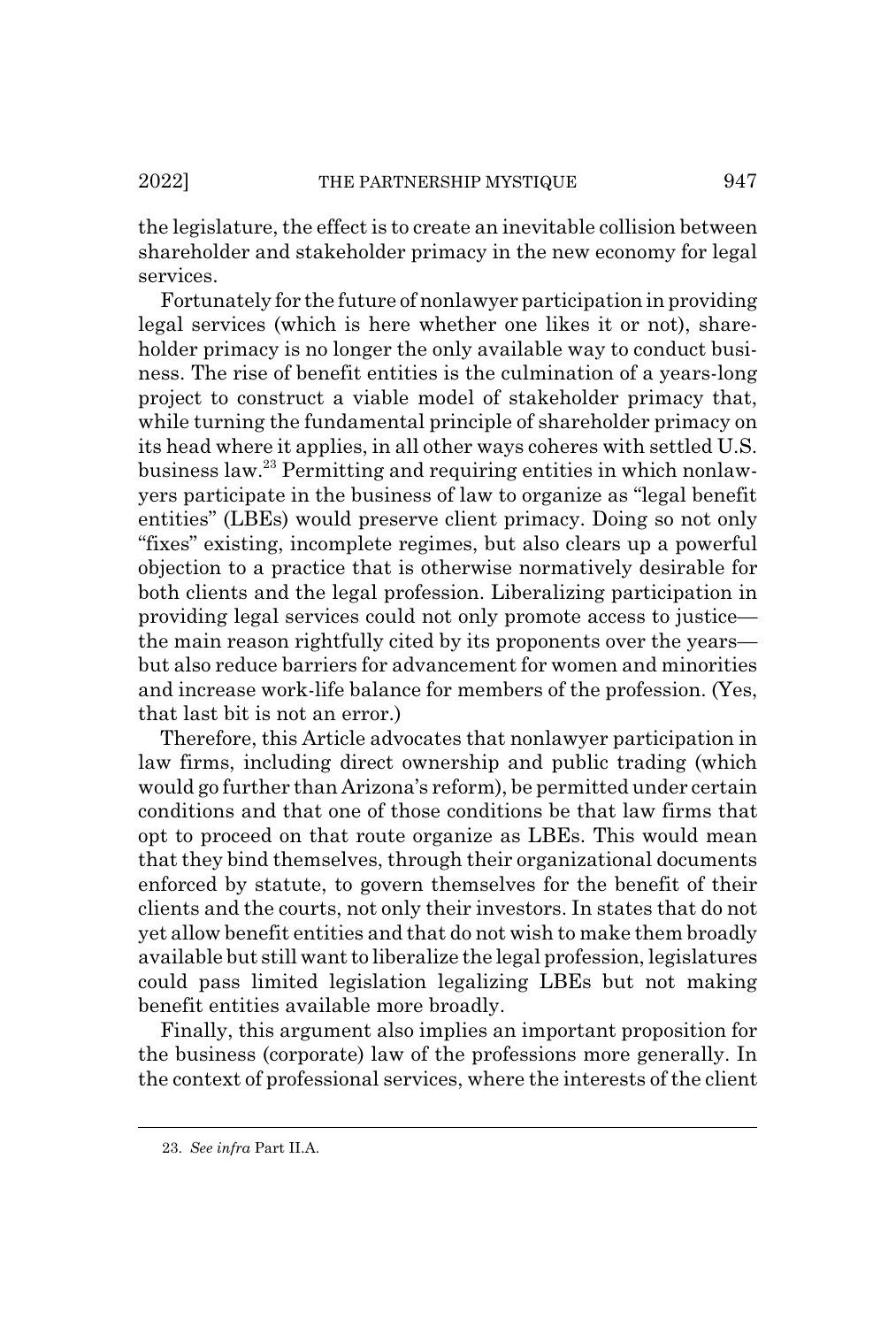or patient should, as a matter of ethics, be placed above the profitmaking interests of owners, an exception to the shareholder primacy doctrine should be created through general business law. The Arizona legal profession, for example, has now indicated its preference for such an exception (though without explicitly creating one, as will be discussed below).<sup>24</sup> With the recent invention and advent of benefit entities, we have a business organization form that creates default rules and a statutory regime that allows precisely for that.

\* \* \*

Part I lays out the history and rationales behind the prohibition on nonlawyer participation in the practice of law. Part II argues that such rationales are rooted in a conception of business law characterized by shareholder primacy and explains why that conception leads to the fear of what I call the "Goldman Sachs-ization" of law. Part II also discusses how growing discontent with the doctrine of shareholder primacy has led to the creation of a new business form—the benefit entity. Part III sets forth the claim that nonlawyer participation in law firms is already a *fait accompli*, exploring Arizona's new legal ethics-based reform, contrasting it with the NYCBA's disclosure-focused proposal, and arguing that neither approach fully resolves the tension between shareholder primacy and lawyers' duties to clients and courts. Part IV offers a normative argument for overturning the prohibition on nonlawyer participation and lays out the proposal for replacing shareholder primacy with stakeholder primacy by requiring law firms that wish to include nonlawyers to be organized as LBEs. This Part also includes a note on how the proposal could apply to other professions. Finally, a Conclusion provides some closing thoughts.

<sup>24.</sup> *See infra* Part III.E.2.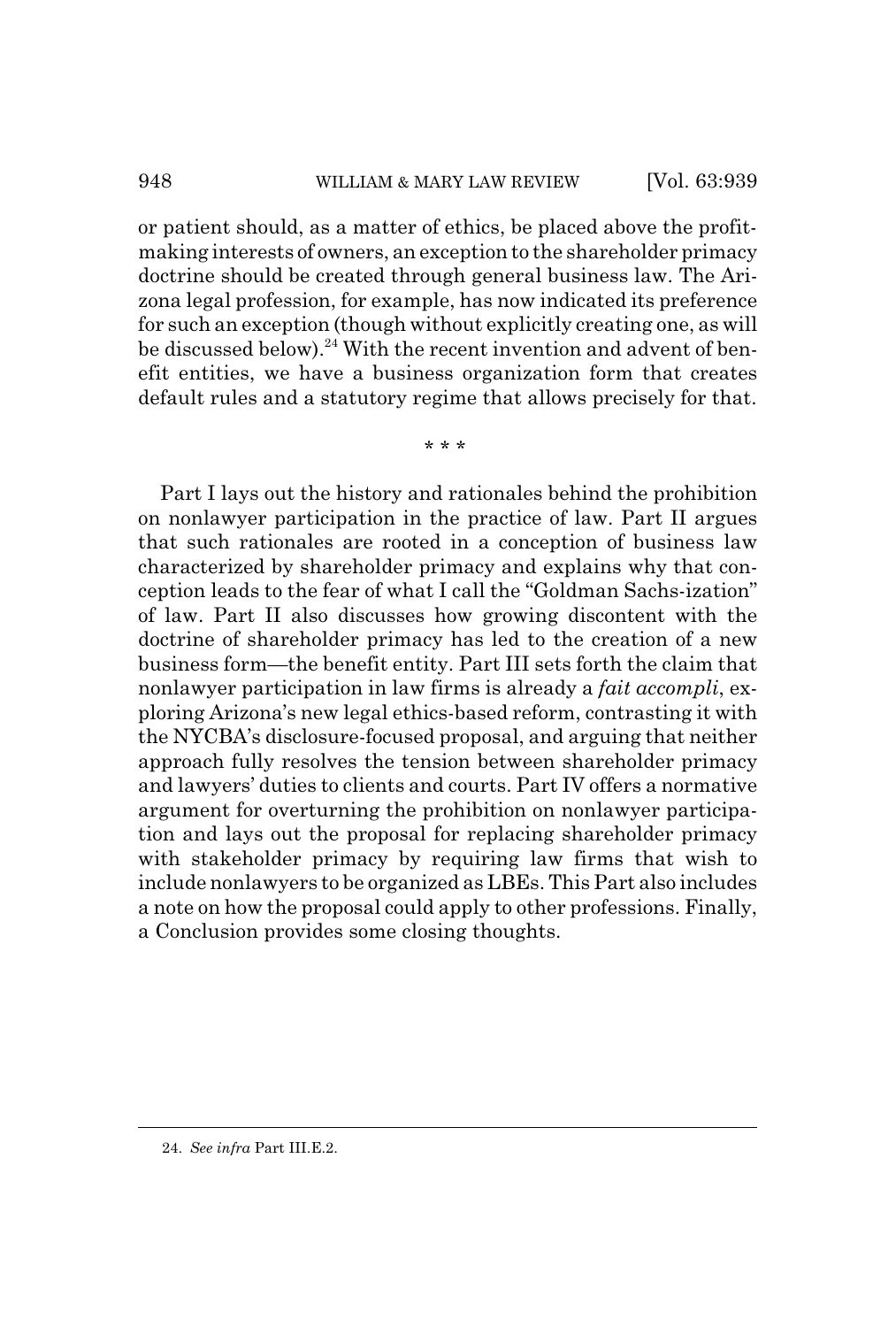# I. THE PROHIBITION ON NONLAWYER PARTICIPATION IN THE BUSINESS OF PROVIDING LEGAL SERVICES—HISTORY AND **RATIONALES**

Though perhaps recently superseded by events on the ground, the prohibition on nonlawyer participation in law firms has persisted nearly unchanged for more than a century and has served, at least in theory and possibly in practice, to safeguard important public values.

A number of prohibitions and proscriptions in the rules of professional conduct that govern lawyers form the overarching prohibition on nonlawyer participation in the practice of law, including investment in or partial or full ownership of law firms by nonlawyers, and management of law firms. These include rules that directly regulate such participation including the fee-sharing prohibition, which prohibits lawyers from sharing fees with nonlawyers; the prohibition on corporations providing legal services; and the prohibition on the unauthorized practice of law.25 There are also rules indirectly related that, in sum and substance, are implicated because their core concern is preventing conflicts, including ones that may ensue if nonlawyers participated in the business of providing legal services. These are the prohibition on conflicts of interests and the duties of loyalty, zeal, and independent judgment.<sup>26</sup> Finally, additional rules are also implicated, such as the prohibition on multidisciplinary practices (MDPs) and the duty to keep clients' confidences.<sup> $27$ </sup> Combined, these rules prohibit nonlawyers from joining lawyers to offer legal services and lawyers from raising equity from nonlawyers.

The concerns, discussed in more depth below, can be grouped into three categories. The first relates to the underlying tenets of the attorney-client relationship. Specifically, the core concerns are that the financial interests of nonlawyers, who are not trained and licensed to practice law and are not bound by the rules of professional responsibility, would create conflicts of interest, predominantly in

<sup>25.</sup> MODEL RULES OF PRO. CONDUCT rr. 5.4(a), 5.4(d), 5.5 (AM. BAR ASS'N 2018).

<sup>26.</sup> *Id.* at pmbl., rr. 1.7, 1.9.

<sup>27.</sup> *Id.* at rr. 1.6, 5.4.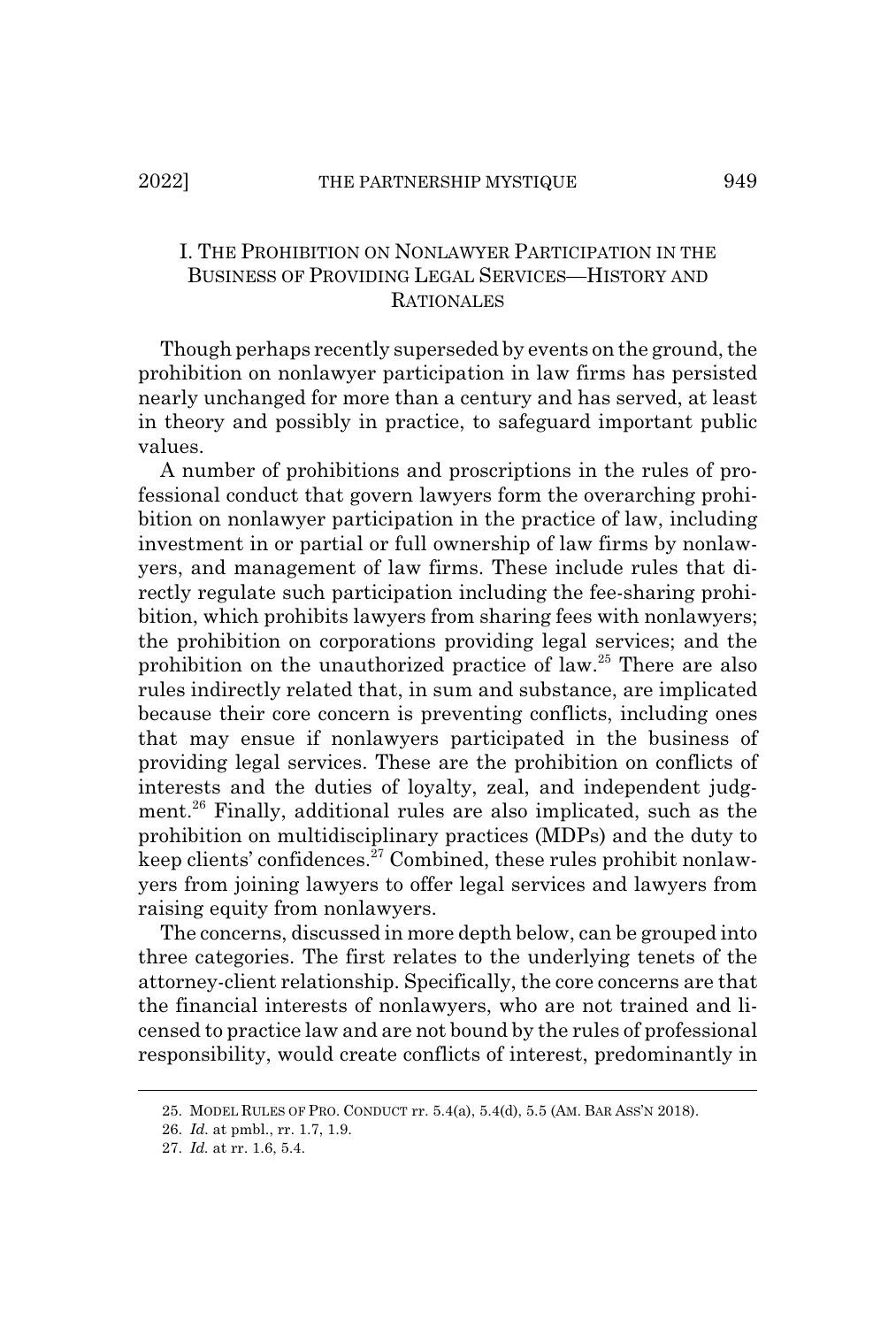the form of a desire to maximize profits of the investors of the firm at the expense of clients, and would restrict lawyers' independent judgment and their ability to loyally and zealously represent their clients.28 The second category relates to attorneys' roles and obligations as officers of the court, which include, for example, their duty of candor towards the court.<sup>29</sup> Such duties require attorneys to prioritize the integrity of the justice system over their self-interest, including their interest in maximizing profits.<sup>30</sup> The third category relates to the dignity and welfare of practicing attorneys and corresponding concerns that nonlawyer ownership or investment in law firms may undermine both. $31$ 

Discontent with these prohibitions is as old as the prohibitions themselves. Yet, to date—with the one exception of the new Arizona regime—proponents of reform have been unable to overcome the profession's self-interest in a monopoly on the practice of law and to offer a sufficiently compelling vision for how to preserve professional standards should the monopoly be eliminated. This has led to repeating cycles of failed attempts at reform. These cycles, the rationales for reform, and the reason for the steadfast refusal to reform the rules are explored in this Part.

#### *A. History*

The entwined prohibitions on the unauthorized practice of law, nonlawyer ownership of law firms, and sharing of fees have been commonplace throughout the United States since at least the end of the nineteenth century.<sup>32</sup> And, to a large extent, the same objections

32. Barlow F. Christensen, *The Unauthorized Practice of Law: Do Good Fences Really*

<sup>28.</sup> Arthur J. Ciampi, *Non-Lawyer Investment in Law Firms: Evolution or Revolution?*, N.Y. L.J., Mar. 23, 2012, at 1, 1-2; *see also* Cindy Alberts Carson, *Under New Management: The Problem of Non-Lawyer Equity Partnership in Law Firms*, 7 GEO. J. LEGAL ETHICS 593, 604 (1994).

<sup>29.</sup> MODEL RULES OF PRO. CONDUCT r. 3.3 (AM. BAR ASS'N 2018).

<sup>30.</sup> *See* ABA CTR. FOR PRO. RESP., RECOMMENDATION 10F (2000) [hereinafter RECOMMEN-DATION 10F], https://web.archive.org/web/20061012023914/http://www.abanet.org/cpr/mdp/md precom10f.html [https://perma.cc/HL2H-Q2XQ].

<sup>31.</sup> *See, e.g.*, Patrick J. Schiltz, *On Being a Happy, Healthy, and Ethical Member of an Unhappy, Unhealthy, and Unethical Profession*, 52 VAND.L.REV.871,888-907 (1999); Andrew Bruck & Andrew Canter, Note, *Supply, Demand, and the Changing Economics of Large Law Firms*, 60 STAN. L. REV. 2087, 2118-26 (2008); Deborah L. Rhode, *Foreword: Personal Satisfaction in Professional Practice*, 58 SYRACUSE L. REV. 217, 220 (2008).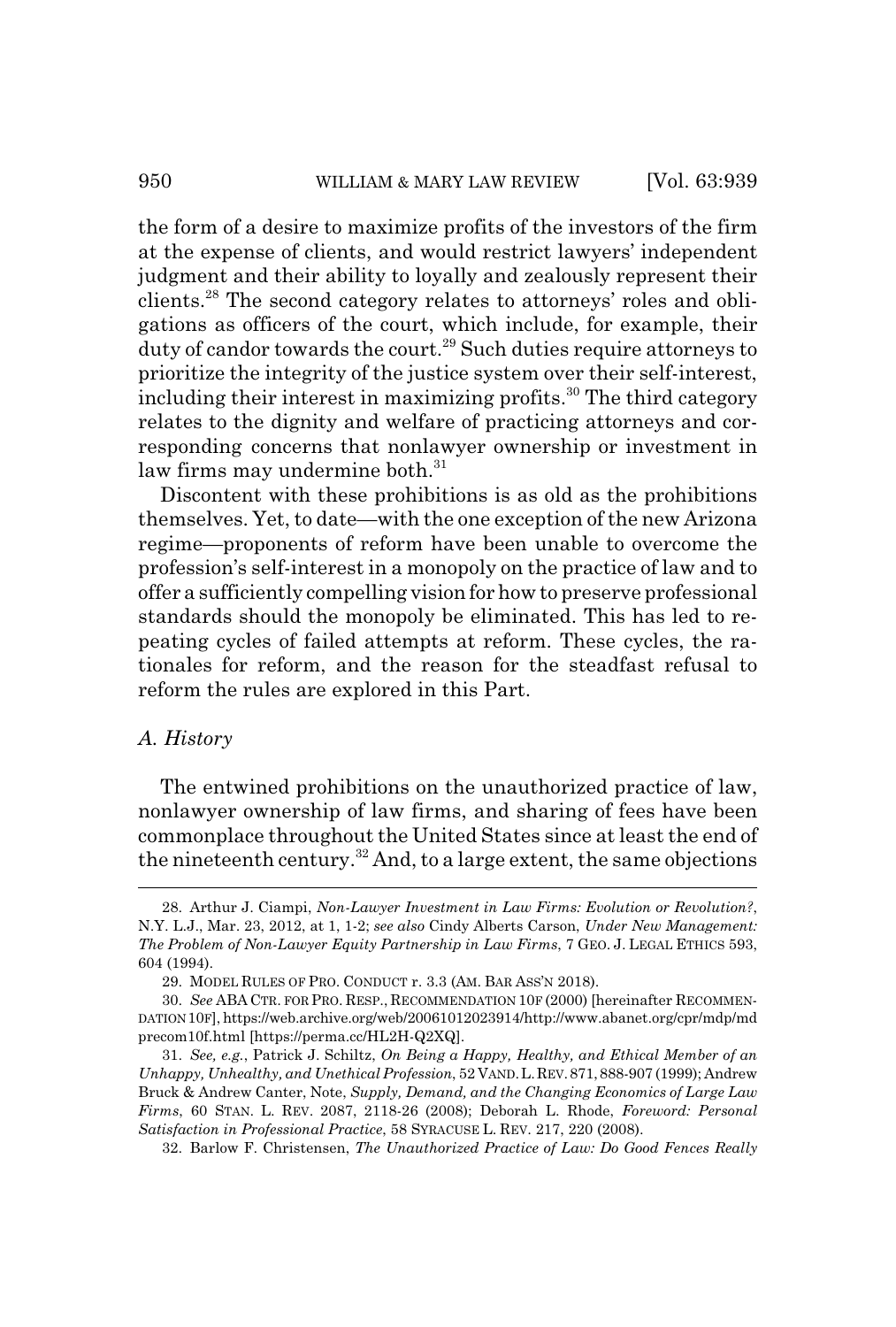to those prohibitions have been rehashed—with the same nonresult—for more than a hundred years. Later, we will see why the present situation is different and not just another round of the same tired fight.

Since the end of the nineteenth century, the prohibition of nonlawyer ownership of law firms has been affirmed by courts, state legislatures, bar associations, and ethical codes. *In re Co-Operative* Law Co. is a landmark case in that regard.<sup>33</sup> The New York Court of Appeals held that an 1899 criminal prohibition of unlicensed law practice extended to a corporation formed by nonlawyers that offered legal services to subscribers provided by "a staff of competent attorneys and counselors at law."34 Among other things, the court based its conclusion on the grounds that "an attorney employed by a corporation would be responsible to the corporation rather than to the client of the corporation; ... the corporation might be controlled wholly by nonlawyers and organized simply to make money; [and] the public would have no remedy to protect itself from the corporation."35

New York's approach was widely followed. By the late 1930s, the American Bar Association's (ABA) Standing Committee on Unauthorized Practice of the Law concluded in its review of practice that "[p]robably nothing is better settled than that a corporation cannot render legal services for or practice law in respect of the affairs of another [even if] it do[es] so by employing a lawyer."36

 An important milestone in the regulation of the legal profession was the ABA's adoption of the first Canons of Professional Ethics in 1908 (the Canons). $37$  The Canons were amended from time to time over the subsequent decades, and in 1928 the ABA House of Delegates adopted three new Canons which, with some modifications, have served as the template for all subsequent regulation

*Make Good Neighbors—or Even Good Sense?*, 1980 AM. BAR FOUND. RSCH. J. 159, 161-75; Thomas R. Andrews, *Nonlawyers in the Business of Law: Does the One Who Has the Gold Really Make the Rules?*, 40 HASTINGS L.J. 577, 580 & n.19 (1989).

<sup>33.</sup> *See generally In re* Coop. L. Co., 92 N.E. 15 (N.Y. 1910).

<sup>34.</sup> *Id.* at 15.

<sup>35.</sup> Andrews, *supra* note 32, at 581.

<sup>36.</sup> *Report of the Standing Committee on Unauthorized Practice of the Law*, 62 ANN. REP. AM. BAR ASS'N 769, 779 (1937).

<sup>37.</sup> Edward S. Adams & John H. Matheson, *Law Firms on the Big Board? A Proposal for Nonlawyer Investment in Law Firms*, 86 CALIF. L. REV. 1, 4-6 (1998).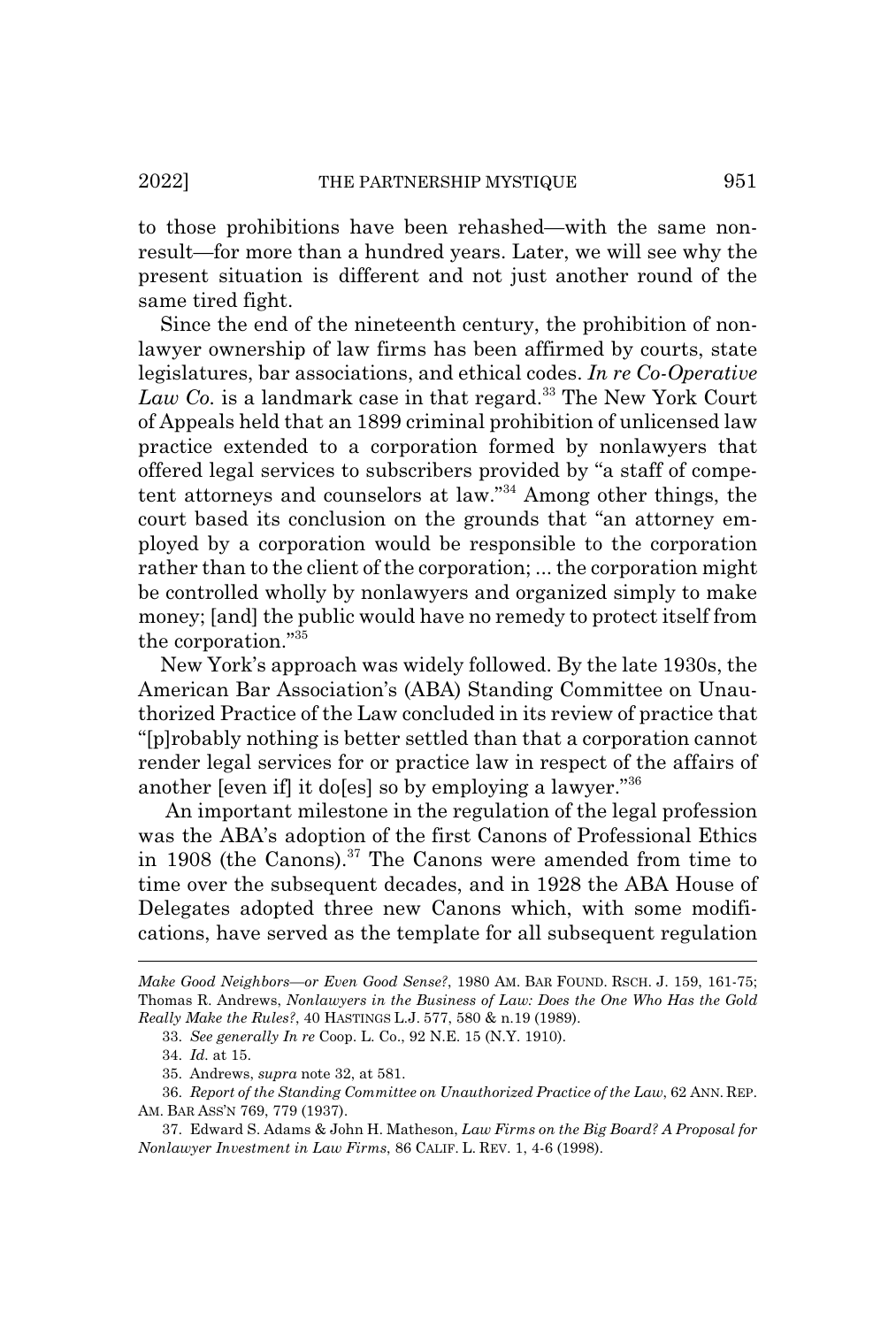of nonlawyer participation in the business of providing legal services. Canon 33 ensured that all and only admitted attorneys could form a partnership for the practice of law.<sup>38</sup> Canon 34, after being amended in 1937, flatly prohibited dividing legal fees with nonlawyers.<sup>39</sup> Finally, Canon 35 barred nonlawyers from serving as employers of attorneys or as intermediaries.<sup>40</sup>

The next milestone in that development came in 1969, when years of dissatisfaction with the Canons culminated in the adoption by the ABA of the Model Code of Professional Responsibility (the 1969 Code).<sup>41</sup> The 1969 Code ushered in the modern era in which the model drafted by the ABA has become the rule in most, if not all, jurisdictions.<sup>42</sup> Although the Canons were substantially modified by the new Model Code, the essence of the restrictions on lawyernonlawyer business associations did not change.

The 1969 Code was overhauled in the early 1980s, resulting in the Model Rules of Professional Conduct (Model Rules), passed by the ABA in 1983 and adopted in 49 out of 50 states since then.<sup>43</sup> The 2016 version of Rule 5.4 provides that a lawyer or law firm shall not: share legal fees with a nonlawyer; form a partnership with a nonlawyer if partnership activities include the practice of law; or allow clients to direct or regulate the lawyer's professional judgment in rendering legal services.<sup>44</sup> A lawyer is also not allowed to practice if a nonlawyer owns any interest in the practice, is a corporate director or another position of similar responsibility in the practice, or if a nonlawyer has the right to direct or control the professional judgment of a lawyer.<sup>45</sup>

Criticism of the restrictive norms are as old as the norms themselves, and several times over the decades a vocal minority of practitioners has attempted to reform the rules. They failed each time.

44. MODEL RULES OF PRO. CONDUCT r. 5.4 (AM. BAR ASS'N 2016).

<sup>38.</sup> *Id.* at 4.

<sup>39.</sup> *Id.*

<sup>40.</sup> *Id.*

<sup>41.</sup> MODEL CODE OF PRO. RESP. (AM. BAR ASS'N 1969).

<sup>42.</sup> CHARLES W. WOLFRAM, MODERN LEGAL ETHICS 56-57 (1986).

<sup>43.</sup> Adams & Matheson, *supra* note 37, at 8; *see also Alphabetical List of Jurisdictions Adopting Model Rules*, AM. BAR ASS'N (Mar. 28, 2018), https://www.americanbar.org/groups/ professional\_responsibility/publications/model\_rules\_of\_professional\_conduct/alpha\_list\_st ate\_adopting\_model\_rules/ [https://perma.cc/GC3R-M8LU].

<sup>45.</sup> *Id.*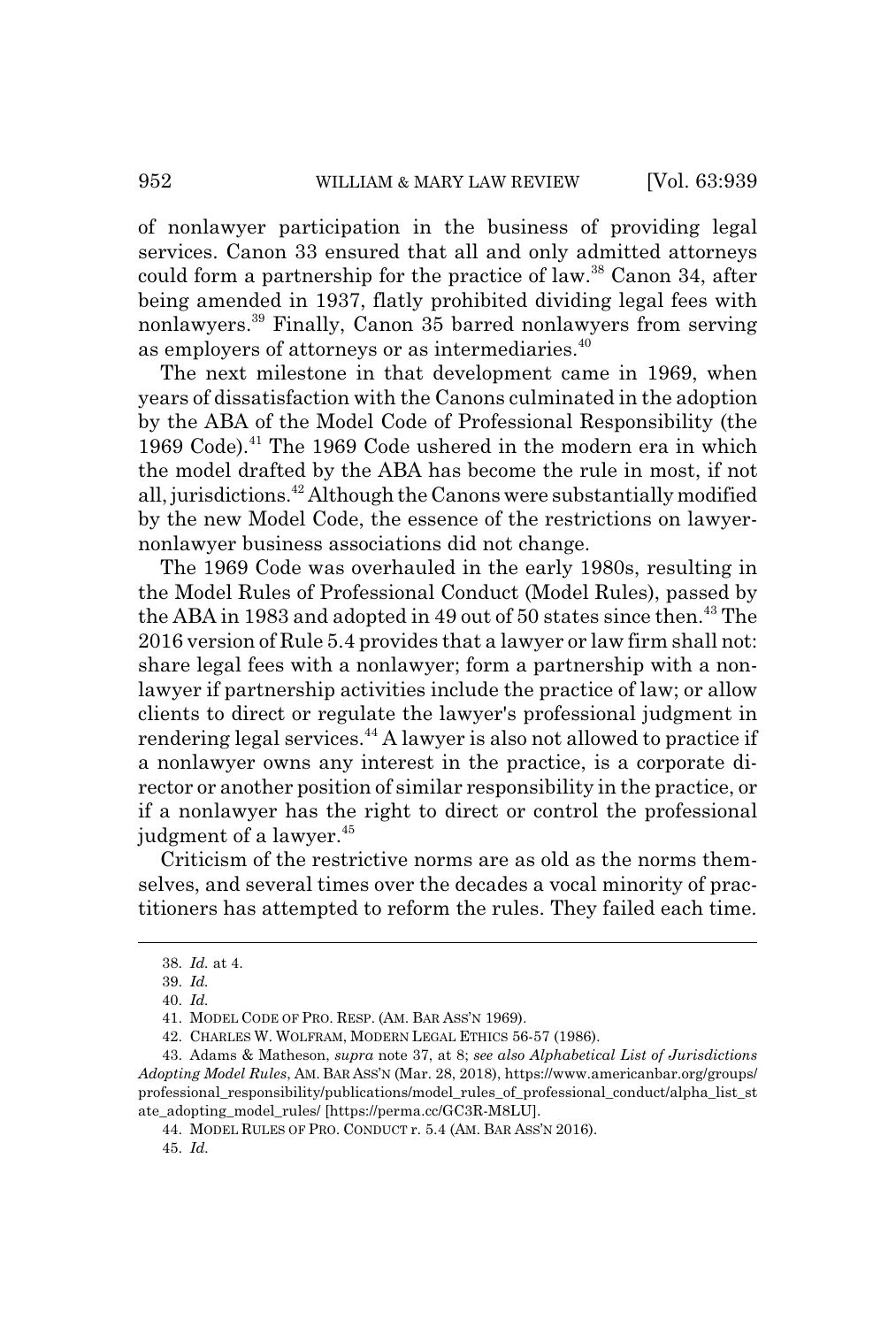At least one of the drafters of the Canons pointed out that the emperor has no clothes when he remarked, in 1927, that "aside from professional policy, I think that there is nothing inherently 'unethical' in the formation of partnerships between lawyers largely engaged in certain kinds of work and an expert engineer, student of finance, or some other form of expert."46 And the drafting committee noted that "there is substantial difference of view in the profession respecting its recommendations as to partnerships, division of fees, intermediaries, and the bonding of lawyers."47

The most thorough debate on the nonlawyer provisions accompanied the development of the 1983 Model Rules. Prior to the adoption of those rules, the ABA conducted a three-year study of the existing rules and sought recommendations for revision.<sup>48</sup> The ABA Commission on Evaluation of Professional Standards (the Kutak Commission) recommended that "a lawyer may be employed by an organization in which a financial interest is held or managerial authority is exercised by a nonlawyer ... such as a business corporation" as long as the lawyer's ability to adhere to her ethical duties was in writing.<sup>49</sup>

It was the only recommendation from the Kutak Commission rejected by the ABA.<sup>50</sup>

In 1998, the ABA established the Commission on Multidisciplinary Practice, which ultimately recommended to the House of Delegates that the Model Rules be amended to permit multidisciplinary practices (MDPs).<sup>51</sup> The Commission adopted the approach developed in Australia and the United Kingdom, which was to ensure that individual lawyers were subject to the rules of professional responsibility notwithstanding the type of entity in which they

<sup>46.</sup> F.W. Grinnell, *Minority Report of the Special Committee on Supplements to the Canons of Professional Ethics*, 50 ANN. REP. AM. BAR ASS'N 387, 388 (1927).

<sup>47.</sup> *Report of the Special Committee on Supplements to the Canons of Professional Ethics*, 50 ANN. REP. AM. BAR ASS'N 372, 378 (1927).

<sup>48.</sup> Adams & Matheson, *supra* note 37, at 8.

<sup>49.</sup> *Id.* (quoting ABA/BNA LAWYERS' MANUAL ON PROFESSIONAL CONDUCT 01:3 (Aug. 20, 1997)).

<sup>50.</sup> *Id.* at 9.

<sup>51.</sup> ABA COMM'N ON MULTIDISCIPLINARY PRAC., REPORT TO THE HOUSE OF DELEGATES: RECOMMENDATION (1999), https://web.archive.org/web/20000510230706/http://www.abanet. org/cpr/mdprecommendation.html [https://perma.cc/R8WE-JRBK].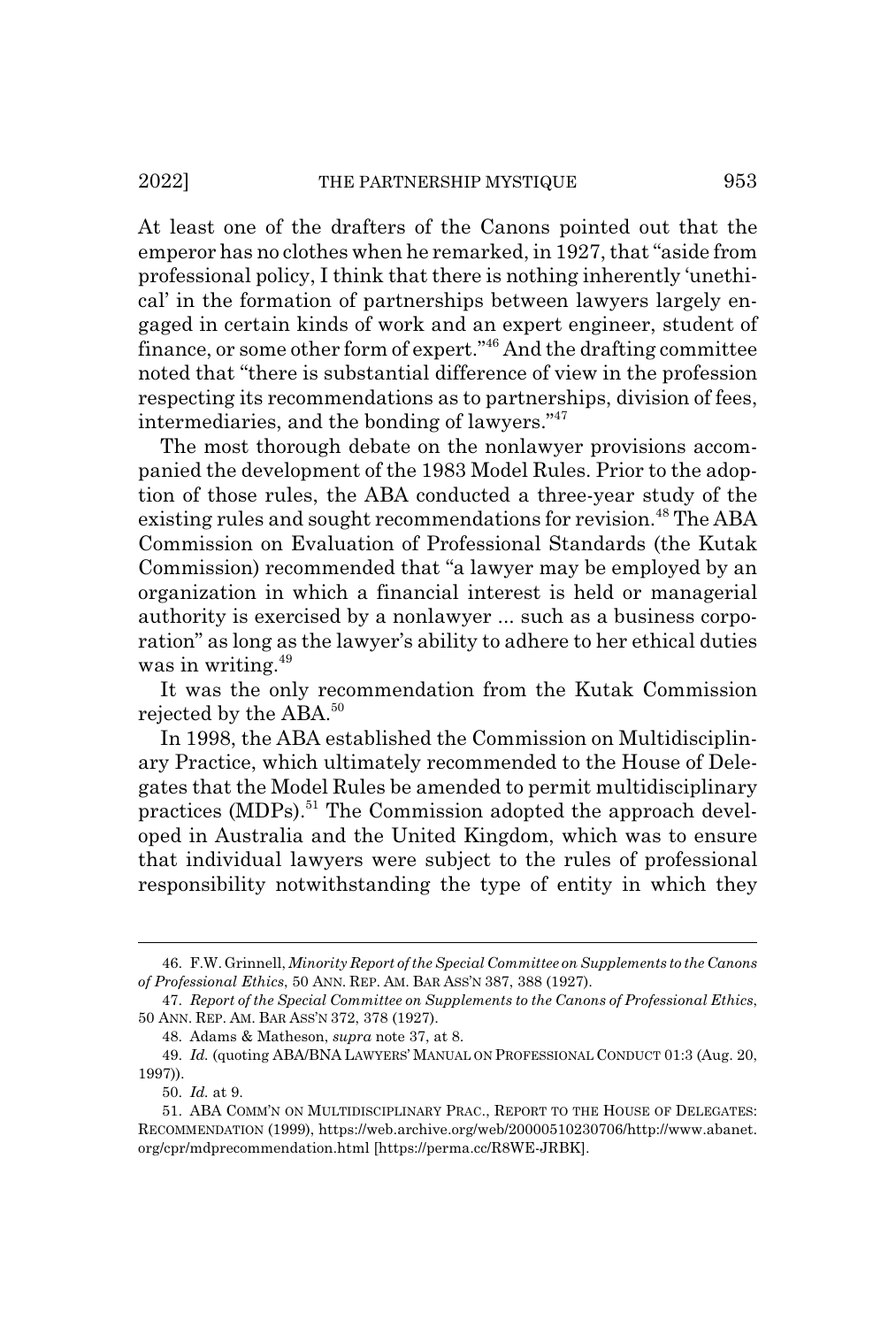practiced or their employment relationship with nonlawyers.<sup>52</sup> A year later, the House of Delegates roundly rejected the Commission's proposal and affirmed its commitment to the complete exclusion of nonlawyers from the business of providing legal services.<sup>53</sup>

In 2009, the ABA Commission on Ethics 20/20 concluded that "the Commission has undertaken a careful study of alternative law practice structures. Based on the Commission's extensive outreach, research, consultation, and the response of the profession, there does not appear to be a sufficient basis for recommending a change to ABA policy on nonlawyer ownership of law firms."54

The ABA reached a similar conclusion in 2016. In February of that year, the House of Delegates adopted a resolution urging states to consider the ABA's own Model Regulatory Objectives for the Provision of Legal Services when considering establishing or regulating non-traditional legal service providers. However, the House of Delegates went on to declare that "nothing contained in this Resolution abrogates in any manner existing ABA policy prohibiting non lawyer [sic] ownership of law firms."55 Later that year, the ABA Commission on the Future of Legal Services released an issues paper on ABSs. In that paper, the Commission noted that there was no evidence from the jurisdictions which permit them that ABSs cause harm and also that those jurisdictions have not rolled back permissions for ABSs. The paper invited comments on ABSs, but ultimately the Commission did not introduce a resolution permitting them. Rather, the Commission confined its final recommendations to merely noting that continued exploration of the topic would be useful. $56$ 

<sup>52.</sup> *See infra* Part III.A.3.

<sup>53.</sup> *See* RECOMMENDATION 10F, *supra* note 30.

<sup>54.</sup> Press Release, ABA Comm'n on Ethics 20/20, ABA Commission on Ethics 20/20 Will Not Propose Changes to ABA Policy Prohibiting Nonlawyer Ownership of Law Firms (Apr. 16, 2012), https://www.americanbar.org/content/dam/aba/administrative/ethics\_2020/201204 16\_news\_release\_re\_nonlawyer\_ownership\_law\_firms.pdf [https://perma.cc/QW8T-WN9Z].

<sup>55.</sup> ABA COMM'N ON THE FUTURE OF LEGAL SERVS., REPORT ON THE FUTURE OF LEGAL SERVICES IN THE UNITED STATES 59 (2016), https://www.americanbar.org/content/dam/aba/ images/abanews/2016FLSReport\_FNL\_WEB.pdf [https://perma.cc/Q7CC-K3QK].

<sup>56.</sup> *Id.* at 42.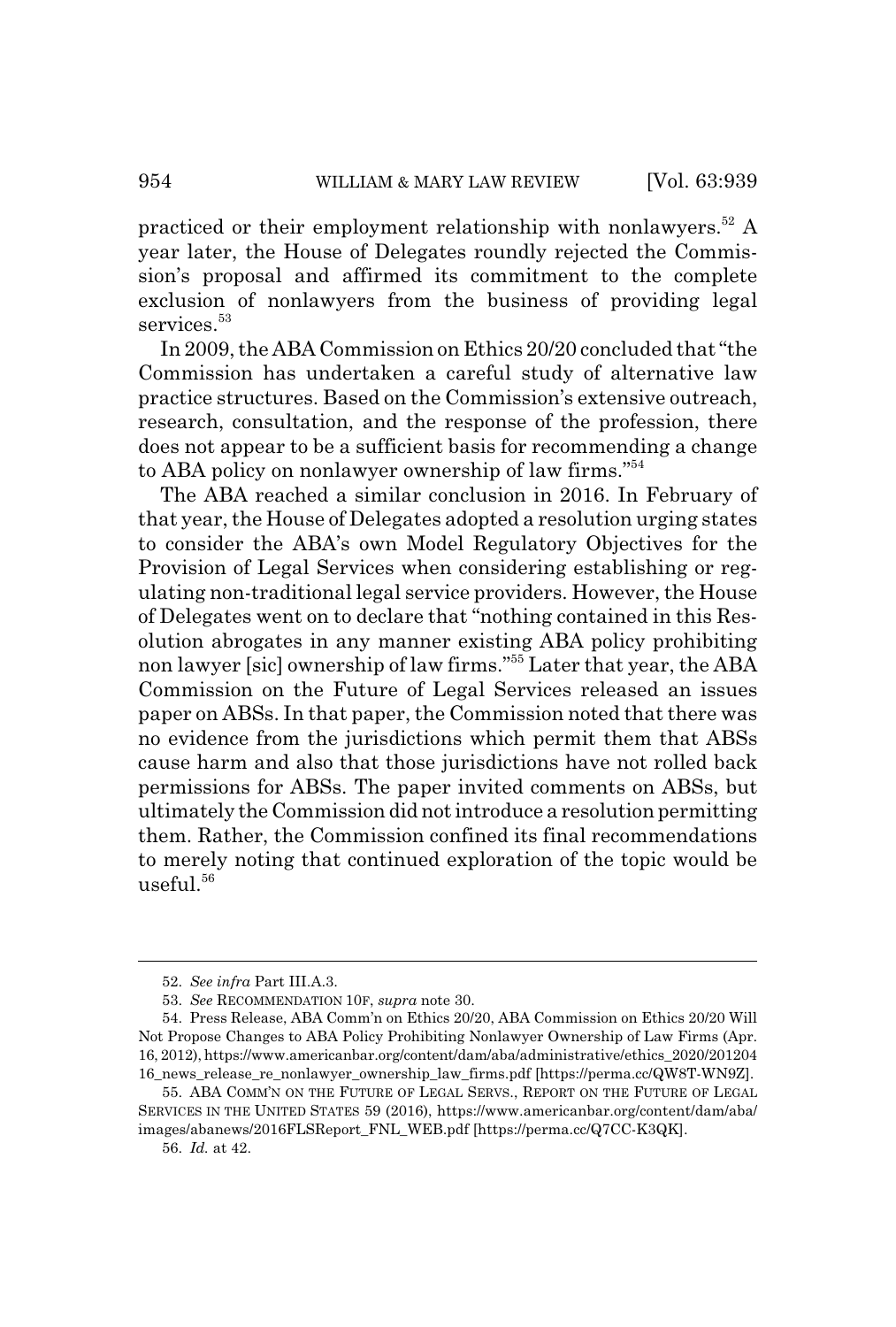#### *B. The Concerns Underlying the Prohibition*

Different segments of the legal profession have somewhat different concerns. At the elite end of the profession, occupied by socalled BigLaw firms, the concerns focus, broadly speaking, on the perceived effects that nonlawyer participation may have on the attorney-client relationship and on attorneys' autonomy and welfare in terms of controlling their careers, how they conduct individual cases, and how many hours they work.<sup>57</sup>

At the other end of the spectrum are solo practitioners and small firms. Their main concern is the fear of being wiped out, as independent businesses, by large corporations in the same manner that mom-and-pop shops have been wiped out by the various megachains. Instead of owning their independent business, such practitioners fear that they will be relegated to a lesser professional existence as line employees at the same corporations with little to none of the dignity, independence, and control over their practices they currently enjoy.<sup>58</sup>

There are also shared concerns held by those across the legal profession independent of the size of one's firm. In democratic societies, lawyers hold a special role as guardians of the rule of law, and if that special role is put at risk, that is a concern for all lawyers irrespective of the size of their practice. There are also more practical concerns held in common, like issues surrounding conflicts of interest and duties of confidentiality, as nonlawyers may require information sharing that conflicts with lawyers' professional duties.59 These arguments are explored in more detail in the following subsections.<sup>60</sup>

<sup>57.</sup> *See infra* Part I.B.1, I.B.3.

<sup>58.</sup> *See infra* Part I.B.2-3.

<sup>59.</sup> *See infra* Part I.B.1-3.

<sup>60.</sup> The writings on the topic are legion. For a good overview of the arguments for and against reform, see generally ABA COMM'N ON THE FUTURE OF LEGAL SERVS., ISSUES PAPER CONCERNING NEWCATEGORIES OF LEGAL SERVICES PROVIDERS (2015) [hereinafter ABAISSUES PAPER]. For pieces which address some of the arguments for reform in more detail, see, for example, Gillian K. Hadfield, *The Cost of Law: Promoting Access to Justice Through the (Un)Corporate Practice of Law*, 38 INT'L REV. L. & ECON. 43, 43-48 (2014); Kathleen Eleanor Justice, Note, *There Goes the Monopoly: The California Proposal to Allow Nonlawyers to Practice Law*, 44 VAND. L. REV. 179, 211-12 (1991); Edward S. Adams, *Rethinking the Law Firm Organizational Form and Capitalization Structure*, 78 MO. L. REV. 777, 783-90 (2013). For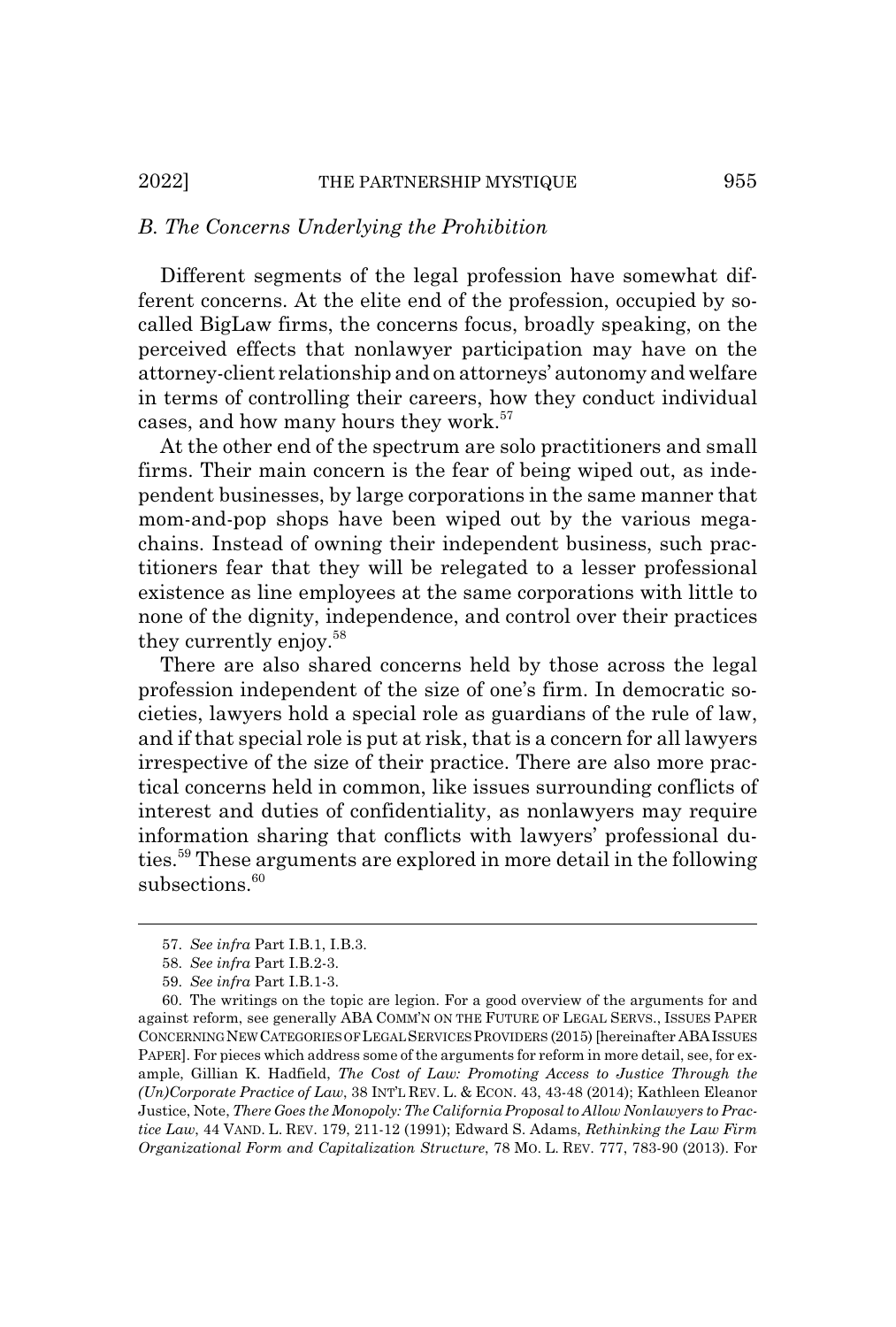### *1. Preserving Trust and Deterring Conflicts*

As every law student is instructed throughout law school, a lawyers' role in society is founded on trust. This is true in the obvious sense that clients must trust that their attorneys will adhere to duties such as conducting a zealous representation and maintaining confidentiality. $61$  But it is also true in the sense that legal services are "credence goods"—goods that lay consumers, or even sophisticated ones, have difficulty evaluating even long after the service has been rendered.<sup>62</sup> Put in that way, much of the regulation of the legal profession is aimed at producing trust in a situation in which it is impossible for clients to know whether that trust is well placed. This is reflected in the ABA's definition of a profession, which provides that because "clients cannot adequately evaluate the quality of the service, they must trust those they consult."63

By a significant margin, the most common category of justification for excluding nonlawyers from entities that offer legal services stems from lawyers' self-understanding that putting nonlawyers into the mix will inevitably disrupt their ability to put clients' interests ahead of all else. The idea here is that to do otherwise would lead to the inevitable erosion of the integrity of the attorney-client relationship.64

Two separate but related arguments fall under this category. First, that the restrictions ensure that the trained and certified attorney, and not any nonlawyer, is the one making legal decisions. Second, that keeping nonlawyers out of the picture ensures that, in exercising her judgment, an attorney will take into consideration

arguments against reform, see, for example, Michael Kelly, Comment, *Ethical Issues Associated with Multidisciplinary Practices in Texas*, 41 ST.MARY'SL.J. 733, 752-68 (2010); Alison Frankel, *Lawyers Remain Deeply Skeptical of Non-Lawyers Investing in Law Firms*, LEGAL BUS. ONLINE (May 18, 2016), https://www.legalbusinessonline.com/news/lawyers-remaindeeply-skeptical-non-lawyers-investing-law-firms/72364 [https://perma.cc/L6WV-GKGW].

<sup>61.</sup> *See, e.g.*, GREGORY C. SISK, SUSAN SAAB FORTNEY, CHARLES GARDNER GEYH, NEIL W. HAMILTON, WILLIAM D. HENDERSON, VINCENT R. JOHNSON, KATHERINE R. KRUSE, STEPHEN L. PEPPER & MELISSA H. WERESH, LEGAL ETHICS, PROFESSIONAL RESPONSIBILITY, AND THE LE-GAL PROFESSION 305-09, 475-76 (2018).

<sup>62.</sup> Uwe Dulleck & Rudolf Kerschbamer, *On Doctors, Mechanics, and Computer Specialists: The Economics of Credence Goods*, 44 J. ECON. LITERATURE 5, 5-6 (2006).

<sup>63.</sup> ABA COMM'N ON PROFESSIONALISM, "....IN THE SPIRIT OF PUBLIC SERVICE:" A BLUE-PRINT FOR THE REKINDLING OF LAWYER PROFESSIONALISM 10 (1986).

<sup>64.</sup> *See* Ciampi, *supra* note 28.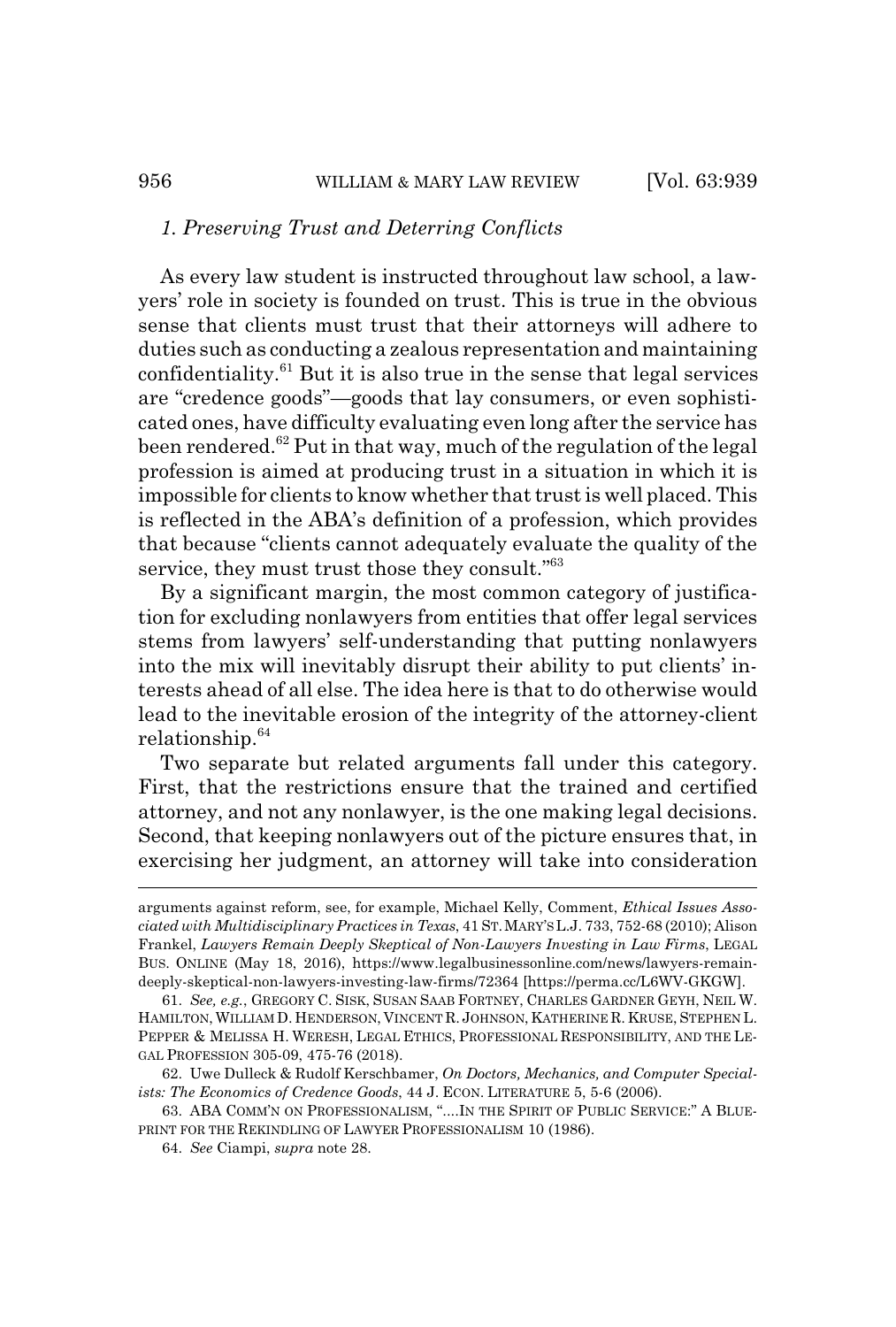only the needs of the client. In this version, competing concerns such as the economic bottom line of her employer could influence an attorney to recommend a course of action that would be more profitable or otherwise beneficial for her but less than optimal for her client. For example, she may recommend pursuing damages rather than an injunction,<sup>65</sup> or urge accepting an early and low settlement for the benefit of a quarterly bottom line or as a way to redeploy the investor's capital.<sup>66</sup>

The Restatement captures this argument well, noting that "[a] person entitled to share a lawyer's fees is likely to attempt to influence the lawyer's activities so as to maximize those fees. That could lead to inadequate legal services."67 The Restatement further elaborates that "permitting such ownership or direction would induce or require lawyers to violate the mandates of the lawyer codes, such as by subjecting the lawyer to the goals and interests of the nonlawyer in ways adverse to the lawyer's duties to a client."68

The fear that liberalization of the legal profession would increase conflicts of interest is brought to its logical extreme in the so-called "Fear of Sears" or of the "Walmart-ization" of legal services—the fear that doing so would lead retail giants to offer law as one of their products.69 What if a client wanted to sue one of Walmart's suppliers? Or what if she wanted to pursue a workers' compensation or union organizing claim that, although not directly related to Walmart, could result in a ruling enforceable against it—especially if implementing the new rule would be costly? And could a Walmart

<sup>65.</sup> Maya Steinitz, *The Litigation Finance Contract*, 54 WM.&MARY L. REV. 455, 467-79 (2012) (explaining that in the Chevron-Ecuador environmental class action, the financier required the indigent claimants to pay the Funder's portion of any remedial measures ordered by the court). On the positive externalities of litigation, see Steven Shavell, *The Fundamental Divergence Between the Private and the Social Motive to Use the Legal System*, 26 J. LEGAL STUD. 575, 575 (1997).

<sup>66.</sup> Steinitz, *supra* note 65, at 501-503 (analogizing litigation finance to venture capital and explaining, based on economic theory, why financiers may have economic incentives, as well as contractual obligations, to liquidate investments in any given case and distribute or redeploy funds from lawsuit to lawsuit irrespective of the needs of the case, in order to maximize the profits of their own investors).

<sup>67.</sup> RESTATEMENT (THIRD) OF THE LAW GOVERNING LAWYERS § 10 cmt. b (AM. L. INST. 2000).

<sup>68.</sup> *Id.* § 10 cmt. c.

<sup>69.</sup> *See generally* RICHARD SUSSKIND,THE END OF LAWYERS?: RETHINKING THE NATURE OF LEGAL SERVICES (2008); Adams & Matheson, *supra* note 37, at 3 & n.9.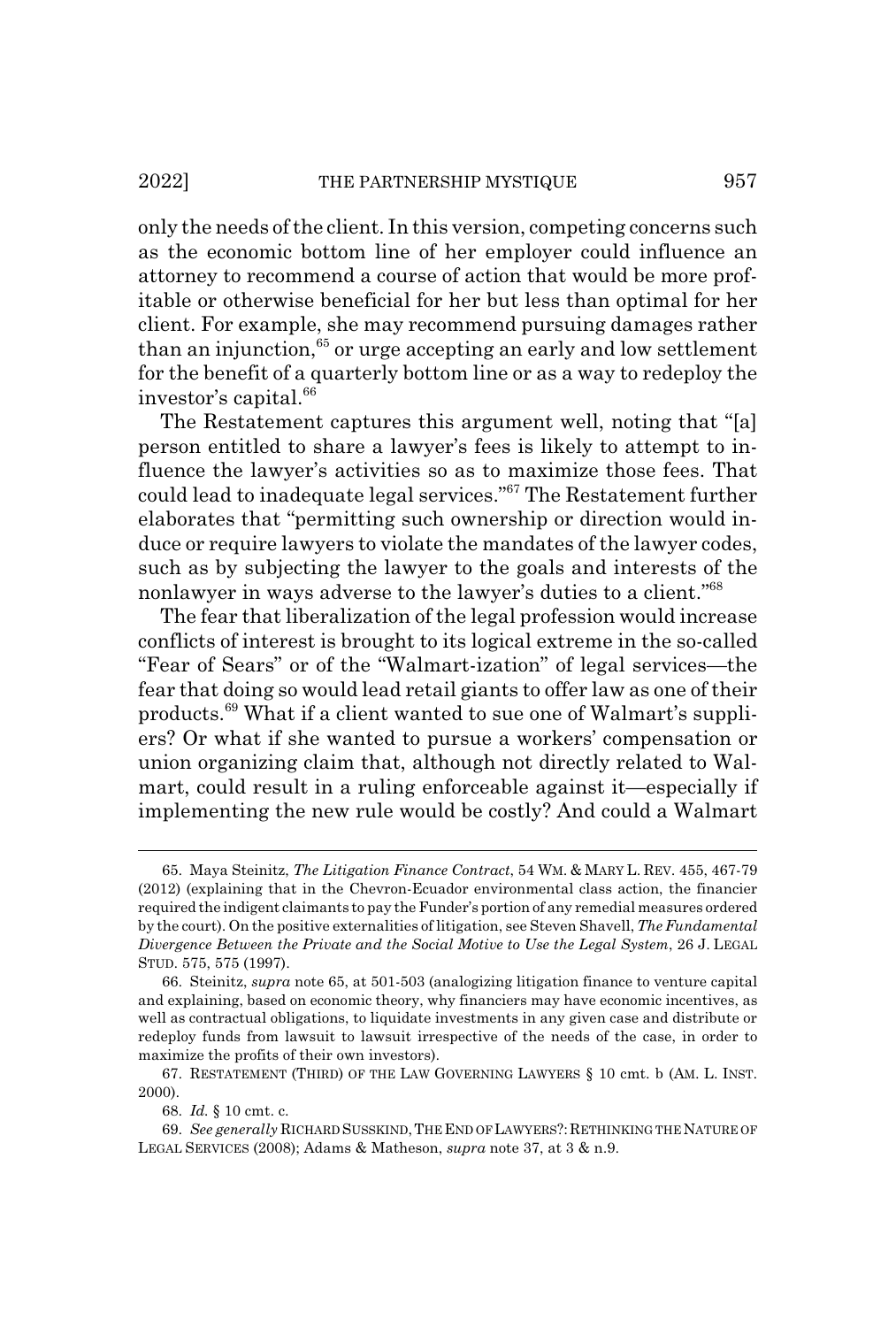employee take the time and put in the creative effort that might be required in any given case or transaction?

#### *2. Professions and the Public Good*

The ABA Commission on Professionalism concluded that an occupation constitutes a profession—in contrast with a business, which is concerned with profit-maximization—when the client can expect the practitioner to set aside their own self-interest in favor of the client's and the public's interests.<sup>70</sup> A profession is also different than a business sector in that it subjects itself to selfregulation. The profession's self-regulatory bodies are expected to assure that its members are competent, do not violate clients' trust, and prioritize the clients' interests over their own.<sup>71</sup>

Moreover, the attorney, as a member of the profession, is ultimately an officer of the court, unlike the businessperson. Thus, in addition to serving her client, a lawyer performs the essential function of supporting the smooth operation of the legal system: "*Professional* lawyers ... were those who eschewed the mere 'hired gun' mode of practice, and took more of a public or justice-regarding stance, *as befitted officers of the court*."<sup>72</sup> According to the ABA, consistent with the self-understanding of many of the lawyers it represents, "[t]he law governing lawyers was developed to protect the public interest and to preserve the core values of the legal profession, that are essential to the proper functioning of the American justice system."73 Because of this, lawyers are subjected to higher standards (additional study, bar admission, character and fitness) and more restriction (ethical rules); in return, they receive protection from the vicissitudes of the market.

Finally, some raise concerns that the imperatives of seeking returns for nonlawyer investors would decrease the time lawyers spend on *pro bono* matters—a point of pride for the profession and a tangible manifestation of its commitment to the public good.<sup>74</sup>

<sup>70.</sup> ABA COMM'N ON PROFESSIONALISM, *supra* note 63, at 10.

<sup>71.</sup> *Id.*

<sup>72. 1</sup> GEOFFREY C. HAZARD, JR., W. WILLIAM HODES & PETER R. JARVIS, THE LAW OF LAWYERING § 1.08 (4th ed. 2019).

<sup>73.</sup> *See* RECOMMENDATION 10F, *supra* note 30.

<sup>74.</sup> *See, e.g.*, Nick Robinson, *When Lawyers Don't Get All the Profits: Non-Lawyer Own-*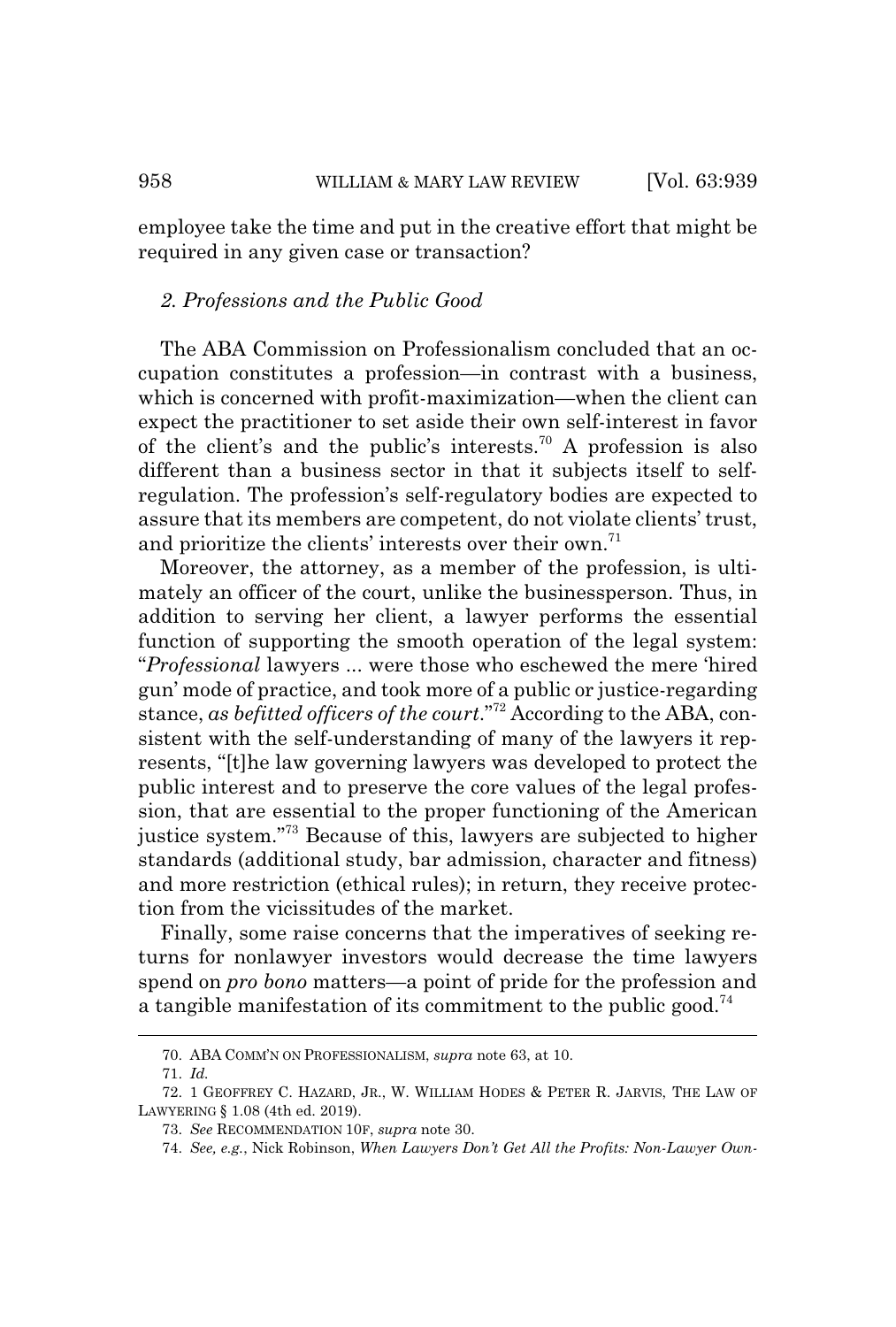#### 2022] THE PARTNERSHIP MYSTIQUE 959

# *3. The Dignity of the Profession and the Welfare of the Practitioners*

Another version offers the view that being a licensed attorney is an *individual* right, hard-won through years of arduous study and examination, and in that sense is not capable of being shared or divided with a nonlawyer. The court in *In re Co-Operative Law Co*. took the view that the practice of law was a "personal right," granted to those possessing special qualifications and a moral character, rather than "a business open to all."75 The court pointed out that the profession had various qualification requirements that limited its availability such as character requirements, certification, educational requirements, and state examinations. "The right to practice law," the court said, "cannot be assigned or inherited, but must be earned by hard study and good conduct."76

The Supreme Court of Massachusetts went even further, noting:

In addition to adequate learning, [the practice of law] demands on the part of the attorney undivided allegiance, a conspicuous degree of faithfulness and disinterestedness, absolute integrity, and utter renunciation of every personal advantage conflicting in any way directly or indirectly with the interests of his client. Only a human being can conform to these exacting requirements. Artificial creations such as corporations or associations cannot meet these prerequisites.<sup>77</sup>

This individualistic view of the nature of law practice has become embedded in the business model of law firms. As one commentator observed, law firm partners are compensated on a percentage of annual profits and not with any permanent equity in the firm.78 This can be traced back to the idea that the value of the firm is all and only the contributions of individual lawyers/partners such that when a lawyer leaves a firm or retires, the value that she contributed would leave with her. On that view, "law firms are inherently

*ership, Access, and Professionalism*, 29 GEO. J. LEGAL ETHICS 1, 55-56 (2016).

<sup>75.</sup> *In re* Coop. Law Co., 92 N.E. 15, 16 (N.Y. 1910).

<sup>76.</sup> *Id.*

<sup>77.</sup> *In re* Op. of the Justs., 194 N.E. 313, 316-17 (Mass. 1935).

<sup>78.</sup> Jonathan T. Molot, *What's Wrong with Law Firms? A Corporate Finance Solution to Law Firm Short-Termism*, 88 S. CAL. L. REV. 1, 4 (2014).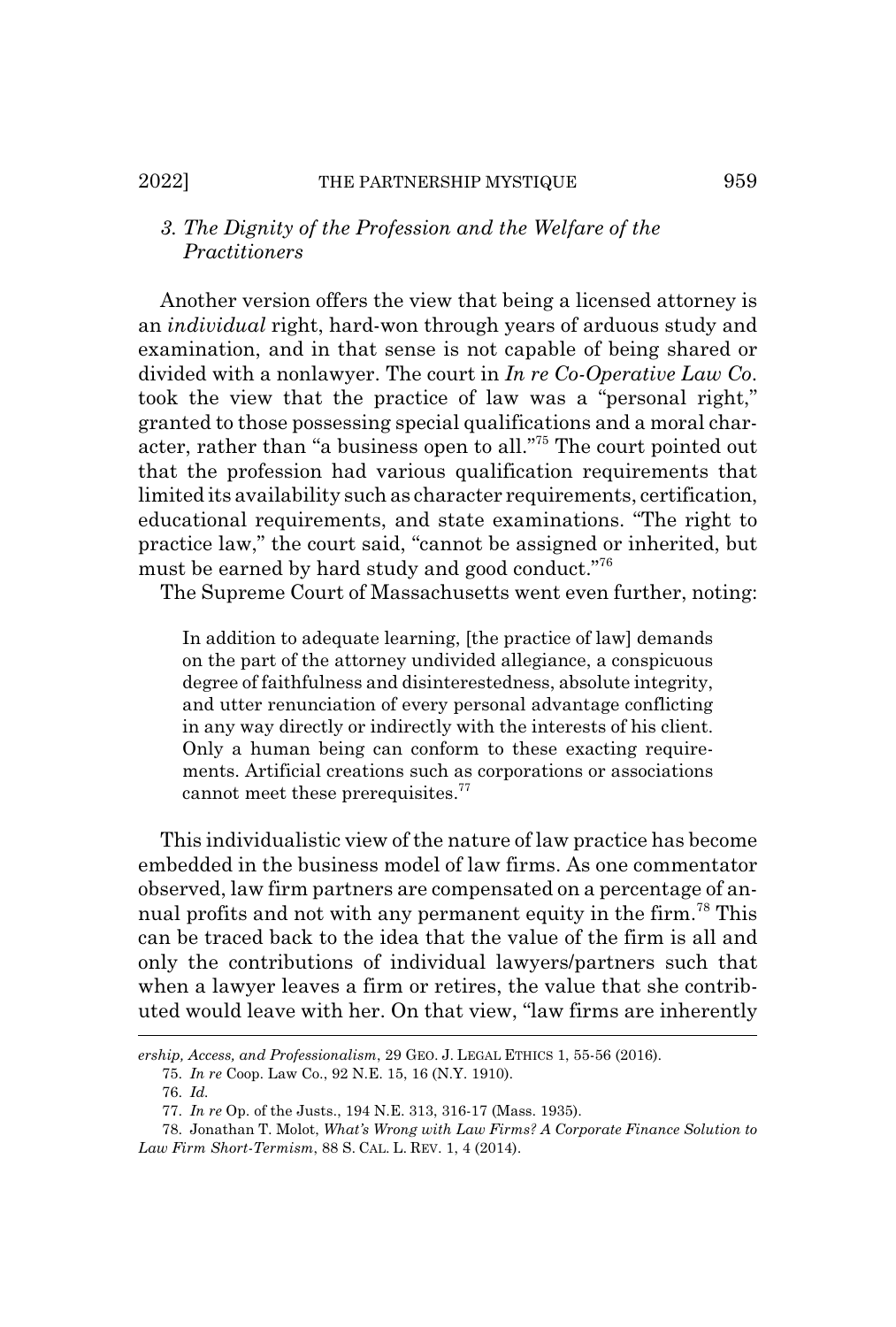loose associations of individual service providers whose contributions to the firm do not last beyond their working years and who should not own a piece of the firm after they leave."79

In what could be considered a more modern view of the dignity of the profession, some commentators express concern that attorneys' job satisfaction and work-life balance may suffer if law practices were run on the model of businesses, focused exclusively on profitmaximization and inflicted with short-termism.80 The worry is that lawyers will be further pressed to increase the number of hours they bill and restricted from exercising their judgment on what a case truly calls for. Much of this criticism has centered on larger law firms, which many feel have already become overly profit-oriented, and, as a result, are pushing attorneys to work longer hours and damaging associate satisfaction.<sup>81</sup>

# II. THE SHAREHOLDER WEALTH MAXIMIZATION NORM IN AMERICAN CORPORATE LAW AND THE "GOLDMAN SACHS-IZATION" OF THE PRACTICE OF LAW

Many of the objections to nonlawyer participation in law firms share a common thread: that the concerns of clients and the justice system will become subservient to those of the nonlawyers, especially if they are investors or owners (rather than managers or lowlevel employees). This Article argues for the first time that such fears are justified, in significant part, for one central reason: arguably the fundamental norm of American corporate law is shareholder primacy.<sup>82</sup> This is the notion that directors and managers

<sup>79.</sup> *Id.* at 14.

<sup>80.</sup> *See generally* Jarrod F. Reich, *Capitalizing on Healthy Lawyers: The Business Case for Law Firms to Promote and Prioritize Lawyer Well-Being*, 65 VILL. L. REV. 361 (2020).

<sup>81.</sup> *See infra* notes 271-74 and accompanying text.

<sup>82.</sup> *See, e.g.*, Lynn Stout, *Corporations Don't Have to Maximize Profits*, N.Y. TIMES (Apr. 16, 2015, 6:46 AM), https://www.nytimes.com/roomfordebate/2015/04/16/what-are-corpora tions-obligations-to-shareholders/corporations-dont-have-to-maximize-profits [https://perma. cc/Q4PP-F8L4]; Robert J. Rhee, *A Legal Theory of Shareholder Primacy*, 102 MINN. L. REV. 1951, 1954-55 (2018) (explaining that shareholder primacy is ubiquitous throughout corporate law and that courts in the last century have endorsed wealth maximization as corporate managers' guiding objective); N. Craig Smith & David Rönnegard, *Shareholder Primacy, Corporate Social Responsibility, and the Role of Business Schools*, 134 J. BUS. ETHICS 463, 465-66 (2016) (same). The argument herein stands whether managers follow the norm because it is law, strictly speaking, or because it is an overpowering social norm.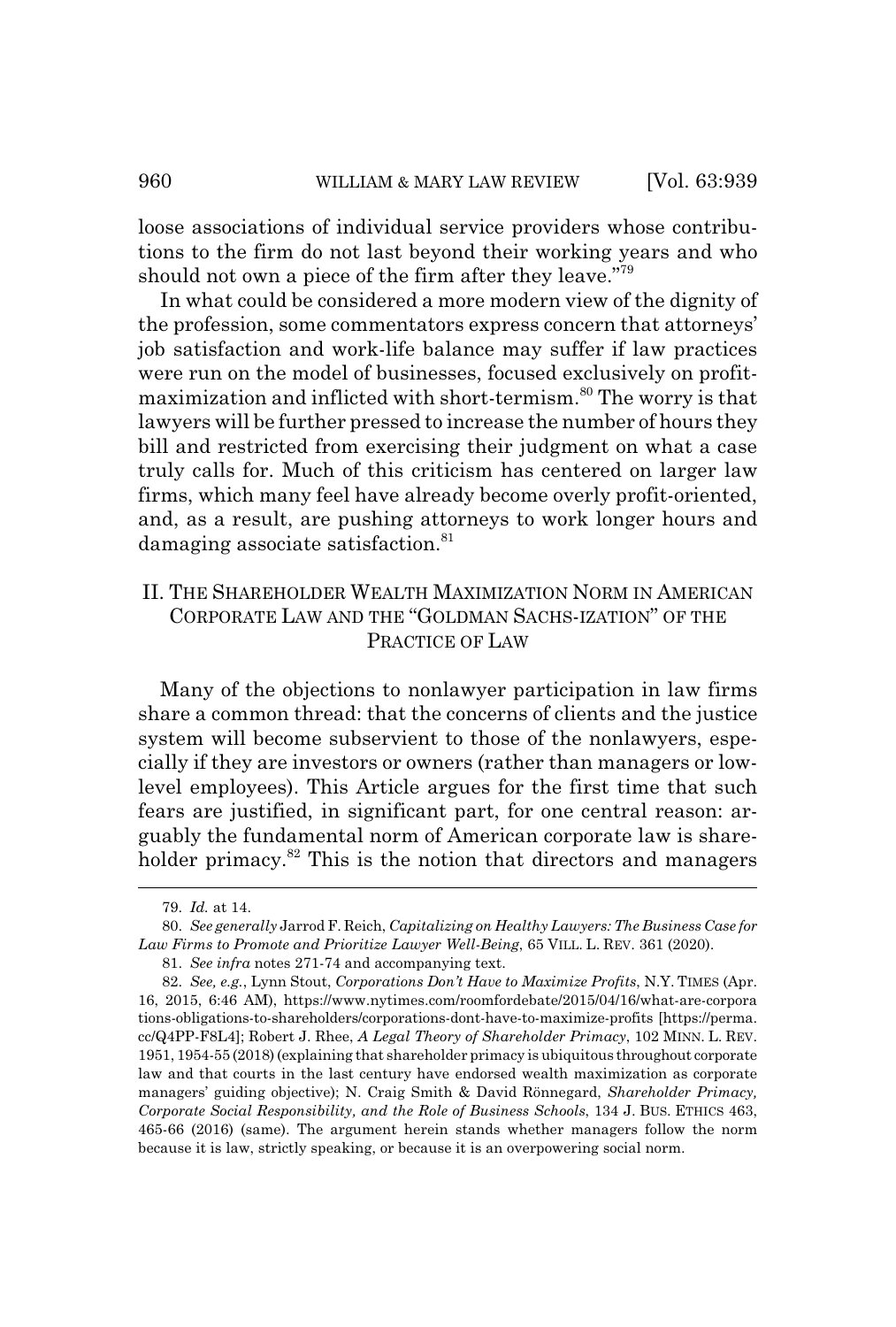#### 2022] THE PARTNERSHIP MYSTIQUE 961

have a fiduciary duty to maximize value for their shareholders, even at the expense of other worthy goals and stakeholders.<sup>83</sup> As the following paragraphs will show, the tension between shareholder primacy, on the one hand, and the ethical obligations and publicinterest commitments of lawyers, on the other, is quite real and pronounced. In that sense, the concerns underlying nonlawyer participation in providing legal services can be restated as a classic question of corporate governance: how to deal with the separation of ownership (or the financial interests of the investors) and control (which is in the hands of the managers of the firm, which frequently will not be the investors themselves). $84$ 

# *A. The Shareholder Wealth Maximization Norm*

In shareholder-focused corporate governance systems such as the American one, directors' and managers' fiduciary obligations run to the company and its shareholders only. The fundamental elements of the shareholder primacy model are that ultimate control of the corporation (at least de jure if not de facto) rests with the shareholders; corporate managers manage in the interests of these shareholders; the interests of other corporate constituencies (such as employees and customers) are protected by contractual and regulatory means rather than through participation in corporate governance; the minority shareholders are entitled to strong protections from exploitation by controlling shareholders; and the

<sup>83.</sup> The literature and jurisprudence on the topic are legion. *See, e.g.*, Henry Hansmann & Reinier Kraakman, *The End of History for Corporate Law*, 89 GEO. L.J. 439, 440-41 (2001); Mark J. Roe, *The Shareholder Wealth Maximization Norm and Industrial Organization*, 149 U. PA. L. REV. 2063, 2065 (2001); Jonathan R. Macey, *Fiduciary Duties as Residual Claims: Obligations to Nonshareholder Constituencies from a Theory of the Firm Perspective*, 84 CORNELL L. REV. 1266, 1267-68 (1999); Lucian A. Bebchuk, *The Myth of the Shareholder Franchise*, 93 VA. L.REV.675, 676-77 (2007); Lucian A. Bebchuk, *Reply: Letting Shareholders Set the Rules*, 119 HARV. L. REV. 1784, 1799 (2006).

<sup>84.</sup> The problem is that the managers of the entity—who are conceptually employees of the shareholders—have greater control over the business's resources and decisions than do the actual owners. *See generally* ADOLF A. BERLE & GARDINER C. MEANS, THE MODERN CORPORATION AND PRIVATE PROPERTY 3-5, 64-67 (rev. ed. 1968). Here, the problem is the inverse of the usual one. Usually, the challenge is to ensure managers manage according to shareholder interests. Here, the challenge is to guard managers' ability to manage to the benefit of the clients and courts, irrespective of the investors' economic interests.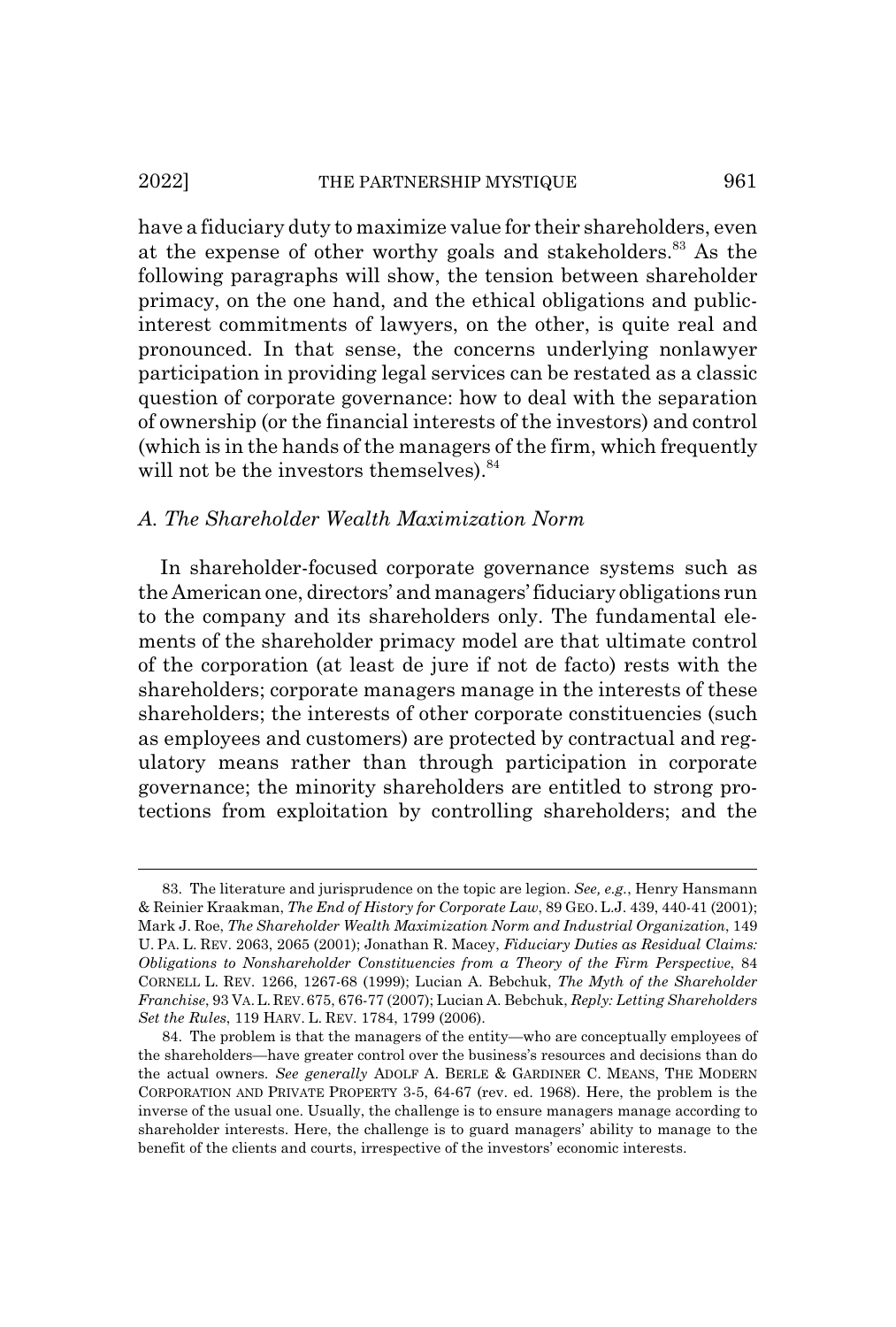market value of the publicly traded corporation's shares is the principal measure of its shareholder's interests.85

Other bedrock principles and doctrines of American corporate law—such as the business judgment rule, $86$  according to which courts defer to the judgment of the directors, and the *Revlon Doctrine*, 87 according to which when a sale or break up of a company is inevitable the singular responsibility of the board is to secure the highest price available—can all be traced back to this basic principle.

This paradigm (and the corporate form more generally) has been a "brilliant legal technology that allowed entities to raise large sums of money from disaggregated investors,"88 thus enabling the modern economy we know and depend on today. Further, some leading scholars have argued not only for the normative superiority of the shareholder primacy paradigm but also, descriptively, that the legal systems of the world have converged on shareholder primacy as the organizing principle of corporate governance and that "[t]here is [descriptively] no longer any serious competitor to the [normative] view that corporate law should principally strive to increase longterm shareholder value."89 This has been dubbed—consistent with the triumphalist zeitgeist of the brief unipolar American-led moment that followed the fall of the Soviet Union—"the end of history for corporate law."90

It should be clear from the above summary (simplified though it might be) that a model which gives sole recognition to one set of interests—the shareholders' profit—is incompatible with lawyers' obligations to safeguard the interests of their clients, the courts, and the public. To put a fine point on it, a lawyer working (hypothetically) in a corporation organized on the shareholder primacy model who, for instance, counseled a client to take a small settlement instead of a larger potential payout at trial, or to request an

<sup>85.</sup> Hansmann & Kraakman, *supra* note 83, at 440-41.

<sup>86.</sup> *See generally* Stephen M. Bainbridge, *The Business Judgment Rule as Abstention Doctrine*, 57 VAND. L. REV. 83 (2004).

<sup>87.</sup> Revlon, Inc. v. MacAndrews & Forbes Holdings, Inc., 506 A.2d 173, 184-85 (Del. 1986). 88. FREDERICK H. ALEXANDER, BENEFIT CORPORATION LAW AND GOVERNANCE: PURSUING

PROFIT WITH PURPOSE 2 (2018).

<sup>89.</sup> Hansmann & Kraakman, *supra* note 83, at 439.

<sup>90.</sup> *Id.*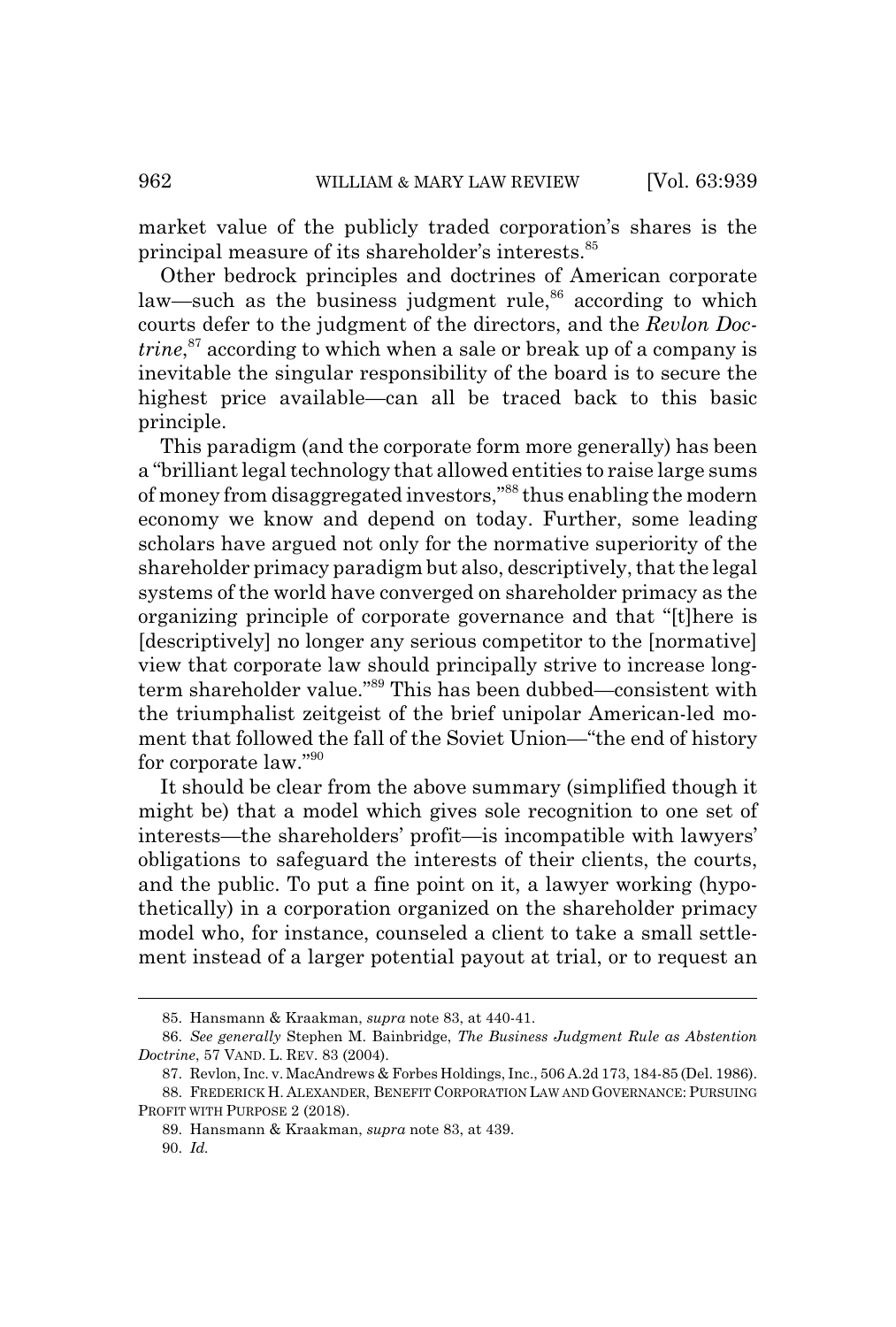#### 2022] THE PARTNERSHIP MYSTIQUE 963

injunction instead of damages, could put herself and her corporate superiors in legal jeopardy. Courts enforcing norms of shareholder primacy have been hostile to decisions prioritizing any other interests. The seminal case in point is the 1919 *Dodge v. Ford Motor Co.*, in which the Michigan Supreme Court enjoined Henry Ford from operating the Ford Motor Company in a charitable manner for the benefit of his employees or customers rather than strictly to maximize the profits of its shareholders.<sup>91</sup>

These problems that shareholder primacy poses for the exercise of lawyers' ethical obligations are compounded by the phenomenon of short-termism wherein a firm is so focused on generating profits in the immediate term (often, to meet a quarterly goal, including ones upon which bonuses are based) that it makes decisions that harm its long-term prospects. Short-termism is prevalent among players in the hedge fund and private equity spaces—the same players who might be expected to invest in commercial law firms.<sup>92</sup> The worry, then, is that law firms will be pressured to contribute to their investors' bottom lines—for example, by settling a case before the fiscal year is over and bonuses are calculated, underinvesting in a lawsuit, settling early so that the investor can redeploy cash to other investments, and avoiding nonmonetary relief, to name a few examples—at the expense of the clients. In a letter submitted in December 2020 by Lawyers for Civil Justice and the U.S. Chamber Institute for Legal Reform to the Committee on Rules of Practice and Procedure, the two organizations claimed that "each and every funding agreement that has made its way into the record before the Advisory Committee contains provisions *permitting substantial control or influence over the funded litigation*."93

93. Letter from Quentin F. Urquhart, Jr., President, Laws. for Civ. Just. & Harold Kim, President, U.S. Chamber Inst. for Legal Reform, to Rebecca A. Womeldorf, Sec'y of the Comm. on Rules of Prac. & Pro., Admin. Off. of the U.S. Cts. (Dec. 21, 2020), https://www.uscourts.

<sup>91. 170</sup> N.W. 668, 684 (Mich. 1919). A more recent example of this is *eBay Domestic Holdings, Inc. v. Newmark*, 16 A.3d 1, 34-35 (Del. Ch. 2010).

<sup>92.</sup> For an overview of short-termism and the current debate about whether it is harmful, see generally Leo E. Strine, Jr., *Who Bleeds when the Wolves Bite?: A Flesh-and-Blood Perspective on Hedge Fund Activism and Our Strange Corporate Governance System*, 126 YALE L.J. 1870 (2017); Jonathan Macey, *Their Bark Is Bigger Than Their Bite: An Essay on* Who Bleeds When the Wolves Bite, 126 YALE L.J.F. 526 (2017); Lucian A. Bebchuk, *Don't Let the Short-Termism Bogeyman Scare You*, HARV. BUS. REV., Jan.-Feb. 2021, https://hbr.org/2021/ 01/dont-let-the-short-termism-bogeyman-scare-you [https://perma.cc/TD7E-4EZY].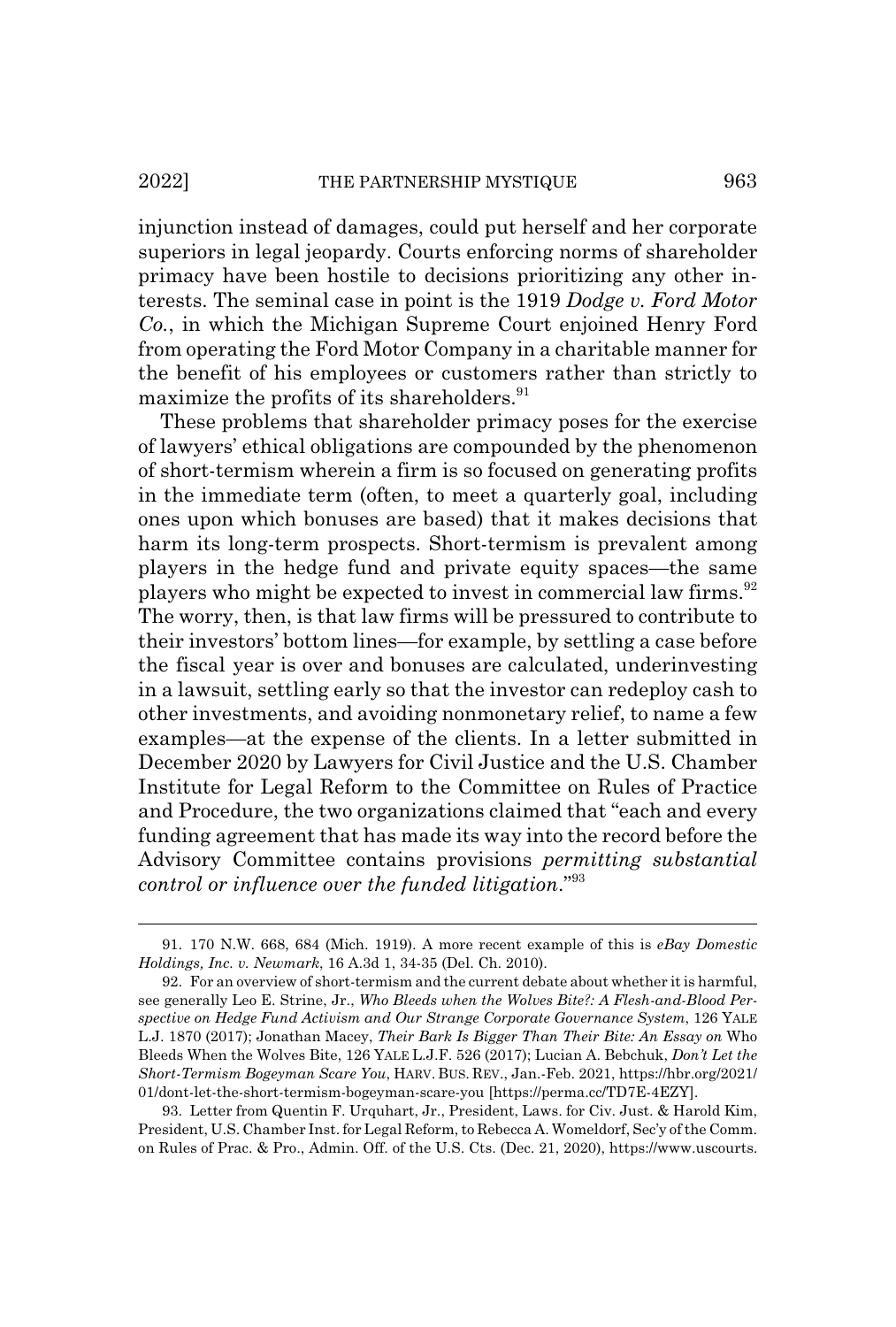This prevalence can probably be explained, at least in part, by the fact that often lawyers have a one-time relationship with their clients whereas they are repeat players with a small universe of funders. As the market moves from funding single cases to funding portfolios (especially using revolving credit facilities) and direct funding of law firms, the relationship between lawyers and funders becomes even closer, changing from repeat-play to continuous. All in all, other than in the case of very large, repeat-play clients who provide a significant and ongoing source of revenue for the firm (a scenario only likely to exist in corporate law firms and even then, only with respect to their largest clients), given human nature, funders' interests will probably exert more pull than those of the clients. The fear that law firms will be managed solely for the profit of their shareholders, with little regard to the interests of clients, the courts, or the public, can be thought of as the fear of the "Goldman Sachs-ization," of legal services (alluding to the effects that switching from a partnership model to a publicly traded company had on the investment bank Goldman Sachs).<sup>94</sup>

# *B. Shareholder Primacy's Discontents and the Rise of Benefit Entities*

But not everyone, either in the United States or in other market economies, shares the view that shareholder primacy is the end of history for corporate law, either descriptively or normatively.<sup>95</sup> The worldview that corporate purpose is, or should be, broader than maximizing shareholder value has a long history in capitalism and

gov/sites/default/files/20-cv-ii\_suggestion\_from\_lcj\_and\_ilr\_-\_third\_party\_litigation\_ funding\_ 0.pdf [https://perma.cc/9HRT-KRU9].

<sup>94.</sup> *See generally* STEVEN G. MANDIS, WHAT HAPPENED TO GOLDMAN SACHS: AN INSIDER'S STORY OF ORGANIZATIONAL DRIFT AND ITS UNINTENDED CONSEQUENCES (2013).

<sup>95.</sup> For descriptions of the approaches in other jurisdictions see, for example, Ruth V. Aguilera & Gregory Jackson, *The Cross-National Diversity of Corporate Governance: Dimensions and Determinants*, 28 ACAD. MGMT. REV. 447, 447-48 (2003); Timothy M. Devinney, Joachim Schwalbach & Cynthia A. Williams, *Corporate Social Responsibility and Corporate Governance: Comparative Perspectives*, 21 CORP.GOVERNANCE 413, 414 (2013). For normative critiques see, for example, LYNN STOUT, THE SHAREHOLDER VALUE MYTH: HOW PUTTING SHAREHOLDERS FIRSTHARMSINVESTORS,CORPORATIONS, AND THE PUBLIC 15-19 (2019); COLIN MAYER, FIRM COMMITMENT: WHY THE CORPORATION IS FAILING US AND HOW TO RESTORE TRUST IN IT 15-57 (2013).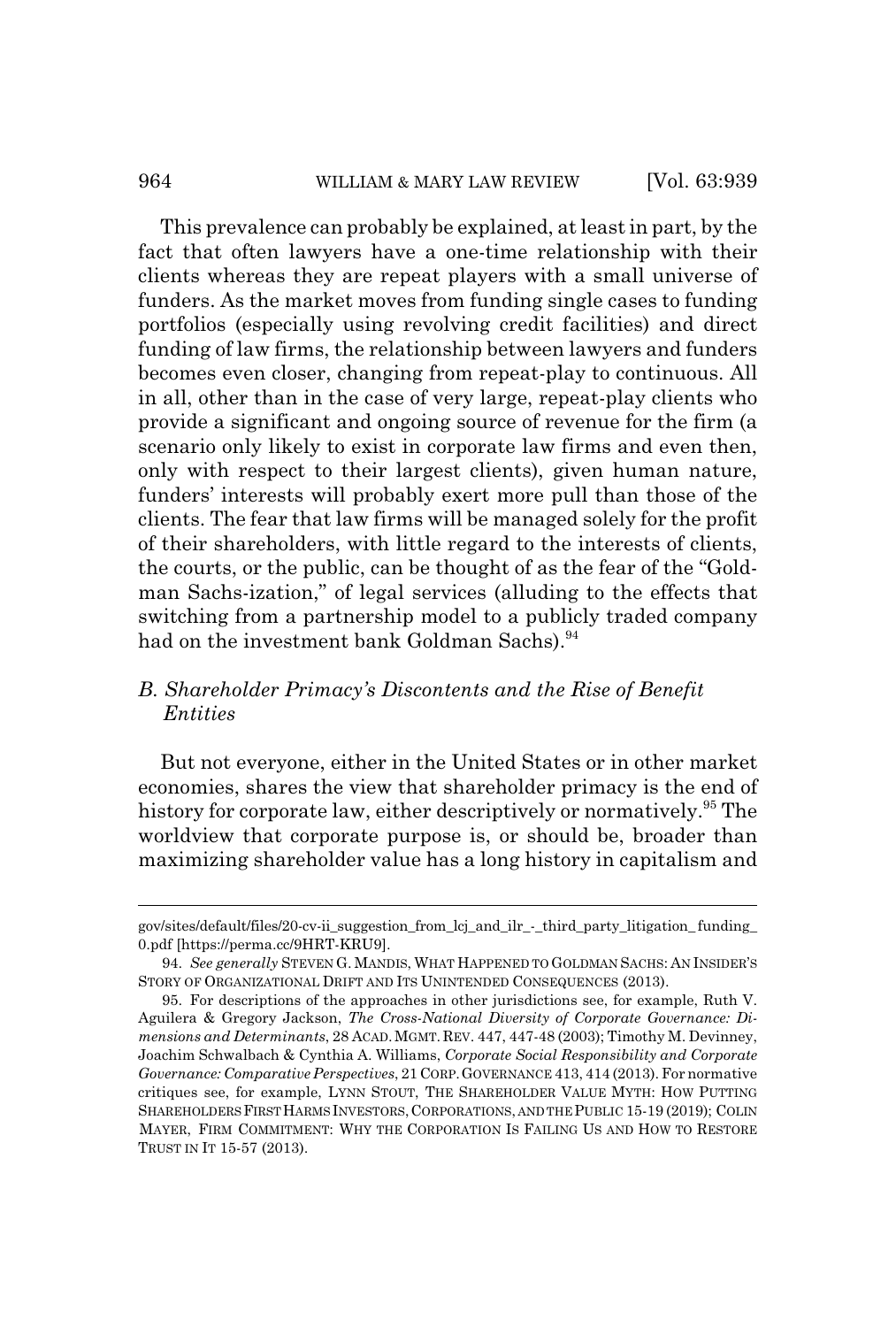#### 2022] THE PARTNERSHIP MYSTIQUE 965

is as authentically American as the alternative. In the early twentieth century, industrial magnates had a key role in the Progressive movement as they joined the push for greater government regulations and supported, together with unions, reforms in areas such as workers' compensation and child labor laws.<sup>96</sup> The support for such reforms that improved the lives of everyday Americans stemmed from an understanding that the acceptance and ultimate success of capitalism depended on a wide distribution of the fruits of the system and that it was in the self-interest of businesses to support policies that may be costly in the short term but would ultimately strengthen the system in the long term. These moderate, pragmatic views of corporate leaders persisted well into the postwar era.<sup>97</sup>

This is no coincidence given that historically, until the emergence of a norm of freedom of incorporation, in the mid-nineteenth century, corporations were *public* institutions that received a charter from the state to incorporate in order to pursue a public purpose such as building railways and utilities.<sup>98</sup> Echoes of this history persist and are evident in current-day markets for social responsibility.99 One need only look to the success of the fair-trade movement, socially responsible investment funds and strategies, and the proliferation of environmentally sound products for examples of consumers' willingness to pay a premium for socially conscious goods.<sup>100</sup> Whereas traditional economic analysis assumes that shareholders are interested only in maximizing the monetary value of their shares, examples to the contrary abound and can be seen, for example, in the popularity of socially conscious investment funds that eschew investments in repressive regimes or harmful products such

<sup>96.</sup> James Surowiecki, *Moaning Moguls*, NEW YORKER (June 30, 2014) (quoting Mark Mizruchi), https://www.newyorker.com/magazine/2014/07/07/moaning-moguls [https://perma. cc/7PPZ-R7D2]; *see also* Archie B. Carroll, *A History of Corporate Social Responsibility: Concepts and Practices*, *in* THE OXFORD HANDBOOK OF CORPORATE SOCIAL RESPONSIBILITY 19, 19-21 (Andrew Crane et al. eds., 2008).

<sup>97.</sup> Surowiecki, *supra* note 96; Carroll, *supra* note 96, at 19-21.

<sup>98.</sup> Will Hutton, Colin Mayer & Philippe Schneider, *The Rights and Wrongs of Shareholder Rights*, 40 SEATTLE U. L. REV. 375, 376 (2017).

<sup>99.</sup> M. Todd Henderson & Anup Malani, *Capitalism 2.0*, FORBES (Feb. 22, 2008, 11:00 AM), https://www.forbes.com/forbes/2008/0310/030.html?sh=3edc241266a2 [https://perma.cc/ 84AE-43UK]); *see also* MAYA STEINITZ, THE CASE FOR AN INTERNATIONAL COURT OF CIVIL JUSTICE 134-35 (2019).

<sup>100.</sup> Henderson & Malani, *supra* note 99; *see also* STEINITZ, *supra* note 99, at 134-35.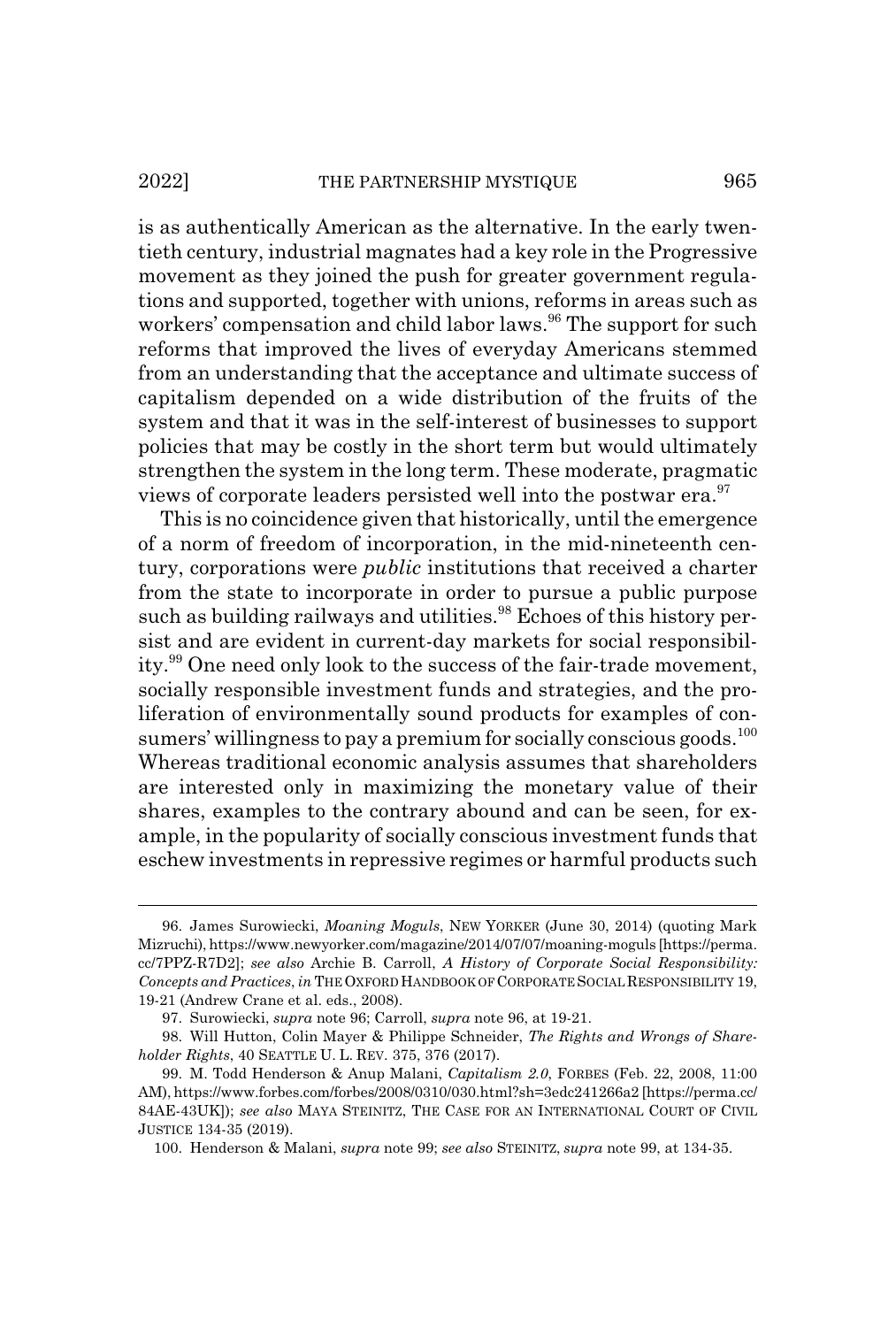as tobacco. "In 2005 these funds had \$2.3 trillion in assets, 10% of all U.S. assets under management. These funds average a return 35 basis points less than comparable nonfiltered funds, meaning that investors put a value of at least \$84 billion per year on steering capital to firms that do good."101

Normatively, some proponents of this alternative view of corporate purpose, "stakeholder primacy," have gone so far as to argue that a corporate person (corporation) that seeks to maximize shareholder value alone is akin to a sociopath: "shareholder-value thinking causes corporate managers to focus myopically on shortterm earnings reports at the expense of long-term performance; discourages investment and innovation; harms employees, customers, and communities; and causes companies to indulge in reckless, sociopathic, and socially irresponsible behaviors. It threatens the welfare of consumers, employees, communities, and investors alike." $102$ 

And ironically, the absolute reign of shareholder primacy in recent decades meant that while it was the "brilliant legal technology that allowed entities to raise large sums of money from disaggregated investors,"103 it was simultaneously holding back lawyers, as professionals, from being able to do the same out of fear that they would focus exclusively on profit maximization to the detriment of their clients and the rule of law.

There is some evidence that the zeitgeist within corporate America is shifting again. In April 2019:

Nearly 200 chief executives, including the leaders of Apple, Pepsi and Walmart, tried ... to redefine the role of business in society—and how companies are perceived by an increasingly skeptical public.

Breaking with decades of long-held corporate orthodoxy, the Business Roundtable issued a statement on "the purpose of a corporation," arguing that companies should no longer advance only the interests of shareholders. Instead, the group said, they

<sup>101.</sup> Henderson & Malani, *supra* note 99; *see also* STEINITZ, *supra* note 99, at 134-35.

<sup>102.</sup> STOUT, *supra* note 95, at vi.

<sup>103.</sup> ALEXANDER, *supra* note 88, at 2.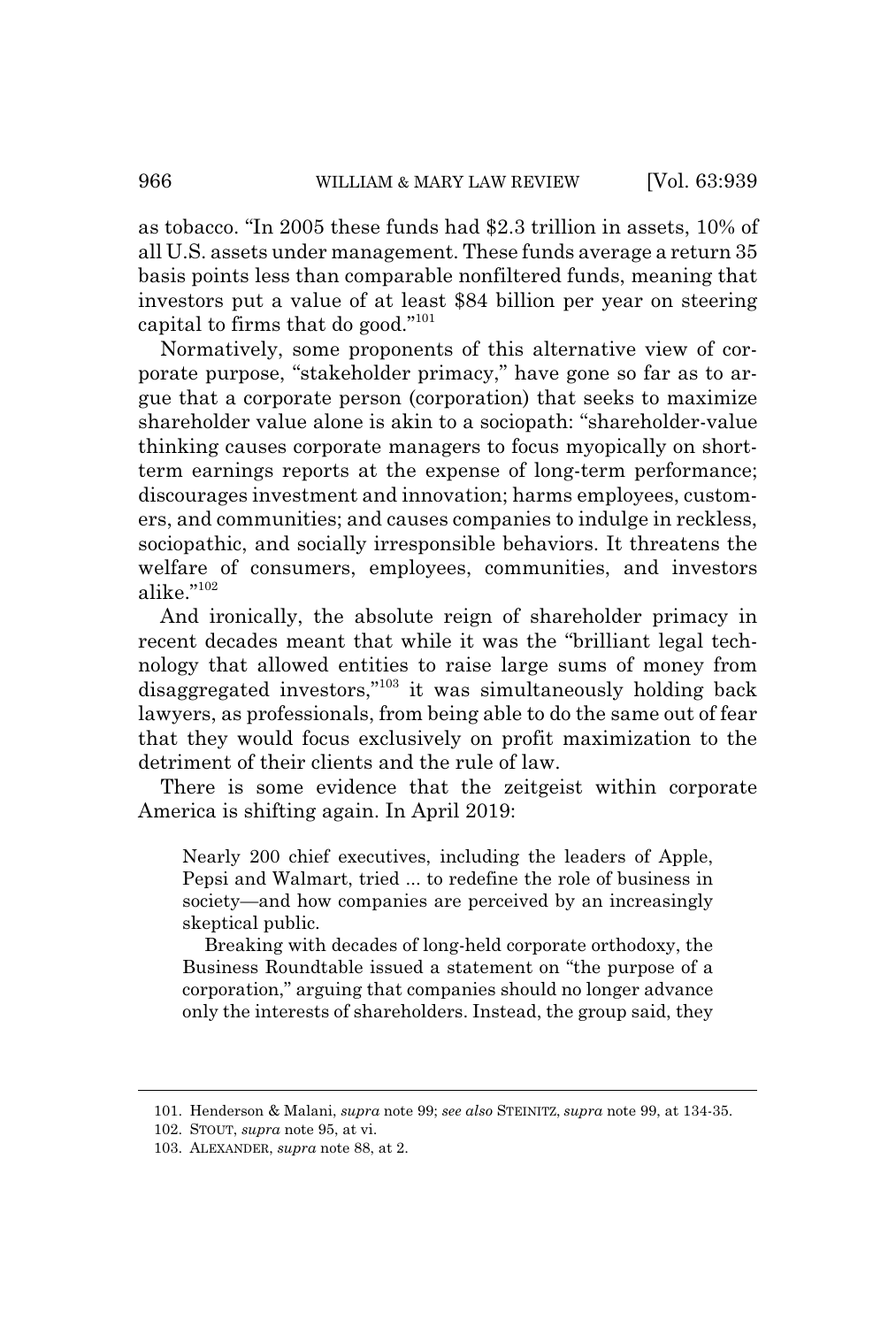must also invest in their employees, protect the environment and deal fairly and ethically with their suppliers.<sup>104</sup>

It is against this backdrop that the movement advocating that deviations from shareholder primacy be permitted and facilitated by corporate law is best understood. The first attempt to moderate the common law rule of shareholder primacy in response to corporate social responsibility, commencing some thirty years ago, was the so-called Constituency Statutes—laws that permit, but do not require, a board of directors to consider the interests of constituencies—persons or groups—other than shareholders in performing their duties.<sup>105</sup> Thirty-three states have adopted such statutes.<sup>106</sup>

While these statutes did not bring about an apocalypse of increased litigation, diminishment of stock value, or deterrence of investment, $107$  as some predicted, they also failed to meaningfully enhance social and environmental responsibility by corporations.<sup>108</sup> Constituency Statutes can now be best understood as a social experiment of limited success on its own terms that nonetheless served as an evolutionary step towards today's benefit entities. These arrived on the scene when, as part of the growing and globalizing corporate social responsibility movement, activists developed and advocated the adoption of a Model Benefit Corporation Legislation (MBCL).<sup>109</sup>

In a nutshell, when a state adopts a version of the MBCL, it enables corporations created under the state's general corporation

<sup>104.</sup> David Gelles & David Yaffe-Bellany, *Shareholder Value Is No Longer Everything, Top C.E.O.s Say*, N.Y. TIMES (Aug. 19, 2019), https://www.nytimes.com/2019/08/19/business/busi ness-roundtable-ceos-corporations.html [https://perma.cc/937B-ZN2F]; *see also* Andrew Ross Sorkin, *How Shareholder Democracy Failed the People*, N.Y. TIMES (Aug. 21, 2019), https:// www.nytimes.com/2019/08/20/business/dealbook/business-roundtable-corporate-responsibility. html [https://perma.cc/7UGG-NX7J].

<sup>105.</sup> Christopher Geczy, Jessica S. Jeffers, David K. Musto & Anne M. Tucker, *Institutional Investing when Shareholders Are Not Supreme*, 5 HARV. BUS. L. REV. 73, 93-94 (2015).

<sup>106.</sup> *Id.* at 94.

<sup>107.</sup> *See id.* at 127; Roberta Romano, Comment, *What Is the Value of Other Constituency Statutes to Shareholders?*, 43 U. TORONTO L.J. 533, 537 (1993); Comm. on Corp. L., *Other Constituencies Statutes: Potential for Confusion*, 45 BUS. LAW. 2253, 2253-54 (1990).

<sup>108.</sup> *See* Jonathan D. Springer, *Corporate Constituency Statutes: Hollow Hopes and False Fears*, 1999 ANN. SURV. AM. L. 85, 120-23; ALEXANDER, *supra* note 88, at 160-61.

<sup>109.</sup> BENEFIT CORP., MODEL BENEFIT CORP. LEGIS. (2017) [hereinafter MBCL], https:// benefitcorp.net/sites/default/files/Model%20benefit%20corp%20legislation%20\_4\_17\_17.pdf [https://perma.cc/ UB3B-PBDU].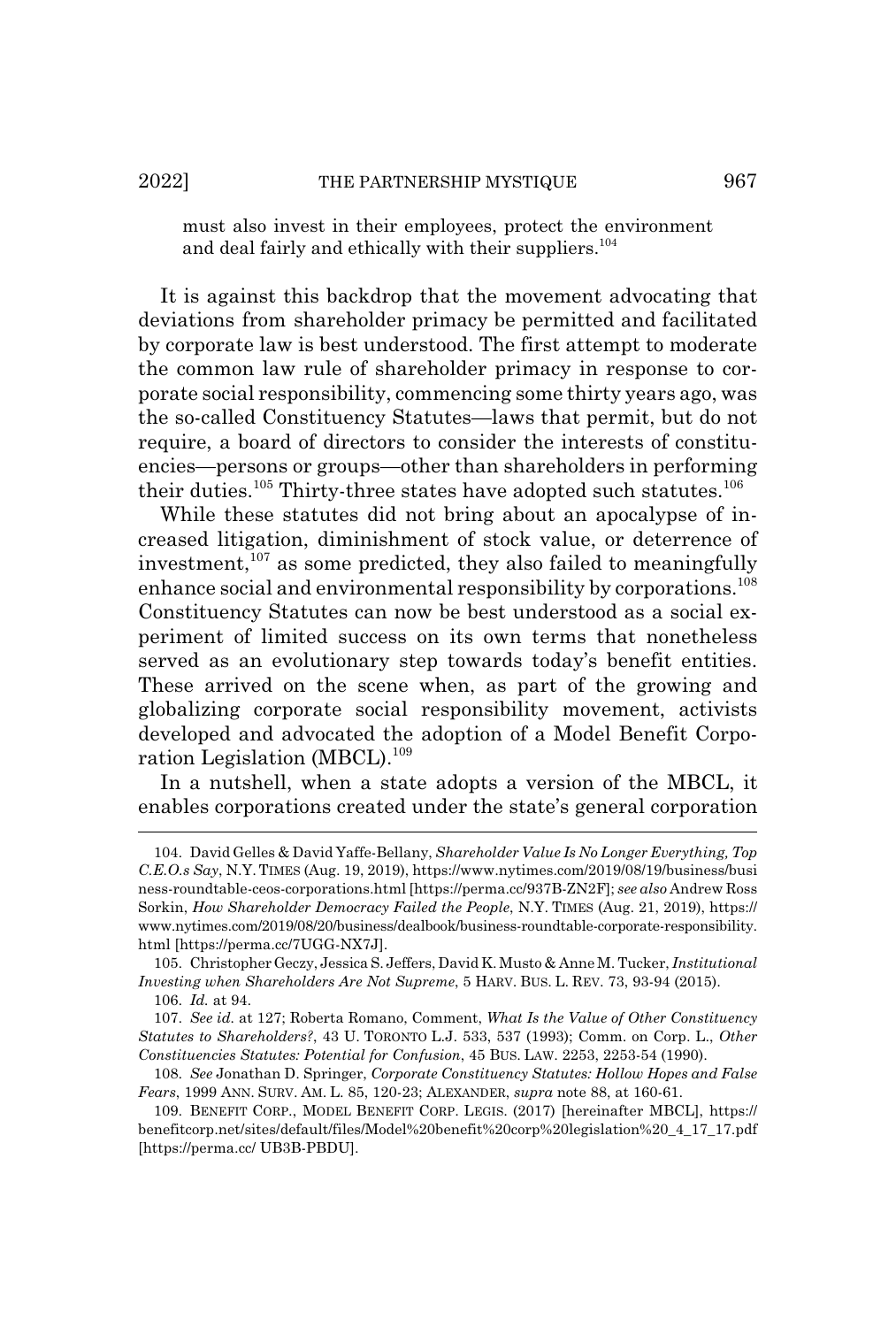law to opt into becoming a "benefit corporation" under the new statutory provisions.<sup>110</sup> And this status, in turn, means such corporations are *required* to pursue social or environmental goals.<sup>111</sup> Otherwise stated, in a benefit corporation, directors are required to consider the impact of their decisions on all stakeholders. $112$ 

Maryland enacted the first statute following the MBCL in 2010, and as of today, thirty-seven states have adopted some version of benefit corporation legislation.<sup>113</sup> Some states have enacted statutes aligning closely with the MBCL.<sup>114</sup> Other states, however, have followed Delaware's more relaxed standards.<sup>115</sup> In addition, some states allow for the creation of benefit limited liability corporations, which are more flexible than corporations.<sup>116</sup>

It is vital to understand the incompatibility of shareholder primacy with lawyers' ethical obligations and public commitments in light of the fact that nonlawyer participation in providing legal services is here and likely to stay. And, so far, the forms it has taken do not directly address that incompatibility. Legal Benefit Entities (LBEs), by contrast, would be governed by *stakeholder* primacy, referring to the supremacy of lawyers' obligation to the court system, as officers of the court, and their traditional fiduciary duties to clients.

114. *See, e.g.*, CAL.CORP.CODE §§ 14600-31 (West 2021); FLA.STAT. §§ 607.601-.613 (2021); 805 ILL. COMP. STAT. 40/1 to 40/5.01 (2013); N.J. STAT. ANN. §§ 14A:18-1 to -11 (West 2021); N.Y. BUS. CORP. LAW §§ 1701-09 (McKinney 2021); VA. CODE ANN. §§ 13.1-782 to -791 (2021).

115. *See, e.g.*, DEL. CODE ANN. tit. 8, §§ 361-68 (2021); COLO. REV. STAT. §§ 7-101-501 to -509 (2021); KAN.STAT.ANN. §§ 17-72a01 to -72a09 (2017); KY.REV.STAT.ANN. § 271B.16-210 (West 2021); TENN. CODE ANN. §§ 48-28-101 to -109 (2021); TEX. BUS. ORGS. CODE ANN. §§ 21.951-.959 (West 2021).

116. *See, e.g.*, DEL. CODE ANN. tit. 6, §§ 18-1201 to -1208 (2021); MD. CODE ANN., CORPS. & ASS'NS §§ 4A-1201 to -1208 (LexisNexis 2021); OR. REV. STAT. § 60.754 (2019); 15 PA. CONS. STAT. §§ 8891-98 (2016); UTAH CODE ANN. §§ 48-4-101 to -402 (LexisNexis 2021).

<sup>110.</sup> *Id.* § 101.

<sup>111.</sup> *Id.*

<sup>112.</sup> *Id.* Shareholders are, of course, owners of a corporation's common or preferred stock, whereas the term stakeholders refers to any of the constituencies that a corporation's activities and decisions may impact, such as employees, local businesses, the surrounding community, or even global citizens who ultimately internalize a corporation's environmental or social footprint.

<sup>113.</sup> MD. CODE ANN., CORPS.&ASS'NS §§ 5-6C-01 to -08 (LexisNexis 2021); *State by State Status of Legislation*, BENEFIT CORP., https://benefitcorp.net/policymakers/state-by-statestatus [https://perma.cc/L2VW-7A64].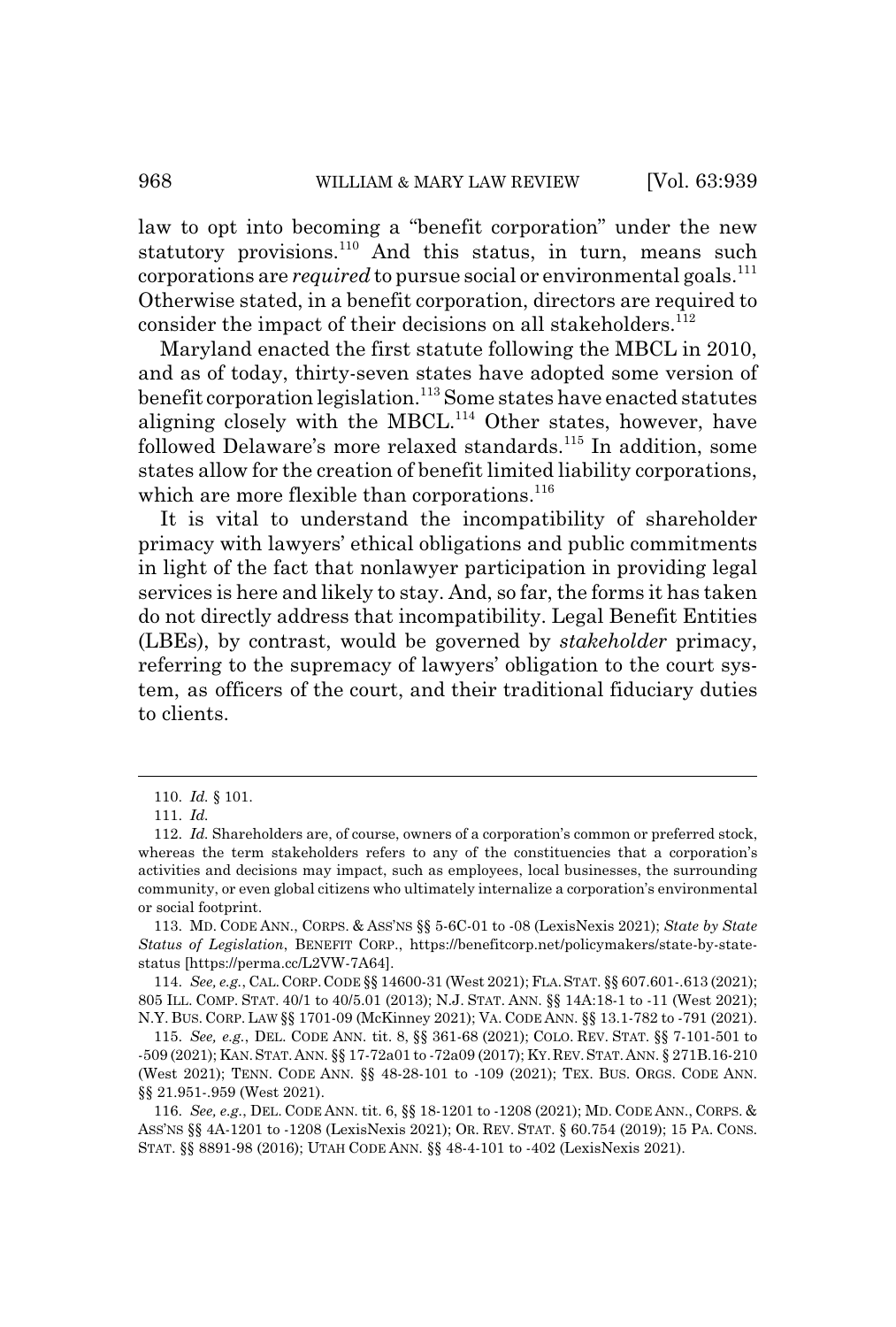#### 2022] THE PARTNERSHIP MYSTIQUE 969

The next Part will outline developments that have ushered in both de facto and de jure nonlawyer participation in providing legal services and show how they fall short of resolving that fundamental tension (although one model, Arizona's new regulatory regime, comes close). The final Part will then discuss how requiring businesses that wish to provide legal services to organize as benefit entities bypasses shareholder primacy in favor of stakeholder primacy and so solves the underlying problem.

# III. *FAIT ACCOMPLI*—NONLAWYER PARTICIPATION IN LAW FIRMS IS A REALITY IN THE UNITED STATES

The reality in the United States is that many lawyers have been practicing law within corporations for decades, since the in-house counsel revolution, $117$  and that, increasingly, nonlawyers invest in and participate in the management of the practice of law here as well. The dam has fully broken, though, with the rise, mainstreaming, and evolution of both de facto and de jure approaches to nonlawyer participation in providing legal services.

As litigation finance has transitioned to law firm finance, the industry has de facto established nonlawyer participation in providing legal services. Initially, such nonlawyer financiers transacted only with clients so as not to run afoul of the fee-sharing prohibition. Increasingly, those financiers are contracting directly with law firms, providing financing to pursue portfolios of cases, or simply financing firms' operations more broadly.<sup>118</sup> Such funders often receive privileged information about the funded lawsuits under broad interpretations of the attorney-client privilege and work product doctrine, provide legal advice, select and direct legal representation, and influence or even control settlements.<sup>119</sup>

<sup>117.</sup> *See* David B. Wilkins, *Is the In-House Counsel Movement Going Global? A Preliminary Assessment of the Role of Internal Counsel in Emerging Economies*, 2012 WIS. L. REV. 251, 251-65 (describing the in-house counsel movement in the United States and Western Europe).

<sup>118.</sup> *See, e.g.*, *Solutions: Portfolio & Law Firm Financing*, VALIDITY FIN., https://validityfinance.com/legal-finance/solutions/portfolio-law-firm-financing/ [https://perma.cc/3XXK-G4 AF] ("[B]ecause our investment is with the firm not in the cases, firm management can choose to use capital for broader strategic purposes—such as hiring lateral lawyers, expanding offices into new markets or covering fixed fee overruns.").

<sup>119.</sup> On control of attorneys, litigation budgets, and settlement decisions by third-party funders see, for example, Maya Steinitz & Abigail C. Field, *A Model Litigation Finance*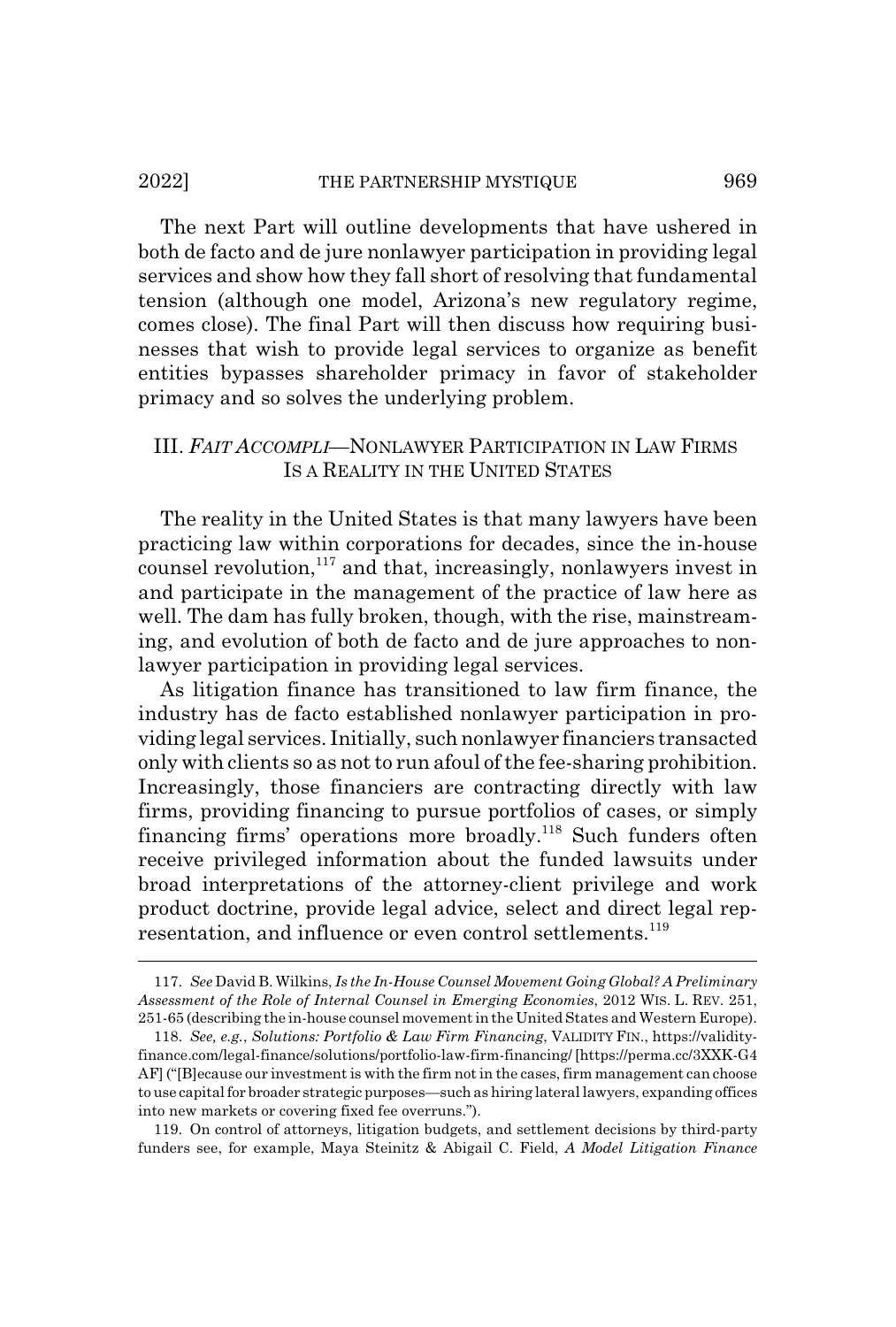Further, funders are influencing decisions that would have once been taken by the partnership without nonlawyers' influence such as recruitment and the selection and development of practice areas.120 The proliferation of portfolio financing has caught the attention of and received scrutiny from the NYCBA which, while affirming the practice is inconsistent with New York's fee-sharing prohibition, has proposed reforms that amount to a disclosure regime. $121$ 

Meanwhile, nonlawyer participation has arrived, de jure, in Arizona effective January 1, 2021. There, the Supreme Court of Arizona abolished the fee-sharing and related prohibitions and replaced them with a robust regulatory regime that creates a new kind of business entity that is subject to extensive licensing and reporting requirements, and which must abide by the obligations of legal ethics. $122$ 

All of these developments are examined in the subsequent Sections.

We employ our financial expertise to fashion powerful testimony and insightful advice in complex disputes, whether in litigation in court or in negotiated settlements.

We have assisted counsel with ... [c]rafting economic arguments in support of client's case[;] [d]rafting of discovery requests and review of production[;] [r]eview[ing], analyz[ing], and critiqu[ing] opposing arguments and testimony[;] [a]ssisting counsel during depositions[;] [a]d hoc analysis as requested by counsel[;] [p]reparation of expert reports[; and] [l]ive testimony.

*Litigation Consulting*, CHILMARK PARTNERS, https://www.chilmarkpartners.com/services/ litigation/ [https://perma.cc/7U7H-HKNH].

120. *See, e.g.*, Press Release, Omni Bridgeway, *supra* note 4 ("We help [firms] recruit talent, launch a promising new litigation specialty, or provide a safety net for their own risks, allowing them to pursue new cases. In short, we help incubate firms and practice groups."); *see also Law Firm Financing*, OMNI BRIDGEWAY, https://omnibridgeway.com/litigation-funding/ law-firm-financing [https://perma.cc/Y4DR-8LVS] (describing services provided by Omni Bridgeway, formerly Bentham IMF).

121. *See infra* Part III.C.

122. *See infra* Part III.E.

*Contract*, 99 IOWA L. REV. 711, 722 (2014); *see also* Steinitz, *supra* note 65, at 467-79 (describing the litigation finance arrangement in the Chevron-Ecuador litigation which authorized financiers to select lawyers and supervise key litigation decisions and information rights); Daniel Fisher, *Litigation-Finance Contract Reveals How Investors Back Lawsuits*, FORBES (July 6, 2011, 7:12 AM), http://www.forbes.com/sites/danielfisher/2011/06/07/litiga tion-finance-contract-reveals-how-investors-back-lawsuits [https://perma.cc/2LJC-CAJY]. On provision of legal advice, consider how Chilmark Partners, a corporate bankruptcy advisory firm that recently formed a joint venture with the largest third-party financier, describes its "litigation consulting" services: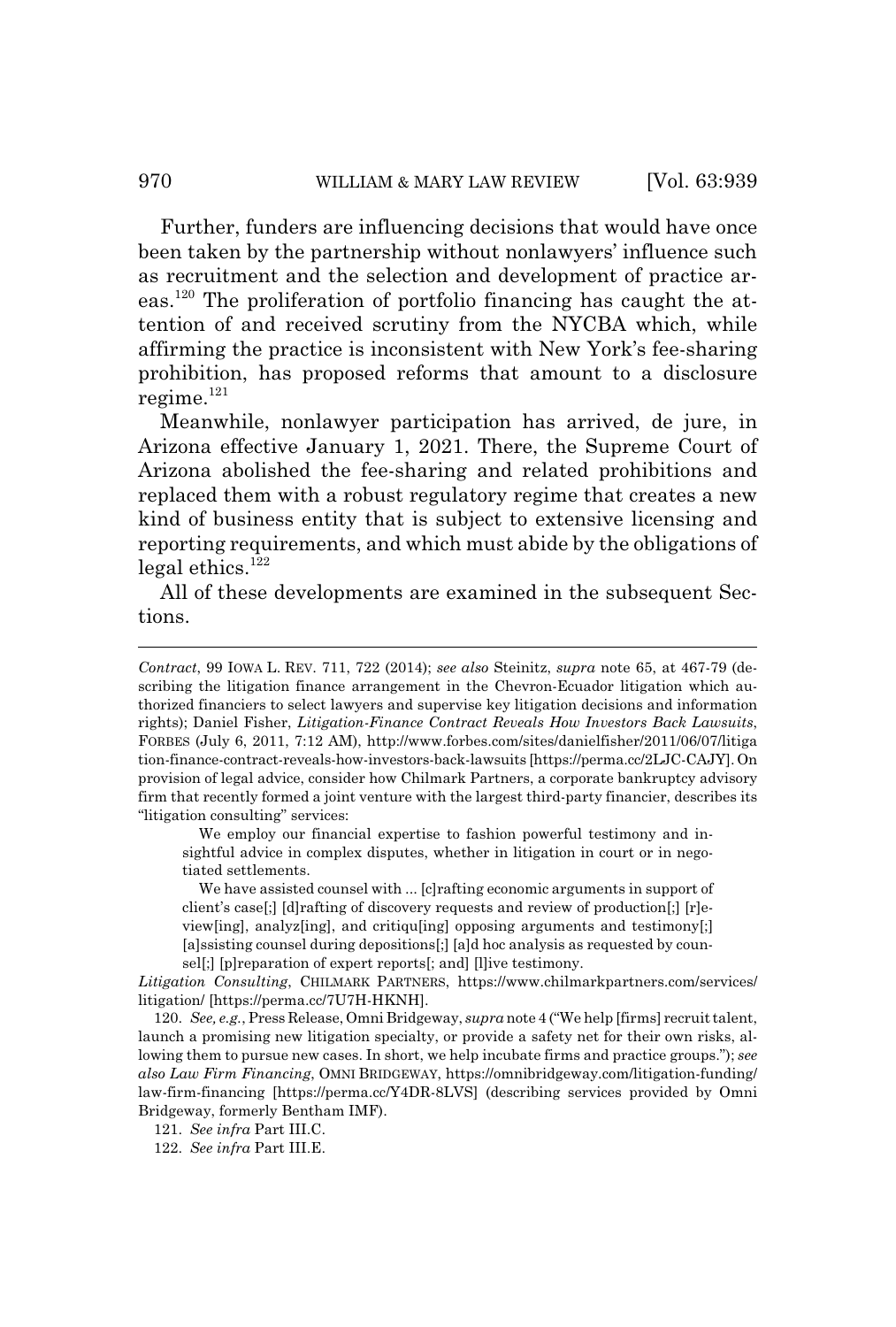#### *A. Antecedents*

The rise of litigation finance and its ongoing transformation into law firm finance is the biggest and most systemic challenge to the traditional prohibition of nonlawyer participation in law firms. But before turning to that phenomenon, this Section examines several other indicators that the traditional rule has been fatally weakened by facts on the ground.

#### *1. From Partnerships to Limited Liability Companies*

The first of these may seem unremarkable today, but the ability of law firms to organize as Limited Liability Companies (LLCs) is a recent and revolutionary development. The LLC is a flexible business form that combines advantages of the corporate form, predominantly limited liability, with those of partnerships, predominantly pass-through taxation.123 Because skepticism about whether benefit entities are likely to become heavily adopted might lead readers of this proposal to doubt the feasibility of a reform of law firms' organization and governance that is premised on such adoption, it is worth recounting the remarkable but unheralded rise of the LLC in some detail. The LLC revolution:

began modestly with the Wyoming LLC Statute.... [Enacted in 1975 by] William Carney, who observed this development as a young law professor in Wyoming, reflected twenty years later that the statute seemed to be just a special vehicle for oil and gas companies, so unheralded that he heard about it only after it was passed.... [Carney dismissed the development in a footnote, describing] it as an amalgam of corporate, limited partnership, and general partnership provisions that "leaves more questions unanswered than it solves, and for that reason alone does not represent a viable alternative for most enterprises." ... By 1988 only one other state (Florida in 1982) had adopted an LLC statute.

<sup>123.</sup> Heather Huston, *How to Form an LLC, What Is an LLC, Advantages, Disadvantages & More*, WOLTERS KLUWER (July 29, 2021), https://www.wolterskluwer.com/en/expert-in sights/how-to-form-an-llc-what-is-an-llc-advantages-disadvantages-and-more [https://perma. cc/L8GV-CE4B].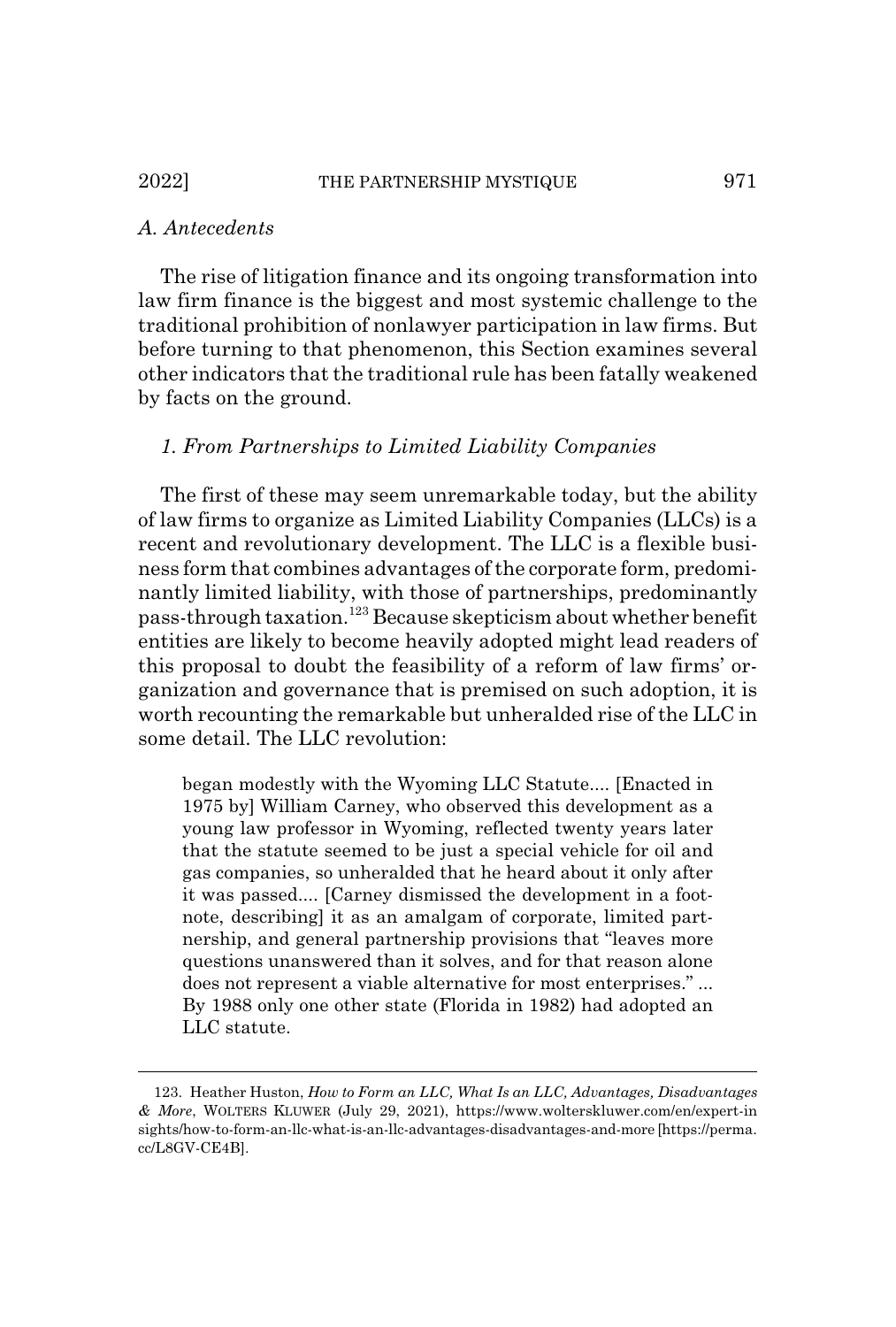However, the floodgates opened in 1988, and by 1994 all but three states had adopted LLC statutes. This LLC Revolution occurred despite the reluctance of courts, state lawmakers, and federal tax authorities to sanction a new business form.<sup>124</sup>

This account continues to generalize that the "LLC Revolution" shows that many of the impediments to the development of a new business form that theorists foresaw, namely "conservatism of the common law courts, lawmakers' lack of incentives to experiment, and firms' concerns about interstate acceptance of new forms—were actually mirages. By tinkering with agreements and provoking court decisions, lawyers could drive the development of business forms."125

Like other businesses, law firms have been flocking to the LLC form.<sup>126</sup> Permitting law firms to organize as LLCs (rather than requiring that they form general partnerships) has had a profound influence on the profession.<sup>127</sup> Most importantly, by eliminating the joint and several liability of partners in a general partnership, it paved the way to the supersizing and the globalization of law firms, as lawyers now felt comfortable practicing with other lawyers they barely knew and could not monitor.<sup>128</sup>

### *2. Nontraditional Legal Service Providers*

Another notable development, and the one that establishes the most direct competition to law firms, is the (re)entrance of the "Big Four" accounting firms into the business of providing legal advice. The major accounting firms (formerly, the "Big Eight") first tried to penetrate the American legal services sector in the late 1990s and early 2000s but these efforts stalled—in retrospect, only temporarily—in the aftermath of the Enron scandal which exposed leading accounting firms' failures as ethics gatekeepers.129 But a decade or

<sup>124.</sup> LARRY E. RIBSTEIN, THE RISE OF THE UNCORPORATION 119-20 (2010) (footnotes omitted) (quoting William J. Carney, *Close Corporations and the Wyoming Business Corporation Act: Time for a Change?*, 12 LAND & WATER L. REV. 537, 581 (1977)).

<sup>125.</sup> *Id.* at 121-22.

<sup>126.</sup> Allison Martin-Rhoades, Robert W. Hillman & Peter Tran, *Law Firms' Entity Choices Reflect Appeal of Newer Business Forms*, BUS. ENTITIES, July/Aug. 2014, at 16, 18.

<sup>127.</sup> *See* RIBSTEIN, *supra* note 124, at 127-28.

<sup>128.</sup> *Id.* at 127.

<sup>129.</sup> *See* Tzahi Sarousi, *The CPA's March Towards Law Firms: The Change of Statuesque*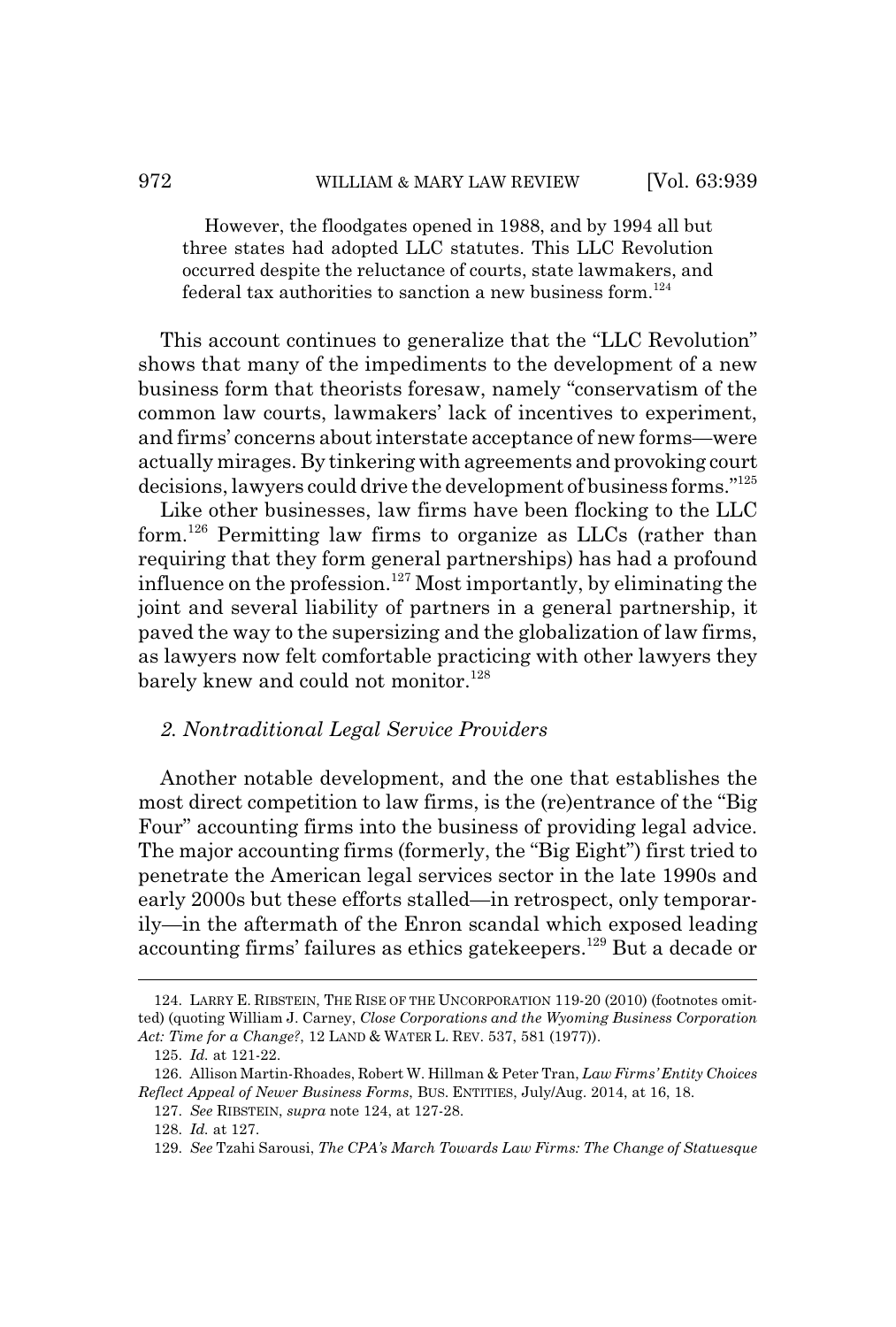so later, with the memories of the Enron-era scandals receding, economic rationales prevail and the big accounting firms are back in the game.130 Researchers who study the sector have concluded that "as impressive as their expansion has been over the last decade ... there are good reasons to believe that the Big Four will be even more successful in penetrating the corporate legal services market in the decades to come."131 One of these accounting firms, PwC, made headlines in 2017 with its plans to become the first of its cohort to open a U.S. law firm, in Washington, D.C., by creating a separate legal entity dedicated to providing legal services.<sup>132</sup>

The Big Four are not the only businesses to have launched law firm affiliates. Already in 2008, the cofounders of the publicly traded litigation finance firm Juridica Investments set up both a litigation funding firm and a feeder law firm, Fields & Scrantom, that represented cases funded by Juridica.<sup>133</sup> The model was replicated in 2015 and 2016 by leading litigation finance firms Burford Capital and Bentham IMF (now Omni Bridgeway), both of which launched affiliate law firms.<sup>134</sup>

 Another firm that looked to disrupt the traditional law firm model was the D.C. law firm Atrium. While it would eventually shutter its doors in March 2020, the legal start-up Atrium replicated the

*Between Law Firms and Accounting Firms*, LEGAL BUS. WORLD (June 25, 2018), https://www. legalbusinessworld.com/post/2018/06/25/the-cpas-march-towards-law-firms-the-change-ofstatuesque-between-law-firms-and-accountin [https://perma.cc/U5FU-T926].

<sup>130.</sup> *Id.*

<sup>131.</sup> David B. Wilkins & Maria J. Esteban Ferrer, *The Integration of Law into Global Business Solutions: The Rise, Transformation, and Potential Future of the Big Four Accountancy Networks in the Global Legal Services Market*, 43 LAW & SOC. INQUIRY 981, 982 (2018).

<sup>132.</sup> Olson, *supra* note 10.

<sup>133.</sup> Juridica stopped making new investments in 2015. Sara Randazzo, *Litigation Funding Pioneer Hits a Roadblock*, WALL ST. J. (Nov. 23, 2015, 12:47 PM), https://www.wsj.com/arti cles/BL-LB-52601 [https://perma.cc/4XWV-XDFG]. The company was then liquidated in 2018. Michelle McGagh, *Struggling Establishment and Juridica Reach End of the Road*, CITYWIRE (Nov. 23, 2018), https://citywireamericas.com/news/struggling-establishment-and-juridicareach-end-of-the-road/a1178650?section=investment-trust-insider [https://perma.cc/AX74- RFNA]. *See generally* Victoria Shannon Sahani, *Reshaping Third-Party Funding*, 91 TUL. L. REV. 405, 438-39 (2017).

<sup>134.</sup> *See* Sahani, *supra* note 133, at 408-09, 438-39; *see also supra* note 120 and accompanying text; Seth Sandronsky, *Under Foreign Non-Lawyer Ownership Rules, U.S. Litigation Funder Opens Law Firm in London*, LEGAL NEWSLINE (Oct. 24, 2016), https://legal newsline.com/stories/511019541-under-foreign-non-lawyer-ownership-rules-u-s-litigationfunder-opens-law-fi [https://perma.cc/3N99-CUPD].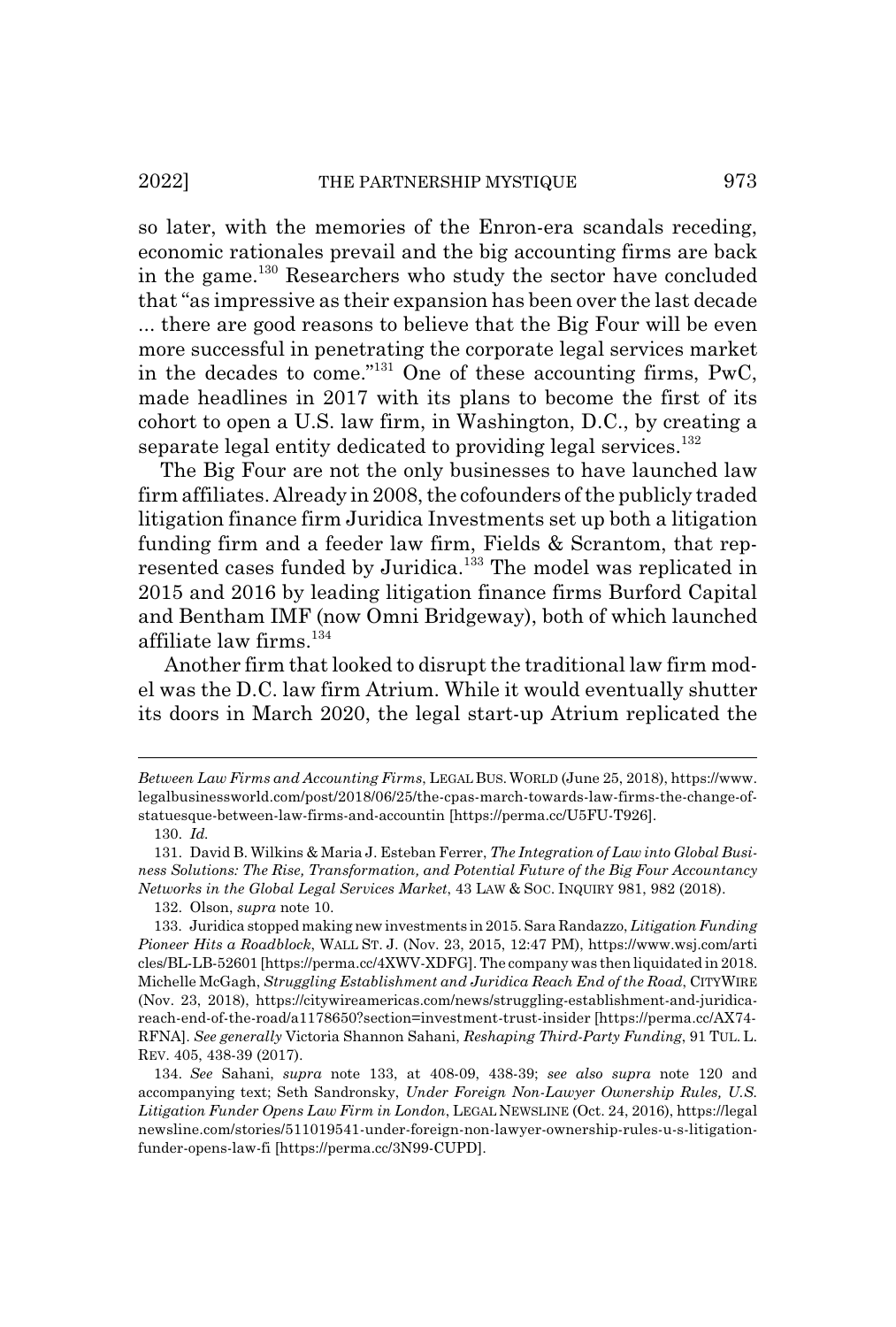avant-garde business model of the now-extinct firm, Clearspire. In both ill-fated attempts, two entities were set up, one a law firm and another an entity that created and maintained proprietary IT used by the law firm, all backed up by venture capital (that is, nonlawyer funding and ownership). $^{135}$ 

# *3. Global Competitive Forces: The British (and Australians) Are Coming!*

In the coming years, global competitive pressures created by ABSs overseas and related developments will likely exert additional pressure on the market for legal services in the United States, making it highly unlikely that the profession will be able to retrench and return to the forceful prohibition of nonlawyer participation in providing legal services. In fact, with its new regime, Arizona can be seen as the first through the floodgates of a new era of the practice of law in America.136

Litigation finance, discussed in detail below, provides a compelling, recent example of how competitive pressures can serve to import reforms to the profession into the United States from abroad (and in particular from the United Kingdom).

The United Kingdom and Australia (among other jurisdictions) allow robust participation of nonlawyers in providing legal services—this could have an effect on the entrenched norms of professional responsibility in the United States.137 This is especially so given that these global forces are converging with the COVID-19 pandemic which may further catalyze changes and innovation as did the financial crisis in 2008, which increased the need for new sources of finance and clients and amplified global competitive pressures. The COVID-19 pandemic with, among other things, the changes it forced in terms of remote work and the attendant dispersal of the workforce, is leading to a reimagining of the practice of law on a scale not seen in living memory.

<sup>135.</sup> Robert Ambrogi, *Is 'Revolutionary' Law Firm Atrium a Case of Clearspire Déjà Vu?*, ABOVE THE L. (Sept. 18, 2017, 3:29 PM), https://abovethelaw.com/2017/09/is-revolutionarylaw-firm-atrium-a-case-of-clearspire-deja-vu/ [https://perma.cc/38J4-AGRD].

<sup>136.</sup> *See infra* Part III.E.

<sup>137.</sup> *See* Robinson, *supra* note 74, at 12-14.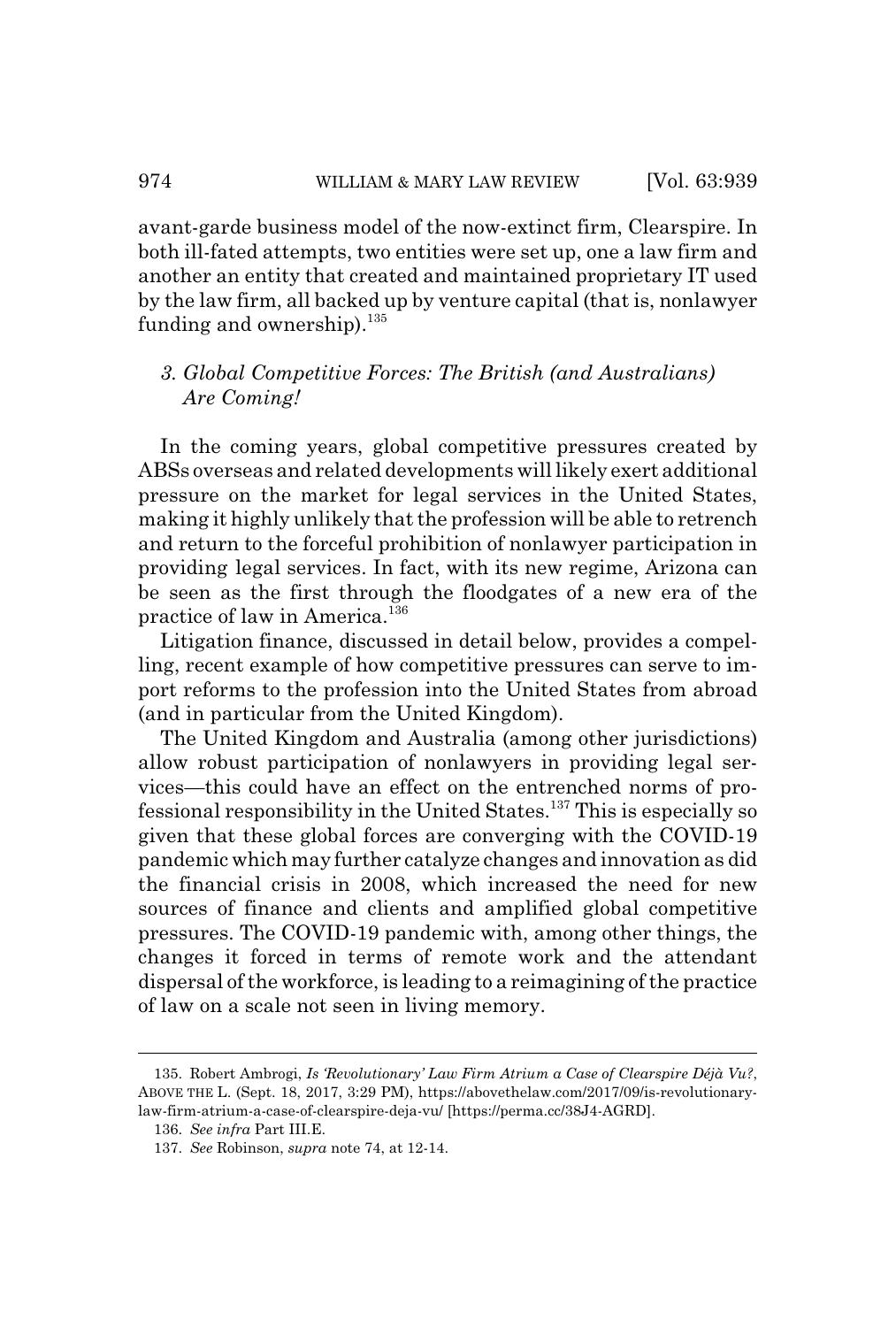Nonlawyer participation in the provision of legal services has, in one form or another, been on the books in the United Kingdom for more than twenty-five years.<sup>138</sup> The change, however, is more conventionally attributed to the passage of the Legal Services Act of 2007, which for the first time allowed nonlawyers to acquire a financial interest in law firms, including through listing law firms on stock exchanges.139 It also authorized lawyers and nonlawyers to participate together in a business to provide legal services. ABSs are now permitted to operate with some restrictions.<sup>140</sup> For instance, all employees of a legal services provider (lawyers and nonlawyers alike) are subject to the rules of professional responsibility of lawyers.<sup>141</sup> In non-law firm businesses that provide some form of legal services, at least one manager must be a lawyer and is tasked with ensuring that professional standards are upheld.<sup>142</sup>

Although the newly permitted practice of taking law firms public got off to a slow start—the first firm did not list until 2015—there are signs of acceleration.<sup>143</sup> Recently, a fifth law firm announced its intention to go public.<sup>144</sup> In addition to the publicly traded firms, the most recently available numbers show that more than 1,200 have registered as Alternative Business Structures.<sup>145</sup> In Australia, reforms relating to nonlawyer participation in law firms were also spurred by concerns about anticompetitive practices.<sup>146</sup> In the mid-1990s, Australia substantially overhauled its approach to competition policy.147 As a result, Australian states began to permit

144. Booth, *supra* note 143.

145. *Register of Licensed Bodies (ABS)*, SOLICS.REGUL.AUTH., https://sra.org.uk/solicitors/ firm-based-authorisation/abs/abs-search.page [https://perma.cc/8NYE-FT6N].

146. *See* Robinson, *supra* note 74, at 28-29.

<sup>138.</sup> *See id.* at 18 & n.73.

<sup>139.</sup> *See id.* at 5, 18.

<sup>140.</sup> *Id.* at 18.

<sup>141.</sup> Nancy J. Moore, *Implications of Globalization for the Professional Status of Lawyers in the United States and Elsewhere*, 40 FORDHAM URB. L.J. 217, 226 (2012).

<sup>142.</sup> *Id.*

<sup>143.</sup> *See* Kate Burgess, *Pace of Law Firm IPOs Is Ponderous as Investors Kept at Bay*, FIN. TIMES (Feb. 25, 2018), https://www.ft.com/content/59185fac-17db-11e8-9e9c-25c814761640 [https://perma.cc/BL38-KCBT]; James Booth, *"Stars Aligning" for Boom in Law Firm IPOs in White Hot London Market*, FIN. NEWS (May 6, 2021, 1:16 PM), https://www.fnlondon.com/ articles/stars-aligning-for-boom-in-law-firm-ipos-in-white-hot-london-market-20210506 [https://perma.cc/Q42L-P2BH].

<sup>147.</sup> *About the National Competition Policy*, NAT'L COMPETITION COUNCIL, http://ncp.ncc. gov.au/pages/about [https://perma.cc/23R8-SB7H].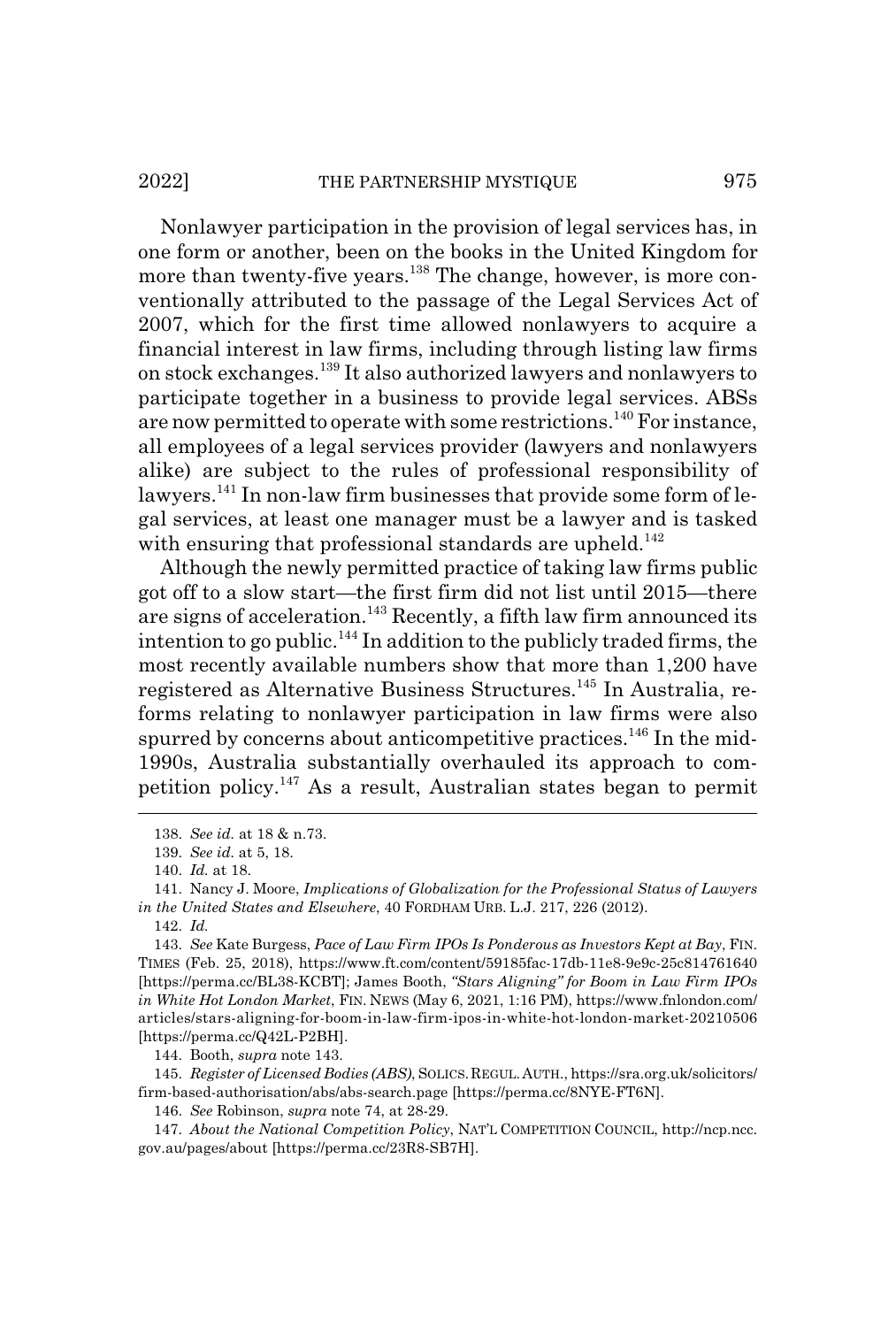nonlawyer investment in law firms.<sup>148</sup> One of the early adopters, the first law firm to ever go public, was Slater & Gordon, a personal injury firm in Victoria.<sup>149</sup>

As the 2016 ABA Commission acknowledged, the sky has not fallen in either the United Kingdom or Australia.<sup>150</sup> Unsurprisingly, therefore, other jurisdictions are now following suit.

## *B. De Facto Nonlawyer Participation in Law Firms—Litigation Finance*

Litigation finance practices have already, de facto, diminished the effect of the prohibition on nonlawyer participation in the business of providing legal services. They have done so following the same model as the successful unraveling of the norms prohibiting third parties from profiting from another's lawsuit. Within the span of the last decade, third-party funding, regarded by both opponents and proponents as the most significant contemporary development in civil justice,<sup>151</sup> has gone from being a crime, a tort, and an ethical violation to a mainstream practice.<sup>152</sup>

Like nonlawyer participation, reforms to the profession allowing litigation finance began abroad. In both the United Kingdom and

<sup>148.</sup> Robinson, *supra* note 74, at 28-29.

<sup>149.</sup> *See generally* John C. Coates, Ashish Nanda & Monet A. Brewerton, *Slater & Gordon (A)*, HARV. L. SCH. CASE STUDY, 10-07, at 1, 3-4; John C. Coates, Ashish Nanda & Monet A. Brewerton, *Slater & Gordon (B)*, HARV.L.SCH. CASE STUDY, 12-11, at 1, 1-3; Richard Ackland, *Stock Market Crash: How Slater and Gordon Became a Casualty of the Neoliberal Dream*, THE GUARDIAN (Aug. 9, 2017, 10:26 PM), https://www.theguardian.com/commentisfree/2017/aug/ 10/stockmarket-crash-how-slater-and-gordon-became-a-casualty-of-the-neoliberal-dream [https://perma.cc/U2GL-7AUJ].

<sup>150.</sup> *See* ABA ISSUES PAPER, *supra* note 60, at 7 n.49.

<sup>151.</sup> *See generally* GEOFFREY MCGOVERN, NEIL RICKMAN, JOSEPH W. DOHERTY, FRED KIPPERMAN, JAMIE MORIKAWA & KATE GIGLIO, RAND CORP., THIRD-PARTY LITIGATION FUND-ING AND CLAIM TRANSFER (2010), https://www.rand.org/content/dam/rand/pubs/conf\_proceed ings/2010/RAND\_CF272.pdf [https://perma.cc/5VG7-66X2]; U.S. CHAMBER INST. FOR LEGAL REFORM, STOPPING THE SALE ON LAWSUITS: A PROPOSAL TO REGULATE THIRD-PARTY IN-VESTMENTS IN LITIGATION 1-6 (2012), https://instituteforlegalreform.com/wp-content/uploads/ 2020/10/TPLF\_Solutions.pdf [https://perma.cc/T8BE-C64Y].

<sup>152.</sup> *See* Maya Steinitz, *Whose Claim Is This Anyway? Third-Party Litigation Funding*, 95 MINN. L. REV. 1268, 1286-1301 (2011); Thomas J. Salerno & Jordan A. Kroop, *Third-Party Litigation Funding: Where Do We Go Now?*, 37 AM. BANKR. INST. J. 18, 18-19 (2018); David R. Glickman, *Embracing Third-Party Litigation Finance*, 43 FLA.ST.U.L.REV. 1043, 1051-54 (2016).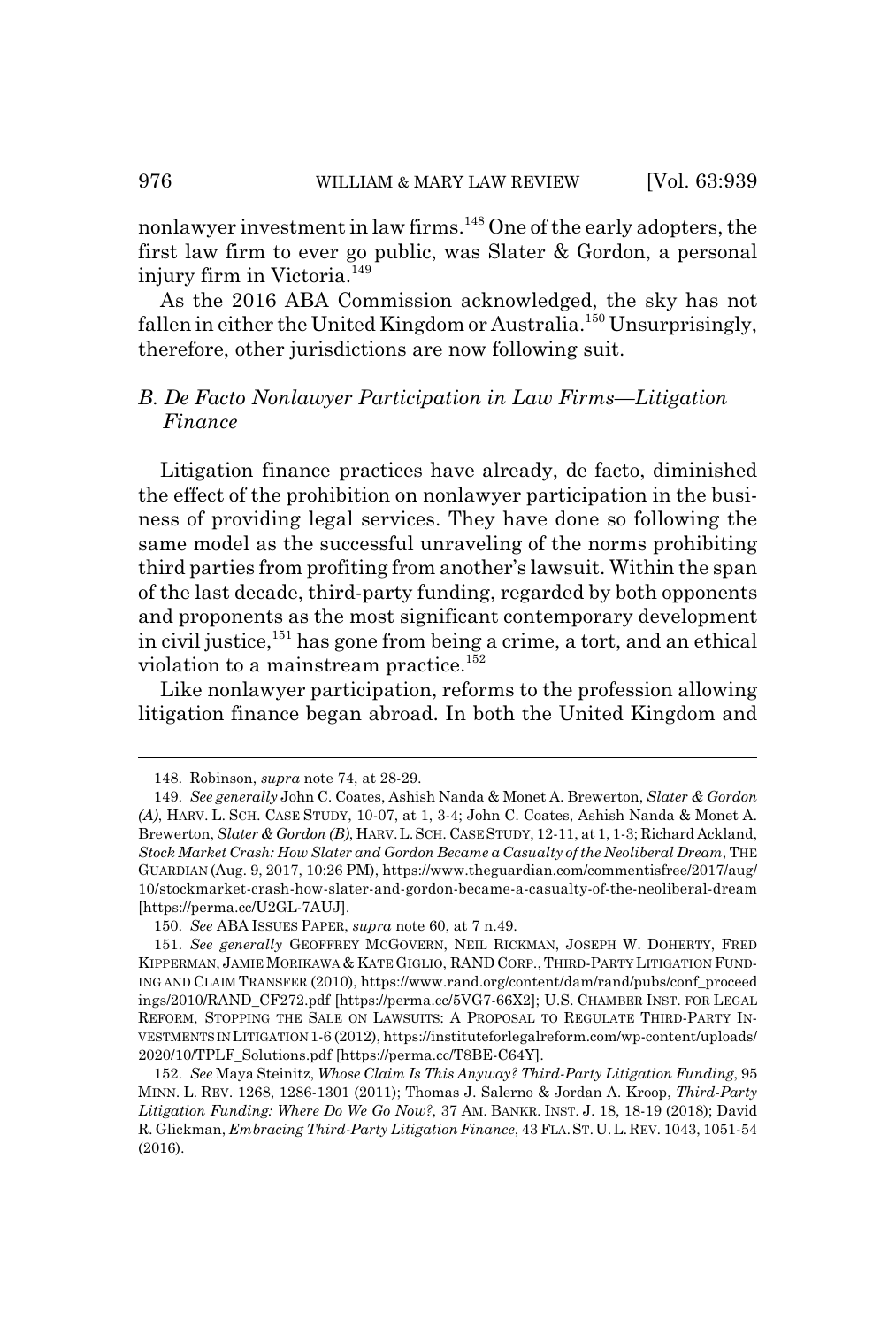Australia, concerns that the self-regulation of lawyers was anticompetitive led to massive reforms in the 1990s and 2000s.<sup>153</sup> Changes to champerty laws—which govern litigation finance—in Australia and the United Kingdom at the turn of the millennium caused such competitive pressures on U.S.-based firms that they effectively felled the centuries-old champerty doctrine, which prohibited third-party litigation funding.154 In less than a decade, champerty went from an entrenched red line for lawyers to a concern of the past.

New York-based megafirms, which directly compete with London's "Magic Circle" firms, were disadvantaged by not being able to offer the same third-party financing as their London competitors.<sup>155</sup> Worse yet, the London firms developed their advantage just as the financial crisis of 2008 shrunk corporate litigation budgets, causing severe ripple effects in American BigLaw.<sup>156</sup> The market-based solution was obvious: allow New York firms to compete by looking the other way or expressly approving of third-party funding.

Third-party funding's breakthrough was premised on contracting with clients, not with lawyers, who generally agreed that a direct engagement between a funder and a lawyer/law firm would be held not only as champertous, but also as violative of the fee-sharing prohibition, the conflict rules, and the duties of loyalty and independent judgment.<sup>157</sup>

But in the past couple of years, the emboldened industry, which has increasingly gained explicit acceptance in the form of favorable court rulings and bar opinions,<sup>158</sup> has evolved from contracting exclusively with clients and providing largely passive investments to active investing—that is, taking control of litigation—and to

<sup>153.</sup> *See* Steinitz, *supra* note 152, at 1278.

<sup>154.</sup> *See id.* at 1281.

<sup>155.</sup> *See id.*

<sup>156.</sup> *See* Rachel Rothwell, *2008 Crash Offers Glimpse of Our Future*, LAW SOC'Y GAZETTE (May 11, 2020), https://www.lawgazette.co.uk/commentary-and-opinion/2008-crash-offers-glim pse-of-our-future/5104203.article [https://perma.cc/H4M5-AY8A].

<sup>157.</sup> *See* Julia H. McLaughlin, *Litigation Funding: Charting a Legal and Ethical Course*, 31 VT. L. REV. 615, 618 (2007).

<sup>158.</sup> *See* Nathan Crystal, *Litigation Finance: An Overview of Issues and Current Developments (Part I)*, 28 S.C. LAW. 12, 12 (2017). The Minnesota Supreme Court is the most recent to join the national trend to abolish or limit champerty. *See* Maslowski v. Prospect Funding Partners LLC, 944 N.W.2d 235, 236 (Minn. 2020).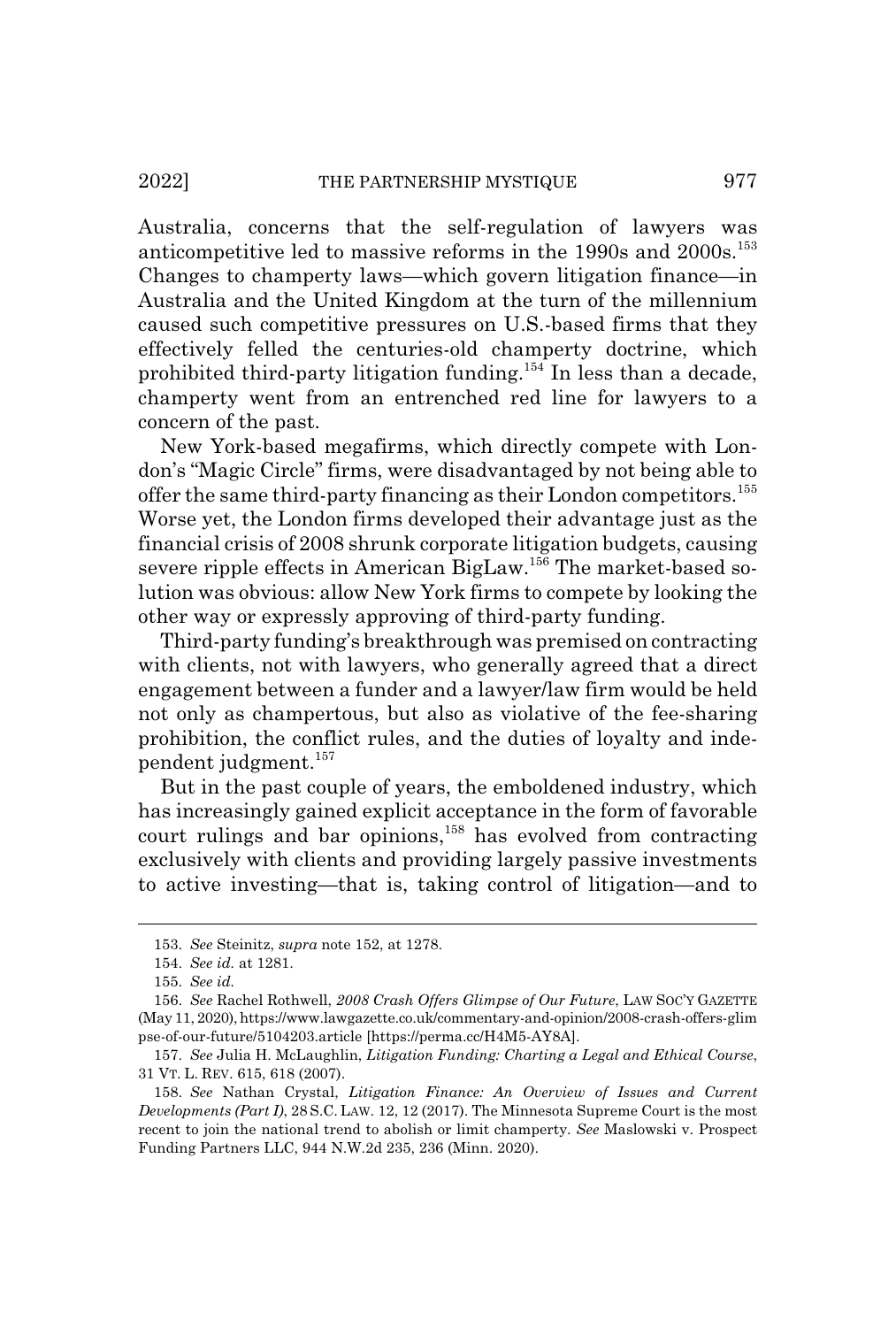contracting directly with lawyers and firms.<sup>159</sup> Third-party funders directly contract with law firms by financing portfolios of cases, establishing lending facilities, and accepting anticipated, contingencybased legal fees as collateral. $160$ 

For example, Omni Bridgeway, one of the market leaders, recently announced that it had "begun to provide funding to law firms based on their existing track record and basket of cases," viewing the expansion in part as a way to "help incubate firms and practice groups."161

Financing firms directly and receiving the return on the investment—often contingent on successful resolution of cases—from fees derived from a portfolio of cases is, economically speaking, just a hair's breadth away from nonlawyer ownership of contingency firms whose main assets are their future fees (and that traditionally use bank loans as a main form of finance beyond the partners' own resources). The main asset and source of revenue streams of a contingency fee firm is the fees generated by successful cases. Therefore, the value of a contingency fee firm is derived, economically speaking, largely from the value of its portfolio of cases. (This excludes additional but much more minor assets firms might own such as equipment and software.) And, in turn, owning a right directly in the revenues from its portfolio of cases is similar to owning a share of the firm whose majority of value is derived from the expected future revenues of that same portfolio of cases. These practices are only slightly different from investing in law firms as an entity. And while the similarity to nonlawyer ownership is closest in the case of contingency firms, the case is similar, if a bit less pronounced, when third-party funders are providing funding to portfolios of cases or other forms of financing to law firms that have other business models.

Law firm finance also implicates other relevant rules of legal ethics. It is hard to see how the practice is something other than feesharing (more on that below). Financiers' active management of cases they invest in is arguably very close to, if not in fact, the

<sup>159.</sup> *See* Crystal, *supra* note 158, at 12-13.

<sup>160.</sup> *See id.*; Press Release, Omni Bridgeway, *supra* note 4.

<sup>161.</sup> *See* Press Release, Omni Bridgeway, *supra* note 4.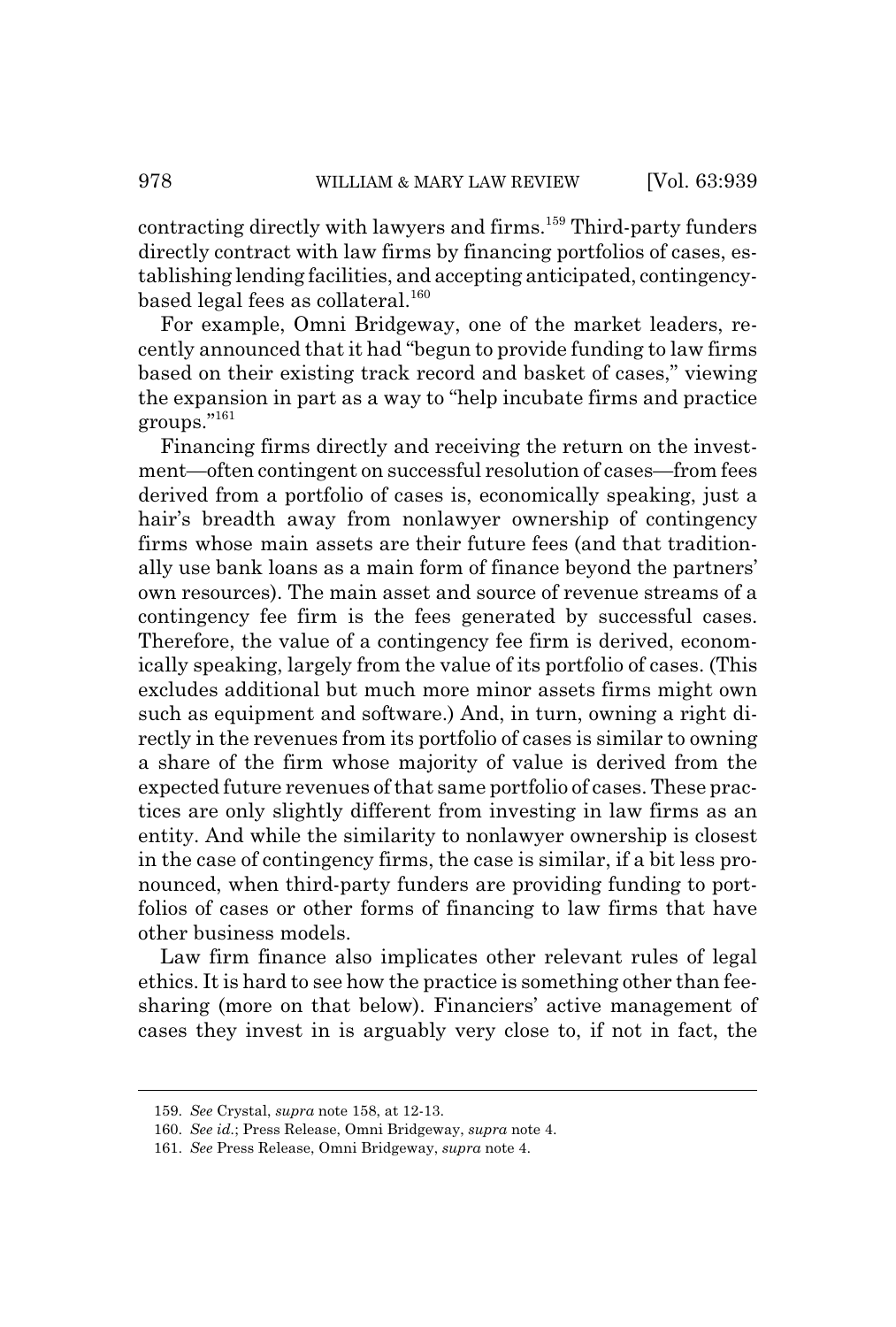practice of law by nonlawyers.<sup>162</sup> And the support that financiers provide, as described above, for matters such as firm and practice incubation and recruiting is an awful lot like participation in management.

Critically, these investment arrangements, or ownership substitutes, create the same type of concerns that would arise from direct ownership, namely, conflicts of interests, prioritization of profit-maximization, possible short-termism, and other associated concerns surveyed in Part II.

## *C. New York and the Disclosure-Focused Paradigm*

Although its recommendations are not binding, the NYCBA is an influential organization, so it is instructive to note that it recently and reluctantly came out in favor of liberalizing Rule 5.4. The first act in this mini-drama came in July of 2018, when the NYCBA issued a Formal Ethics Opinion, according to which

a lawyer [who] enter[s] into a financing agreement with a litigation funder, a non-lawyer, under which the lawyer's future payments to the litigation funder are contingent on the lawyer's receipt of legal fees or on the amount of legal fees received in one or more specific matters.... violates Rule 5.4's prohibition on fee sharing with non-lawyers. $163$ 

But given how widespread portfolio financing had become, backlash from the legal profession<sup>164</sup> compelled the NYCBA to form a working group to revisit the question. The working group did not dispute the conclusion of law reached in the original Formal Ethics

<sup>162.</sup> *See* CHILMARK PARTNERS, *supra* note 119; *see also Funding Criteria*, HARBOUR LITIG. FUNDING, https://www.harbourlitigationfunding.com/working-with-us/what-we-look-for/ [https://perma.cc/3DJS-4UDX]. For an example of the extensive monitoring which litigation financiers engage in with regards to their funded cases, see Press Release, Omni Bridgeway, Covenant Holders v AET (Seas SAPFOR Litigation) (June 1, 2017), https://omnibridgeway. com/insights/press-releases/all-press-releases/press-release/2017/06/01/covenantholders-v-aetseas-sapfor-litigation [https://perma.cc/5GJ4-GHR8].

<sup>163.</sup> Ass'n of the Bar of the City of N.Y. Comm. on Pro. Ethics, Formal Op. 2018-5, at 1 (2018).

<sup>164.</sup> *See* Paul B. Haskel & James Q. Walker, *New York City Bar Opinion Stuns the Litigation Finance Markets*, LEXOLOGY (Aug. 16, 2018), https://www.lexology.com/library/detail. aspx?g=eed0a03b-ae12-4157-917f-00bdad2b2dfc [https://perma.cc/C7VU-PFPT].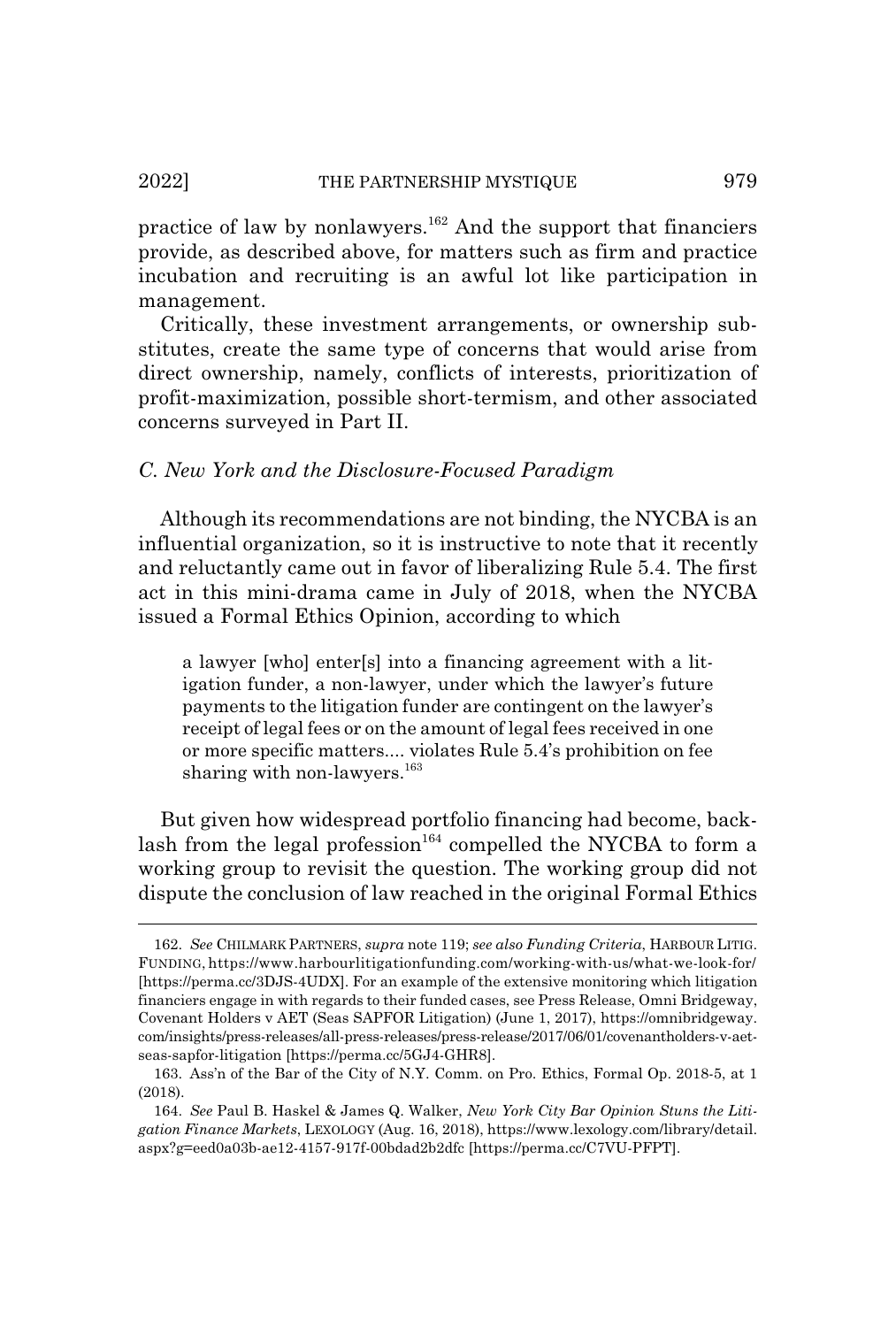Opinion, but it did conclude that "lawyers and the clients they serve would benefit if lawyers have less restricted access to funding."<sup>165</sup> However, the working group was unable to reach a consensus on what such liberalization should look like, perhaps due to the controversial nature and implications of the emerging practice—especially considering the strongly held divergent views of various stakeholders, including different factions of the bar.<sup>166</sup> Instead, the report offered two alternative proposals without endorsing either.<sup>167</sup>

Compared to Arizona's approach, both proposals offer a light touch as far as regulating the practice is concerned. Both nod in the direction of lawyers' independent judgment, duty to avoid conflicts, and duty to maintain confidences. Beyond that, both proposals are, in essence, disclosure regimes. One proposal is that lawyers be allowed to receive investments as long as they obtain informed consent from clients. The other requires disclosure only, without consent.<sup>168</sup>

[A] lawyer or a law firm may share legal fees with an entity in exchange for the entity's providing financial assistance to the lawyer specifically for the use with respect to a legal representation of one or more clients, provided that:

(i) the entity and its representatives do not participate, directly or indirectly, in the decision-making regarding the representation;

(ii) the lawyer or law firm maintains professional independence;

(iii) the client provides written informed consent to the financial arrangement; and

(iv) the lawyer or law firm complies will all other applicable Rules, including Rule 1.6 [on confidentiality] and Rule 1.7 [on conflicts of interest].

*Id.*

Proposal B proposes the following:

[A] lawyer or law firm may share legal fees with an entity in exchange for the entity's providing financing for the lawyer's or law firm's practice provided that: (i) the lawyer and law firm do not permit the entity to participate directly or indirectly in a matter except for the benefit of the client;

(ii) the lawyer and law firm do not disclose confidential client information except as Rule 1.6 may permit;

(iii) the lawyer and law firm comply with Rule 1.7; and

(iv) the lawyer or law firm informs the client in writing that they are sharing or may share fees with an entity in exchange for the entity's providing financing for the lawyer's or law firm's practice.

<sup>165.</sup> *See* N.Y.C. BAR ASS'N, *supra* note 14, at 2.

<sup>166.</sup> *See id.* at 90.

<sup>167.</sup> *Id.* at 24.

<sup>168.</sup> Proposal A proposes the following: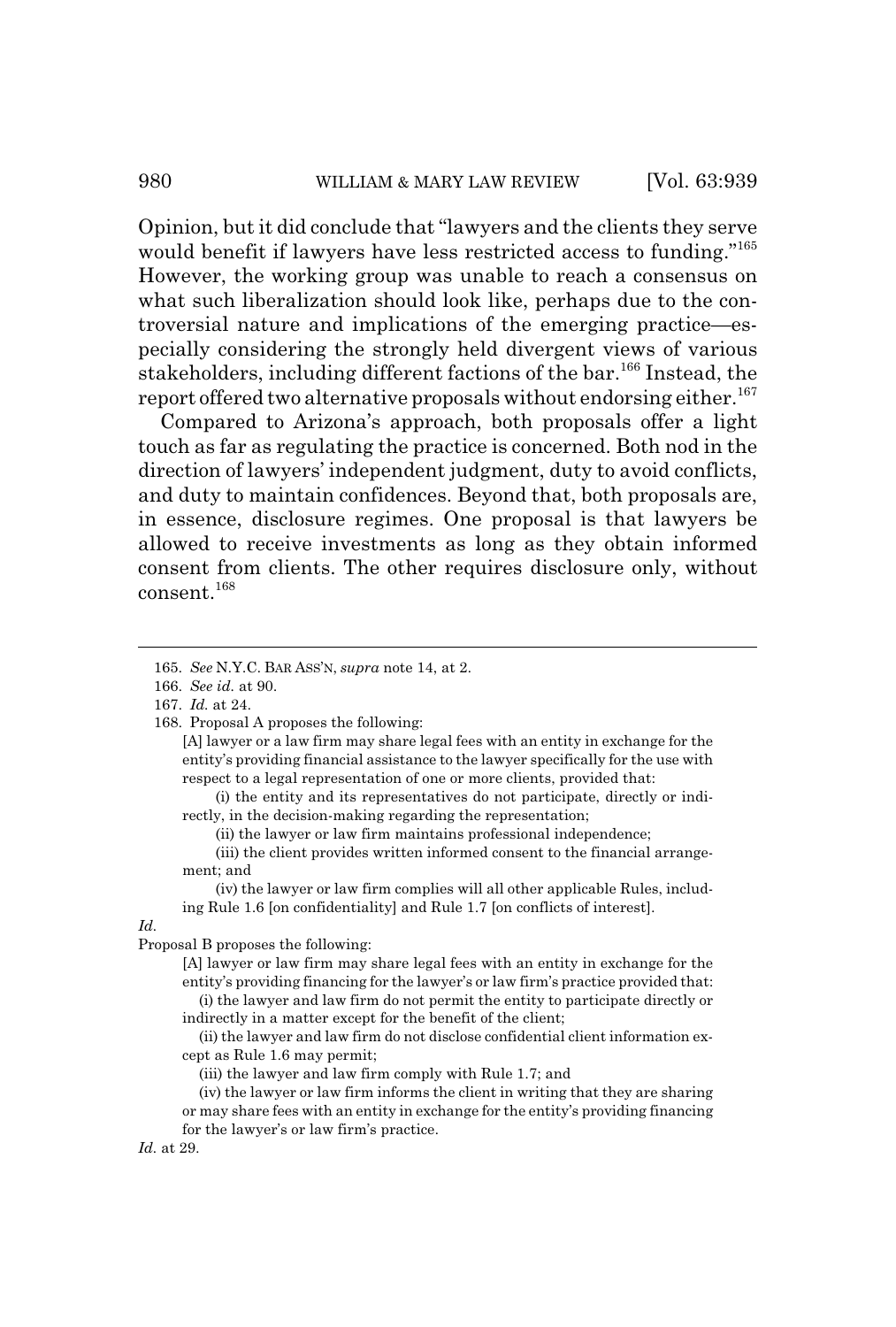Much has been written about the inadequacy of disclosure regimes, including a vast body of empirical work, concluding that disclosure is "the most common and least successful regulatory technique in American law."169 In a masterful book on the topic, Ben-Shahar and Schnieder explain how and why mandated disclosure "is a Lorelei, luring lawmakers onto the rocks of regulatory failure."<sup>170</sup> Mandated disclosure, they explain, aims to "address[] the problem of a world in which nonspecialists must make choices requiring specialist knowledge."171 Disclosure is appealing because it reflects fundamental American beliefs in free markets and autonomy; it seems to regulate with a light touch; it is relatively easy to enact; its failures are hard to detect; and "even if it does little evident good, it does little obvious harm."172

In a nutshell, disclosure fails because it is impossible to convey complexity simply.173 Even assuming consumers want, as part of their decision-making process, to assemble relevant data, identify outcomes, and articulate their own preferences, they would still need to understand the disclosures. But, while even experts struggle with such tasks, "[i]n truth, many people cannot read most disclosures. Over forty million adults are functionally illiterate; another fifty million are only marginally literate.... Innumeracy is worse."174 This is before we address overload—the amount of disclosures consumers are presumed to be reading, both in terms of any given piece of disclosure as well as in the aggregate.

In reality, rather than protect consumers, disclosure in fact shields the discloser from tort liability, antifraud statutes, and other causes of action. By extension, most law firm clients will neither read, understand, nor have the bargaining power to negotiate fine print about their law firm's sources of capital. A cynic might say that this is a feature, not a bug, of the proposed regulation and a sign of what is to come if and when lawyers and financiers are left to self-police their conflicts.

<sup>169.</sup> OMRI BEN-SHAHAR & CARL E. SCHNEIDER, MORE THAN YOU WANTED TO KNOW: THE FAILURE OF MANDATED DISCLOSURE 3 (2014).

<sup>170.</sup> *Id.* at 4.

<sup>171.</sup> *Id.* at 5.

<sup>172.</sup> *Id.* at 5-6.

<sup>173.</sup> *Id.* at 8.

<sup>174.</sup> *Id.*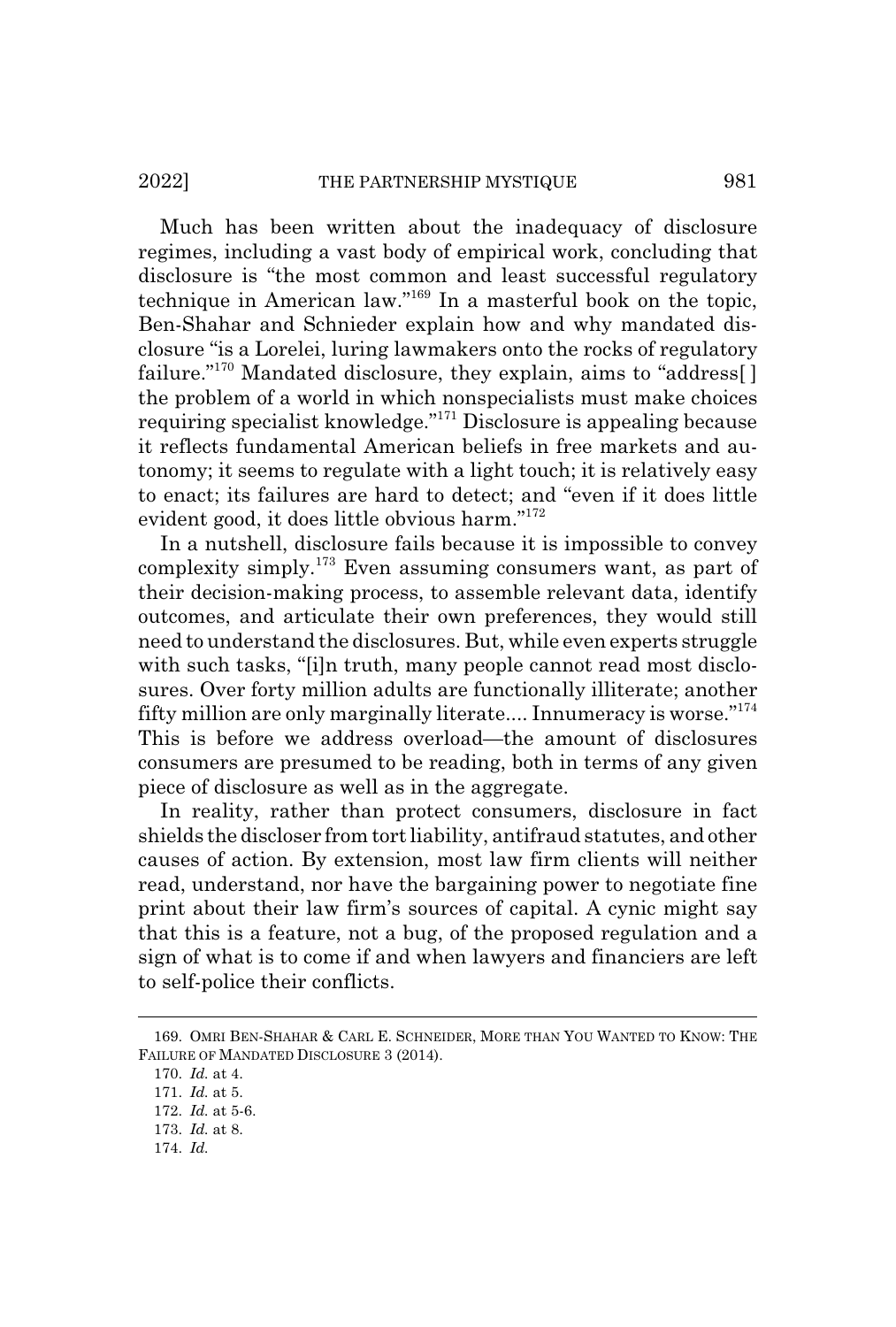### 982 WILLIAM & MARY LAW REVIEW [Vol. 63:939

Further, a client's knowledge of or consent to the firm's receipt of external financing has no bearing on shareholders' rights; clients have no power to consent on behalf of the shareholders in the company providing the financing, to a suspension of the shareholder primacy rule. Hence, the head-on collision between client and court primacy and shareholder primacy would be as unresolved under the proposed New York approach as it is under Arizona's new regime.

## *D. Other States: A Movement to Reexamine Nonlawyer Participation*

Arizona and New York are not alone in revisiting the question of whether and how to amend Rule 5.4. The District of Columbia has long allowed ownership and fee sharing by nonlawyers in limited circumstances.175

In 2015, Washington State became the first state to allow fee sharing and joint ownership of a law practice between a lawyer and nonlawyer in a narrow context: "The Supreme Court of Washington has approved revisions to the Rules of Professional Conduct governing lawyers in that state that allow lawyers and limited license legal technicians to form partnerships and share fees."<sup>176</sup>

Similarly, in August 2020, Utah's Supreme Court piloted a twoyear program allowing nonlawyers to offer legal services.<sup>177</sup> The pilot has been described by Utah's Supreme Court as "allowing innovation-focused legal entities to push new products in a 'regulatory sandbox,'" with a view towards amending Utah's "rules of professional conduct to loosen the ethical restrictions on lawyers with regard to ... fee-sharing."<sup>178</sup>

<sup>175.</sup> Victoria Shannon, *The Funder as Co-Counsel: A Glimpse into the Future of Law Firm Ownership*, MODEL LITIG.FIN.CONT. (Mar. 11, 2013), http://litigationfinancecontract.com/ thefunder-as-co-counsel-a-glimpse-into-the-future-of-law-firm-ownership [https://perma.cc/ 84J8- DDZS].

<sup>176.</sup> Robert Ambrogi, *Washington OKs Fee Sharing and Joint Ownership Between Lawyers and LLLTs*, LAWSITES (Apr. 3, 2015), https://www.lawsitesblog.com/2015/04/washington-oksfee-sharing-and-joint-ownership-between-lawyers-and-lllts.html [https://perma.cc/64YM-77R3].

<sup>177.</sup> Utah Sup. Ct. Standing Ord. No. 15 (2020).

<sup>178.</sup> Dan Packel & Dylan Jackson, *The Fight over the Future of Law Firm Ownership Has Put an Industry at Odds*, N.J.L.J. (Feb. 24, 2020), https://www.bloomberglaw.com/document/ X8CUQ6CC000000?jcsearch=hdi45ifiem#jcite [https://perma.cc/64X5-PYYU].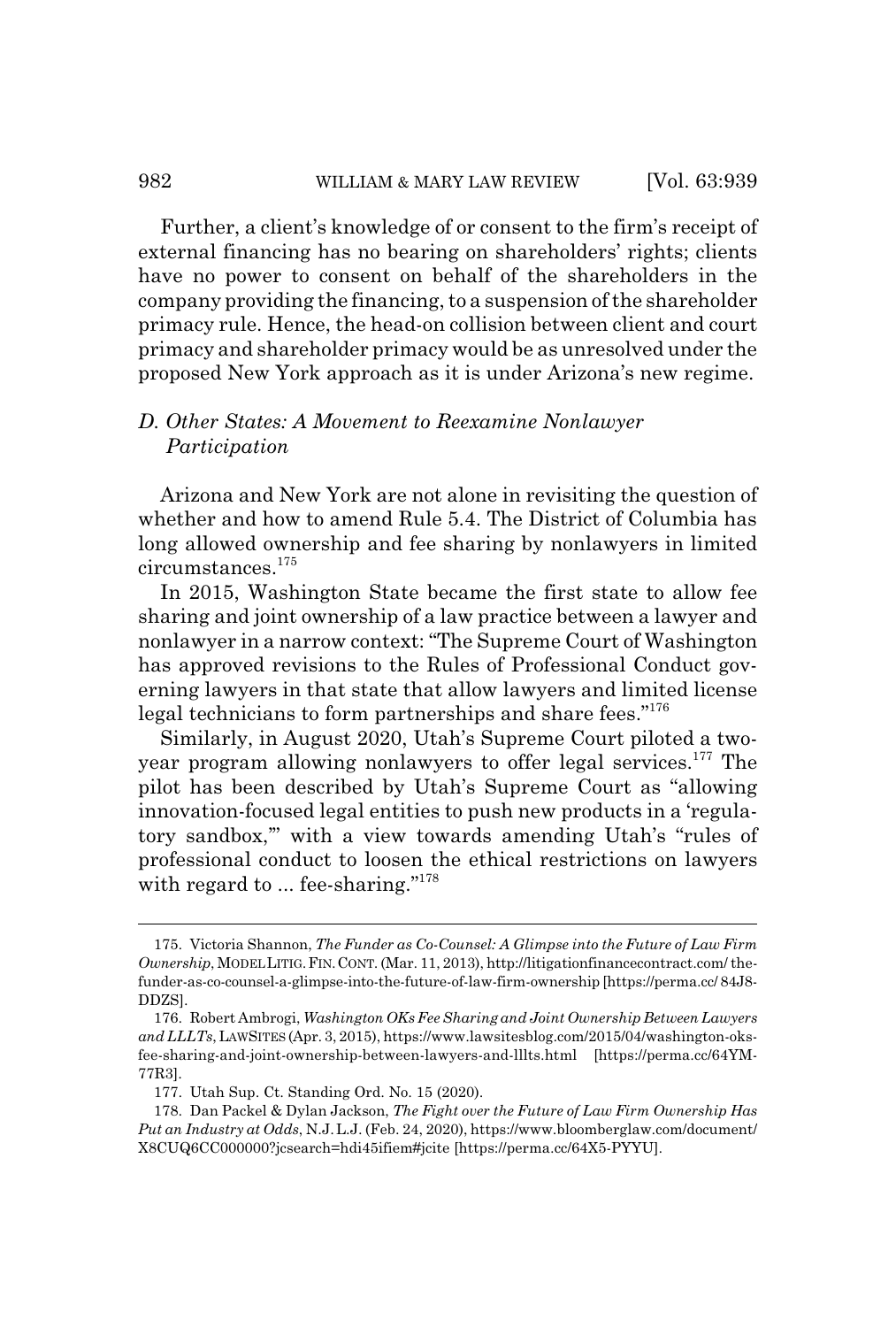In California, a proposed amendment to the Rule that "would expand the existing exception for fee-sharing arrangements with a nonprofit organization ... provided that the nonprofit organization qualifies under section  $501(c)(3)$  of the Internal Revenue Code" is pending for public comment.<sup>179</sup>

And in Illinois, the Chicago Bar Association launched a task force to explore a reform of the Rule.<sup>180</sup>

This is what a movement looks like.

# *E. Arizona's Revolution and the Ethics Paradigm*

Commencing January 2021, Arizona is leading the way with the farthest-reaching reform to the practice of law of any state in the nation. The reform consists of two main prongs. One is the introduction of a licensure track that will allow nonlawyers, "Legal Paraprofessionals" (LPs), to provide legal services—including representation in court—on a limited basis. $^{181}$  The second is replacing Arizona's version of Model Rule 5.4, which prohibits nonlawyers from sharing in lawyers' fees, holding an economic interest in a law firm, or participating in the management of a law firm, with a regime regulating nonlawyer participation.<sup>182</sup> Of the two changes, the second is of most interest to us here.

Under the new regime, firms can now include "Authorized Person[s]," defined as anyone who "possess[es] ... [a]n economic interest in the [ABS] equal to or more than 10 percent of all economic interests ... or ... [t]he legal right to exercise decision-making authority on behalf of the [ABS]."183 Decision-making authority can be direct or indirect and can come in the form of "[c]ontrol *or*

<sup>179.</sup> STATE BAR OF CAL., PROPOSED AMENDED CALIFORNIA RULE OF PROFESSIONAL CONDUCT 5.4 (2020), https://www.calbar.ca.gov/About-Us/Our-Mission/Protecting-the-Public/Public-Comment/Public-Comment-Archives/2020-Public-Comment/Proposed-Amended-California-Rule-of-Professional-Conduct-54-Financial-and-Similar-Arrangements-with-Nonlawyers [https://perma.cc/7UEA-YUCK].

<sup>180.</sup> Packel & Jackson, *supra* note 178.

<sup>181.</sup> News Release, Ariz. Sup. Ct. Admin. Off. of the Cts., *supra* note 7.

<sup>182.</sup> *Id.*

<sup>183.</sup> Ariz. Sup. Ct. Admin. Ord. No. 2020-173 § A (2020) [hereinafter Order 173], https:// www.azcourts.gov/Portals/22/admorder/Orders20/2020-173F.pdf [https://perma.cc/7XDR-JPUS].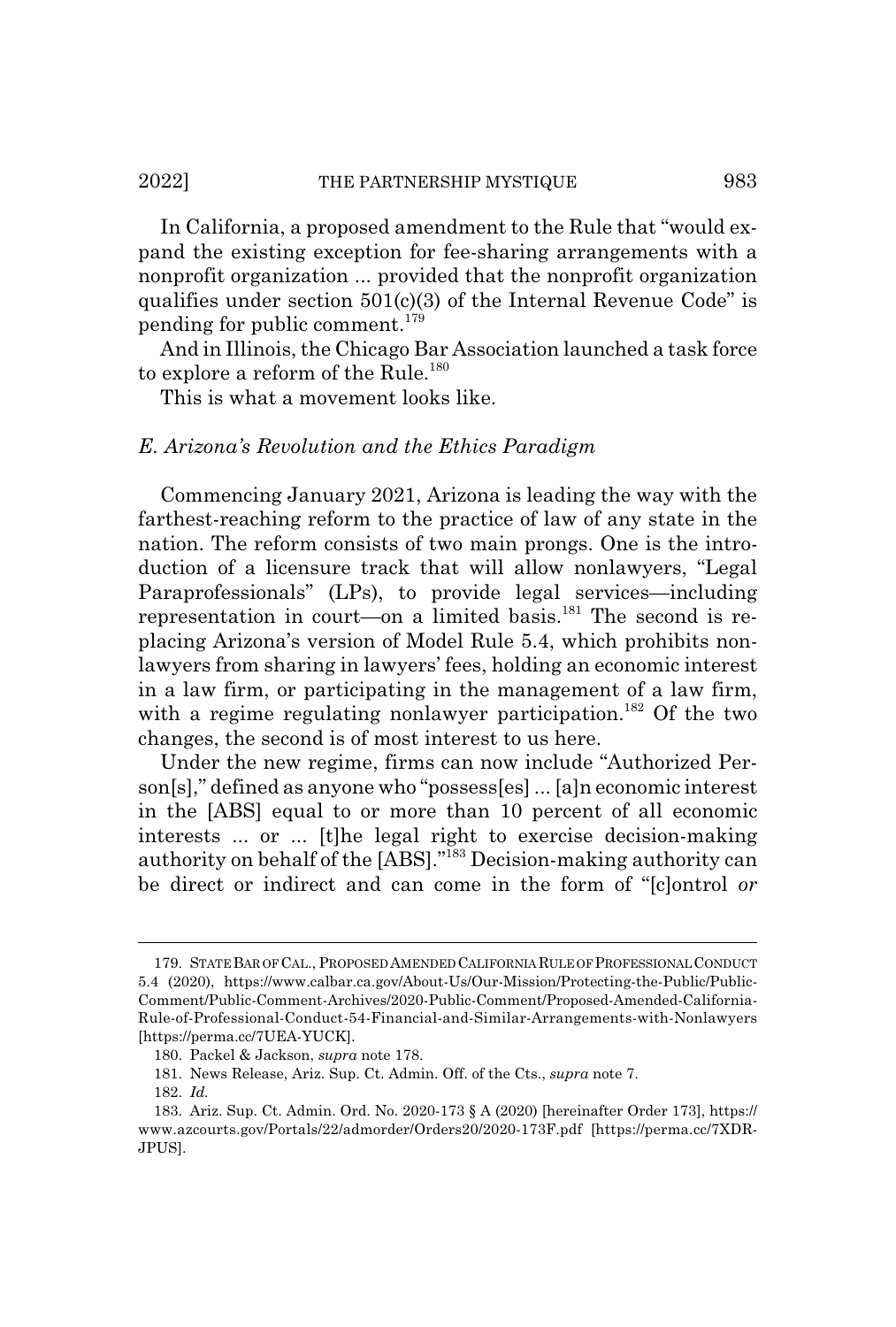*participat*[*ion*] in the management or affairs of the ABS," by operation of law or contract.<sup>184</sup>

At the most abstract level, the regulatory regime can be said to be comprised of five elements. First, before accepting investments from Economic Interest Holders, or granting them management authority, a firm must be structured as an ABS—subjecting it to extensive licensing requirements. Second, the core legal ethics rules (such as conflicts of interest, duty of confidentiality) extend to the ABS (as an entity) as well as its Authorized Persons, including nonlawyers. Third, the new rules impose various obligations on ABSs and turn lawyers in an ABS into 'gatekeepers' responsible for the ABS's and its Authorized Persons' compliance.<sup>185</sup> Fourth, the amendments to the rules clarify that lawyers' entire set of professional and ethical responsibilities remain applicable even when a lawyer is practicing as part of an ABS—even when taking on a nonlawyer as an investor and, by implication, becoming their fiduciaries.<sup>186</sup> Fifth, critically, the licensing and regulation of ABSs is the province of the Arizona Supreme Court, making the Arizona Supreme Court *the regulator* of ABSs, Economic Interest Holders, and lawyers.187 So, a Singaporean who is passively investing in an Arizona law firm would be regulated by the Arizona Supreme Court. Notably, the stricter of the two New York Task Force's proposals<sup>188</sup> is baked into the Arizona rules which, even prior to the reform, defined "unprofessional conduct" as "accept[ing] compensation for representing a client from anyone other than the client without the client's knowledge and approval."189

The following paragraphs explain these five elements in greater detail, and the following Section compares and contrasts this regulatory regime to the one built into benefit entities.

<sup>184.</sup> *Id.* (emphasis added). I will generally use the term Authorized Persons, except when referring to passive investors, in which case I will use the term Economic Interest Holders. 185. *Id.* § 6(3)(b).

<sup>186.</sup> *Id.* § K.

<sup>187.</sup> *Id.* § D.

<sup>188.</sup> *See supra* note 168 and accompanying text.

<sup>189.</sup> Ariz. Sup. Ct. Ord. No. R-20-0034, at 56 (2020) [hereinafter Order Amending Rules], https://www.azcourts.gov/Portals/215/ABS%20Documents/Final%20Order\_R-20-0034.pdf [https://perma.cc/2NV7-Z8HJ].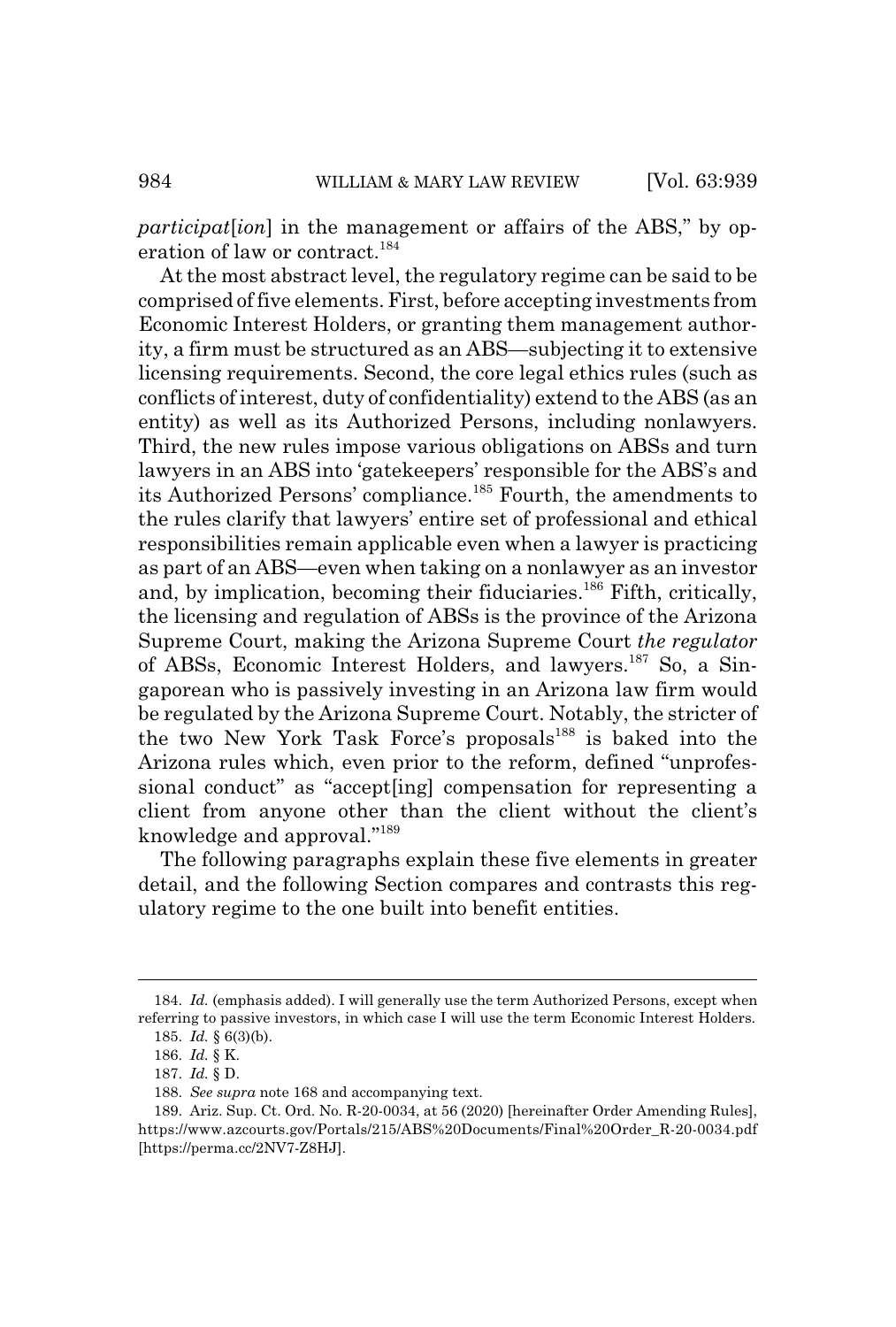## *1. Alternative Business Structures and Licensure*

An ABS is "a business entity that includes nonlawyers who have an economic interest or decision-making authority in the firm and provides legal services in accord with [Arizona] Supreme Court Rules."190 In order to be engaged in the *authorized* practice of law, such an entity must be licensed and must include at least one lawyer who is an active member in good standing of the State Bar of Arizona and who supervises the practice of law conducted by the ABS.191 "Any lawyer who provides legal services through an unlicensed ABS is engaged in the unauthorized practice of law."192

The new rules establish a Committee on Alternative Business Structures (the Committee) which, inter alia, administers the licensing.193 The existence of Authorized Persons must be disclosed and any failure to do so is both independent ground for sanction as well as an aggravating circumstance of other violations.<sup>194</sup> And Authorized Persons' conflicts of interest and affiliations (for example, parents and subsidiaries) must also be disclosed.<sup>195</sup> Perhaps anticipating a temptation to circumvent the disclosure requirement, as well as understanding the potential conflict created by a triangular relationship between lawyers, their clients, and their investors, the Supreme Court of Arizona made the first grounds for denial or revocation of a license the commission of "material misrepresentation, omission, fraud, dishonesty, or corruption in the application form" on the part of an applicant or any Authorized Persons.196

When recommending to the Arizona Supreme Court whether to grant a license, the Committee must place the public interest first, including "(A) protecting and promoting the public interest; (B) promoting access to legal services; (C) advancing the administration of justice and the rule of law; (D) encouraging an independent, strong, diverse, and effective legal profession; and (E) promoting

<sup>190.</sup> Order 173, *supra* note 183, § A.

<sup>191.</sup> Order Amending Rules, *supra* note 189, at 9-10, 51.

<sup>192.</sup> *Id.* at 42.

<sup>193.</sup> Order 173, *supra* note 183, § D(5).

<sup>194.</sup> Order Amending Rules, *supra* note 189, at 67.

<sup>195.</sup> Order 173, *supra* note 183, § G(1)(b)-(c).

<sup>196.</sup> *Id.* § E(2)(d).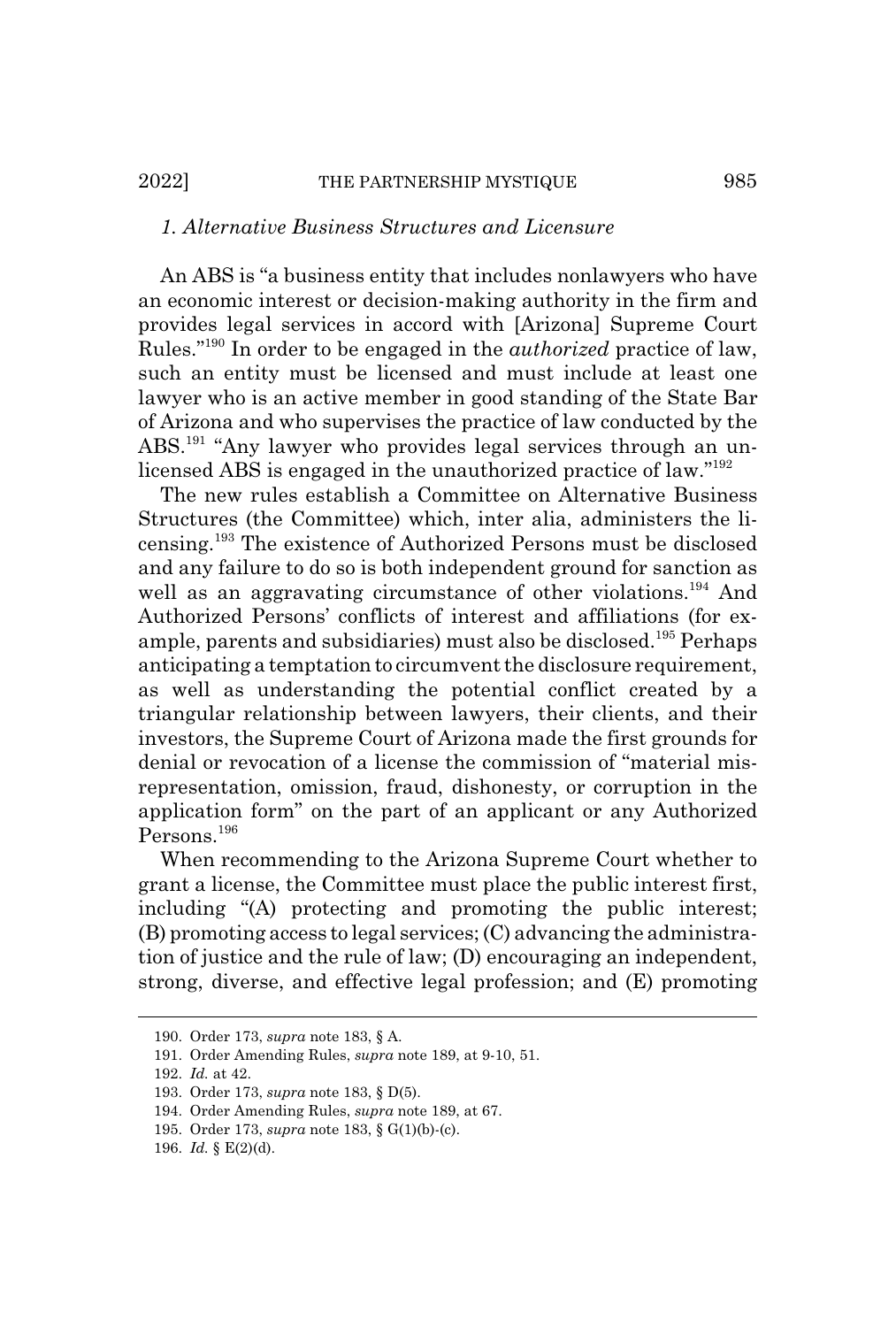and maintaining adherence to professional principles."197 The Committee must also consider the governance structure of the entity seeking a license and whether it ensures that the core tenets of legal ethics will be upheld.198

# *2. Extension of Core Ethics Requirements to ABSs and Nonlawyers*

The new rules regard all of the newly authorized forms of nonlawyer participation as "the practice of law." Therefore, the amended rules extend core elements of the code of legal ethics to both ABSs and to Authorized Persons. First, as noted, as a prerequisite for licensure as an ABS, the Committee must satisfy itself that the applicant has adequate governance structures and policies in place to ensure that the "lawyers providing legal services to consumers act with independence *consistent with the lawyers' professional responsibilities*."199 This can be regarded as a catchall provision that incorporates by reference all of lawyers' ethical obligations. An applicant for ABS status must also convince the Committee, specifically, that confidentiality will be maintained.<sup>200</sup> And, in another catchall, the applicant must also demonstrate that "lawyers' duties and responsibilities to clients" will take precedence over "any other business policies or procedures."201

In addition, the Committee must satisfy itself that the applicant's governance structures allow a "lawyer [to] make[ ] decisions in the best interest of clients."202 This can also be seen as a type of stakeholder governance requirement.

Each ABS and its Authorized Persons must adhere to the Rules of the Arizona Supreme Court and to a code of conduct.<sup>203</sup> The "minimum standards of conduct" enumerated in the code do "not allow the legal representation of clients, if the representation involves a conflict of interest;" prohibit taking "any action or engag[ing] in

<sup>197.</sup> *Id.* § E(2)(a)(1).

<sup>198.</sup> *Id.* § E(2)(a)(2).

<sup>199.</sup> *Id.* § E(2)(a)(2)(A) (emphasis added).

<sup>200.</sup> *Id.* § E(2)(a)(2)(D).

<sup>201.</sup> *Id.* § E(2)(a)(2)(E).

<sup>202.</sup> *Id.* § E(2)(a)(2)(C).

<sup>203.</sup> *Id.* §§ G(2)(a), K(1)-(2).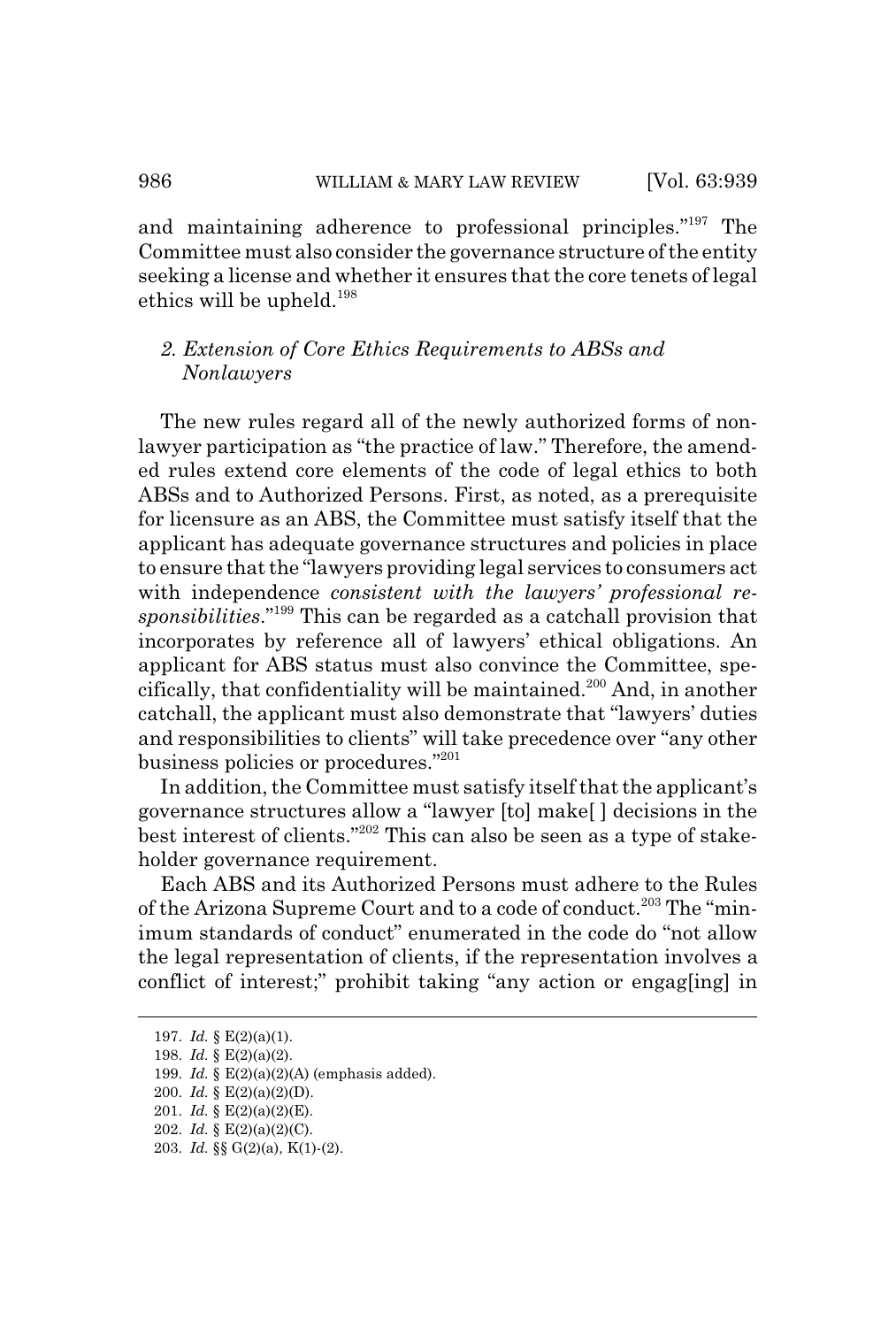activity that interferes with the professional independence of lawyers;" prohibit "tak[ing] an action or engag[ing] in any activity that misleads or attempts to mislead a client, a court, or others;" requires maintenance of "effective governance structures, arrangements, systems, and controls to ensure ... [c]ompliance with the requirements of supreme court rules" and the code of conduct; and requires ensuring that "[m]anagers, economic interest holders, decisionmakers ... do not cause or substantially contribute to a breach of the [Arizona Rules of Professional Conduct]."204 Grounds for disciplining members of the bar as well as affiliate members, nonmembers, and ABSs include violations of professional conduct rules in any jurisdiction; violation of a canon of judicial conduct; and the knowing violation of any rule or any order of the court.<sup>205</sup>

# *3. Lawyers' Professional Responsibilities Are Not Superseded by Fiduciary Duties to Investors*

A main effect of the reform is that in Arizona, lawyers will now have a pair of otherwise-equal fiduciary duties: one to their clients by virtue of the ethics rules—and the other to their investors—by virtue of the general principles of business law.206 This is in addition to likely never-before-seen attractions such as active investors who can, and likely will, invest in multiple firms, including ones that may be on adverse sides of a case, or on different sides of the same transaction, and lawyers working for/owning firm A&B LLP who also invest in law firm X&Y LLP. By clarifying that "[m]embers of an ABS who are members of the state bar bear the responsibility of the ethical and professional obligations of the profession as well as the standards stated herein,"207 the amended regulations resolve any conflict in favor of the client.

In fact, throughout the regulations, the principle of lawyers' independent judgment is enshrined as paramount. The involvement of the Authorized Persons and their interests is subordinated to the

<sup>204.</sup> *Id.* § K(1).

<sup>205.</sup> Order Amending Rules, *supra* note 189, at 56, 74.

<sup>206.</sup> *See generally* HOLGER SPAMANN, CORPORATIONS § 2 (2017), https://opencasebook.org/ casebooks/261-corporations/sections/2-the-basics/ [https://perma.cc/U39A-GDBD].

<sup>207.</sup> Order 173, *supra* note 183, § K.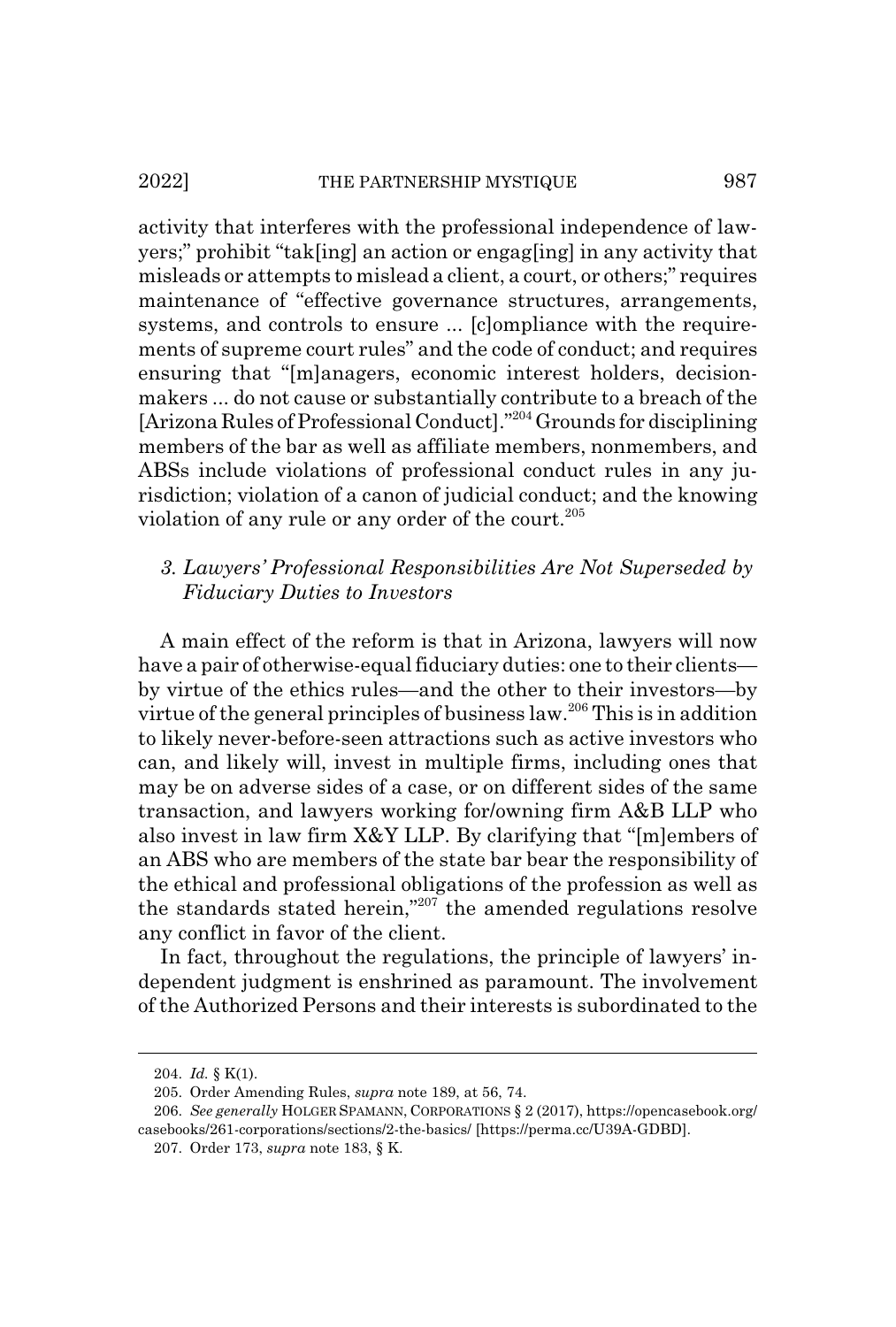best interests of the clients. And the lawyers are charged with ensuring that the foregoing is indeed the case:

A lawyer in a firm shall make reasonable efforts to ensure that the firm has in effect measures giving reasonable assurance that the conduct of nonlawyers engaged in activities assisting lawyers in providing legal services and those who have access to attorney-client information, is compatible with the professional obligations of the lawyer. Reasonable measures include, but are not limited to, adopting and enforcing policies and procedures designed ... to prevent nonlawyers in a firm from directing, controlling, or materially limiting the lawyer's independent professional judgment on behalf of clients or materially influencing which clients a lawyer does or does not represent.<sup>208</sup>

However, nowhere is the head-on collision with shareholder primacy acknowledged and, perhaps consequently, the *primacy* of the clients and courts as stakeholders is not made *explicit* anywhere in the new rules or their commentary.

## *4. Lawyers as Gatekeepers*

The new rules mandate that all ABSs must designate a "[c]ompliance lawyer" who must be "an active member of the State Bar of Arizona ... [and who] is responsible for ensuring compliance with the rules governing ABSs" and Arizona's legal ethics rules.<sup>209</sup> The compliance lawyer is an enforcer (and even a snitch) or, to apply a theoretical term, a gatekeeper. In the corporate governance literature, gatekeepers are defined as "independent professional[s] ... positioned so as to be able to prevent wrongdoing by withholding necessary cooperation or consent.... [T]hey are repeat players who provide certification or verification services to [stakeholders] vouching for someone else who has a greater incentive than they to deceive."210 Otherwise stated, gatekeepers are agents "who act[ ] as

<sup>208.</sup> Order Amending Rules, *supra* note 189, at 41.

<sup>209.</sup> Order 173, *supra* note 183, §§ A, G(3).

<sup>210.</sup> JOHN C. COFFEE JR., GATEKEEPERS: THE PROFESSIONS AND CORPORATE GOVERNANCE 2 (2006).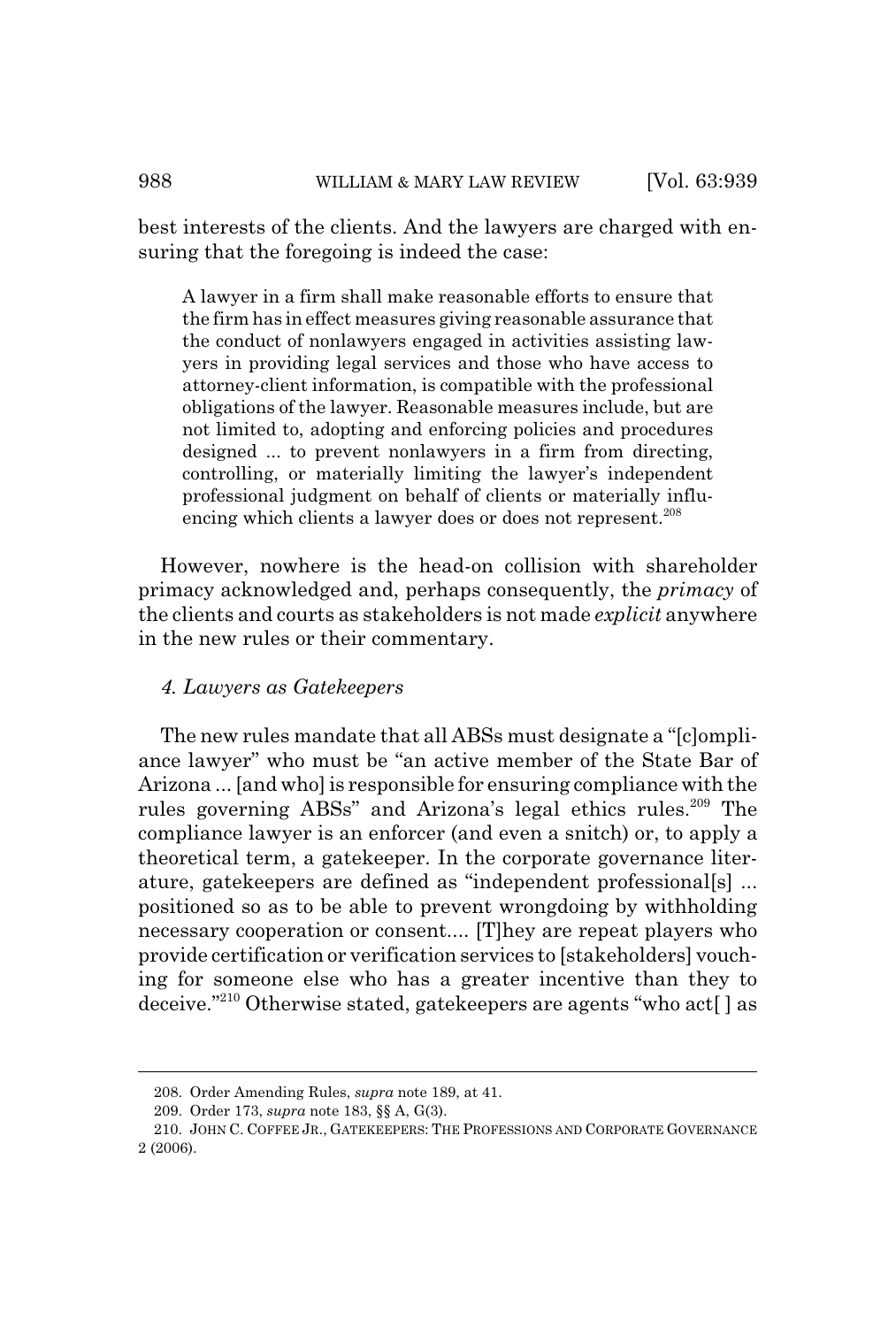a reputational intermediary to assure investors as to the quality of the 'signal' sent by," in our case, the  $\text{ABS.}^{211}$ 

Among other things, the compliance lawyer must be sufficiently qualified to "ensure that ethical obligations, protection of the public, and standards of professionalism are adhered to,"212 and she must take reasonable steps to ensure that Authorized Persons and others "associated with" the ABS "do not cause or substantially contribute to a breach of the regulatory requirements of this code or *the ethical and professional obligations of lawyers*."213 Here, again, we see a wholesale incorporation by reference of the code of legal ethics. The gatekeepers must notify the state bar of breaches and of facts which may constitute a breach.<sup>214</sup> Furthermore, the gatekeepers are responsible for ensuring the ABS's and its employees' adherence to the regime's disclosure requirements (including conflicts) and ensuring that adequate governance structures and policies are in place to maintain lawyers' independence, work standards, confidentiality, and other duties to the client. $215$ 

Interestingly, it is not only the ABS that is responsible, both directly and through the employ of the compliance lawyer, to monitor compliance by Authorized Persons and others. The converse is also true: "An authorized person, including any manager, economic interest holder, or decision-maker in an ABS is individually responsible for compliance by the ABS with this code of conduct."216 One can think of this as an agents-watching-agents way to address the structural conflicts that nonlawyer participation introduces, as well as any temptation to violate ethical requirements. $2^{17}$ 

<sup>211.</sup> *Id.*

<sup>212.</sup> Order 173, *supra* note 183, § G(3)(a)(5).

<sup>213.</sup> *Id.* § G(3)(b)(3) (emphasis added).

<sup>214.</sup> This "duty to report ... appl[ies] to lawyers who *work in* or have ownership interests in an ABS." Order Amending Rules, *supra* note 189, at 49 (emphasis added).

<sup>215.</sup> Order 173, *supra* note 183, §§ E(2)(a)(2), G(3)(b).

<sup>216.</sup> *Id.* § K(2).

<sup>217.</sup> Steinitz, *supra* note 152, at 1325 n.200 ("Developed in the context of institutional shareholders' monitoring corporate managers, the concept of 'agents watching agents' involves situations where the self-interests of one set of agents involves monitoring other agents, who have a different set of self-interests which, in turn, may conflict with the interests of the principals." (quoting Bernard S. Black, *Agents Watching Agents: The Promise of Institutional Investor Voice*, 39 UCLA L. REV. 811, 850 (1992))).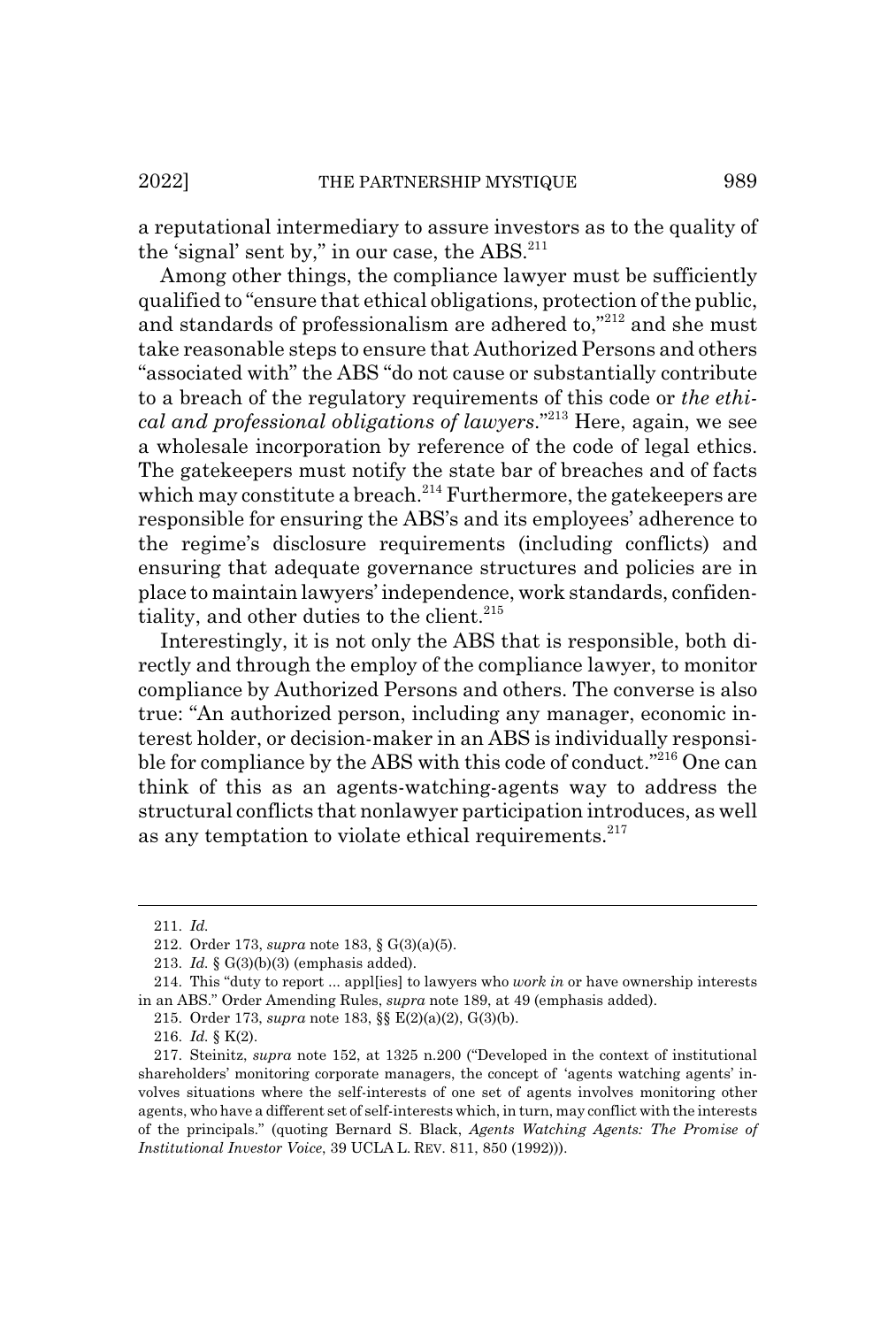## *5. The Arizona Supreme Court as Regulator—A Storm on the Horizon?*

As is true in most states, the practice of law in Arizona is regulated by the state supreme court<sup>218</sup> and its subsidiary, the state bar.219 This *oversight* function is, of course, distinct from the court's *adjudicatory* function. As an *adjudicator*, the court can, of course, interpret and apply the law, considering the legislature's acts, precedent, and the state constitution. Without digressing into a discussion of the judicial function and the limits of judicial review, on occasion that interpretation amounts to significant change. It is important to make these elementary observations because it is not at all clear that the court can effect the same magnitude of change in the law in its role as an *overseer*, by interpreting the concept of "the practice of law" so broadly that it encapsulates investments (including passive ones) in law firms.<sup>220</sup> Certainly, it can update the rules governing the legal profession, abolish Rule 5.4, and permit nonlawyers to participate in the business of providing legal services. But, given the separation of powers between court and legislature, it seems a stretch to argue that, in so doing, it can change the business law that governs corporations and which favors shareholder primacy.

That the practice of law is under the authority of states' supreme courts is a well-settled matter in the United States. The Arizona State Constitution, for instance, states that "[t]he judicial power shall be vested in an integrated judicial department."<sup>221</sup> This has been interpreted in the leading early cases as meaning that "the practice of law [falls] exclusively within the authority of the Judiciary."222 The court has defined the practice of law as "those acts, whether performed in court or in the law office, which lawyers

<sup>218.</sup> Order 173, *supra* note 183, § D(1) ("The supreme court is authorized to regulate the practice of law as a function of its responsibility to administer an integrated judiciary.").

<sup>219.</sup> Order Amending Rules, *supra* note 189, at 51.

<sup>220.</sup> Order 173, *supra* note 183, § K (extending the Supreme Court of Arizona's regulatory function to Authorized Persons and LPs); Order Amending Rules, *supra* note 189, at 9, 67, 88 (jurisdiction).

<sup>221.</sup> ARIZ. CONST. art. VI, § 1.

<sup>222.</sup> *In re* Creasy, 12 P.3d 214, 216 (Ariz. 2000) (quoting *In re* Smith, 939 P.2d 422, 424 (Ariz. 1997)).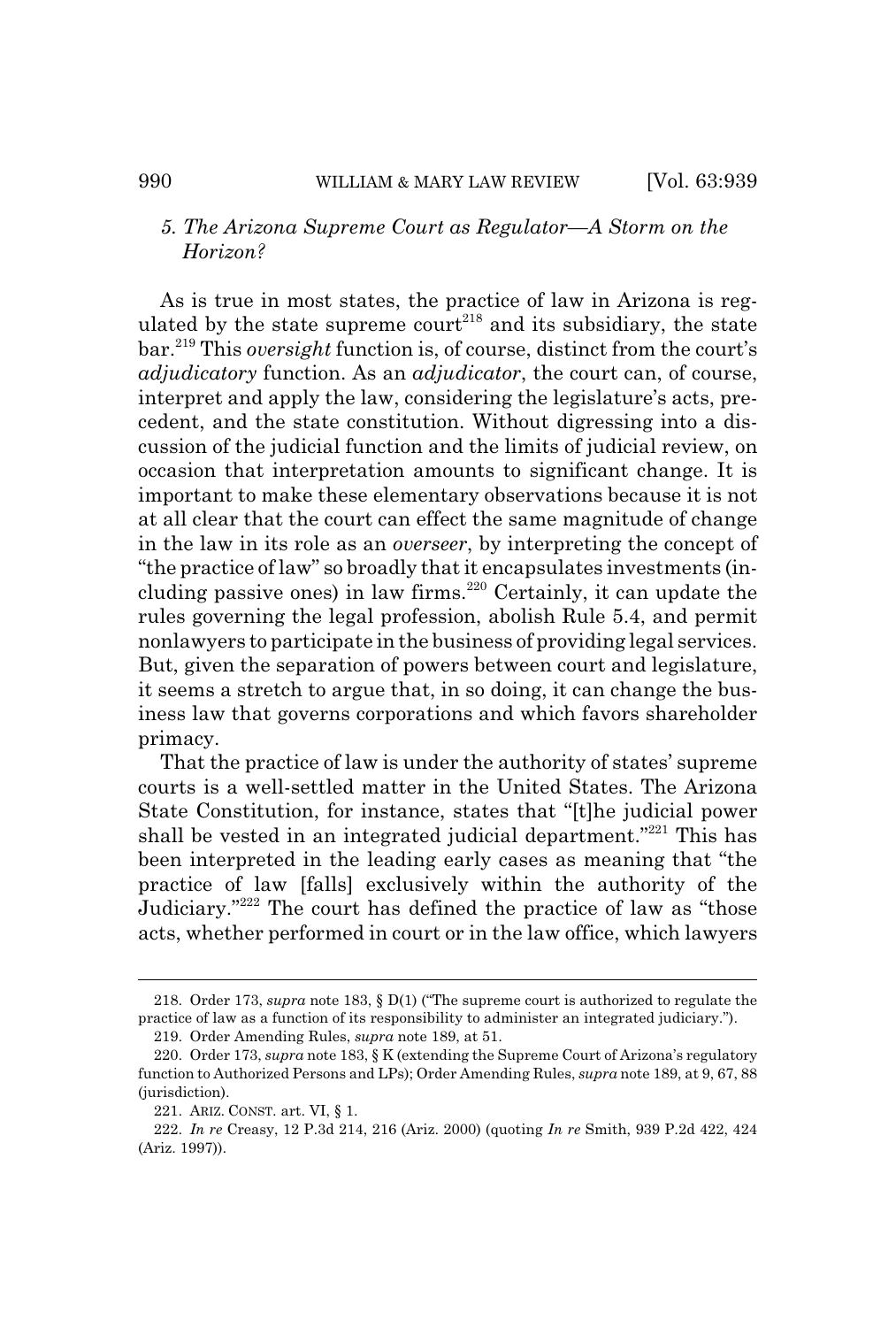customarily have carried on from day to day through the centuries."223 Beyond this doctrinal definition, the Arizona Rules of the Supreme Court further define the practice of law and provide a nonexhaustive list of conduct that is considered the practice of law.<sup>224</sup> None of the enumerated activities, it should be noted, appear to cover investment in a law firm nor its management.<sup>225</sup> And Arizona's ABS regime extends the rules governing complaints, investigations, and disciplinary proceedings to Authorized Persons, ABSs, and their members.226 Disciplinary measures are to be meted *by a judge* (not the bar association).<sup>227</sup> The sanctions available, in addition to suspension or revocation of an ABS's license, $228$  span the entire gamut of the court's authority—for example, injunctions, civil contempt, civil penalties, costs and expenses—and go beyond the sanctions that a bar association may ordinarily impose. $229$ 

However, the new reality of nonlawyer participation and, especially, investing, including passively, in law firms stretches the system beyond what was likely originally envisioned when the constitutional order was put in place. This becomes clearest when considering the case of a passive investor. Let us consider the hypothetical of a Singaporean investor who passively invests in both an Arizona law firm and a chain of dry cleaners. This investor from a world away will now have one of her investments regulated by the Arizona Supreme Court as *overseer*, the other by the legislature (and the Arizona Supreme Court as *adjudicator*). One investment will conform to her usual expectations about the law governing the conduct of a business entity—that is, it will work to maximize return on her investment. The other will not. The directors and officers of the dry-cleaning chain will have the duties and obligations set by statute and decades of court holdings, while those of the ABS will have the duties and obligations set by the court. It is not

<sup>223.</sup> *Id.* at 217 (quoting State Bar of Ariz. v. Ariz. Land Title & Tr. Co., 366 P.2d 1, 14 (Ariz. 1961)).

<sup>224.</sup> ARIZ. SUP. CT. R. 31.

<sup>225.</sup> *Id.*

<sup>226.</sup> Order 173, *supra* note 183, § H(1)-(2); Order Amending Rules, *supra* note 189, at 73.

<sup>227.</sup> Order 173, *supra* note 183, § H(1)-(2); Order Amending Rules, *supra* note 189, at 73.

<sup>228.</sup> Order Amending Rules, *supra* note 189, at 18-19.

<sup>229.</sup> Order 173, *supra* note 183, § H(2).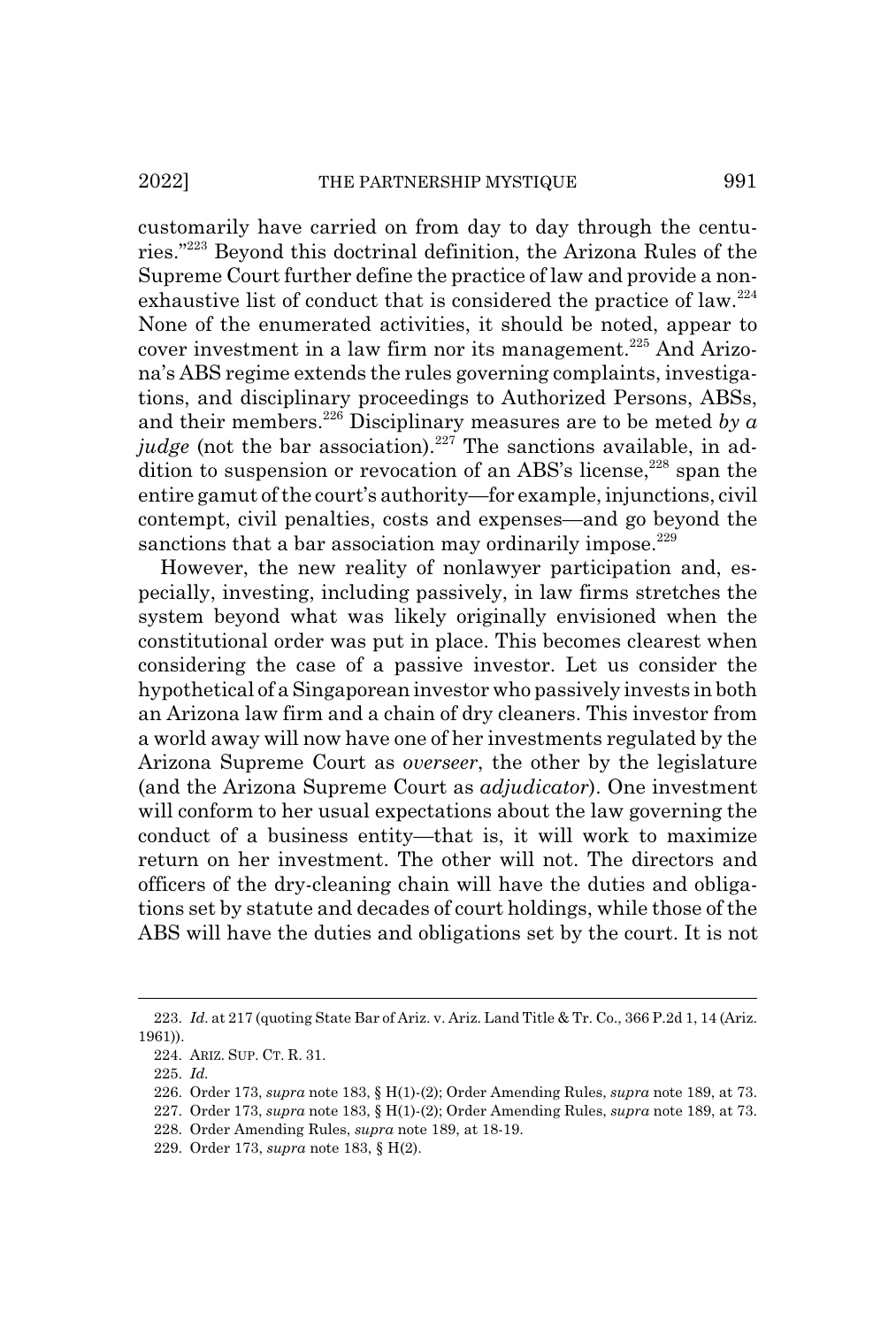clear that the power granted to the court by the Arizona Constitution encompasses such far-reaching results.

Critically, this investor is now subject to two irreconcilable bodies of law: Arizona's business law, which is premised on shareholder primacy,<sup>230</sup> and Arizona's legal ethics, which are premised on stakeholder primacy.<sup>231</sup> In addition, the investor is *generally* governed by business law and its shareholder primacy principle—the obligation to maximize *his own shareholders'* profits.

The solution may be simple: that the general rules of construction apply and *lex specialis derogat legi generali*. 232 Namely, the more specific rules will prevail over more general rules if one accepts that business law is *legi generali* and the regulation of the practice of law is *lex specialis*. However, considering the ABS regime as *lex specialis* presupposes that the court has the power to alter business law through its oversight function. That is a proposition which, at the least, is contestable and will no doubt be contested. In addition to questions about business law and the regulation of the professions, it implicates the separation of powers between the judiciary and the legislature. In order to avoid constitutional controversy, the Arizona legislature should ratify the court's reform and require the usage of benefit entities—as should any state that wants to follow suit.

## *6. The Path to Change: The Institutional Angle*

It may not have escaped the reader that past attempted reforms in the United States have been conducted entirely by and through the bar associations. In the United Kingdom and Australia, conversely, the commissions tasked with making recommendations as to whether, and if so how, to liberalize the legal services sector have not been monopolized by the profession itself.<sup>233</sup> While lawyers were

<sup>230.</sup> *See* D. Gordon Smith, *The Shareholder Primacy Norm*, 23 J. CORP. L. 277, 277-78 (1998).

<sup>231.</sup> *See supra* Part I.

<sup>232.</sup> *Lex specialis derogat legi generali*, BLACK'S LAW DICTIONARY (11th ed. 2019).

<sup>233.</sup> Jay C. Carlisle, *English White Paper Law Reforms: An Outline for Equal Access to Justice?*, 62 N.Y. ST. BAR J. 54, 56 (1990); MJ Quinn, Note, *Reform of the Legal Profession in England and Wales*, 12 N.Y. L. SCH. J. INT'L & COMP. L. 237, 261, 285-86 (1991).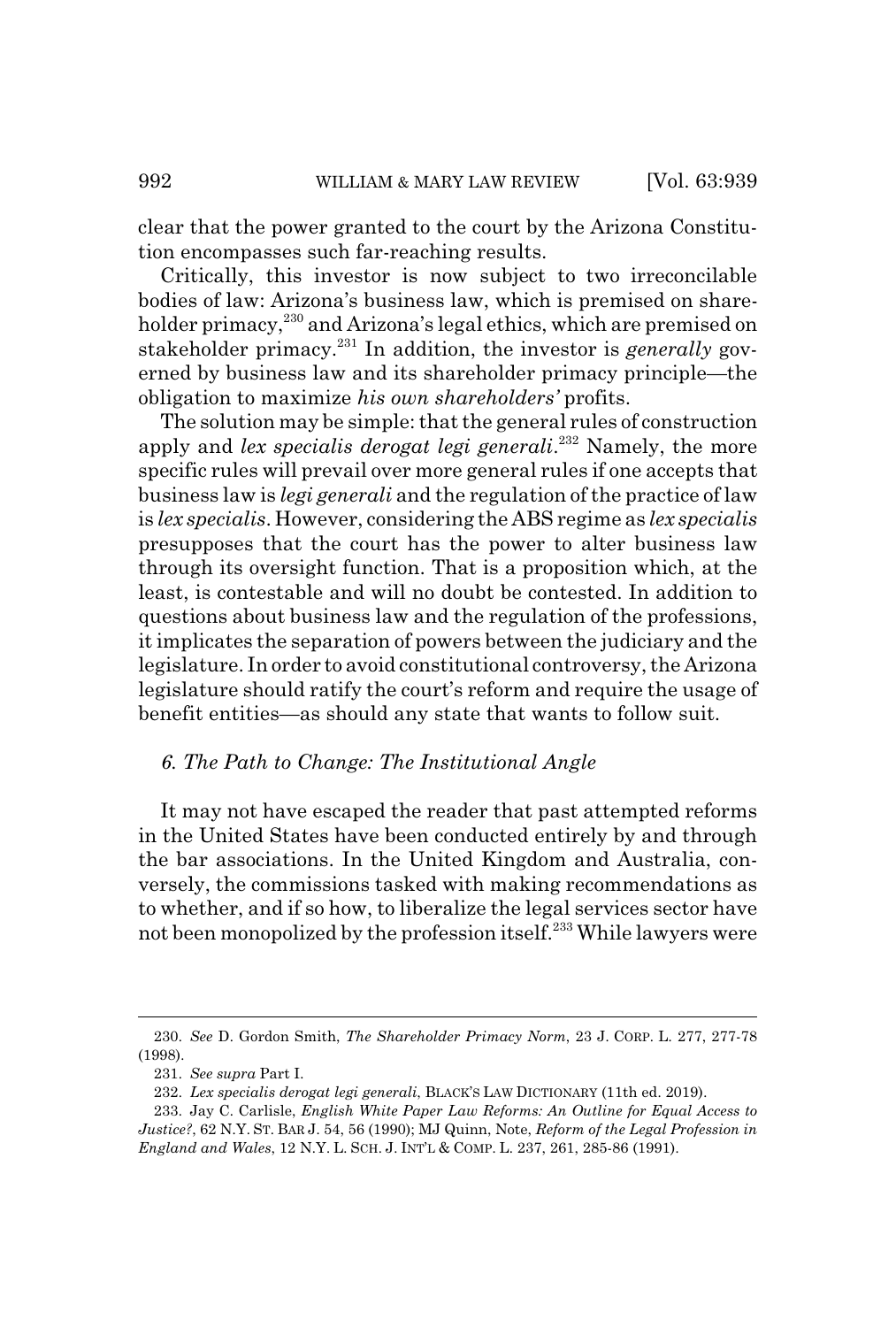represented, the commissions included nonlawyer representatives as well. $^{234}$ 

In Arizona, something similar may explain why the state managed to break away from the nationwide impasse. Under Arizona's constitution, it is Arizona's Supreme Court that "is authorized to regulate the practice of law as a function of its responsibility to administer an integrated judiciary."235 The reform was enacted neither by way of bar association task force reports and changes to the state's rules of professional responsibility nor by way of state legislation.236 Rather, the Arizona Supreme Court ordered the creation of a Task Force under its own auspices. The Task Force was chaired by the Vice Chief Justice of the Arizona Supreme Court and comprised partly of lawyers practicing in law firms, but mostly of representatives of the judiciary, the private sector, and academia.<sup>237</sup> The task force issued a report that was adopted by a (unanimous) vote of the Arizona Supreme Court and enacted into law by way of administrative orders.<sup>238</sup> These administrative orders amended the Arizona Rules of the Supreme Court,<sup>239</sup> the Arizona Rules of Evidence,<sup>240</sup> and the Arizona Code of Judicial Administration.<sup>241</sup> While justices are jurists, and therefore socialized much like the members of the bar, they are first and foremost members of the bench. Entrusted with the administration of justice and possessing a systemwide view of impediments thereto, one can surmise that their primary fealty is to the justice system rather than the profession's ability to maximize profits.

<sup>234.</sup> Carlisle, *supra* note 233, at 56-57; *Past Commissioners*, AUSTL. L. REFORM COMM'N, https://www.alrc.gov.au/about/commissioners/past-commissioners/ [https://perma.cc/7GD7- KW7W].

<sup>235.</sup> Order 173, *supra* note 183, § D(1).

<sup>236.</sup> The reform was studied and recommended by the Arizona Supreme Court's Task Force on the Delivery of Legal Services, chaired by the Vice Chief Justice. *See* News Release, Ariz. Sup. Ct. Admin. Off. of the Cts., *supra* note 7.

<sup>237.</sup> *Member List of the Task Force on Delivery of Legal Services*, ARIZ. JUD. BRANCH (Jan. 10, 2019), https://www.azcourts.gov/Portals/74/LSTF/MemberList011019LSTF.pdf [https:// perma.cc/6GVZ-DW54].

<sup>238.</sup> *Legal Services Reforms*, ARIZ. JUD. BRANCH, https://www.azcourts.gov/accesstolegal services [https://perma.cc/RN2S-J6RG].

<sup>239.</sup> Order Amending Rules, *supra* note 189, at 2.

<sup>240.</sup> *Id.*

<sup>241.</sup> Order 173, *supra* note 183.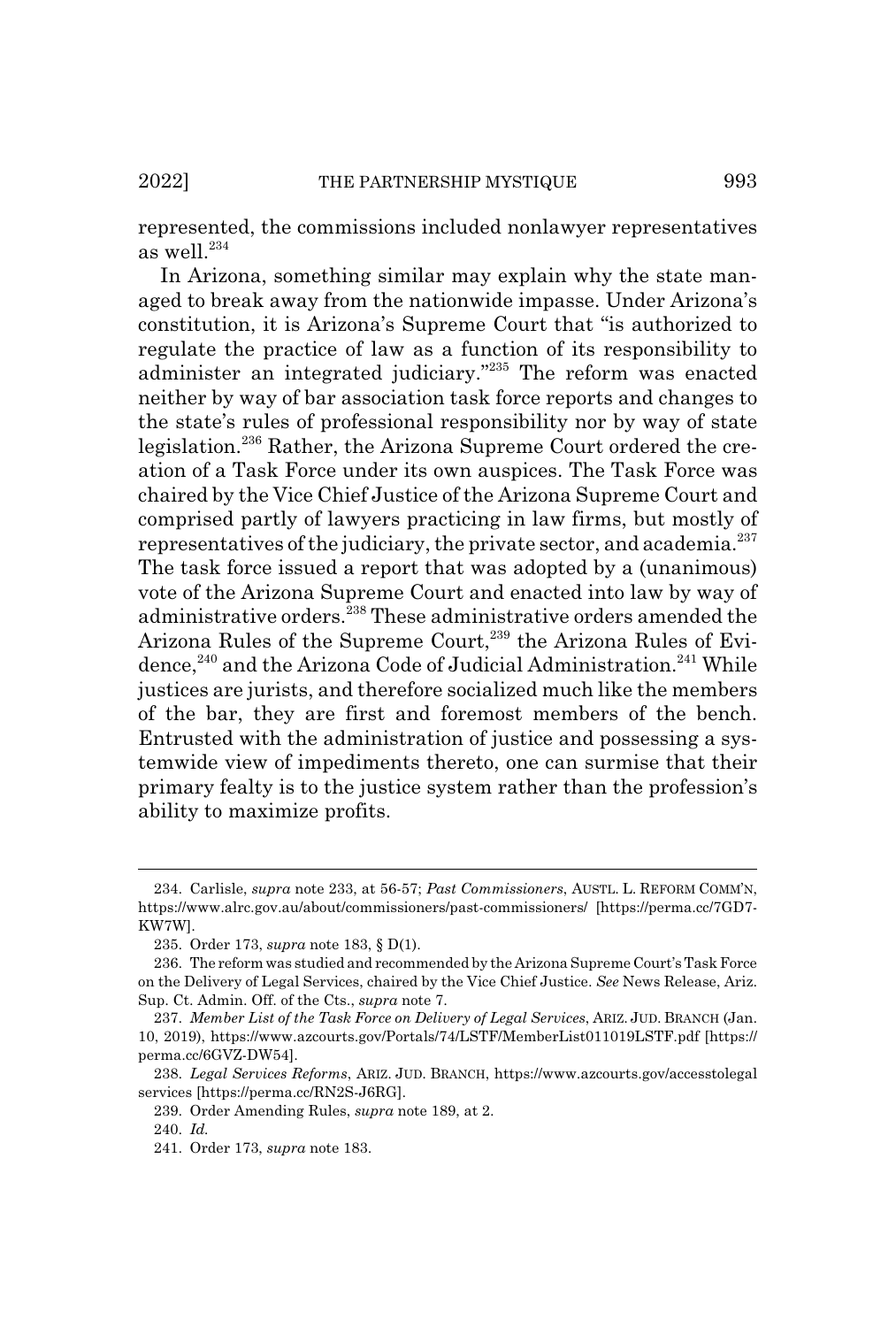### 994 WILLIAM & MARY LAW REVIEW [Vol. 63:939]

This path is worth considering because it is both critical for understanding "why Arizona?" and for pondering whether other states are likely to follow. It also bolsters the following observation. The upshot of Arizona's path to the reform (as well as that of the United Kingdom and Australia), is that process matters and may have been outcome-determinative in achieving a reform that has eluded the rest of the country for a century. If one would like to see similar changes in other states, going through the legislatures and/or committees in which lawyers are represented but are not in control of the process is likely a necessary-though-insufficient factor in any similar reform.

## IV. LAW FIRMS AS BENEFIT ENTITIES:APROPOSED SOLUTION

The lawyers' hierarchy of duties was always the court, number one, and the client, number two. A duty to shareholders' need for revenue, profits and dividends, inevitably would create incompatibility.<sup>242</sup>

This Part offers the normative argument that investment in law firms should be allowed as long as it is conditioned on governance requirements that place the courts and the clients decisively ahead of shareholders. It further suggests that benefit entities provide a ready-made legal technology to do so, consistent with the relevant state's existing corporate law.

The challenges that participation of nonlawyers, as owners and managers, presents to the practice of law are real and must be addressed. However, they are not dissimilar to what other professions face and the benefits to the public and to many (albeit perhaps not all) members of the profession are considerable. Liberalization is likely to lead to increased access to justice and, perhaps counterintuitively, could enhance the dignity and diversity of the profession and the welfare of the practitioners. In that light, a blanket prohibition barring all nonlawyer participation seems an overly blunt tool to deal with the risks. Especially considering that independent judgment and client focus are, in the abstract and all other things being equal, logically unrelated to the organizational

<sup>242.</sup> Ackland, *supra* note 149.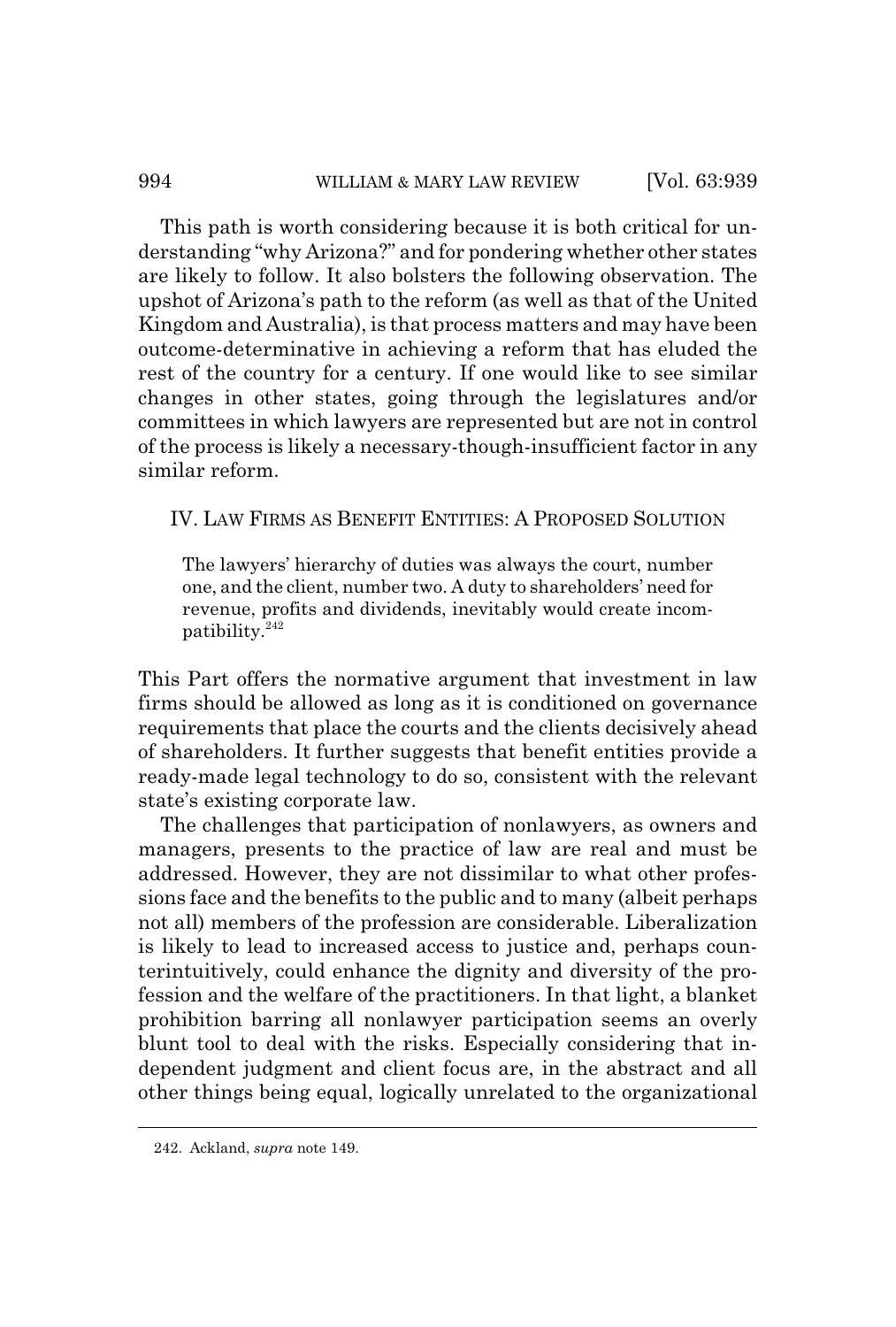form of the business entity in which the practice of law occurs. Moreover, the floodgates have already opened. Nonlawyer participation, and even functional equivalents of ownership, with attendant indirect management of law firms are already upon us. The only question that remains is how best to regulate them.

Fortunately, neither the Arizona Supreme Court nor other courts and legislatures liberalizing Rule 5.4 need to look far for a legal model that definitively supplants shareholder primacy in favor of stakeholder primacy: the benefit entity (including benefit corporations and benefit LLCs). This Part concludes with a proposal that nonlawyer participation, as Economic Interest Holders and/or managers, should be permitted on the condition that firms seeking this route organize as legal benefit entities (LBEs), laying out the details of the proposal and explaining how such organizations will help reduce the risk that introducing nonlawyers may raise.

## *A. In Defense of Nonlawyer Participation*

While the prevailing majority's reasons for restricting the participation of nonlawyers in the legal profession have not changed much in the past century, academic debates have furnished ever more sophisticated and trenchant critiques of the status quo. The ABA recently described the four main arguments in favor of allowing Alternative Business Structures involving nonlawyer ownership as increased access to justice, enhanced financial flexibility, greater operational flexibility, and increased cost-effectiveness and quality of services.243 These, and others, are explored below.

The following Subsection argues that LBEs will maintain client trust by continuing to regulate individual attorneys *and* by subjecting the business entity to a legally enforceable requirement that it operate for the benefit of its clients. LBEs will reduce inefficiencies and thereby, arguably, increase access to justice by creating competition, permitting and encouraging economies of scale, and driving down costs. LBEs will also improve the dignity of the profession and welfare of practitioners by removing many of the

<sup>243.</sup> ABA ISSUES PAPER, *supra* note 60, at 7-9.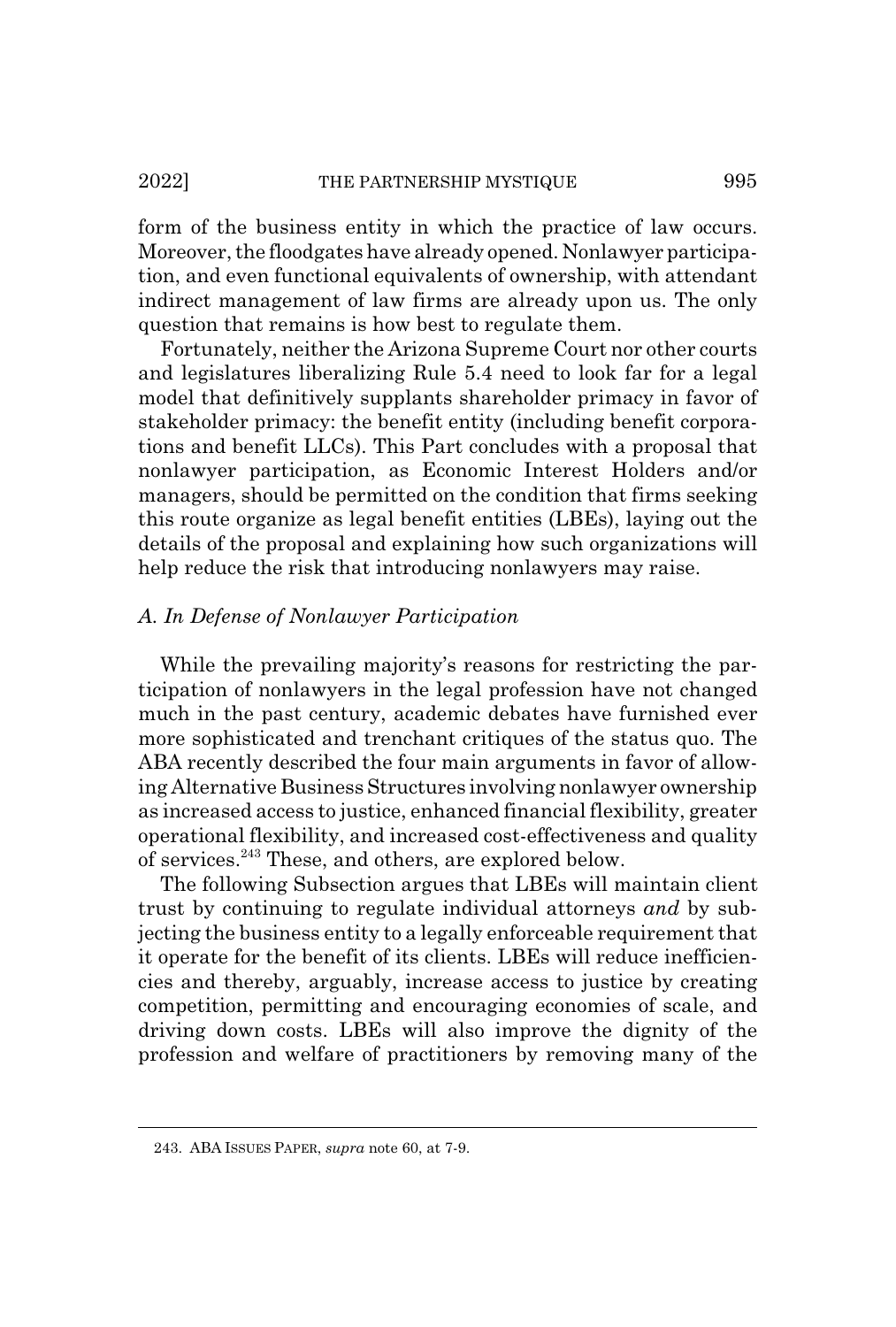obstacles to diversity and providing an alternative to the billable hour, the primary driver of dissatisfaction.

# *1. Independent Judgment and Client Focus Are Unrelated to Current Organizational Forms*

Without the shareholder primacy doctrine's prohibition of decisions not aimed at maximizing profit, attorneys' ability to exercise independent judgment, zealously represent the interest of the client, and maintain client confidentiality bear no conceptual or logical relationship to the corporate form of the entity in which lawyers practice. Proponents of reform have long made that argument in theory, and that theory is now supported by several years of empirical data from jurisdictions that allow nonlawyer participation.244

Reformers have, over the decades, pointed out several errors in the reasoning of those who maintain that practicing with, or reporting to, nonlawyers would compromise lawyers' ability to adhere to their ethical obligations (assuming, absent shareholder primacy, that such adherence would not place the lawyer or her superiors in legal jeopardy). The report of the Kutak Commission, for instance, argued that the link between the form of practice and professional judgment is "at best tenuous" and might amount to economic protectionism, noting also that even then there were enough exceptions to the general rule to raise questions about its equitable application and pointing out that strict adherence to the law impeded innovation.<sup>245</sup> One commentator noted that the idea that there is a strong relationship between exercising independent judgment, avoiding conflicts, and maintaining loyalty, on the one hand, and organizational form, on the other, rests on faulty assumptions, including that "attorney-employees are not independent or capable of independence" and that "profit motive by definition subverts ethical behavior."246

<sup>244.</sup> ABA ISSUES PAPER, *supra* note 60, at 4-7.

<sup>245.</sup> AM. BAR ASS'N COMM'N ON EVALUATION OF PRO. STANDARDS, PROPOSED FINAL DRAFT: MODEL RULES OF PROFESSIONAL CONDUCT 176-78 (1981).

<sup>246.</sup> Grace M. Giesel, *Corporations Practicing Law Through Lawyers: Why the Unauthorized Practice of Law Doctrine Should Not Apply*, 65 MO.L.REV. 151, 178-179 (2000).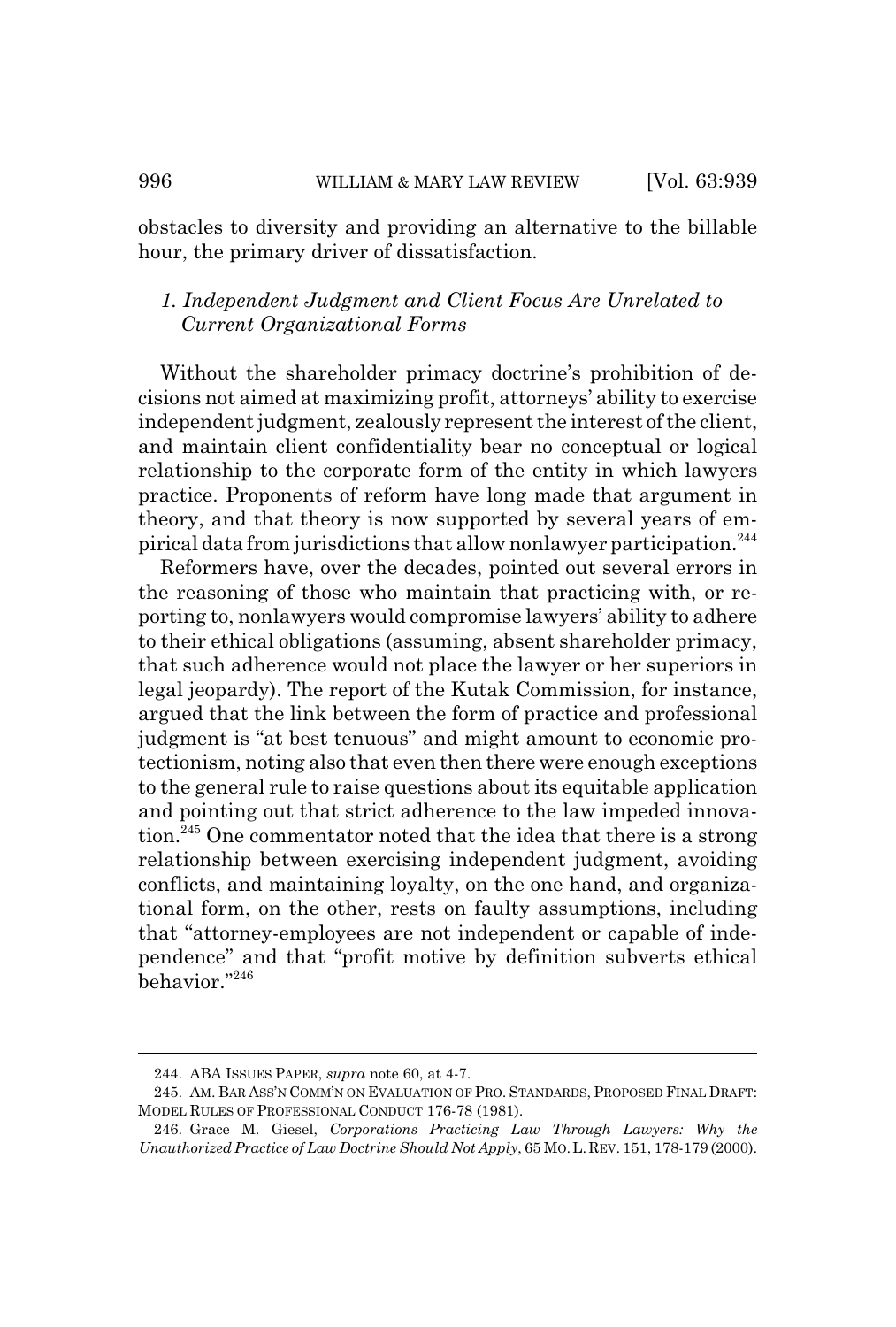The existence and universal acceptance of both in-house counsel and of lawyers paid by insurance companies to represent the insured give the lie to the first assumption.<sup>247</sup> We also readily accept conflicts that might undermine an outside attorney's independence, as in the case of an insurance defense attorney who gets a substantial amount of work from the same insurer.<sup>248</sup> As to the question of profit motive, it beggars the imagination of anyone familiar with modern law practice to contend that lawyers are immune from the profit motive simply because they are organized into an LLP or  $LLC<sup>249</sup>$  It is arguable whether lawyers as a profession were ever unconcerned with maximizing their incomes. $^{250}$  But if they were, that attitude passed away at least a generation ago, felled by the American Lawyer's publication of the Profits-Per-Partner (PPP) matrix, the rise of limited liability law practices (LLPs and LLCs) which facilitated the growth in size of law firms, globalization, and the increased lateral mobility of partners.<sup>251</sup> Furthermore, lawyers pursuing profit presents no greater challenge than tensions between ethics and profit that exist in other professions rooted in trust and the public good. Many such professions have successfully transitioned away from the individual practice model. Medicine, for instance, relies on ethical rules and other forms of liability to deter and remediate conflicts of interests and breaches of duties.<sup>252</sup>

250. Giesel, *supra* note 246, at 158.

<sup>247.</sup> *See In re* Coop. L. Co., 92 N.E. 15, 16 (N.Y. 1910); Am. Ins. Ass'n v. Ky. Bar Ass'n, 917 S.W.2d 568, 572-73 (Ky. 1996).

<sup>248.</sup> Giesel, *supra* note 246, at 181.

<sup>249.</sup> John S. Dzienkowski & Robert J. Peroni, *Multidisciplinary Practice and the American Legal Profession: A Market Approach to Regulating the Delivery of Legal Services in the Twenty-First Century*, 69 FORDHAM L.REV. 83, 142-43 (2000); Andrews, *supra* note 32, at 602; Carole Silver, Nicole De Bruin Phelan & Mikaela Rabinowitz, *Between Diffusion and Distinctiveness in Globalization: U.S. Law Firms Go Global*, 22 GEO. J. LEGAL ETHICS 1431, 1441-44 (2009).

<sup>251.</sup> *See* MARC GALANTER & THOMAS PALAY, TOURNAMENT OF LAWYERS: THE TRANS-FORMATION OF THE BIG LAW FIRM 52-53 (1991); Marc Galanter & William Henderson, *The Elastic Tournament: A Second Transformation of the Big Law Firm*, 60 STAN. L. REV. 1867, 1879, 1896 (2008).

<sup>252.</sup> *See* Hadfield, *supra* note 60, at 59-60; MARK A. HALL & JUSTIN G. VAUGHN, HEALTH CARE CORPORATE LAW: FORMATION AND REGULATION §§ 3.4-3.5.2 (1993). These reforms were, however, opposed by large sections of the medical industry when they were being implemented. *See* Douglas R. Wholey, Jon B. Christianson & Susan M. Sanchez, *The Effect of Physician and Corporate Interests on the Formation of Health Maintenance Organizations*, 99 AM. J. SOCIO. 164, 164-65 (1993). Other professions that saw the decline of the partnership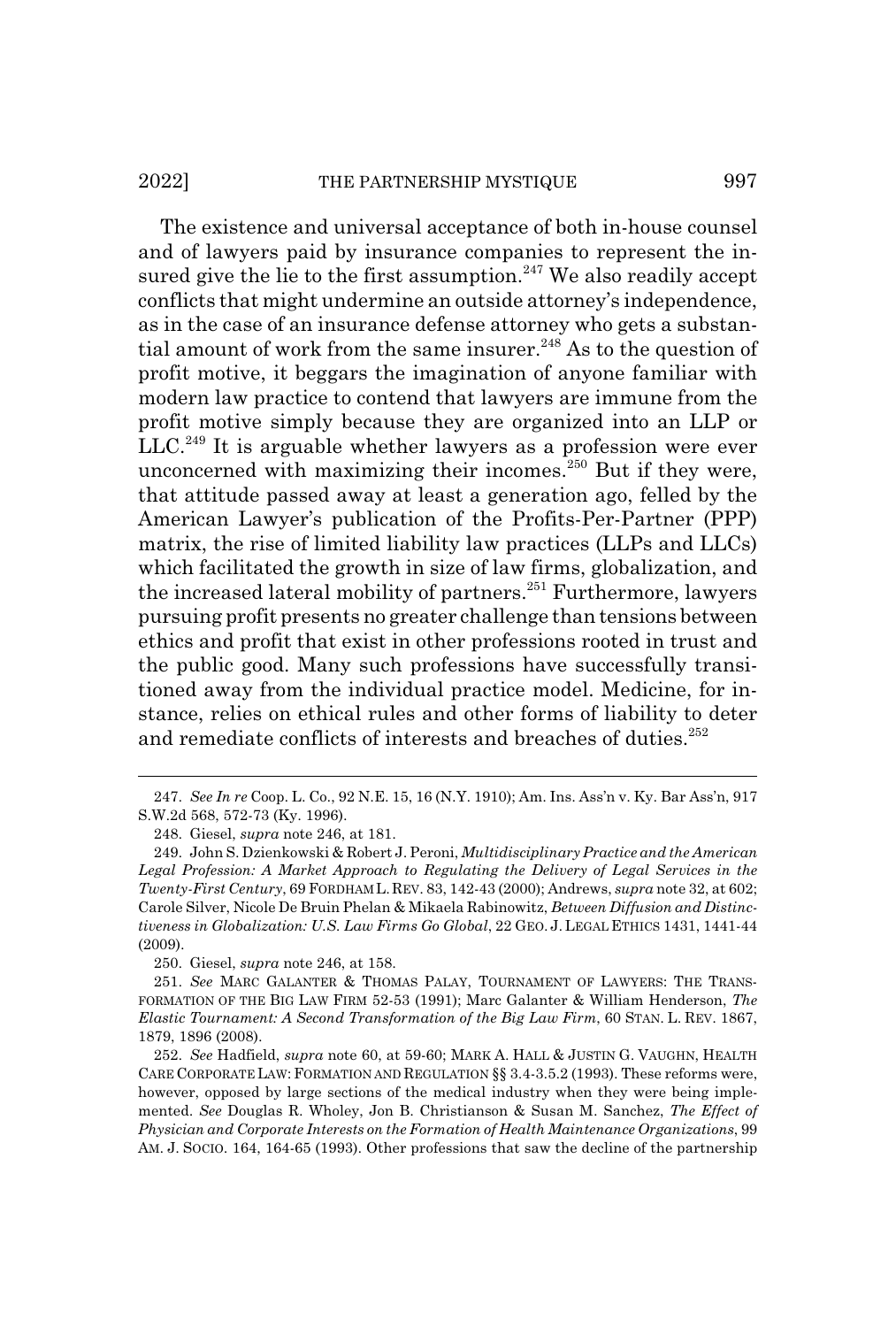It is also important to point out that the one type of entity that arguably did, on the basis of its organizational form alone, constrain conflicts, the general partnership, has long been out of fashion. In a general partnership, partners had no limited liability but rather joint and several liability for each other's decisions and therefore had an incentive to monitor one another. The nearly universal move to limited liability entities for law practice has eliminated the incentive and cut the tie between corporate form and ethics.

In sum, instead of linking ethics to organizational form, the analytically correct and therefore normatively desired link is between regulation and *behavior*. In every other context, constraining corporations in order to achieve social ends has focused on corporate behavior while remaining agnostic on corporate structure: "lawyer discipline would survive law firm restructuring. The question is whether the regulation ought to focus on *lawyer behavior* or *law firm structure*. There is little mandatory regulation of corporate structure, yet corporate behavior itself is heavily regulated by federal and state law."253 Indeed, lawyers always had fiduciary duties to co-owners—their partners—that could potentially conflict with their fiduciary duties to their clients. Nonetheless, professional responsibility norms and ethos bounded the degree to which lawyers acted to an extent we found acceptable.

The experience in other countries validates this point. Summarizing several empirical studies of the effects of liberalization of the prohibition on nonlawyer participation in Australia and the United Kingdom, the ABA Commission on the Future of the Legal Profession in the United States noted in an informal issues paper that "[t]here is no evidence that [nonlawyer participation] has caused harm. There is currently no evidence that the introduction of ABS has resulted in a deterioration of the legal profession's 'core

model in recent decades include investment banking, advertising, accounting, and consulting. *See* Alan D. Morrison & William J. Wilhelm, Jr., *The Demise of Investment Banking Partnerships: Theory and Evidence*, 63 J. FIN. 311, 311-15 (2008); Andrew von Nordenflycht, *Is Public Ownership Bad for Professional Service Firms? Ad Agency Ownership, Performance, and Creativity*, 50 ACAD. MGMT. J. 429, 429-30 (2007). A few have gone a step further and have gone public. *See, e.g.*, MANDIS, *supra* note 94, at 93-97, 104-06. Many professions have moved away from the partnership model in favor of incorporation.

<sup>253.</sup> GEO. UNIV. L. CTR., CTR. FOR THE STUDY OF THE LEGAL PRO., LAW FIRMS, ETHICS, AND EQUITY CAPITAL:ACONVERSATION 31 (2007) (comment of Professor Larry Ribstein).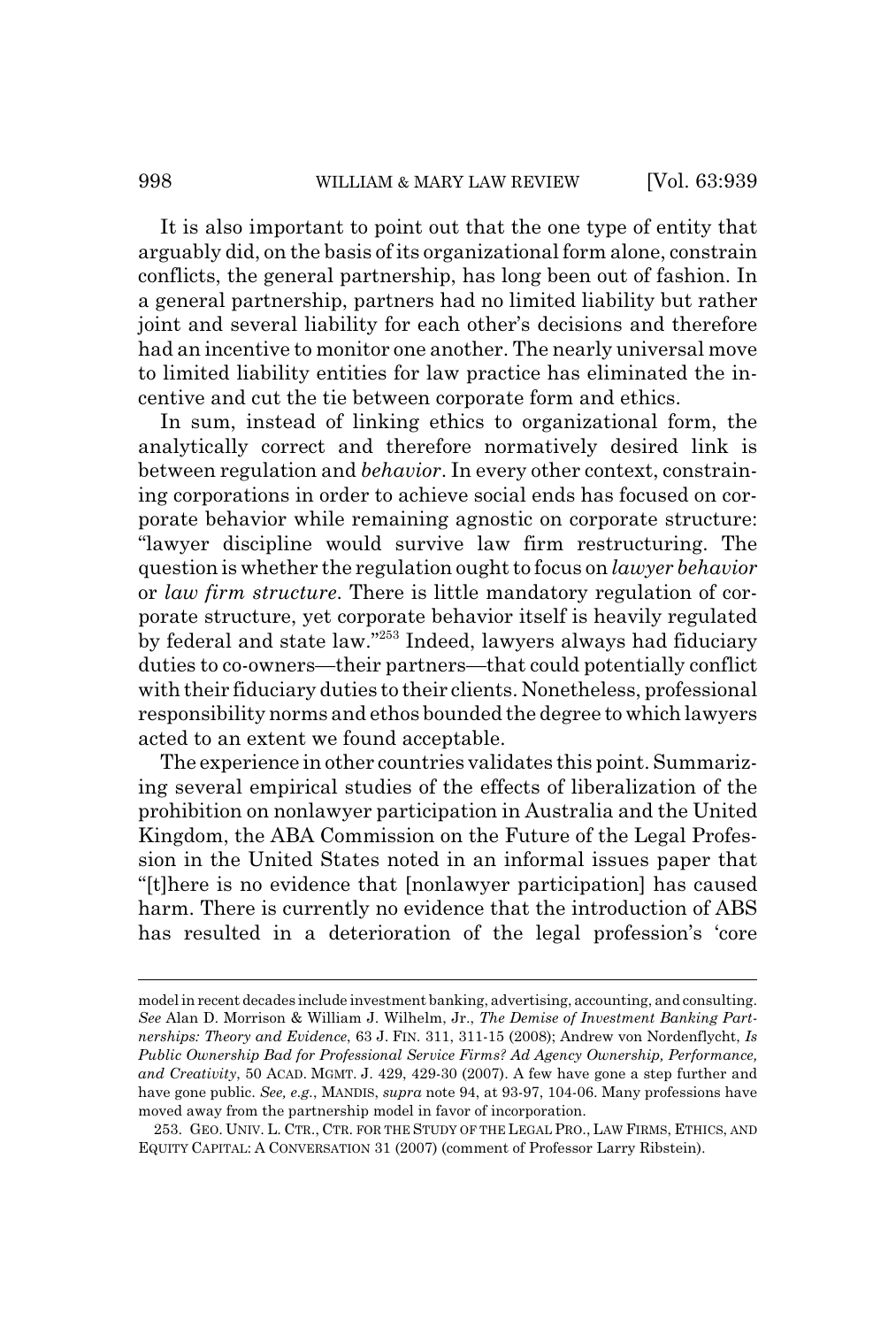values.'"254 The Commission quoted a report from the U.K. Legal Consumer Panel, which concluded that "the dire predictions about a collapse in ethics and reduction in access to justice as a result of ABS have not materialised."255 Studies of Australia similarly support the conclusion that allowing nonlawyer participation in providing legal services will not precipitate a collapse in the core values of the profession.<sup>256</sup>

### *2. Access to Justice: Professions and the Public Good*

Perhaps the most trenchant and persistent critique of the current regime is that, in truth, it is motivated by the self-regulating bar's desire to protect its members from competition. This protectionism, in turn, raises the cost of legal services such that it is, at best, more expensive than it needs to be and, at worst, prohibitively expensive for most members of society. $257$ 

According to the most recent edition of the Rule of Law Index, published annually by the World Justice Project, the United States scored 0.45 out of 1.0 on the affordability and accessibility of civil justice, tying with Honduras and Bangladesh at 109th out of 128 countries.<sup>258</sup> That is a precipitous drop from the  $2012$ -2013 edition, when its score was 0.53 out of 1.0 for a rank of 67th out of 97 (tied with Uganda).<sup>259</sup> Rather than pay high prices for legal services, many are representing themselves or foregoing legal recourse altogether. A recent study conducted by the University of Chicago

<sup>254.</sup> ABA ISSUES PAPER, *supra* note 60, at 12.

<sup>255.</sup> *Id.*; LEGAL SERVS. CONSUMER PANEL, CONSUMER IMPACT REPORT 15 (2014), http:// www.legalservicesconsumerpanel.org.uk/publications/research\_and\_reports/documents/Co nsumer%20Impact%20Report%203.pdf [https://perma.cc/LKJ5-CXLT].

<sup>256.</sup> ABA ISSUES PAPER, *supra* note 60, at 5, 8, 11-12.

<sup>257.</sup> *See, e.g.*, Cassandra Burke Robertson, *Private Ordering in the Market for Professional Services*, 94 B.U. L. REV. 179, 180, 182-83 (2014).

<sup>258.</sup> *WJP Rule of Law Index: United States*, WORLD JUST.PROJECT (2020), https://worldjus ticeproject.org/rule-of-law-index/country/2020/United%20States/Civil%20Justice/ [https://perma.cc/TU5P-S3LG].

<sup>259.</sup> WORLD JUST.PROJECT,RULE OF LAWINDEX:2012-2013, at 175 (2013), https://worldjus ticeproject.org/sites/default/files/documents/WJP\_Index\_Report\_2012.pdf [https://perma.cc/ 3WQV-FXN3]; *see also* Deborah L. Rhode, *Access to Justice: A Roadmap for Reform*, 41 FORD-HAM URB. L.J. 1227, 1227 (2014).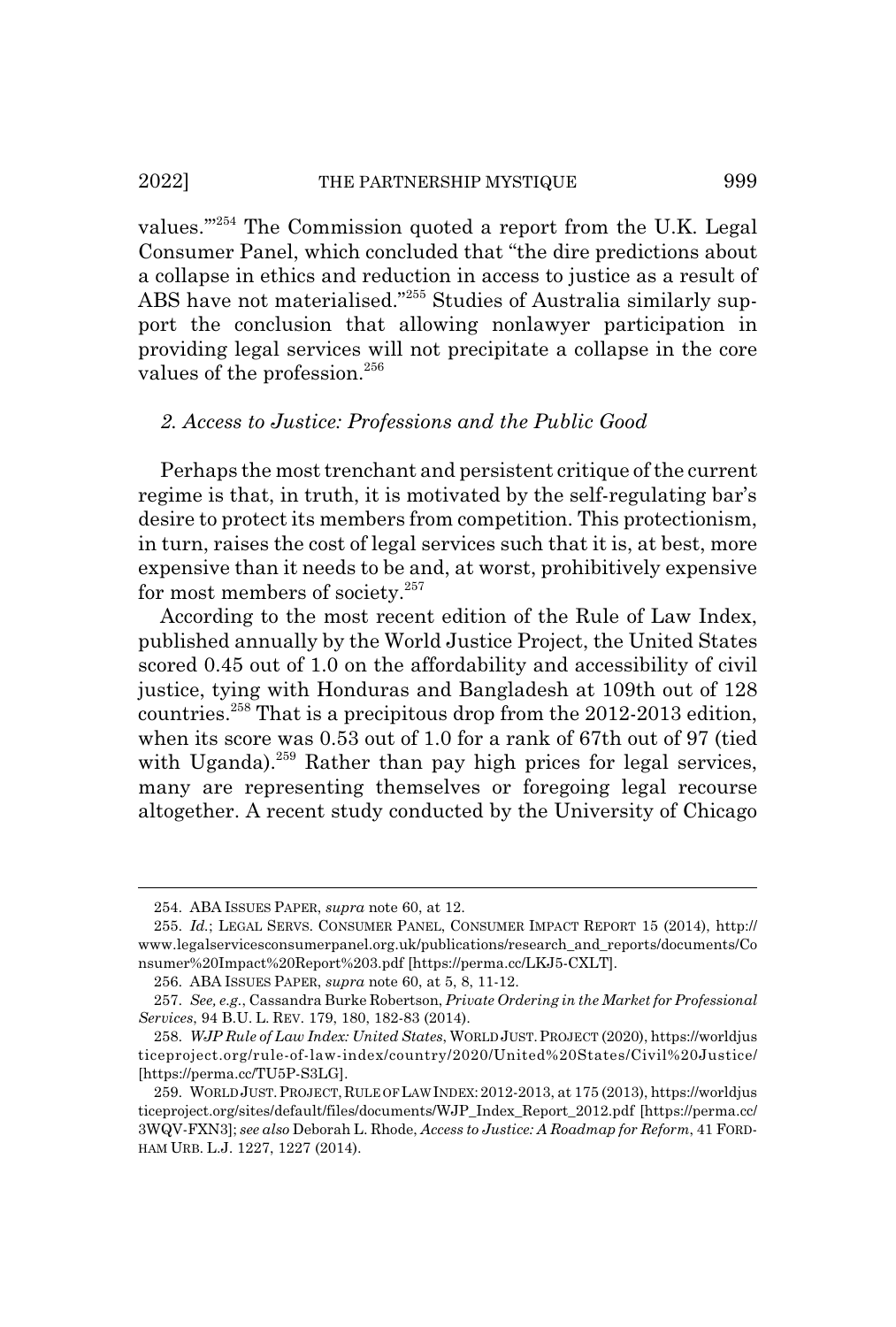on behalf of the Legal Services Corporation—the largest funder of civil legal aid in the United States—found that low-income Americans received either inadequate or no legal assistance for 86 percent of their civil legal problems and low-income Americans seek legal help for only 20 percent of their civil legal problems.<sup>260</sup> In New York in 2013, "98% of tenants in eviction cases and 95% of parents in child support cases were unrepresented."<sup>261</sup>

As several commentators have observed,

The principal obstacle to increasing access to legal assistance is the cost of the business model in which legal services have conventionally been available to ordinary consumers.... The model foregoes the cost-reducing benefits of scale, branding, technology, and the ordinary efficiencies that would come from having lawyers specialize in legal functions, while others (software engineers, financial analysts, business managers, marketing experts, and so on) specialize in all the other functions.<sup>262</sup>

That model, in turn, is maintained in part by lawyers "using their special access to the regulatory levers to protect themselves from competition by alternative providers and business models."263 The effects of protectionism and preventing nonlawyer investment in law firms are not only to decrease competition that nonlawyers might pose to lawyers, but also the competition that start-ups and small firms might pose to incumbent firms. This harms the users of the system—that is, the clients—who have to pay higher rates. For many Americans, legal services are prohibitively expensive, rendering access to justice illusory.

A word of caution is warranted here. The emphasis in the commentary on access to justice as the main reason to favor reform

<sup>260.</sup> LEGAL SERVS. CORP., THE JUSTICE GAP: MEASURING THE UNMET CIVIL LEGAL NEEDS OF LOW-INCOME AMERICANS 30 (2017), https://www.lsc.gov/sites/default/files/images/TheJus ticeGap-FullReport.pdf [https://perma.cc/M8GK-AXUY].

<sup>261.</sup> *Id.* at 9; *see also* N.Y. STATE CTS. ACCESS TO JUST. PROGRAM, REPORT TO THE CHIEF JUDGE AND THE CHIEF ADMINISTRATIVE JUDGE OF THE STATE OF NEW YORK 16, 46 (2015), https://www.nycourts.gov/LegacyPDFS/ip/nya2j/pdfs/NYA2J\_2015report.pdf [https://perma. cc/EDL5-PVMM].

<sup>262.</sup> Gillian K. Hadfield & Deborah L. Rhode, *How to Regulate Legal Services to Promote Access, Innovation, and the Quality of Lawyering*, 67 HASTINGS L.J. 1191, 1193-94 (2016). 263. *Id.* at 1194.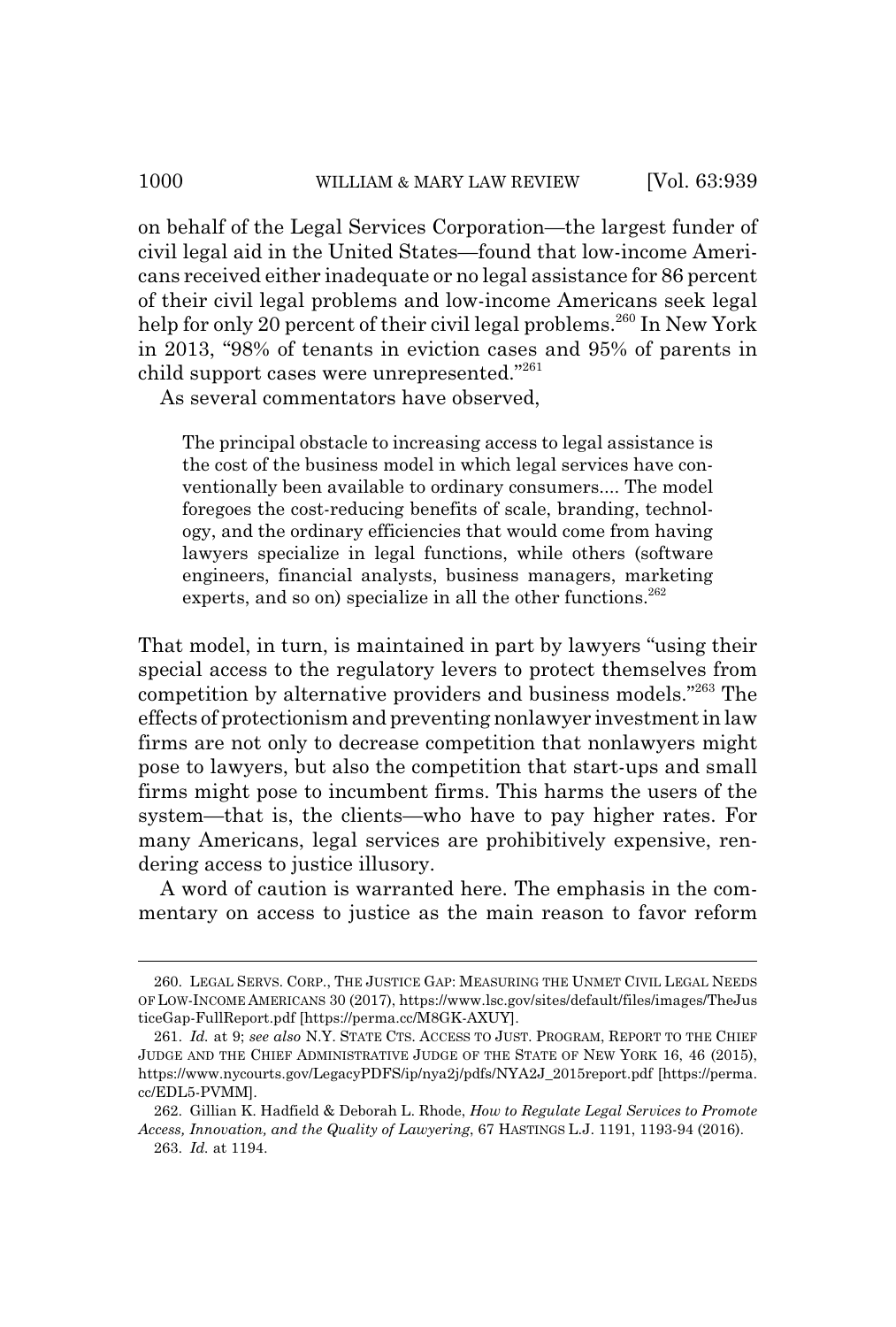notwithstanding, even though litigation funding has grown exponentially in the United States for at least fifteen years, there is no evidence that it has increased access to justice. And there is some evidence from Australia and the United Kingdom that "for reasons under-explored in the literature, the access benefits of non-lawyer ownership are generally oversold, potentially diverting attention from more promising access strategies."264

Proponents of reform argue that the restructuring of the legal profession must rest on four pillars: a licensing scheme that allows entities other than lawyer-only firms to engage in the business of providing legal services; more permissive rules on ownership and fee sharing between lawyers and nonlawyers; creating more classes of legal professionals; and allowing nonlawyers to perform at least some types of legal services.<sup>265</sup> This Article joins those proponents, and offers a novel, practical approach to abolishing the fee-sharing prohibition and replacing it with a regulatory scheme based on enforceable norms of client and court primacy.

# *3. Ending the Hunger Games: The Dignity of the Profession and the Welfare of Practitioners*

One of the main implications of allowing nonlawyer participation in the business of providing legal services is the decline of the "hunger games"—the modern permutation of the venerable "Cravath model" and the "tournament of lawyers."266 Ultimately, this could benefit the women and minorities who are casualties of the up-orout feature of that century-old system.<sup>267</sup>

The conditions of the practice of law, especially in mid- to largesize corporate law firms, have arguably degraded to such an extent over the years that it is hard to argue that lawyers would be *worse*

<sup>264.</sup> Robinson, *supra* note 74, at 1.

<sup>265.</sup> Hadfield & Rhode, *supra* note 262, at 1215-16; Gillian K. Hadfield, *Innovating to Improve Access: Changing the Way Courts Regulate Legal Markets*, 143 J. AM. ACAD. ARTS & SCIS. 83, 90 (2014); *see also* BENJAMIN H. BARTON, GLASS HALF FULL: THE DECLINE AND REBIRTH OF THE LEGAL PROFESSION 173-75, 212-14 (2015); DEBORAH L. RHODE, THE TROUBLE WITH LAWYERS 24-26, 40-43, 47-50 (2015); Hadfield, *supra* note 60, at 43-44; David B. Wilkins, *Who Should Regulate Lawyers?*, 105 HARV. L. REV. 799, 846-47 (1992).

<sup>266.</sup> Galanter & Henderson, *supra* note 251, at 1873, 1875-76.

<sup>267.</sup> *See infra* notes 275-76 and accompanying text.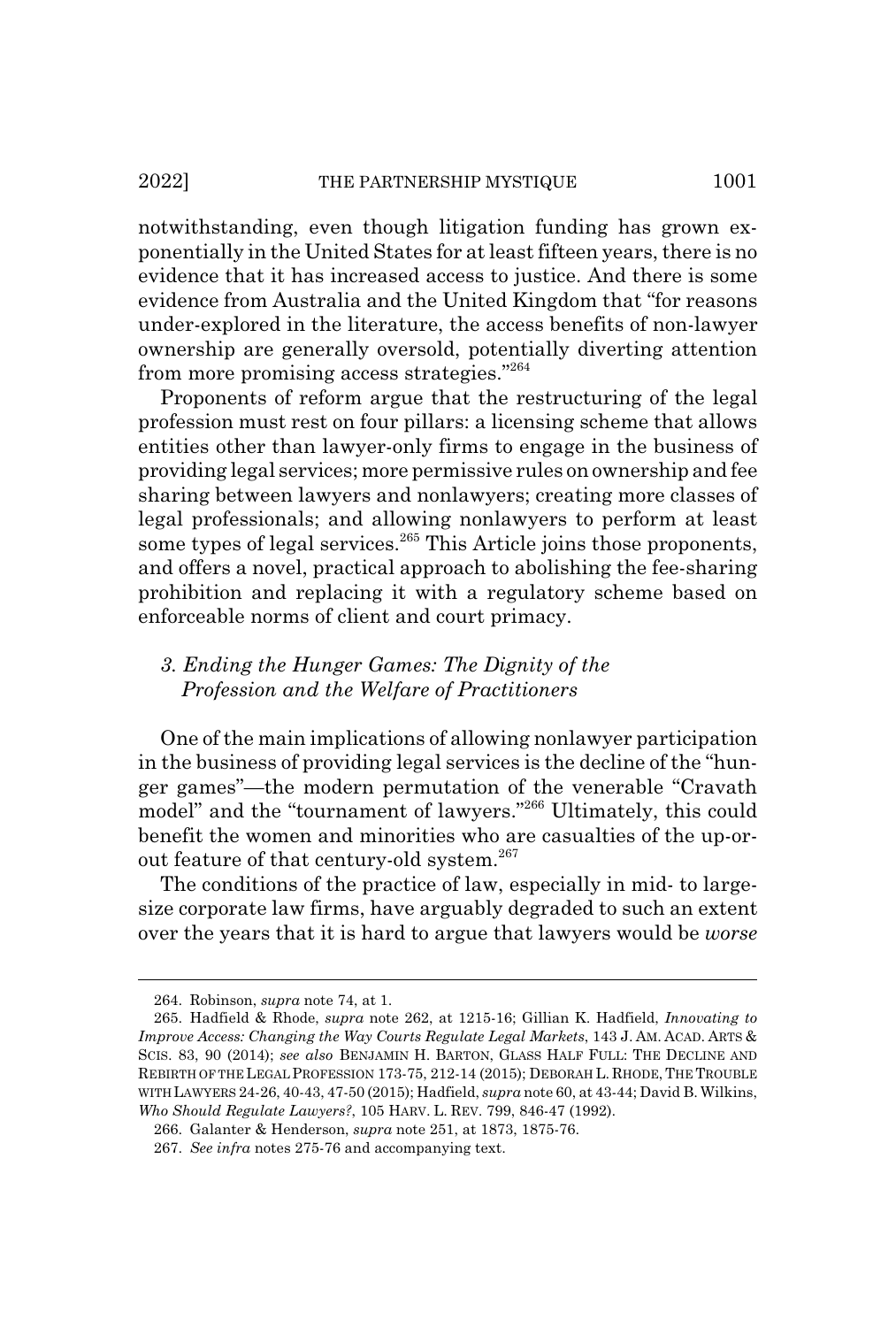*off* working in a more traditional corporation (or LLC). In fact, there is evidence to suggest they would be better off. What used to be called the "tournament of lawyers"—the seven- or eight-year competition for partnership that ended with "up or out"—has changed drastically.268 Globalization; technological changes; the advent of lateral partner mobility;<sup>269</sup> reduced client loyalty; the arrival of firm ranking and the publication of profits-per-partner metrics; the rise of the limited liability partnership (LLP), which propelled the exponential growth in firm size but also loosened the internal bonds and firm cultures; the introduction of the nonequity partner and various permanent associates tracks (for example, of-counsels); introduction of de-equitization of partners; and the consequent extension of the tournament into a lifelong state have all modified the tournament. $270$ 

Instead of the "tournament of lawyers" we now have the "hunger games." Partnership has become ever more elusive, and, with the introduction of de-equitization, tenure in the partnership less secure. Meanwhile, the conditions for participating in the tournament—the demands placed on law firm associates—have become increasingly oppressive. This has resulted in ever-increasing demands for billable hours; ever-decreasing chances of "winning" the tournament; highly interpersonally competitive workplaces; decreasing diversity; and astronomical levels of job dissatisfaction.<sup>271</sup>

A recent study of nearly thirteen thousand lawyers in the United States found that "[l]evels of depression, anxiety, and stress among attorneys ... are significant, with 28%, 19%, and 23% experiencing mild or higher levels of depression, anxiety, and stress, respectively. In terms of career prevalence, 61% reported concerns with anxiety at some point in their career and 46% reported concerns with

<sup>268.</sup> Galanter & Henderson, *supra* note 251, at 1873, 1875-76.

<sup>269.</sup> That was brought about by the collection and dissemination of the profits-per-partner data by *The American Lawyer* magazine. *See* GALANTER & PALAY, *supra* note 251, at 71, 104.

<sup>270.</sup> On all of these factors, see generally Galanter & Henderson, *supra* note 251, at 1871, 1875-76, 1898; RIBSTEIN, *supra* note 124, at 127-28; RICHARD SUSSKIND, TOMORROW'S LAWYERS: AN INTRODUCTION TO YOUR FUTURE 3, 10-14 (2013).

<sup>271.</sup> The billable hour in and of itself is the cause of much misery. *See, e.g.*, Susan Saab Fortney, *Soul for Sale: An Empirical Study of Associate Satisfaction, Law Firm Culture, and the Effects of Billable Hour Requirements*, 69 UMKC L. REV*.* 239, 245, 251 n.70 (2000); William H. Rehnquist, *The Legal Profession Today*, 62 IND. L.J. 151, 151-52 (1987).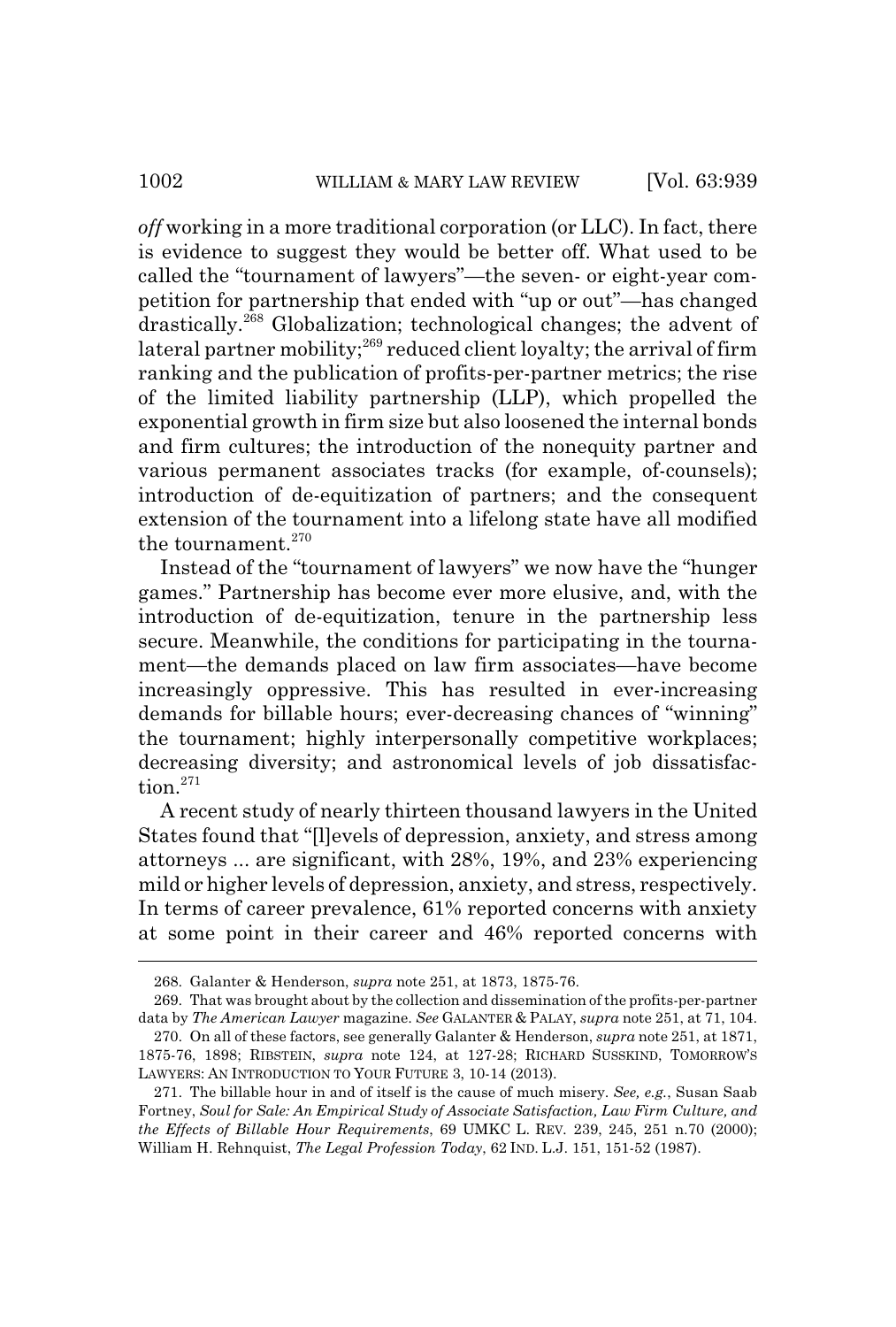depression."272 These levels were much higher than the general population.<sup>273</sup> As one commentator put it, "[a]s law firms work to maximize profits and cut costs, partners and associates complain of low morale and poor quality of life."<sup>274</sup> This is true of both associates and partners.

Law firms are not only particularly unhappy places to work, they are also among the least diverse, a situation that has worsened in the wake of successive economic crises.<sup>275</sup> This is so, despite decades of diversity efforts and initiatives.276 Research suggests this is structural; a number of authors have pinpointed certain aspects of the Cravath model or tournament of lawyers system as contributing to the lack of diversity and opportunities for diverse attorneys in law firms.277 A new 2019 ABA report documents a "stampede" of women out of the profession.<sup>278</sup> While more than 50 percent of law students nationally are women, by age fifty, women make up only 27 percent of the profession.<sup>279</sup> And while  $45-50$  percent of entering associates are women it remains the case, as it has for decades, that only 20 percent of partners and only 16 percent of equity partners are

<sup>272.</sup> Patrick R. Krill, Ryan Johnson & Linda Albert, *The Prevalence of Substance Use and Other Mental Health Concerns Among American Attorneys*, 10 J. ADDICTION MED. 46, 51 (2016). Additional data, which paints a complex picture of lawyer satisfaction, is available through the American Bar Foundation's "After the JD" project. *See After the JD*, AM. BAR FOUND., http://www.americanbarfoundation.org/research/project/118 [https://perma.cc/34BR-24RB].

<sup>273.</sup> Krill et al., *supra* note 272, at 52.

<sup>274.</sup> Molot, *supra* note 78, at 3; *see also* Fortney, *supra* note 271, at 271-72.

<sup>275.</sup> Deborah L. Rhode, *Law Is the Least Diverse Profession in the Nation. And Lawyers Aren't Doing Enough to Change That*, WASH. POST (May 27, 2015), https://www.washington post.com/posteverything/wp/2015/05/27/law-is-the-least-diverse-profession-in-the-nation-andlawyers-arent-doing-enough-to-change-that/ [https://perma.cc/3KUJ-4HG7]; Allison E. Laffey & Allison Ng, *Diversity and Inclusion in the Law: Challenges and Initiatives*, AM. BAR ASS'N (May 2, 2018), https://www.americanbar.org/groups/litigation/committees/jiop/articles/2018/ diversity-and-inclusion-in-the-law-challenges-and-initiatives/ [https://perma.cc/KH2Q-E9VQ].

<sup>276.</sup> Laffey & Ng, *supra* note 275; ROBERTA D.LIEBENBERG &STEPHANIE A.SCHARF,WALK-ING OUT THE DOOR: THE FACTS, FIGURES, AND FUTURE OF EXPERIENCED WOMEN LAWYERS IN PRIVATE PRACTICE 2, 4, 8, 17 (2019), https://www.alm.com/intelligence/wp-content/uploads/ 2019/11/WALKING-OUT-THE-DOOR-FINAL-AS-OF-NOV-14-2019-pm.pdf [https://perma. cc/8MMH-PL4F].

<sup>277.</sup> David B. Wilkins & G. Mitu Gulati, *Why Are There So Few Black Lawyers in Corporate Law Firms? An Institutional Analysis*, 84 CALIF. L. REV. 493, 520-23 (1996); Veronica Root, *Retaining Color*, 47 U. MICH. J.L. REFORM 575, 587-88, 596, 612 (2014).

<sup>278.</sup> LIEBENBERG & SCHARF, *supra* note 276, at 1.

<sup>279.</sup> *Id.*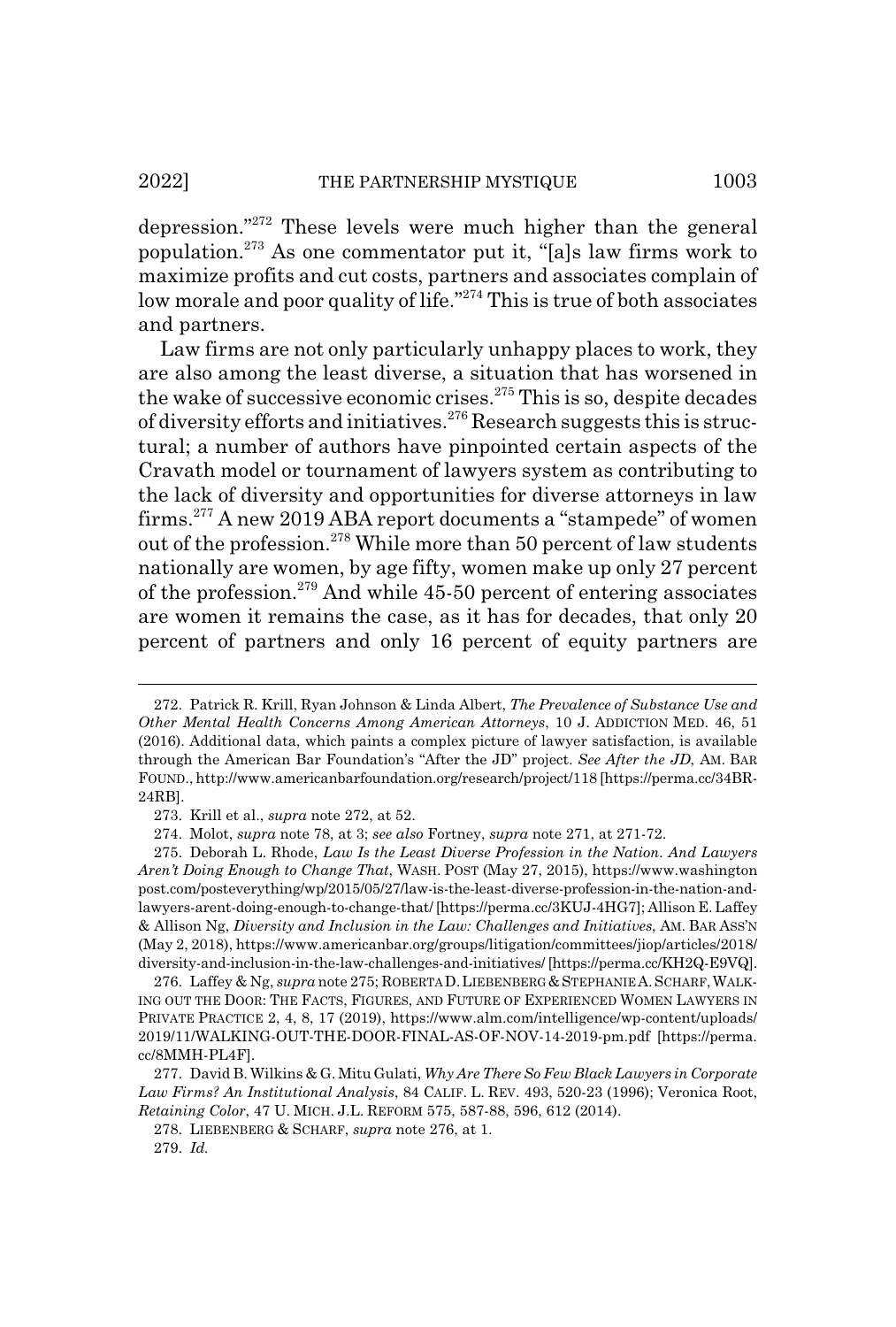female.<sup>280</sup> Women comprise less than 25 percent of management committee members, practice group leaders, and heads of office.<sup>281</sup> Early indications are that the pandemic is only further exacerbating the problem.282

The experience of racial and ethnic minorities is no less depressing.283 While the percentage of minority associates has increased, it still lags behind minority law graduates. And much of the (slow) growth at the partnership level has been among Asians and Hispanics; growth in African Americans in the partnership ranks peaked in 2008 and declined for seven years thereafter.<sup>284</sup>

U.S. corporations are hardly a panacea of gender and racial equity, far from it, but the numbers do look better overall than they do in top U.S. law firms. According to a recent study by McKinsey, the senior levels in Fortune 500 companies are comprised of: at the Vice President level, 6 percent women of color, 13 percent men of color, and 24 percent white women; at the Senior Vice President level, 5 percent women of color, 13 percent men of color, and 23 percent white women; and at the C-Suite level, 3 percent women of color, 12 percent men of color, and 19 percent white women.<sup>285</sup> These numbers fall far, far short of the ideal. But they do suggest that Fortune 500 companies are, nonetheless, more hospitable to women and people of color than law firms.

<sup>280.</sup> *Id.*

<sup>281.</sup> *Id.*

<sup>282.</sup> *Seven Charts that Show COVID-19's Impact on Women's Employment*, MCKINSEY & CO. (Mar. 8, 2021), https://www.mckinsey.com/featured-insights/diversity-and-inclusion/sevencharts-that-show-covid-19s-impact-on-womens-employment [https://perma.cc/WWX3-9H9U].

<sup>283.</sup> Literature attempting to explain the lack of diversity includes Galanter & Henderson, *supra* note 251, at 1913-21 (explaining the specific linkage between the Cravath model and gender and racial disparities in advancement within large firms); JANET E. GANS EPNER, VISIBLE INVISIBILITY: WOMEN OF COLOR IN LAW FIRMS 12-13 (2006); Richard H. Sander, *The Racial Paradox of the Corporate Law Firm*, 84 N.C. L. REV. 1755, 1796-98 tbl.16 (2006).

<sup>284.</sup> For more on the experience of minority lawyers, see, for example, David B. Wilkins, *"If You Can't Join 'Em, Beat 'Em!" The Rise and Fall of the Black Corporate Law Firm*, 60 STAN. L. REV. 1733, 1734-39 (2008); ERIC CHUNG, SAMUEL DONG, XIAONAN APRIL HU, CHRIS-TINE KWON & GOODWIN LIU, A PORTRAIT OF ASIAN AMERICANS IN THE LAW 17 (2017), https:// static1.squarespace.com/static/59556778e58c62c7db3fbe84/t/596cf0638419c2e5a0dc5766/ 1500311662008/170716\_PortraitProject\_SinglePages.pdf [https://perma.cc/G7LV-RBQY].

<sup>285.</sup> *Women in the Workplace 2020*, MCKINSEY & CO., (Sept. 30, 2020), https://www.mckin sey.com/featured-insights/diversity-and-inclusion/women-in-the-workplace [https://perma.cc/ Q5SE-NPSB].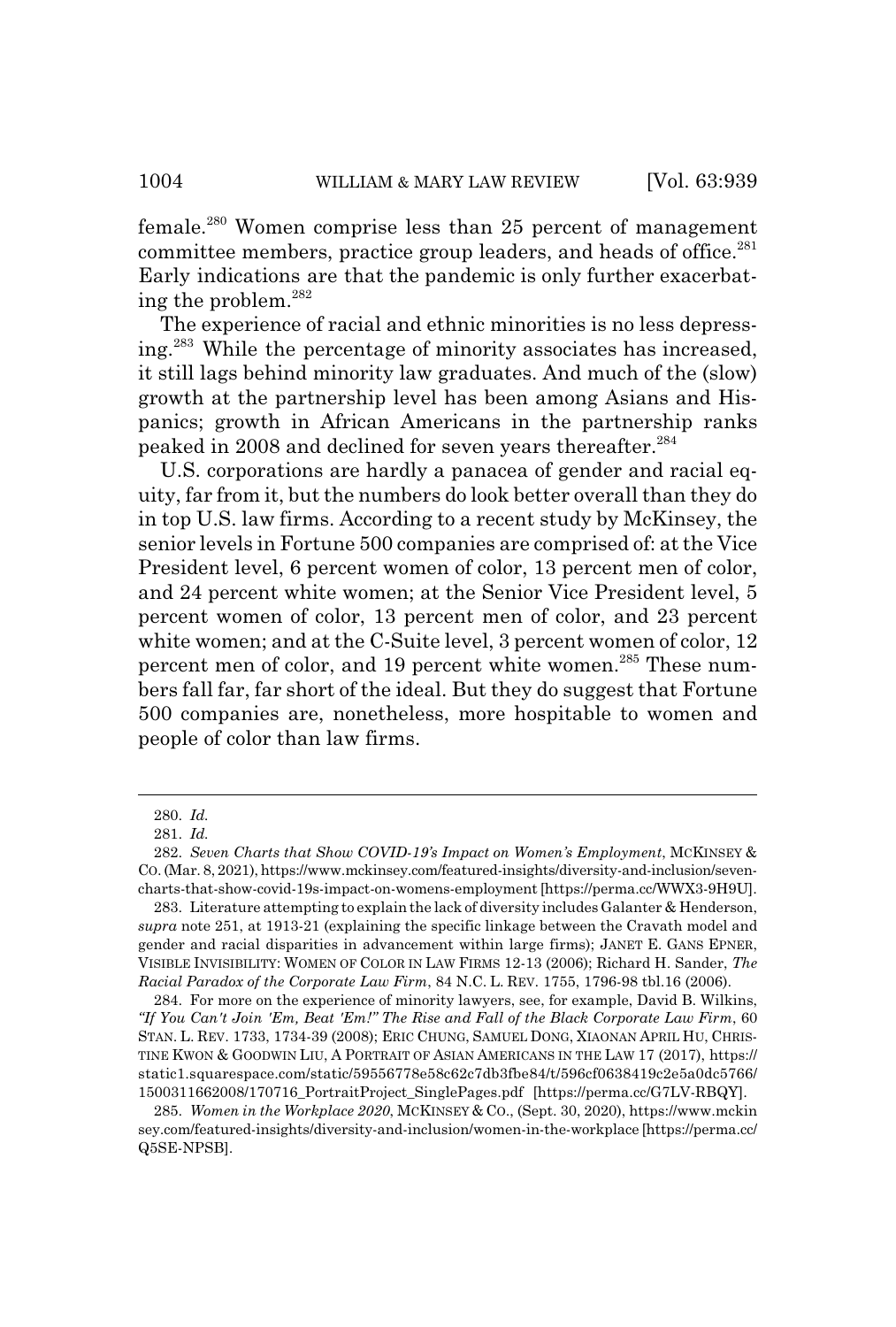While the compensation—especially at the very top—could be lower for lawyers practicing in firms owned and/or managed by nonlawyers, it is worth remembering that, in one survey, a substantial number of partners, "lawyers who, in the eyes of many, have reached the pinnacle of their profession—[reported that they] would choose a different career if they could do it over again."286 Consistently, lawyers in private practice report the lowest levels of satisfaction and the highest levels of substance abuse compared to public interest lawyers—those in government, academia, and the judiciary.<sup>287</sup> In stark contrast, service as in-house counsel at a corporation ranks among the most satisfaction-inducing and coveted environments for lawyers.<sup>288</sup>

With the "hunger games" of the Cravath up-or-out model eliminated, and the ushering in of a normal corporate work culture, those who seek a better work-life balance—be it for caretaking responsibilities or other reasons—will now have available to them midlevel management positions they can stay in for years. As their caretaking responsibilities subside, or their work-life balance priorities change, they will still be employees of the firm and able to toss their hat in the ring for a senior position. This should help firms retain members of underrepresented groups, who will remain available as role models and mentors to those with similar profiles. Rather than "leav[ing] before they leave,"<sup>289</sup> women and minorities will be able to look up the corporate ladder, and around, and see that a long-term path for them at the firm is not a statistical improbability. And this, hopefully, will contribute to a virtuous cycle of retention and promotion.

Further, as the corporate finance of law firms matures and comes to resemble that of other companies, new financial benefits will open up. For example, partners will be able to cash out on their way out.

<sup>286.</sup> Molot, *supra* note 78, at 9 n.29 (quoting Patrick J. Schiltz, *On Being a Happy, Healthy, and Ethical Member of an Unhappy, Unhealthy, and Unethical Profession*, 52 VAND. L. REV. 871, 888 (1999) (internal quotation marks omitted)).

<sup>287.</sup> *See* Lawrence S. Krieger & Kennon M. Sheldon, *What Makes Lawyers Happy?: A Data-Driven Prescription to Redefine Professional Success*, 83 GEO. WASH. L. REV. 554, 557-69 (2015); Douglas Quenqua, *Lawyers with Lowest Pay Report More Happiness*, N.Y.TIMES (May 12, 2015, 2:42 PM), https://well.blogs.nytimes.com/2015/05/12/lawyers-with-lowest-pay-reportmore-happiness/ [https://perma.cc/9P3V-552R].

<sup>288.</sup> *See* CHUNG ET AL., *supra* note 284, at 28.

<sup>289.</sup> SHERYL SANDBERG, LEAN IN: WOMEN, WORK, AND THE WILL TO LEAD 93 (2013).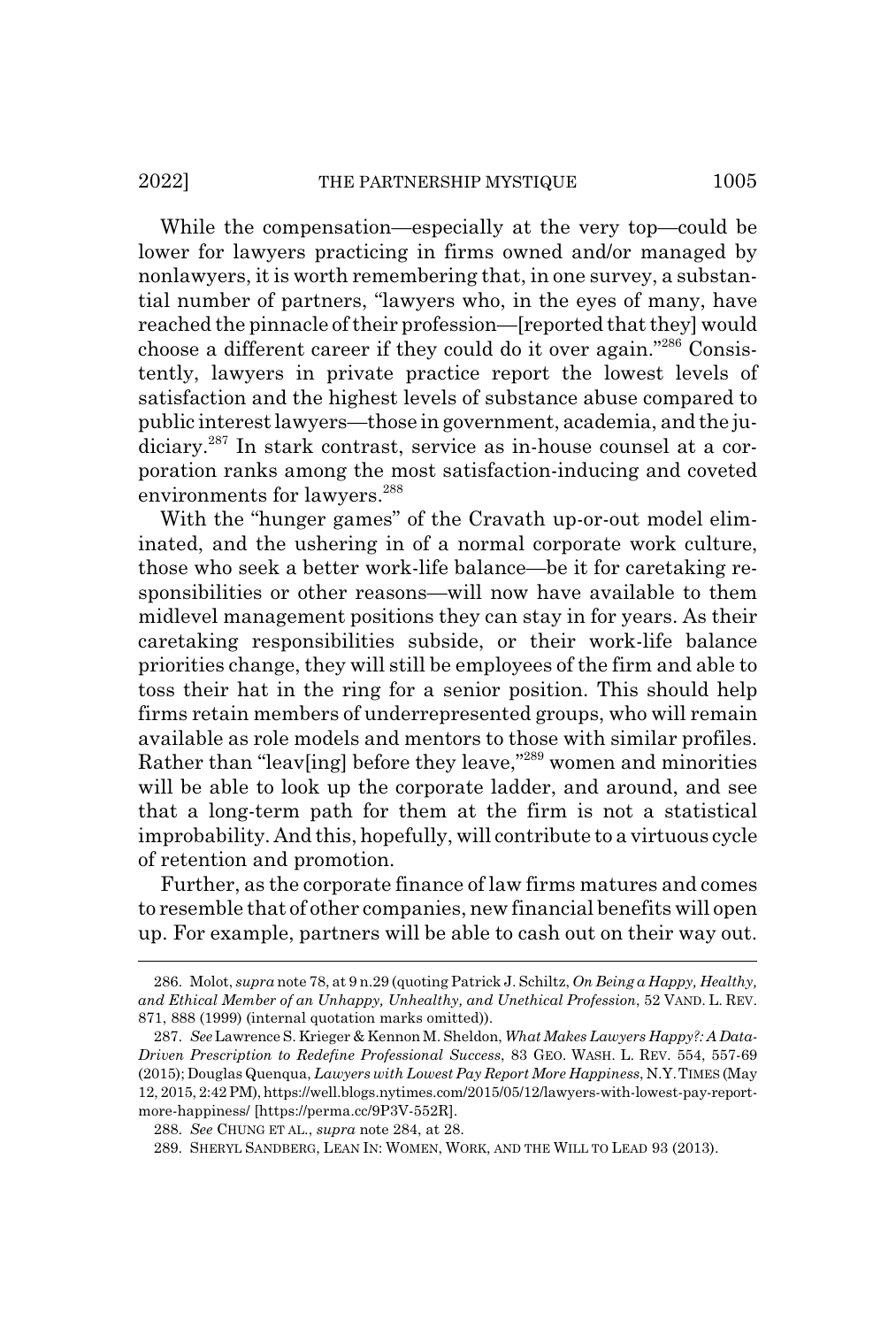Nonlawyer managers, such as chief marketing and chief operating officers, will be able to receive compensation in stocks and options, aligning incentives and improving efficiencies.

At the other end of the profession—solo and small firms—changes can be even more fundamental with some such firms ceasing to be economically viable and instead large corporations, such as chain stores, banks, and accounting firms, taking over the market for more routinized, small-scale legal work (this will probably be as much the result of the introduction of paraprofessionals as it would be from allowing investment in and management of legal practices). While this change could present a loss of autonomy to some, it is not unreasonable to assume that others would welcome the steady paycheck, steady work hours, and benefits that would come with such employment.

None of this is to say, conclusively, that working as a lawyer for a law firm that is structured more like a regular corporation would be in every way better than working for the typical contemporary law firm. But the foregoing Section should, at the very least, serve to rebut the notion that such a shift would degrade lawyers' working conditions, autonomy, and dignity.

### *B. The Proposal: Law Firms as Benefit Entities*

If moving away from lawyers' monopoly on legal services is desirable in order to increase access to justice and diversity and to shore up the dignity of the profession, the question becomes *how* alternative organizational forms of practice and the participation of nonlawyers can be structured to maintain and, moreover, despite the general shareholder primacy doctrine, *allow* the profession's commitment to its core values. The answer is to require new types of law practices to organize as LBEs, with courts and clients having the ability to enforce the attendant requirements through courts' regulatory function and clients' private rights of action. At their core, LBEs would include enforceable commitments to prioritize the interests of clients and the courts—thus maintaining the *status quo*,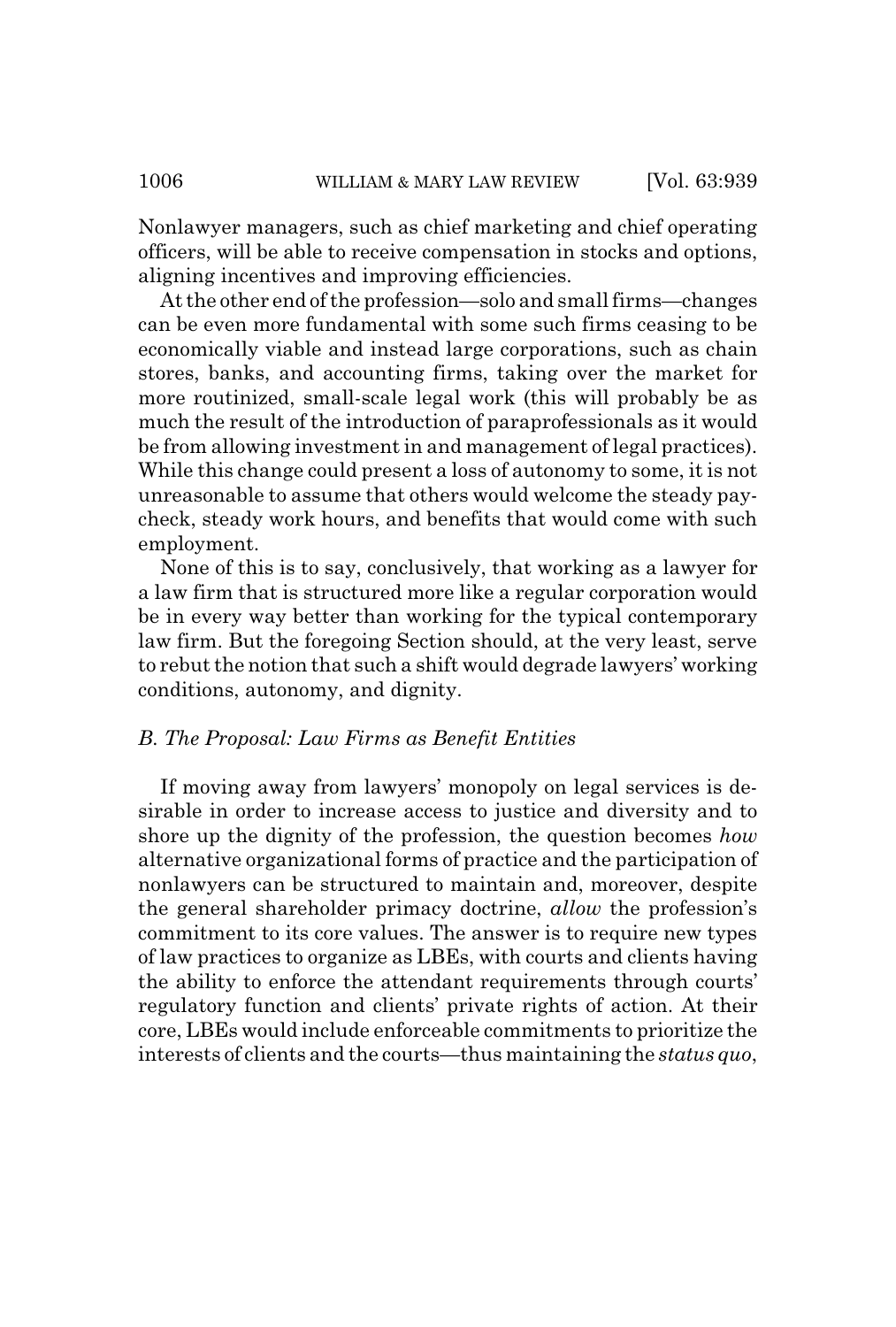according to which lawyers owe an undiluted duty of loyalty to their clients—and serve as officers of the court.<sup>290</sup>

The proposed LBE requirement should be complemented by a licensure regime modeled after the one adopted in Arizona as well as the authorization of licensed and regulated legal paraprofessionals, also modeled on Arizona.<sup>291</sup> Where constitutionally (or legislatively) permitted by state constitutions and laws, monitoring and enforcement should be entrusted to the hands of the states' highest courts because judges are best suited to identify and understand problematic behaviors. Arizona's data-gathering requirement would be highly beneficial as well.<sup>292</sup> In a nutshell, I propose that Arizona's model be followed with the ABSs taking the form of LBEs.

The most important aspect of benefit entities is that in creating them the legislatures have manifested their intent that, in some contexts—importantly, when investors are on notice that they are investing in an entity that is guided by stakeholder rather than shareholder primacy—businesses be allowed to prioritize the former. In so doing, legislatures clarified that it is legally permissible for managers to prioritize interests other than shareholder profit and have signaled to courts that they are expected, all other things being equal, to enforce stakeholder primacy in any dispute. In other words, many state legislatures have already created a model that solves the problem posed by the Arizona reform.

The state laws creating and authorizing benefit entities provide for stakeholder governance in a number of ways. The most important of those ways is the requirement that such entities have general and specific "benefit purposes." The core provision in the MBCL imposes a duty on directors to "consider the interests of a specific list of stakeholders as well as the ability of the corporation to accomplish its general benefit purpose (and its specific benefit purpose, if there is one)."293 A "[g]eneral public benefit" is defined as "[a] material positive impact on society and the environment, taken as a whole, from the business and operations of a benefit corporation

<sup>290.</sup> MODEL RULES OF PRO. CONDUCT rr. 1.7, 3.3 (AM. BAR ASS'N 2016).

<sup>291.</sup> News Release, Ariz. Sup. Ct. Admin. Off. of the Cts., *supra* note 7.

<sup>292.</sup> Order 173, *supra* note 183, § G(2)(c).

<sup>293.</sup> ALEXANDER, *supra* note 88, at 68 (discussing MBCL § 301(a)). Because it is the most common, this Section will focus on the MBCL as the model.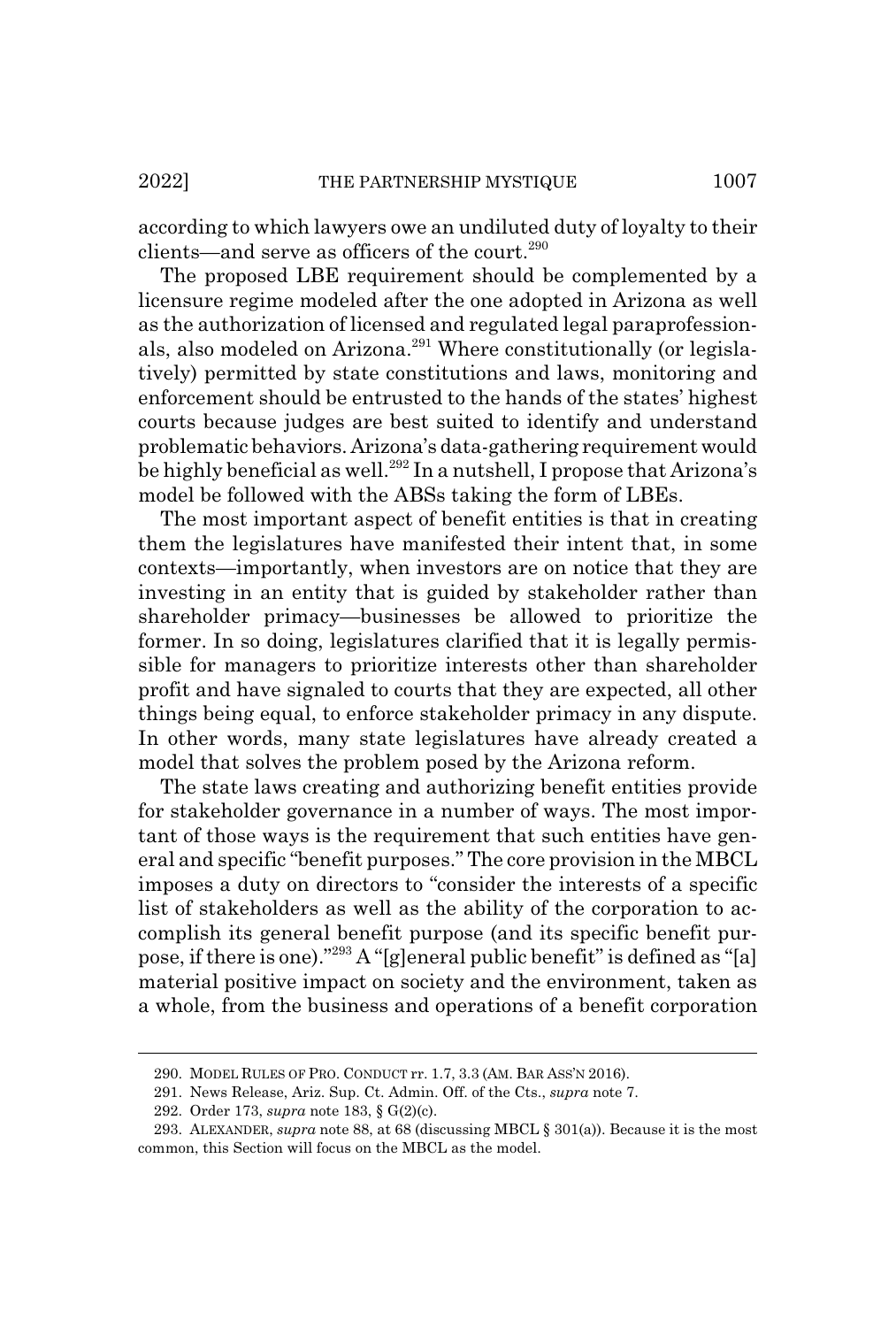assessed taking into account the impacts of the benefit corporation as reported against a third-party standard."294

In addition to the general benefit purpose, most statutes allow (but do not require) entities to choose one or more specific public benefit purposes. This is achieved by a catchall provision that permits the benefit corporation to mandate in its constitutional documents a purpose "conferring any other particular benefit on society or the environment."<sup>295</sup> For the avoidance of any doubt, and to bridge any gap between shareholder and stakeholder governance, the benefit entity statutes clarify that the creation of the general and any specific corporate public benefit is in the best interests of the corporations.296 And the business judgment rule is explicitly preserved with respect to fiduciary claims.<sup>297</sup>

The general benefit purpose of an LBE could be to safeguard courts and the rule of law. Some firms may elect to go beyond, pledging to do work that protects the environment, civil rights, human rights, religious rights, free speech, or other social goals which lawyers already regularly promote as a matter of course. Their specific benefit purposes can be the various ways in which firms can serve their clients through litigation, transaction, compliance, and other work.

By making the primacy of nonlawyers' (as well as lawyers') commitments to clients and the courts a requirement for outside investment in a provider of legal services—something which would be clearly stated in the constitutional documents of the firm regulators will ensure that investors would be on notice that, should profit-seeking conflict with the interests of clients or of the courts, the latter will take precedence. Investors can decline to invest in such enterprises or price their investments accordingly but, given the transparency of the requirement, would have no grounds to demand that the managing lawyers prioritize profits over ethics as they pursue individual cases or as they govern the firm as a whole.

<sup>294.</sup> MBCL, *supra* note 109, § 102.

<sup>295.</sup> ALEXANDER, *supra* note 88, at 74.

<sup>296.</sup> MBCL*, supra* note 109, § 201(c).

<sup>297.</sup> *Id.* § 301(e); *see also id.* § 301 cmt. ("Subsection (e) confirms that the business judgment rule applies to actions by directors under this section.").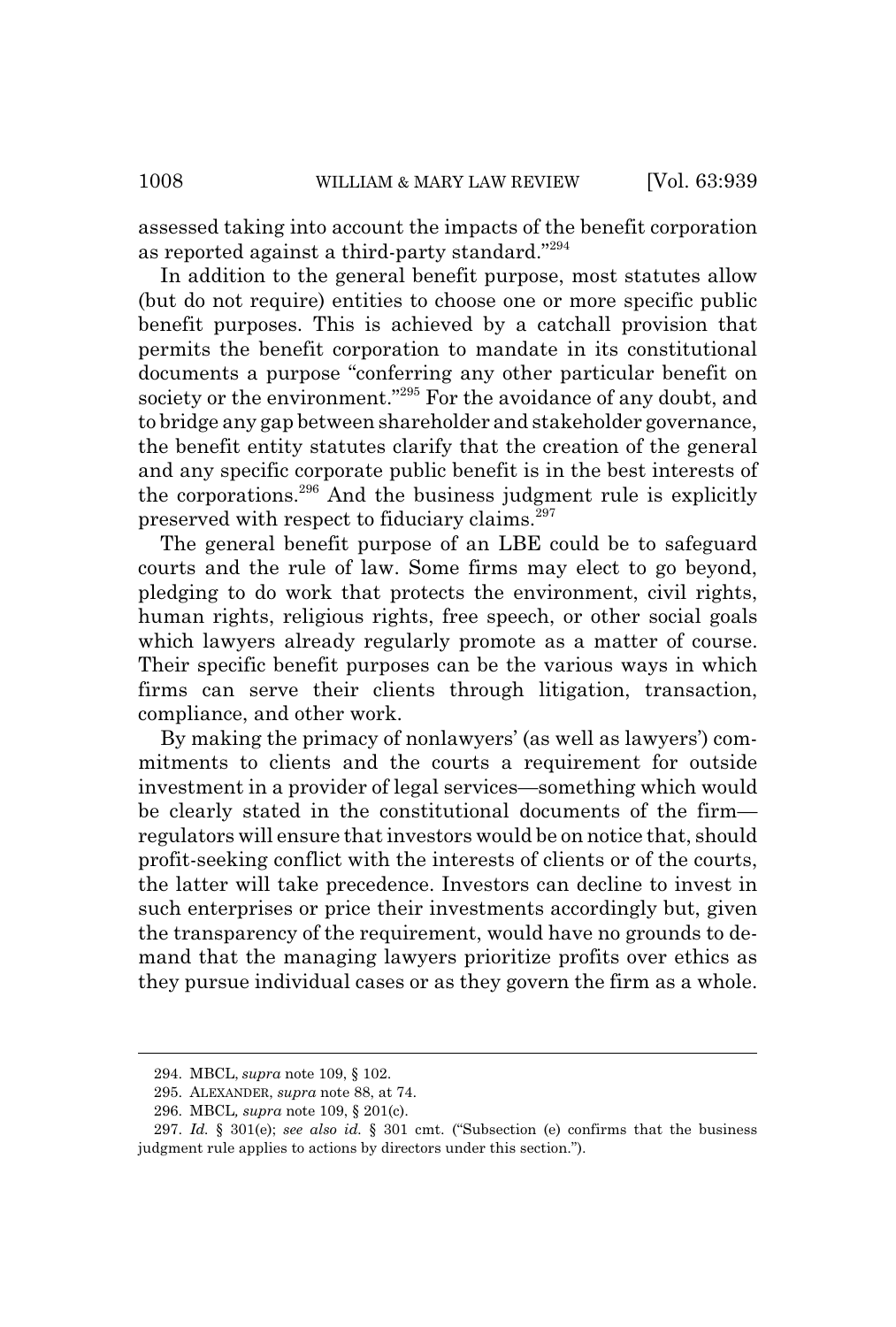Most importantly, benefit entity statutes are legislative acts that are the result of years of careful design aimed at creating the ability to choose stakeholder governance without disrupting the rest of business law. As legislative acts, benefit entity statutes eliminate the separation of powers concerns that arise from states' high courts, in their professional oversight capacity, creating new kinds of entities exempt from the bedrock tenets of general business law. The MBCL took years to design, and its approach was refined through the input of dozens of academics, practitioners, and judges; pored over in scholarship; and dissected in conferences and convenings over the course of many years. It then passed the scrutiny of thirty-seven state legislatures.298 Setting aside the question of whether they are legally competent to do so, state court judges are certainly capable of replicating that careful work. But why? Doing so would be a massively inefficient duplication of effort in addition to raising difficult legal questions about the scope of the courts' powers in the exercise of their oversight function.

To emphasize the importance of general and specific benefits, and to ensure that they are not simply window dressing, statutes based on the MBCL provide for "benefit enforcement proceedings."299 The two possible causes of action are a "failure ... to pursue or create general public benefit or a specific public benefit set forth in its articles of incorporation" and a "violation of [the directors'] obligation, duty, or standard of conduct under this [*chapter*]."300 While overall the MBCL follows "conventional corporate law by focusing on fiduciary duties and board procedures to enforce" stakeholder primacy, it deviates in that it establishes court review over whether a benefit corporation is meeting its benefit purpose.<sup>301</sup> In the case of LBEs, states should follow Arizona, which provides for clear enforcement measures vested in the state supreme court, the Bar, the compliance lawyers, and the Authorized Persons. States should also consider granting clients a private right of action.

<sup>298.</sup> *Supra* notes 113-16 and accompanying text.

<sup>299.</sup> MBCL, *supra* note 109, § 102.

<sup>300.</sup> *Id.* § 305(a)(1)-(2).

<sup>301.</sup> ALEXANDER, *supra* note 88, at 71.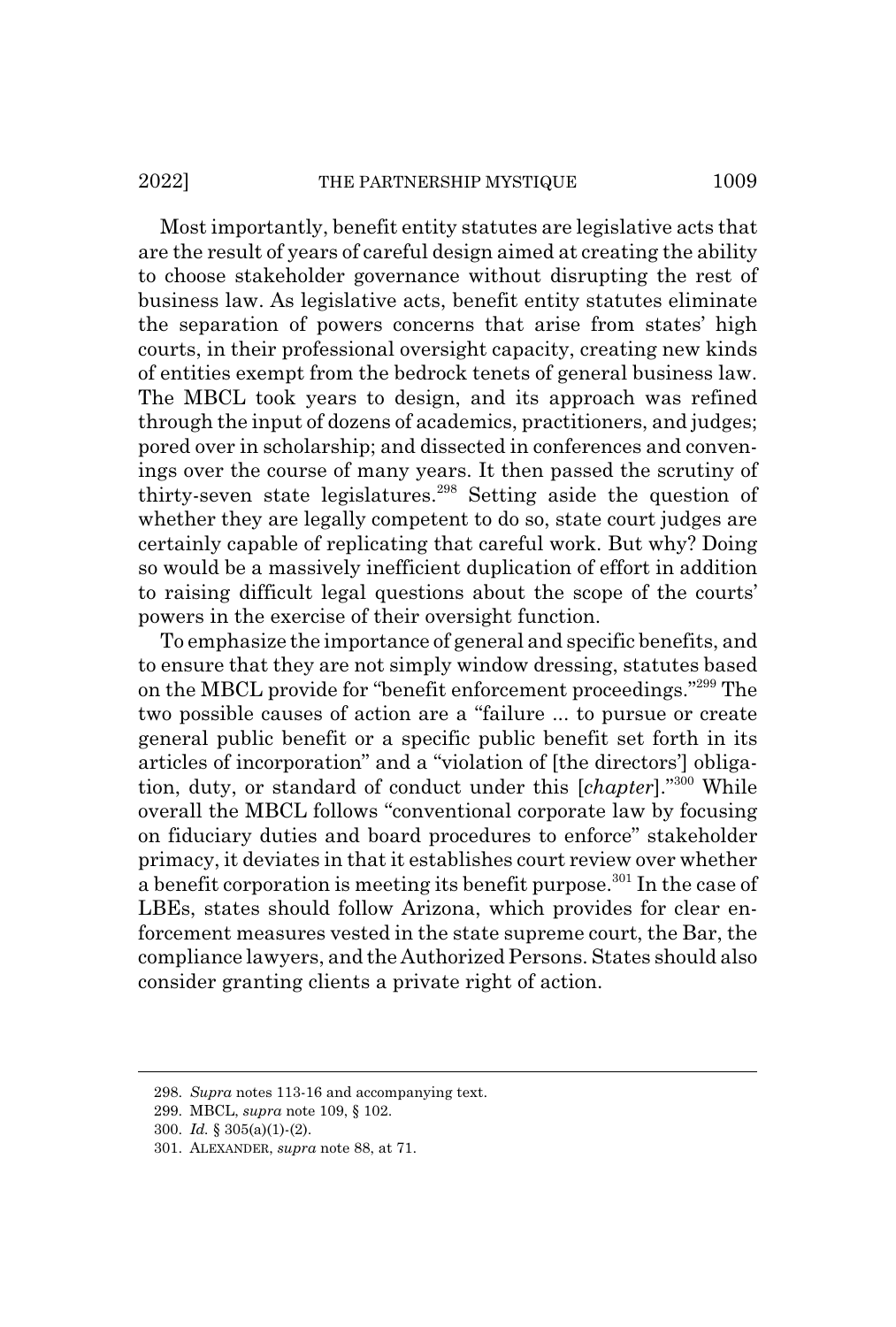### 1010 WILLIAM & MARY LAW REVIEW [Vol. 63:939]

Another hallmark of the MBCL is a requirement that the benefit corporation publish an "annual benefit report" based on a thirdparty standard.302 The report must describe the company's efforts to achieve the general and specific benefits to which it committed, its success in those efforts, any obstacles, and its rationale for choosing the third-party reporting standard.<sup>303</sup> For LBEs, the third party should be the state bar associations and the third-party standard should be the states' rules of professional conduct. This will ensure that LBEs create a public record of their compliance with the obligations of legal ethics. That record could be used by investors to price investments, by the courts to monitor compliance, and even by potential clients to evaluate firms they may wish to engage. Indeed, many firms are already creating similar reports, featuring their success on behalf of their clients, pro bono work, and diversity efforts, to use for marketing and recruiting purposes. Individual jurisdictions could of course choose to impose more robust reporting requirements, as did Arizona. $304$  These may even be normatively desirable to ensure that investors, the courts, and the public have adequate information about legal service providers' compliance with their ethical obligations.

In summary, states that wish to liberalize the prohibition on nonlawyer participation in the business of providing legal services should adopt a two-prong approach: reform the rules governing the legal profession and modify the bedrock norm of shareholder primacy in business entities. Arizona provides an excellent model for the first prong—its new regime updates the rules governing the practice of law, institutes a licensing regime, and nominates a regulator. Arizona's reforms include eliminating the fee-sharing prohibition and revising the definition of the unauthorized practice of law to allow participation by nonlawyers. Depending on the state's constitutional structure, a version of the Arizona model could be put in place by either the courts or the legislature, as appropriate in the jurisdiction. To effectuate the second prong and to protect firms that include nonlawyers from potential conflicts between profits and ethics, state legislatures should enact an LBE statute (or amend

<sup>302.</sup> MBCL, *supra* note 109, § 401(a).

<sup>303.</sup> *Id.* § 401(a)(1).

<sup>304.</sup> *See* Order 173, *supra* note 183, § G(2)(c)-(3)(b)(6).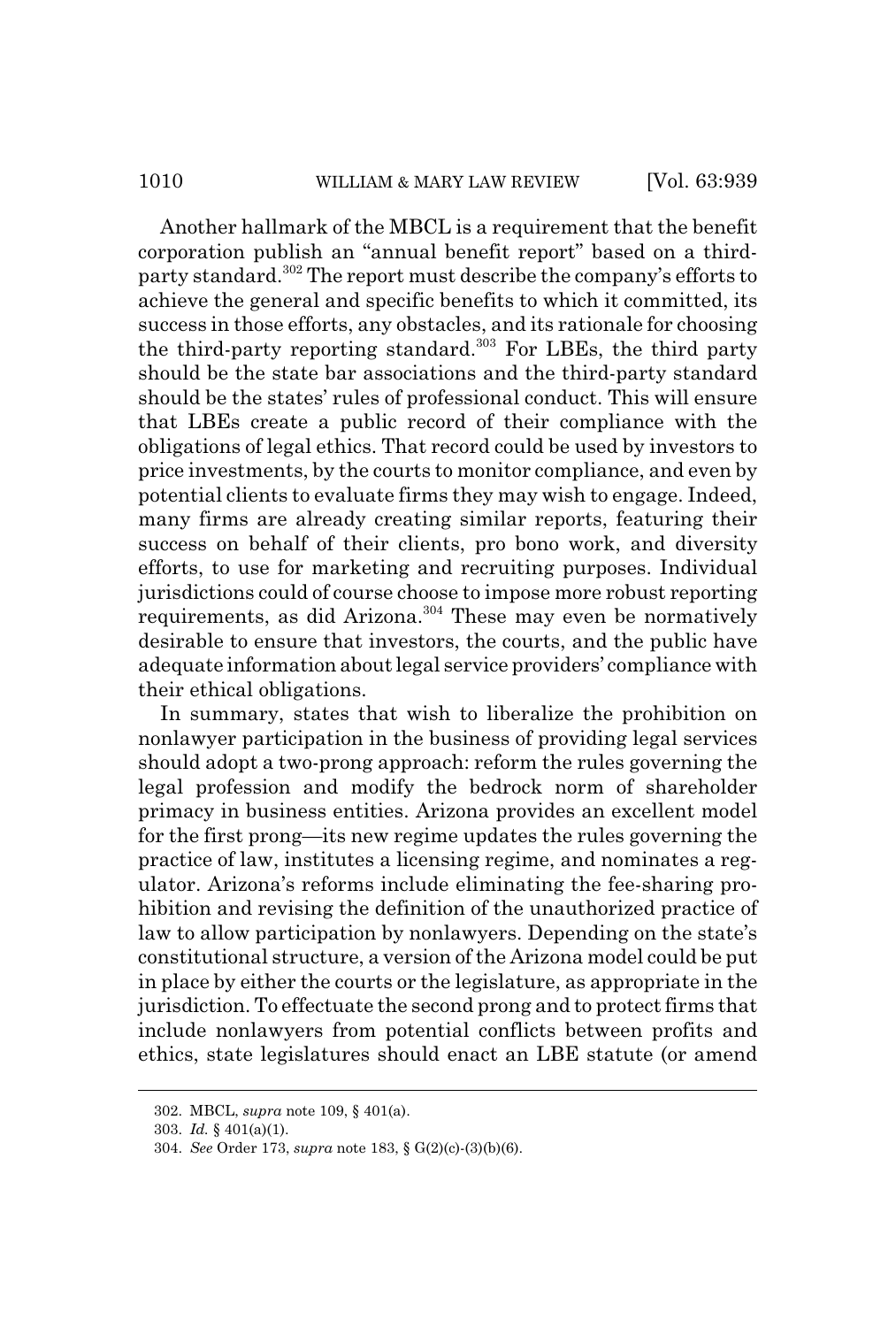### 2022] THE PARTNERSHIP MYSTIQUE 1011

their existing benefit entities laws to provide for LBEs) that explicitly enshrines stakeholder primacy and designates clients and the courts as the stakeholders.

# *C. A Note on Benefits Entities and the Professions*

While this Article restricts itself to a discussion of the legal profession, it is worth noting that its core tenets could be applied to other professions, especially ones in which the professional is a fiduciary and/or where the public's interest in the functioning of the profession is paramount. An example would be doctors and mental health professionals and the health care system. On the one hand, such professionals should be allowed to seek outside capital. This would decrease their costs, with the savings hopefully being rolled onto the clients/patients. Such professionals should also be able to partner with other professionals whose expertise are syngenetic and where the whole would exceed the sum of the parts. Why not let psychologists or social workers practice under one roof with family lawyers? Why should clients not benefit from having their accountants collaborate with the tax or wills and trusts attorneys?

The global adoption of ABS laws—in Australia, the United Kingdom, and Arizona—that implicitly communicate a desire that lawyers, qua professionals, place clients and the justice system first show that, far from an-end-to-corporate-history in the form of global shareholder primacy, developed economies are gravitating towards such a carveout for at least one profession.

Clearly imposing client/patient primacy obligations on such professionals, assigning the right regulator to enforce them, and providing private rights of action will allow us to wash the baby rather than throw it out with the bathwater. Benefit entities now pave the road to doing just that while creating an exception to the shareholder primacy rule for the professions that does not do away with shareholder primacy more generally, in other areas of the economy.

## **CONCLUSION**

We are at the start of an era of fundamental reform in the market for legal services in the United States. The unlikely allies in launch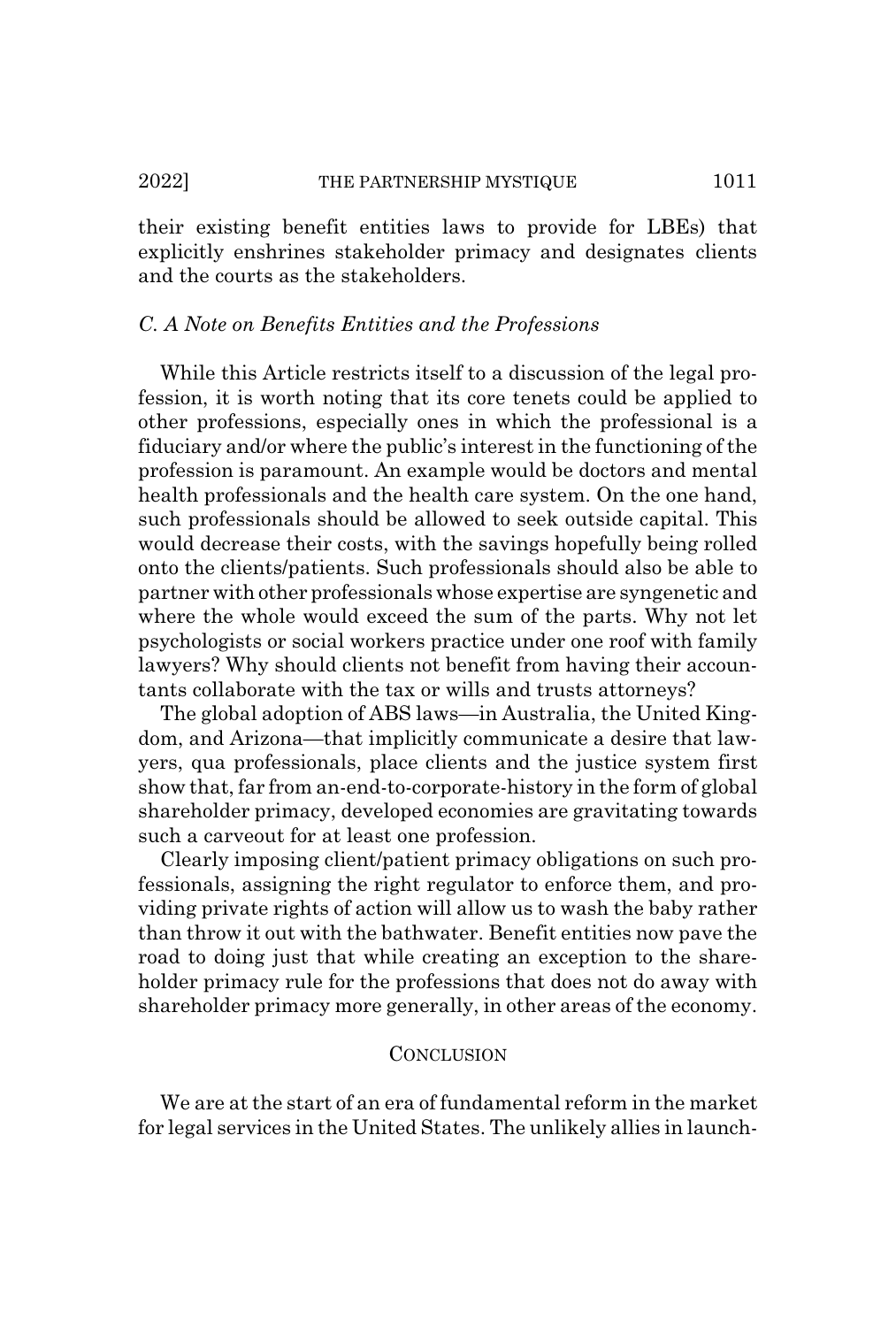ing this reform have been litigation (now law firm) financiers, on the one hand, and a coalition of scholars and reformers within the profession, on the other. The financiers kicked in the door in the name of profit, confident from their victory against the champerty doctrine that the law would catch up with their practices. The reformers, meanwhile, have been more patient and more concerned with monopoly, the high cost of legal services, and access to justice. Now that the law is catching up, in Arizona at least, the model is very much from the reformers' camp. Superior in nearly every way to the NYCBA's disclosure-focused proposal, Arizona's model is poised to influence other states looking to liberalize the market for legal services. In a twist of irony, this may mean that litigation and law firm financiers fade away. Traditional investors' discomfort with the ambiguous legality of litigation finance and the complexity of valuing legal claims<sup>305</sup> will wane, and firmer legal footing and the more straightforward calculations for investing in a business (that is, in a law firm) will attract more traditional funders (who will presumably offer more favorable terms).

Competitive forces, too, played a role. As with litigation finance, pressure from global law firms abroad, and especially in London, propel reforms without which major U.S. firms stand to lose clientele. In that context, Australia's and the United Kingdom's successful liberalization projects deserve attention for what they can tell us about how nonlawyer participation might work. But in the shorter term, as states begin to form exploratory commissions and study groups to look at their next steps, the reform processes followed in Australia, the United Kingdom, and Arizona should be our focus as much as the substance of their reforms. In each place the reform was successful in part because nonlawyers participated in and even led the decision-making.<sup>306</sup> This is in contrast to the United States where reform has always been considered, and rejected, by bar associations without participation of nonlawyers. Lawyers, and jurists more generally (judges and scholars), should absolutely have a seat at the table, even a prominent one, but not a throne.

<sup>305.</sup> Steinitz, *supra* note 12, at 1902.

<sup>306.</sup> *See* Justin D. Petzold, Comment, *Firm Offers: Are Publicly Traded Law Firms Abroad Indicative of the Future of the United States Legal Sector?*, 2009 WIS. L. REV. 67, 76.